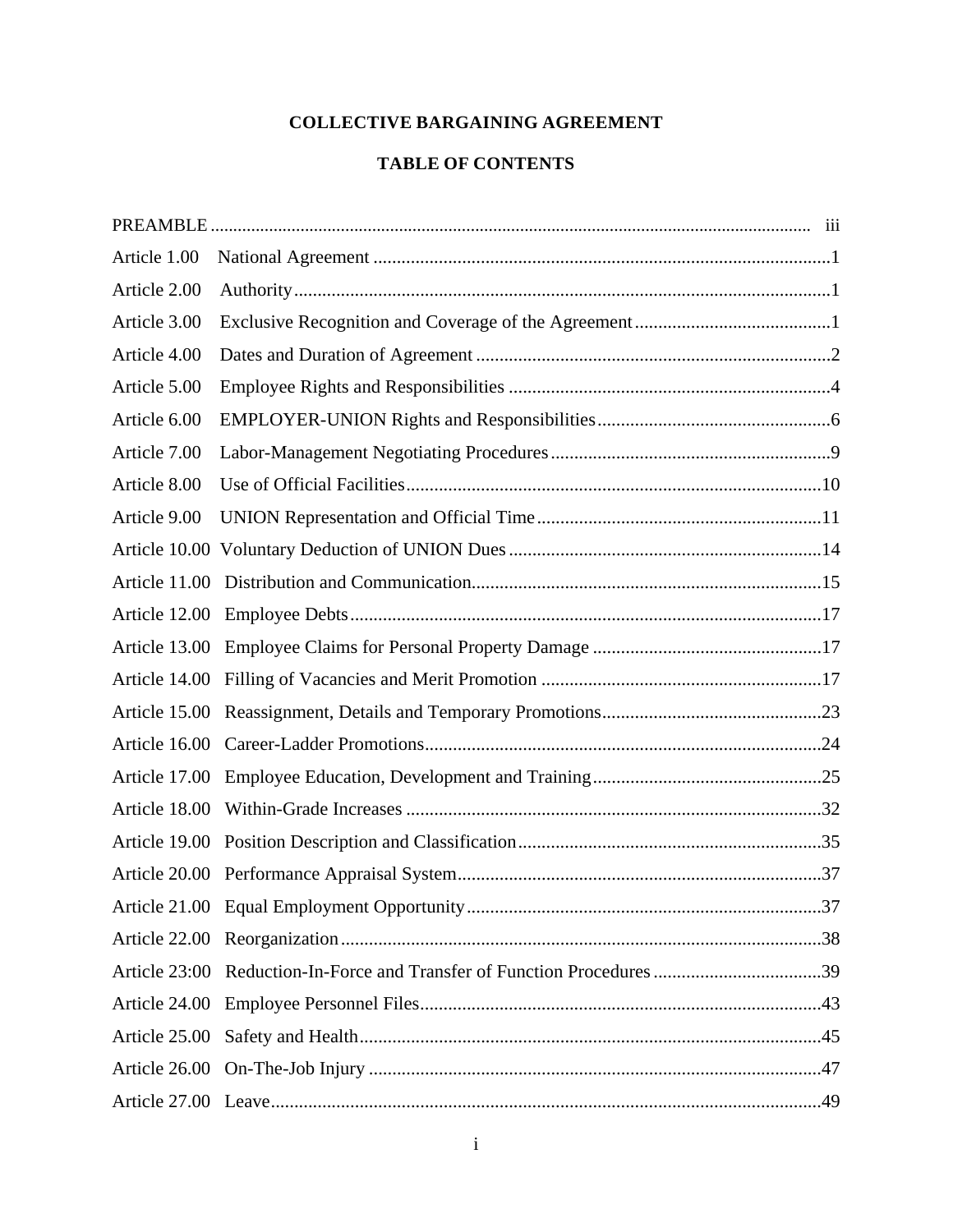|               | Article 39.00 Reduction-in-Grade and Removals Based on Unacceptable Performance76 |  |
|---------------|-----------------------------------------------------------------------------------|--|
|               |                                                                                   |  |
|               |                                                                                   |  |
|               |                                                                                   |  |
|               |                                                                                   |  |
|               |                                                                                   |  |
|               |                                                                                   |  |
|               |                                                                                   |  |
| Article 47.00 |                                                                                   |  |
|               |                                                                                   |  |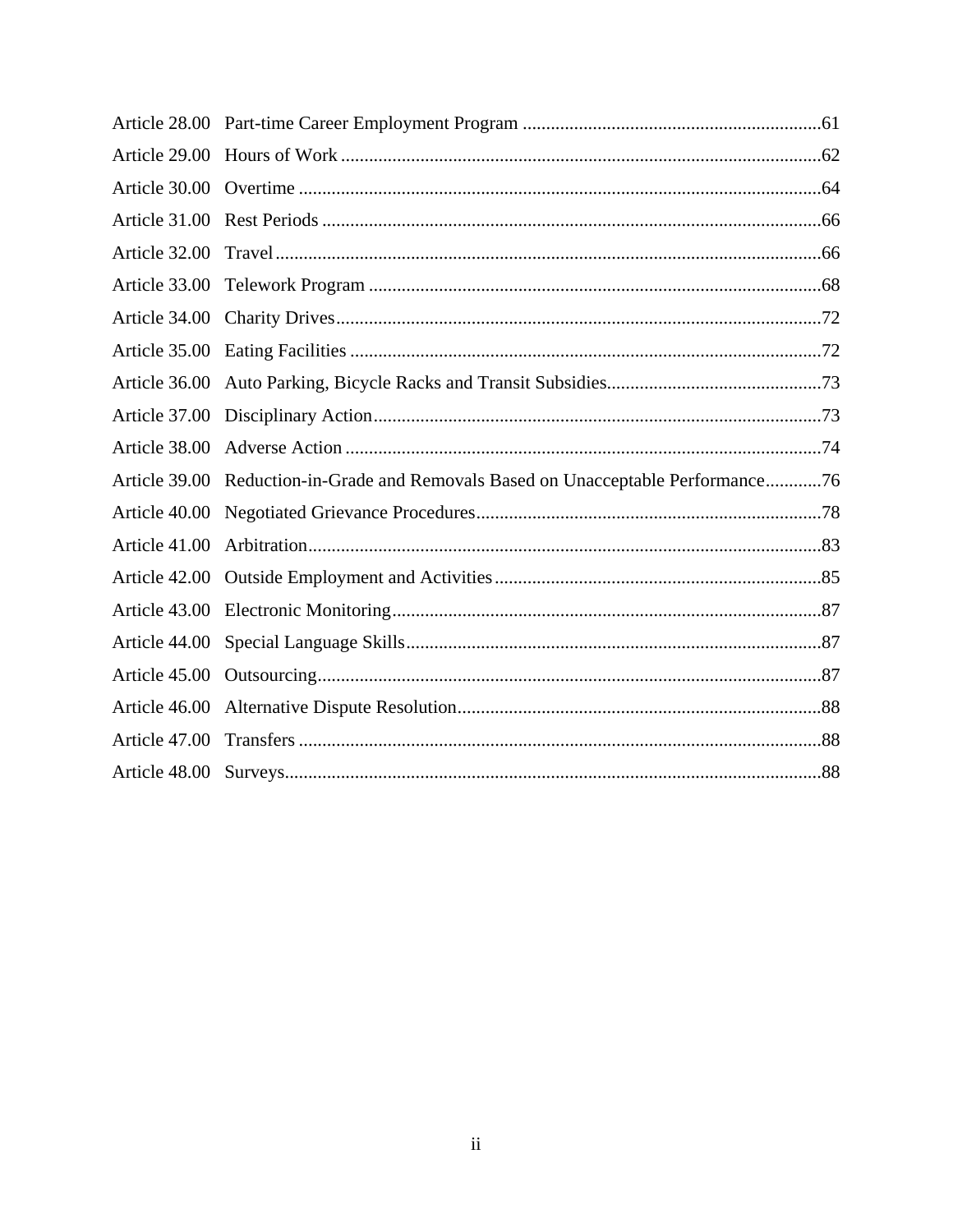#### **PREAMBLE**

WHEREAS the Congress of the United States has found that the right of public employees to organize, bargain collectively and participate through labor organizations of their own choosing in decisions which affect them, safeguards the public interest, contributes to the effective conduct of public business and facilitates and encourages the amicable settlement of disputes between employees and their employers involving conditions of employment; and

WHEREAS the public interest demands the highest standards of employee and EMPLOYER performance and the continued development and implementation of modern and progressive work practices to facilitate and improve employee/EMPLOYER performance and the efficient accomplishment of the operations of the Government; and

WHEREAS the well being of employees and efficient administration of the Equal Employment Opportunity Commission (EEOC*)* are benefited when employees, through the labor organizations of their choice, and employers participate jointly in the formulation and implementation of personnel policies and practices affecting employee conditions of employment; and

WHEREAS the public interest is best served through the maintenance of constructive and cooperative relationships that are based on mutual respect between labor organizations and management officials; and

WHEREAS subject to law and the paramount requirements of public service, effective labor management relations within the Federal service require a clear statement of respective rights and obligations of all Parties;

NOW, THEREFORE, consistent with the requirements of the Civil Service Reform Act (CSRA) by virtue of the following, the Parties have set forth their agreements governing the rights, duties and obligations of the EEOC, the UNION and EEOC employees.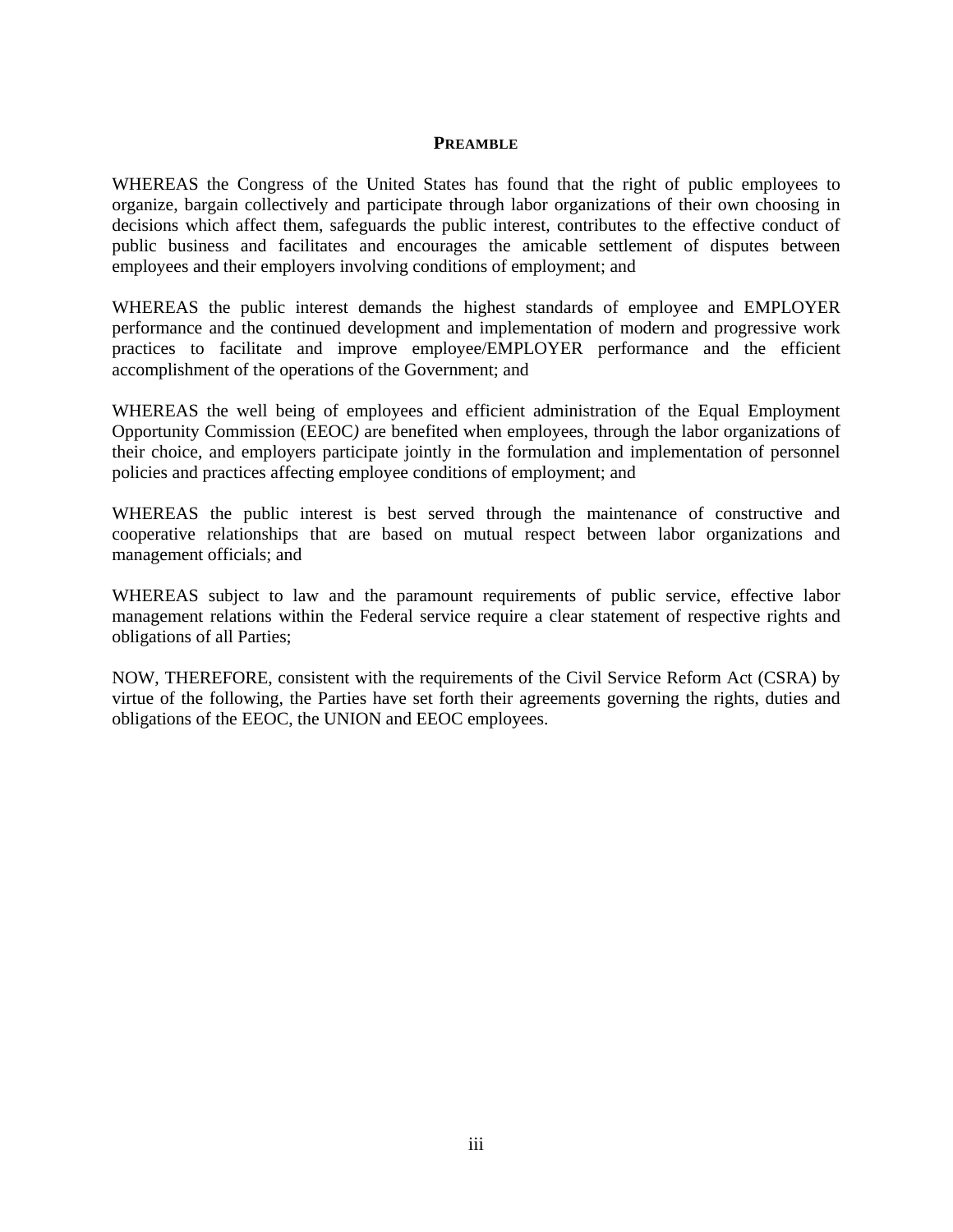### **Article 1.00 National Agreement**

It is agreed that this National Agreement and any approved Local Agreements as may be executed hereunder from time to time constitute a Collective Bargaining Agreement (CBA) by and between the National Council of EEOC Locals No. 216, American Federation of Government Employees, AFL-CIO, consisting of its affiliate Locals, hereinafter referred to as the UNION, and the U.S. Equal Employment Opportunity Commission, hereinafter referred to as the EMPLOYER, pursuant to the letter and spirit of Public Law 95-454, dated October 13, 1978, otherwise identified as Title VII of Civil Service Reform Act of 1978, 5 U.S.C. §§ 7101 et seq. (CSRA).

### **Article 2.00 Authority**

The Parties enter into this Agreement under the authority granted in Title VII of the Civil Service Reform Act of 1978, 5 U.S.C. §§ 7101 et seq., and the Certification of Representative in Case No. 22-07926 (RO), dated April 20, 1978, from the Area Administrator, Labor Management Services Administration, Washington, D.C. Office. As certified, the UNION has the sole authority and is the exclusive representative of all EEOC bargaining unit employees nationwide.

### **Article 3.00 Exclusive Recognition and Coverage of the Agreement**

### Section 3.01

The EMPLOYER recognizes the UNION, consisting of its affiliate Locals, as the exclusive representative of all employees in the unit as defined in Section 3.02 of this Article. As long as the UNION is the sole and exclusive representative, the EMPLOYER agrees that it will not meet or negotiate with any other employee organization or association concerning any matters affecting personnel policies, practices, or terms and conditions of employment.

### Section 3.02

This Agreement applies to all employees in the unit, which includes all professional and nonprofessional general schedule employees, including Schedule A and wage employees of the U.S. Equal Employment Opportunity Commission nationwide. Excluded are all:

- (a) Management officials as defined in 5 U.S.C.  $\S 7103(a)(11)$ ;
- (b) Supervisors as defined in 5 U.S.C.  $\S 7103(a)(10)$ ;
- (c) Confidential employees as defined in 5 U.S.C. § 7103(a)(13);
- (d) Employees engaged in administering Title VII of the CSRA, as stated in 5 U.S.C. § 7112(c);

(e) Employees engaged in Federal personnel work other than in a purely clerical capacity in accordance with 5 U.S.C.  $\S 7112(b)(3)$ , and

(f) Employees as defined in 5 U.S.C. § 7112(b)(7), whose duties primarily involve investigative or audit functions (directly relating to the internal security of the Agency**)** which are undertaken to ensure that those who are being investigated or audited are acting honestly and with integrity.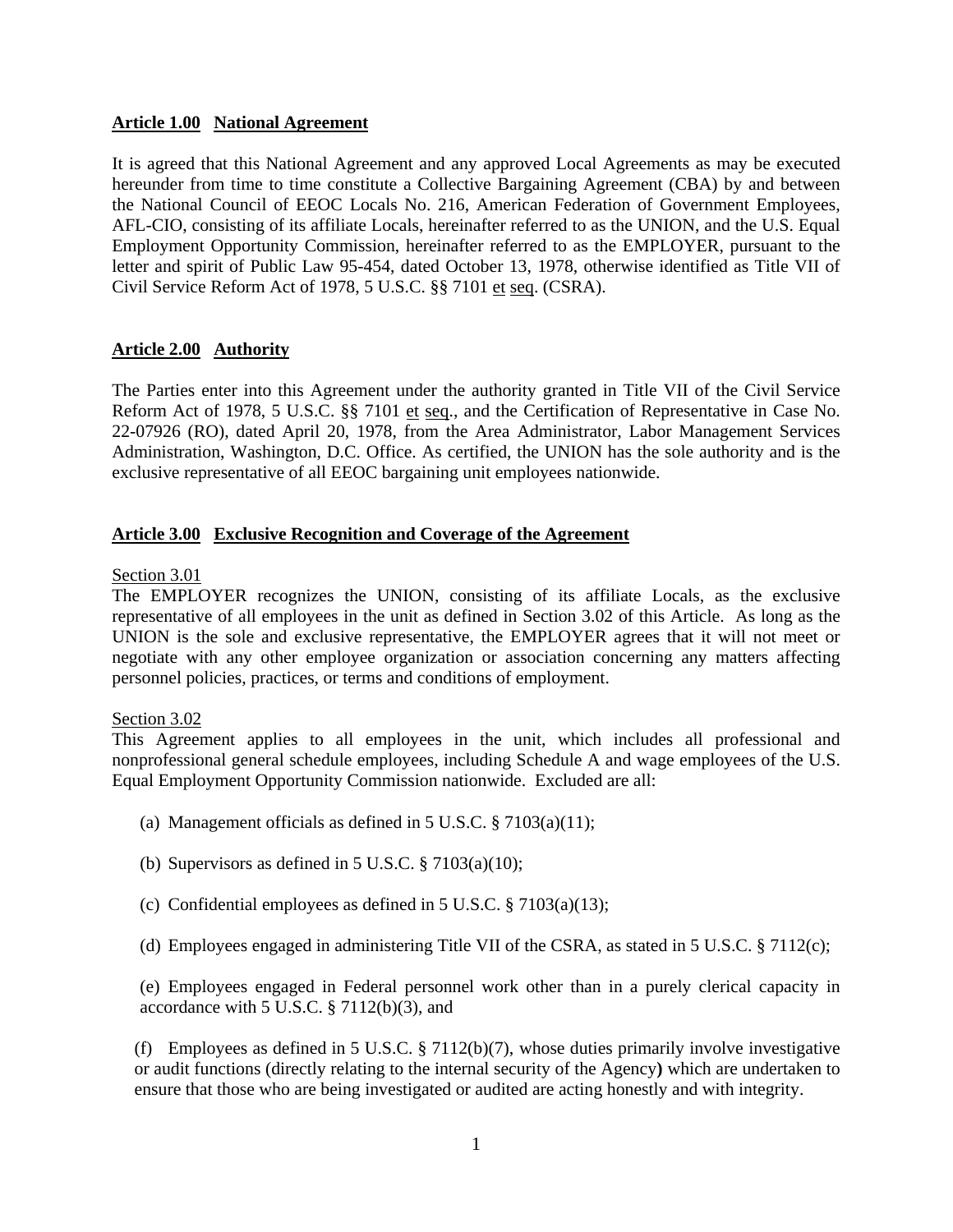### Section 3.03

Certain provisions of this Agreement do not apply to all bargaining unit employees, as specifically denoted throughout the Agreement in those provisions.

#### Section 3.04

If the EMPLOYER makes the decision to exclude any position from the existing bargaining unit other than those defined in Section 3.02 above, it must notify the UNION in writing as soon as the decision is made.

### **Article 4.00 Dates and Duration of Agreement**

#### Section 4.01

This Agreement shall take effect on November 4, 2013.

### Section 4.02

(a) The EMPLOYER and the UNION agree that this Agreement shall serve as the Master Agreement between the Parties for all EEOC facilities. Local Agreements may be negotiated between the Field or Headquarters Office(s) and their respective Locals and shall cover all employees in the bargaining unit at the facility or office covered. Local negotiations shall be conducted for those issues which only affect one (1) District (including all offices in that District) or one (1) Headquarters office. Issues which affect only the Washington Field Office will be negotiated by the Field Office Director and the appropriate Local President. District Office Directors and Local Presidents are encouraged to use creativity and innovation to minimize such expenses. Office Directors may, at their option, elect to pay all, part or none of the UNION expenses incurred for Local negotiations.

(b) Local Agreements shall not delete, be in conflict with, or otherwise nullify any provision, policy or procedure in this Agreement or any government-wide or agency-wide rule, regulation or procedure. All Local Agreements shall be subject to the terms and enforceability of this Agreement, but shall not be effective until reviewed for conformity with this Agreement, the law and regulations by EEOC and the National Council of EEOC Locals No. 216. This review, including any modifications, must be approved in writing by the Chair and the President of the National Council of EEOC Locals No. 216 or their respective designees, prior to implementation.

(c) Reviews under Section (b), and if necessary any modifications, shall be completed within 30 calendar days of submission; otherwise, the Agreement becomes effective. If either party does not concur with the Local Agreement, the party shall notify the other Party. Either or both parties can remand the Local Agreement back to the office for revisions or renegotiation. If the Local Agreement is revised, it shall be resubmitted to the Council President and the Chair, or their respective designees for review. If the parties cannot agree locally, either party may invoke provisions of Article 7.00 Labor-Management Negotiating Procedures.

(d) National negotiations shall be conducted for those issues which affect more than one District Office and/or Headquarters Office or which involve reorganizations, reductions-in-force, furloughs, freezes on hiring and promotion or changes concerning the elements and standards of the Agency's performance evaluation system.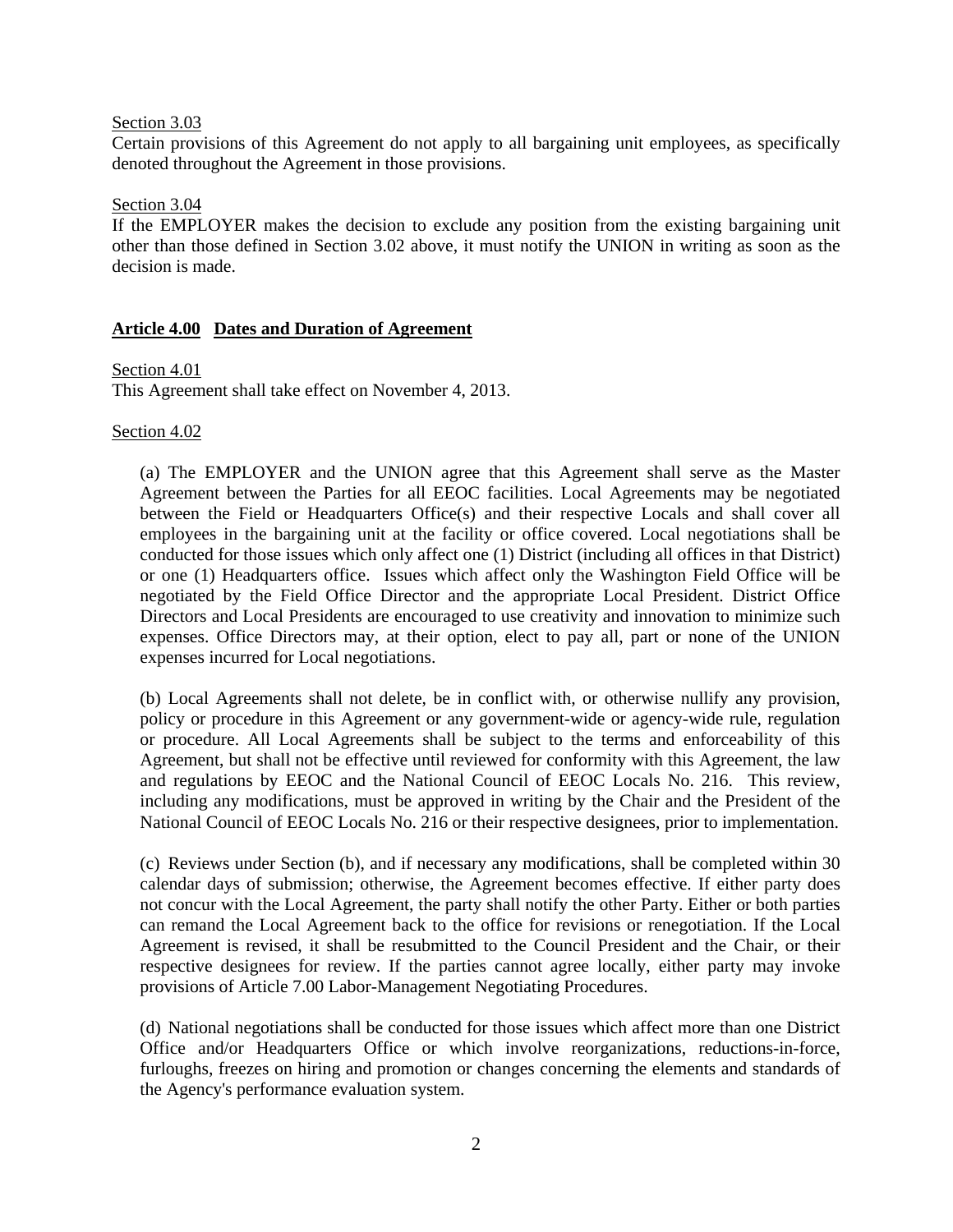### Section 4.03

This Agreement shall remain in effect for four (4) years from its effective date. It shall be automatically extended for one (1) year unless terminated by either Party giving the other a written notice of its intention to terminate this Agreement in whole or in part no less than 60 or more than 105 calendar days prior to (its expiration date). The Parties expressly agree that the statutory procedures provided at 5 U.S.C. §7119 shall be used to resolve any dispute concerning the negotiation of ground rules, irrespective of any notice to abrogate Article 7.00 Labor-Management Negotiating Procedures or notice to terminate the Collective Bargaining Agreement.

#### Section 4.04

(a) Within 90 days from the effective date of this CBA, the Chief Human Capital Officer (CHCO) and the National Council President (or their designees) shall meet and jointly review all national Memorandum of Understanding (MOUs) and local MOUs and agreements negotiated prior to the effective date of this agreement. The purpose of this review is to determine whether these agreements are consistent with the terms of this CBA, law, rules, regulations, or Executive Orders or whether they contain permissive areas of bargaining. Within 90 days following the completion of this review, the CHCO and the National Council President will issue determinations to local UNION Presidents and Field offices regarding the approval of reviewed agreements. These time limits may be extended by mutual agreement.

(b) Where National and local agreements and MOUs are determined to be inconsistent with this CBA, law, rules, regulations, or Executive Orders, or which contain permissive areas of bargaining in areas where management wishes to retain its rights, the following procedures shall apply:

(1) In the event the parties agree to modify or renegotiate, the status quo shall remain in effect until such time as Article 7.00 negotiation proceedings have been completed.

(2) However, if management determines it will rescind an agreement, Management will notify the Union in writing of the effective date of the rescission.

(3) Any such negotiations under this section shall be completed within 60 days of notice of the determination issued by the CHCO and the National Council President. However, the timeframes may be extended by mutual agreement of the parties.

(c) If an agreement which falls within Article 4.00 is not submitted for review, it shall be deemed rescinded and unenforceable by either Party.

### Section 4.05

In the event that a Party decides to terminate this Agreement as provided for in Section 4.03, the following procedures shall apply:

(a) Within 10 work days of notification, the Parties shall meet to negotiate ground rules for renegotiation of the CBA. The time limit may be extended by mutual consent of the Parties;

(b) Ground rule negotiations shall be held at a site agreed upon by both Parties; and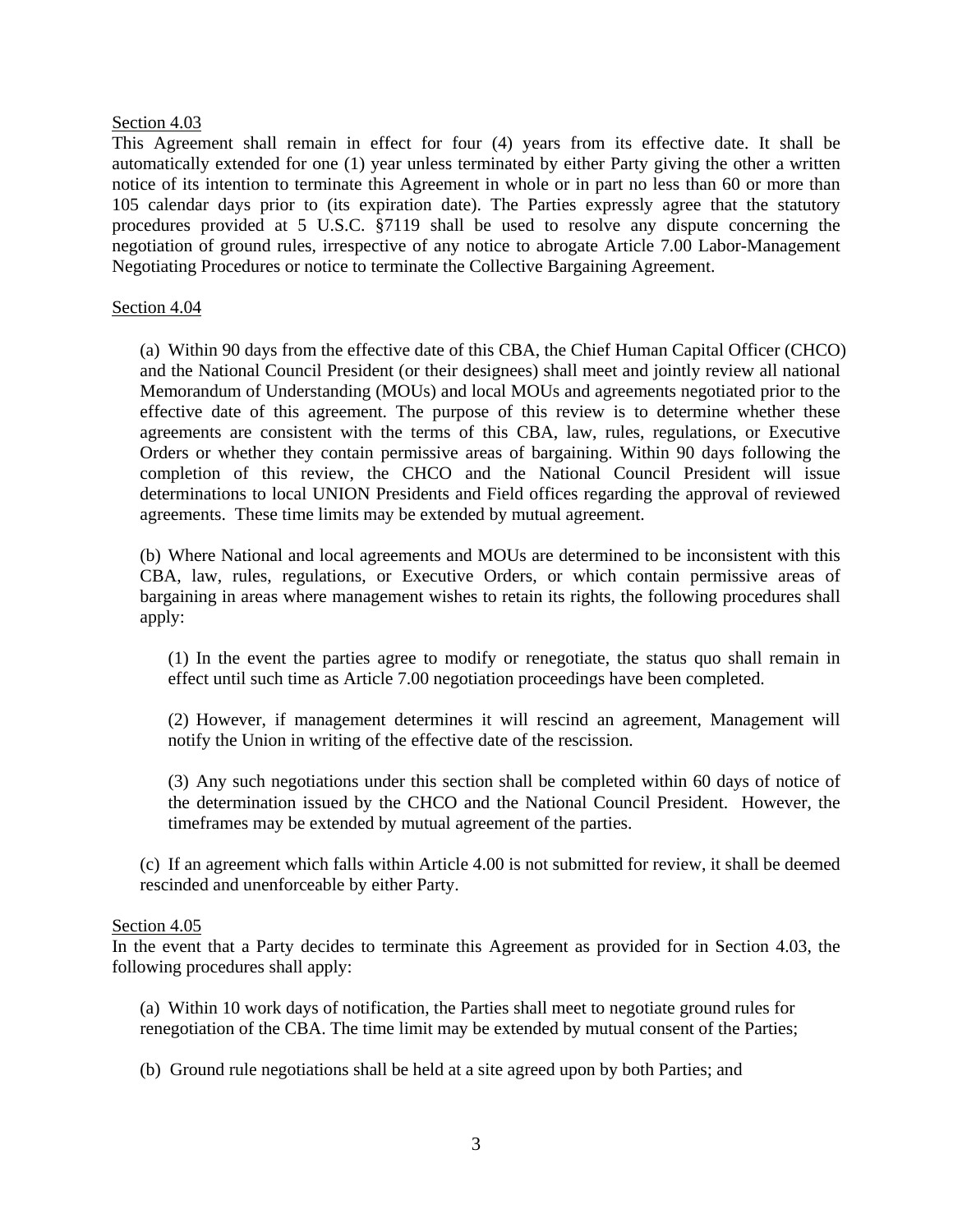(c) Each Party will designate a Chief Negotiator who will have appropriate collective bargaining authority.

### Section 4.06

The provisions of this Agreement shall remain in full force and effect and unchanged, except in instances where the Parties mutually agree to amend, supplement or rescind provisions or in instances where regulation, law, rule or government-wide regulation or provisions of this Agreement necessitate or authorize modification.

# Section 4.07

Upon the expiration of this Agreement, the EMPLOYER shall be free to modify its personnel policies, practices and general conditions of employment in accordance with Title VII of the Civil Service Reform Act, to conform to changes in government-wide rules or regulations that occurred during the contract term.

### Section 4.08

The EMPLOYER and the UNION recognize that an effective relationship between the Parties requires the Parties to meet as mutually agreed and to discuss various issues or problems without surrendering or abrogating their respective rights guaranteed by this Agreement or Title VII of the Civil Service Reform Act of 1978. Any waiver of rights by either Party, and/or any waiver or amendment to this Agreement must be in writing and must be a clear and unmistakable waiver.

# **Article 5.00 Employee Rights and Responsibilities**

### Section 5.01

All employees shall have employment rights consistent with the merit system principles set forth in 5 U.S.C. §§ 2301-2302.

# Section 5.02

Each employee shall have the right to form, join or assist any labor organization or to refrain from such activity, freely and without fear of penalty or reprisal, and each employee shall be protected in the exercise of this right. Such right includes the right to:

(a) Act for a labor organization in the capacity of a duly authorized representative; and

(b) Through authorized representatives or officers, engage in collective bargaining in accordance with the provisions of the law and this Agreement.

### Section 5.03

Employees may join and participate in any organizations or associations, without fear of penalty or reprisal, and be active therein provided such participation is not prohibited by law or governmentwide rules or regulations or does not create or give the appearance of a conflict of interest.

### Section 5.04

(a) Bargaining unit employees have the right to UNION representation at: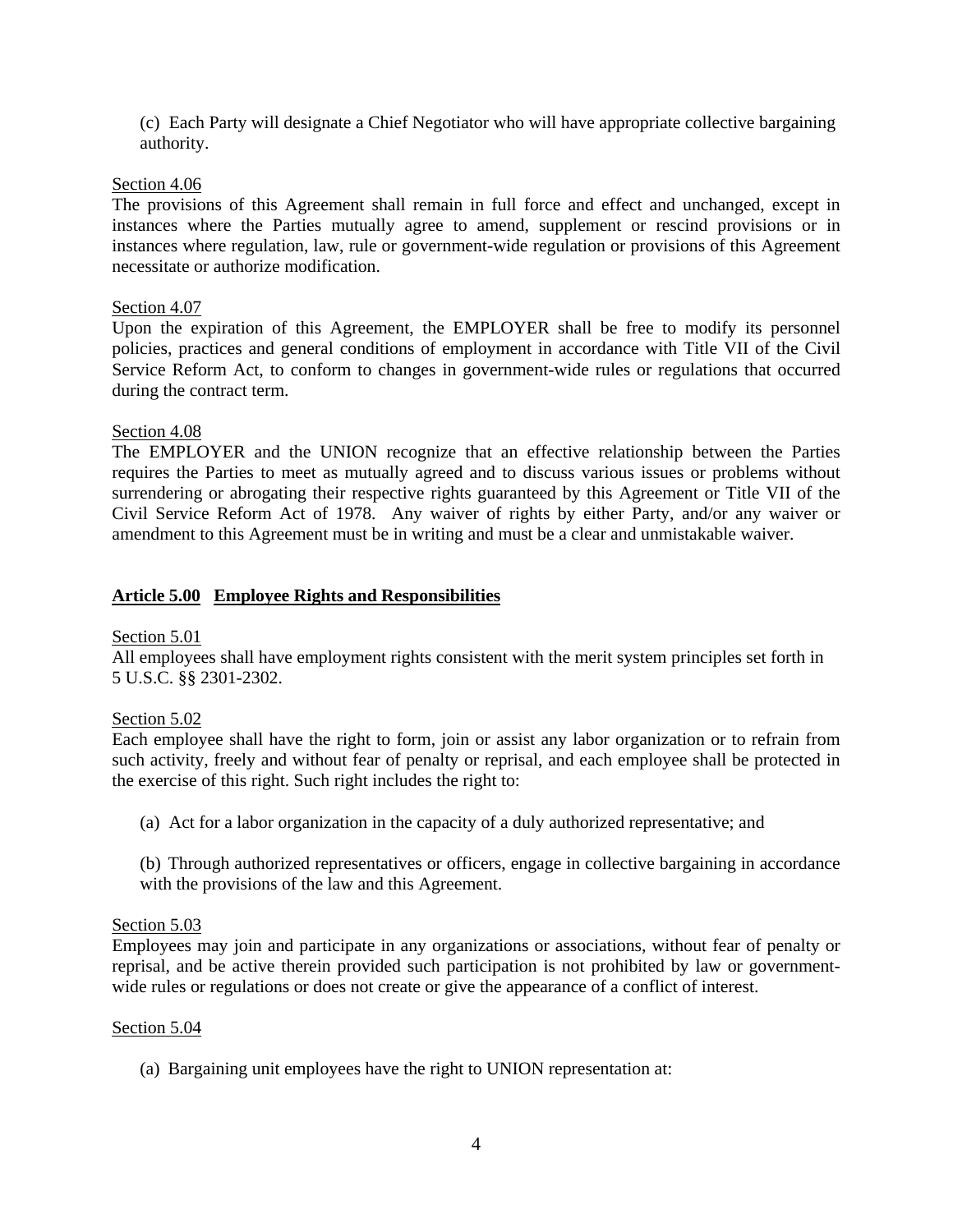(1) Any formal discussion between one or more representatives of the EMPLOYER and one or more employees concerning any grievance or any personnel policy or practice or other general condition of employment; or

(2) Any examination of an employee in the unit by a representative of the EMPLOYER in connection with an investigation if:

- (A) The employee reasonably believes that the meeting may result in disciplinary action against the employee; and
- (B) The employee requests UNION representation.

Further examination of the employee at that meeting shall be suspended until a UNION Representative is given an opportunity to be present.

(b) The EMPLOYER shall inform its employees annually of their rights under this Section and provide copies of the notice to new employees upon entering on duty.

### Section 5.05

Upon request from either Party, the employee or the EMPLOYER has the right to be informed of pending subjects of discussion between them.

### Section 5.06

Each employee shall have the right to bring work-related matters of personal concern to the attention of appropriate officials of the EMPLOYER and/or the UNION. The Parties agree an employee will be granted a reasonable amount of official duty time for these purposes. The Parties further agree that supervisory clearance will be obtained and that such official duty time will not be abused. The employee should schedule such meetings for times which do not unduly interfere with essential Agency functions.

# Section 5.07

The employee has the right to request a UNION Representative to attend meetings with, or to represent the employee before, the EMPLOYER whenever the discussion involves a subject matter for which a contractual, regulatory or statutory right for UNION representation exists. The UNION shall be given an opportunity to be present.

### Section 5.08

The EMPLOYER and the UNION agree to foster a work environment which is conducive to good Employer-Employee working relationships. The prompt, orderly discussion and resolution of workrelated problems are important facets of such working relationships. Therefore, when such problems and concerns arise, an employee is both free and encouraged to promptly discuss them with his/her immediate supervisor.

### Section 5.09

No employee shall be required to disclose his/her religion, race, ethnic group, sexual orientation, age, disability, genetic information, or political affiliation, except as may be required in accordance with law.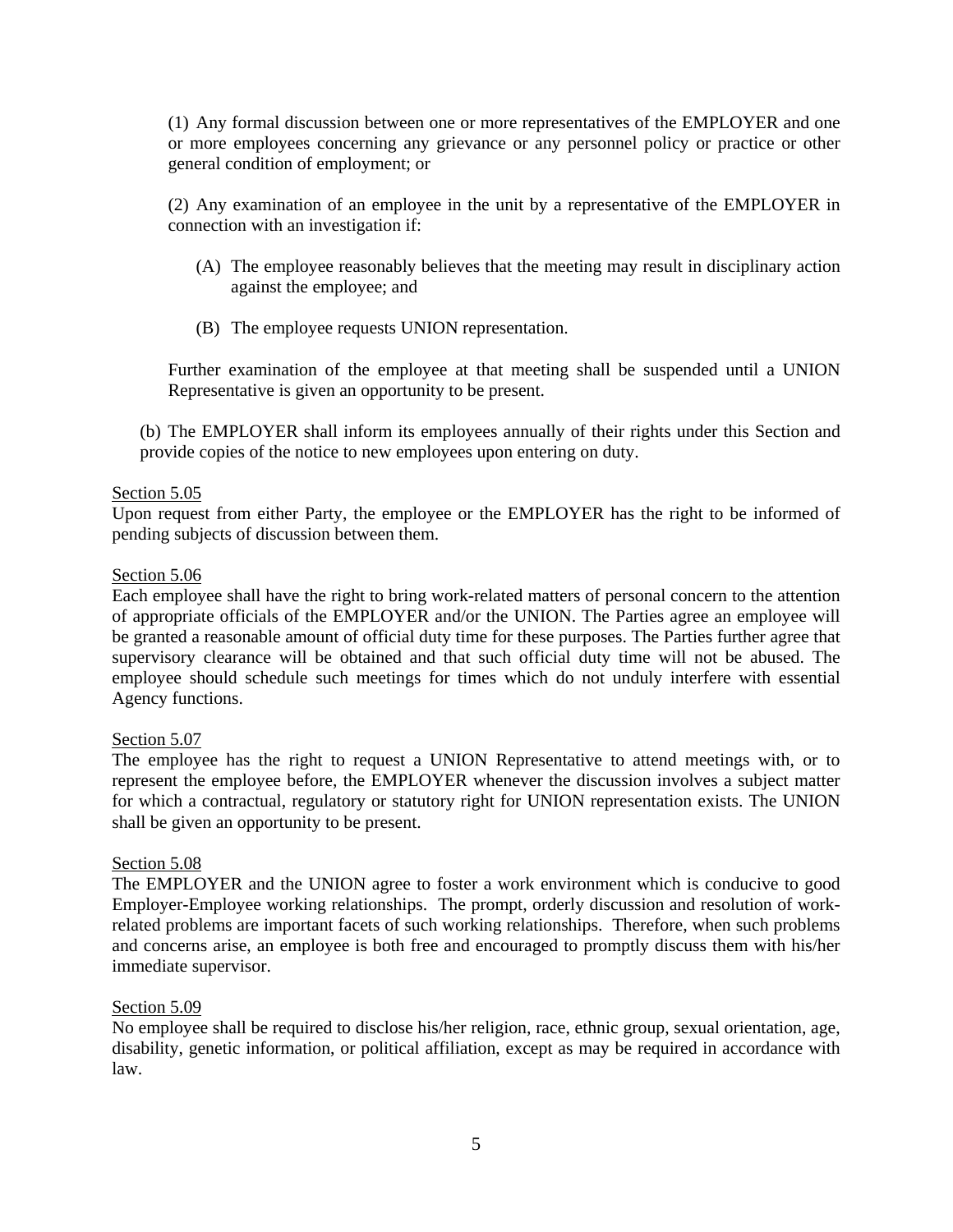### Section 5.10

The EMPLOYER recognizes that employees should have appropriate workspace, tools and equipment to perform the duties of their positions. The EMPLOYER will work diligently to provide these things in a reasonable period of time.

#### Section 5.11

This Agreement and its provisions may not preclude an employee from exercising other grievance or appeal rights established by law, rule or regulation, except an employee waives such rights by election of the negotiated grievance procedure. Employees shall have the right to exercise any and all rights established by the provisions of this Agreement, law, rules and/or regulations without reprisal or fear thereof. The proper exercise of employee rights under this Agreement includes the requirement to follow the procedures established herein. Employees are expected to follow the procedures of applicable law, rules and regulations.

#### Section 5.12

The Employer agrees that when it exercises its right to search an employee's office, it will comply with government-wide laws, rules, and regulations. In such cases, the Employer will notify the employee of its actions, the reasons for the search, and identify the actions taken.

### **Article 6.00 EMPLOYER-UNION Rights and Responsibilities**

#### Section 6.01

(a) The EMPLOYER and the UNION subscribe to the principle that the right of employees to organize and bargain collectively through the UNION and thereby participate in decisions which exclusively affect them, serves to:

- (1) Safeguard the public interest;
- (2) Contribute to the effective conduct of public business;

(3) Facilitate and encourage the amicable settlement of disputes between the EMPLOYER and its employees;

(4) Contribute to the development of modern and progressive work practices to facilitate and improve employee performance and the efficient management of the operations of the Government; and

(5) Create positive labor-management relationships which balance and protect the rights of the employees, the EMPLOYER and the UNION.

Therefore, collective bargaining is in the public interest and will serve the good of creating a more harmonious workplace.

(b) The Parties subscribe to the principle that the rights and reservations described by this Agreement vest each with the corresponding obligation to exercise its respective rights and responsibilities in a manner which promotes these goals. The EMPLOYER, the UNION and its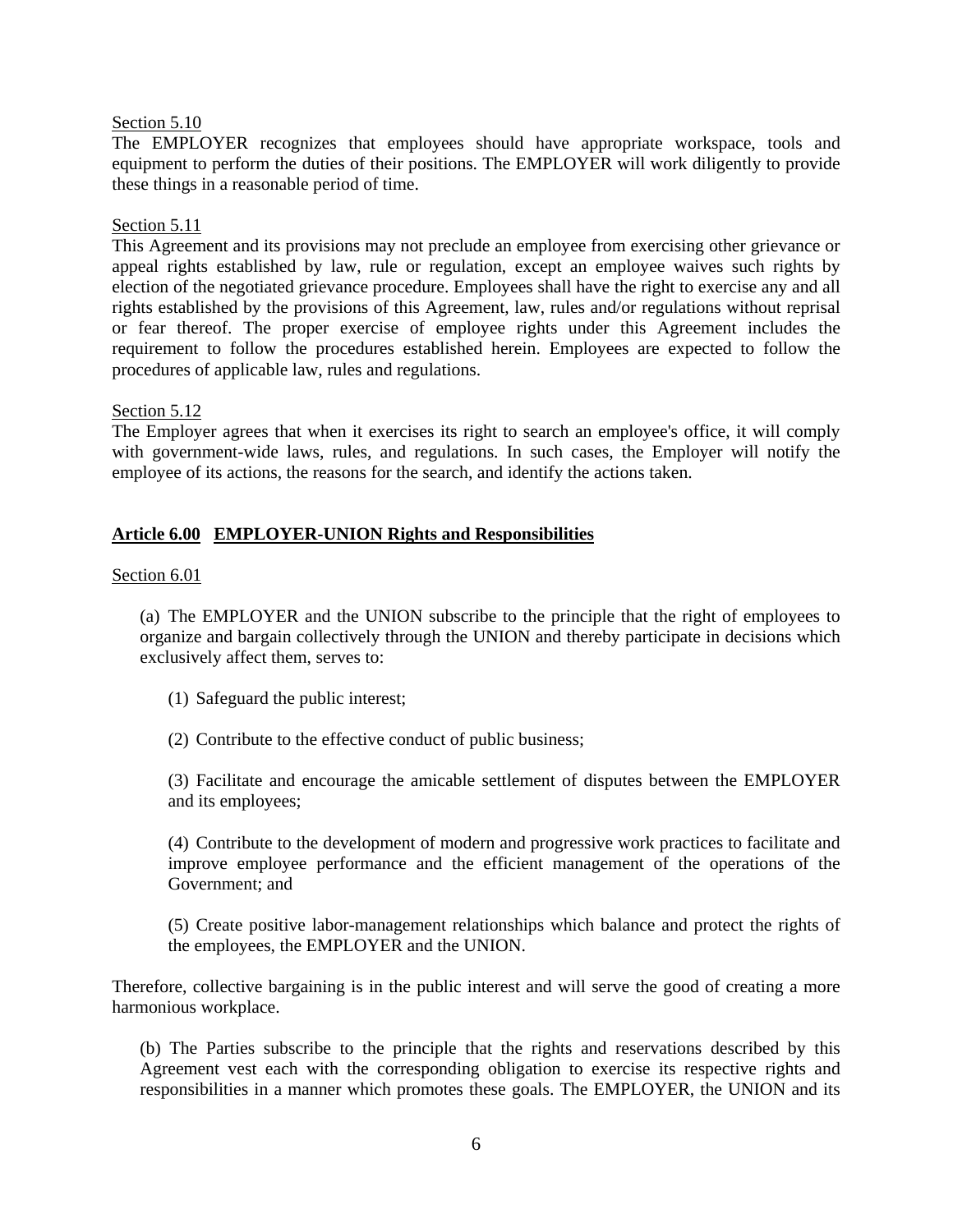Representatives, consonant with the provisions of this Agreement, pledge to work together harmoniously to pursue these goals.

### Section 6.02

The Parties recognize that the right of Federal employees to bargain collectively through the UNION, as described in the provisions of this Agreement, is also subject to limitations imposed on both Parties by statute which reserves to the EMPLOYER, consistent with applicable law, rules and regulations and this Agreement, the right and authority to:

(a) Determine the mission, budget, organization, number of employees and internal security practices of the Agency;

(b) Hire, assign, direct, layoff and retain employees in the Agency, or suspend, remove, reduce in grade or pay, or take other disciplinary actions against such employees;

(c) Assign work, make determinations with respect to contracting out and determine the personnel by which Agency operations shall be conducted;

(d) With respect to filling positions, to make selections for appointments from

- (1) Among properly ranked and certified candidates for promotions, or
- (2) Any other appropriate source;

(e) Take whatever actions may be necessary to carry out the Agency's mission during emergencies;

(f) Determine numbers, types and grades of employees or positions assigned to any organizational subdivision, work project or tour of duty; and

(g) Determine the technology, methods and means of performing work.

### Section 6.03

Nothing in this Article shall preclude the EMPLOYER and the UNION from negotiating procedures which Management Officials of the Agency will observe in exercising any authority under this Article, or appropriate arrangements for employees adversely affected by the exercise of any authority under this Article.

### Section 6.04

Any election by the EMPLOYER to discuss a subject referred to in Section 6.02 (f) and (g) shall not be a waiver of its rights as stated in Section 6.02. Moreover, the EMPLOYER expressly reserves the right to withdraw any subject referred to in Section 6.02 from discussion any time prior to agreement.

### Section 6.05

The UNION and its designated Representative have the right, and shall be protected in the exercise of the right consistent with the provisions of the law and this Agreement, to:

(a) Engage in collective bargaining;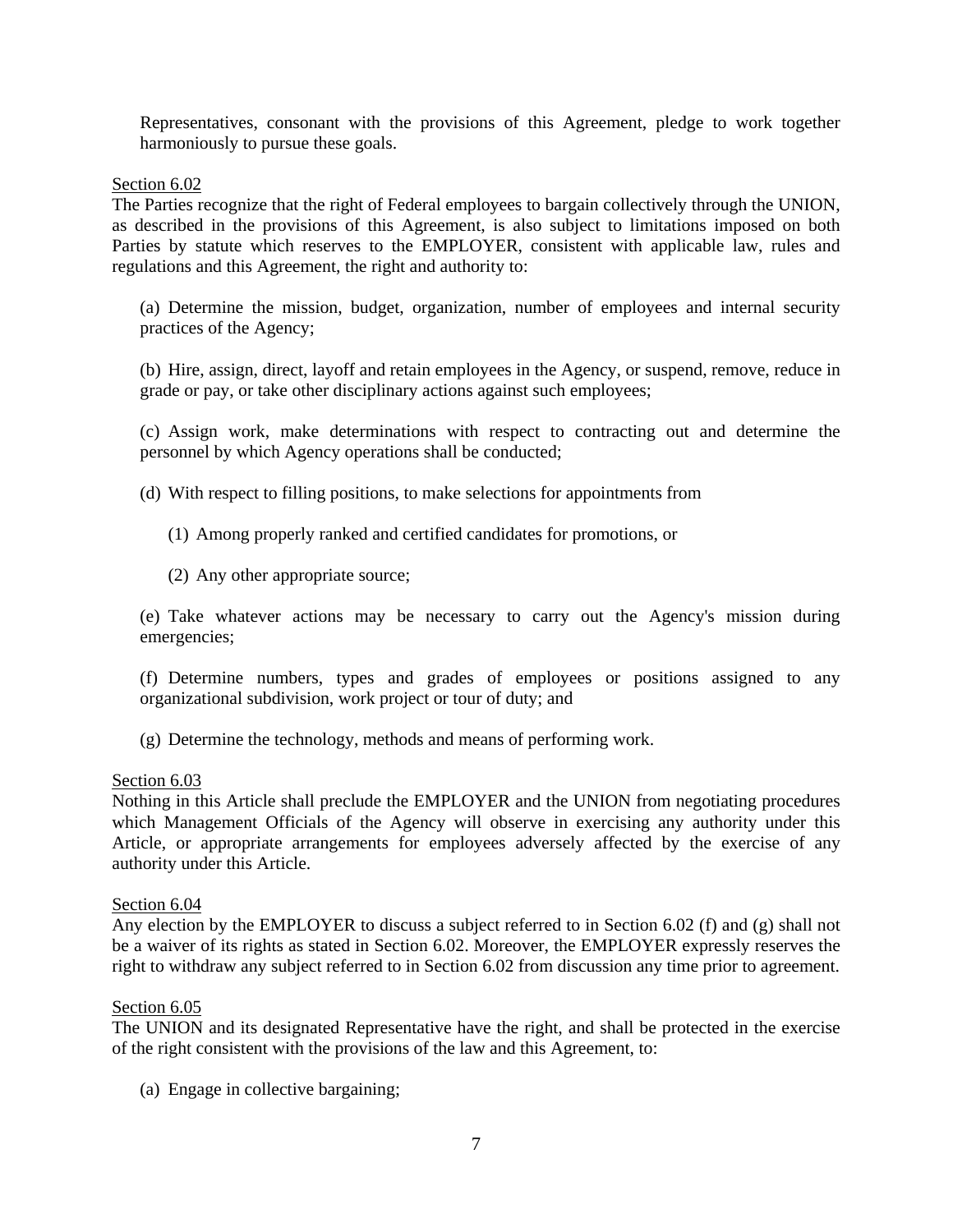- (b) Handle grievances and appeals;
- (c) Represent employees by being afforded the opportunity to be present at:

(1) Any formal discussion between one or more representatives of the Agency and one or more employees in the bargaining unit or their representatives concerning any grievance or any personnel policy or practice or other general condition of employment, or

(2) Any examination of an employee in the bargaining unit by a representative of the Agency in connection with an investigation if:

- (A) The employee reasonably believes that examination may result in disciplinary action against the employee, and
- (B) The employee requests representation.

### Section 6.06

The EMPLOYER recognizes that in the lawful exercise of representational rights in accordance with statute and the terms and conditions of this Agreement, the UNION and its Officials shall be held free from penalty, restraint, retaliation or reprisal.

### Section 6.07

The UNION and EMPLOYER further agree that their mutual and respective obligations to honor the terms and conditions of this Agreement include the obligation to fairly and factually represent and advise employees and managers as to their rights and responsibilities under this Agreement, statute or regulation. Where disputes arise concerning the interpretation or application of this Agreement or of applicable law or regulation, or a breach thereof is alleged to have occurred, the Parties agree to discuss the allegations and attempt informal resolution before statutory recourse of any kind is invoked.

### Section 6.08

The EMPLOYER agrees to notify the UNION, as appropriate, of any proposed new directives, notices, orders, regulations or rules affecting conditions of employment in the bargaining unit. Prior to implementation of proposals, the EMPLOYER and the UNION shall meet and confer, as appropriate, in accordance with the procedures established in Article 7.00, Labor-Management Negotiating Procedures. The EMPLOYER agrees not to make any substantive changes to any existing directives, orders, notices, regulations or rules affecting conditions of employment without notification to the UNION. Prior to implementation of changes, the EMPLOYER and UNION shall meet and confer on the changes, as appropriate, in accordance with the procedures established in Article 7.00, Labor-Management Negotiating Procedures.

### Section 6.09

The UNION agrees not to interfere with the EMPLOYER's operation by calling, participating in or condoning activities such as a strike, work stoppage, slowdown or unlawful picketing in connection with a labor-management dispute or hindering an employee's work performance or productivity.

# Section 6.10

In exercising their respective rights or in fulfilling their respective obligations, the EMPLOYER and the UNION pledge to do so in a manner which: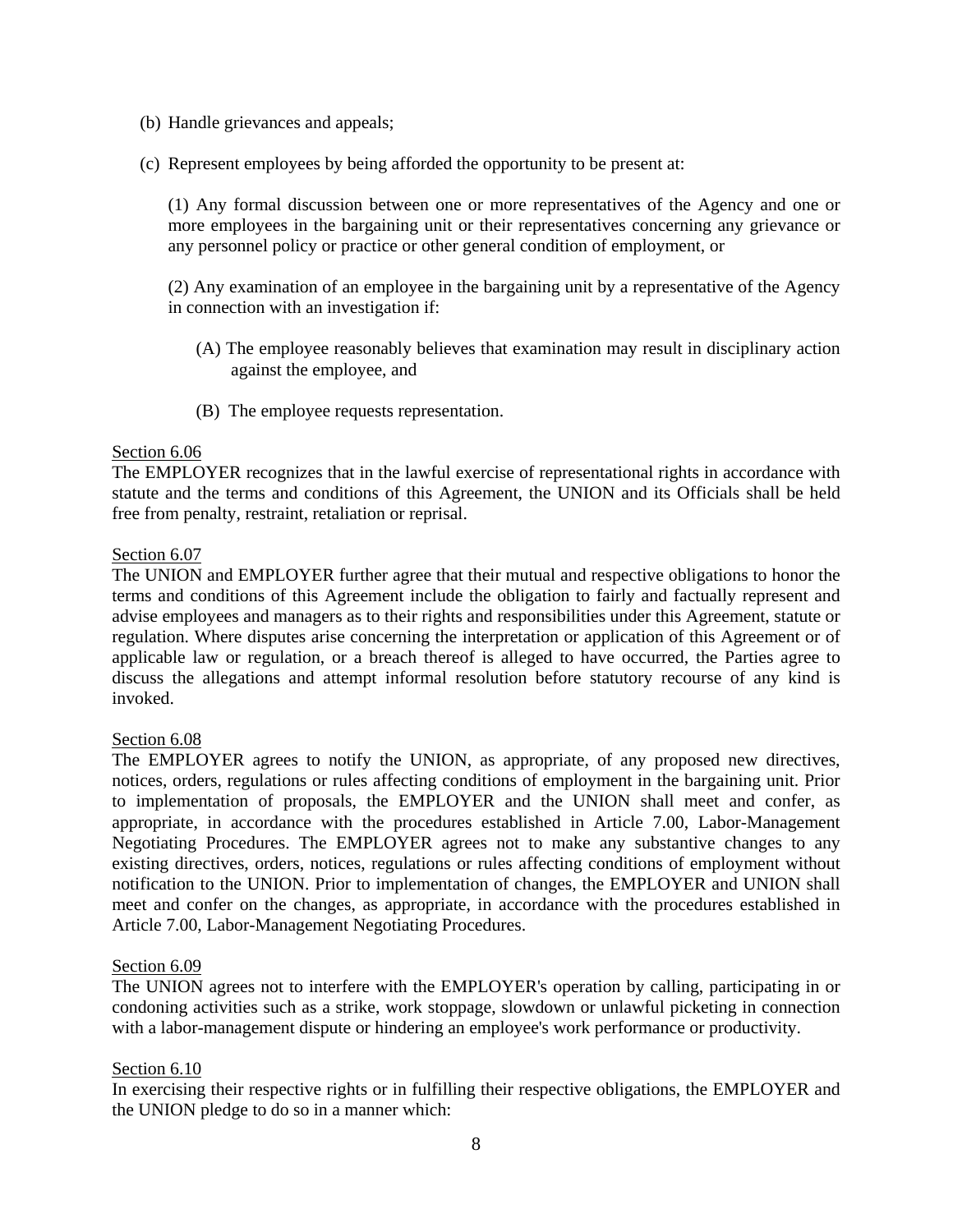(a) Fosters a spirit of labor-management cooperation and mutual respect;

(b) Recognizes the obligation as civil servants to prudently, judiciously, efficiently and with due regard to the need for economy, exercise the representational or managerial rights assigned herein;

(c) Promotes effective and informed communication between supervisor and employees, which is essential to improve the Agency mission, develop human resources, enhance job satisfaction and promote amicable dispute resolution; and

(d) Is consistent with the procedures, processes and provisions set out in the specific Articles of this Agreement.

### Section 6.11

Upon written request, the EMPLOYER shall furnish to the UNION, to the extent not prohibited by law, data which is normally maintained by the EMPLOYER in the regular course of business; which is reasonably available and necessary for full and proper discussion, understanding and negotiation of subjects within the scope of collective bargaining; and which does not constitute guidance, advice, counsel or training provided for Management Officials or Supervisors relating to collective bargaining.

### Section 6.12

In keeping with the spirit of Public Employee Recognition during the month of May, Managers and Local UNION officials are encouraged to recognize the achievements of our workforce. The EMPLOYER will make available a room at all of its facilities for use by the UNION to conduct recognition activities. Additionally, the EMPLOYER will provide all bargaining unit employees with one (1) hour of administrative leave to participate in organized recognition activities.

### **Article 7.00 Labor-Management Negotiating Procedures**

### Section 7.01

This Collective Bargaining Agreement represents the full and complete agreement between the Parties. The UNION and the EMPLOYER agree to be bound by the terms of this Agreement without regard to geographical location or organizational component.

### Section 7.02

Agency rules, regulations, orders or other directives which are inconsistent with this Agreement are modified and/or superseded as of the effective date of this Agreement, until amended by the EMPLOYER to conform to this Agreement.

### Section 7.03

The Parties agree to negotiate, as appropriate, with respect to the impact and implementation of changes which would substantively alter conditions of employment resulting from:

(a) Changes in law, government-wide rules and regulations or other formal directives to which the EEOC is subject;

(b) Changes in formal EEOC directives, regulations or orders;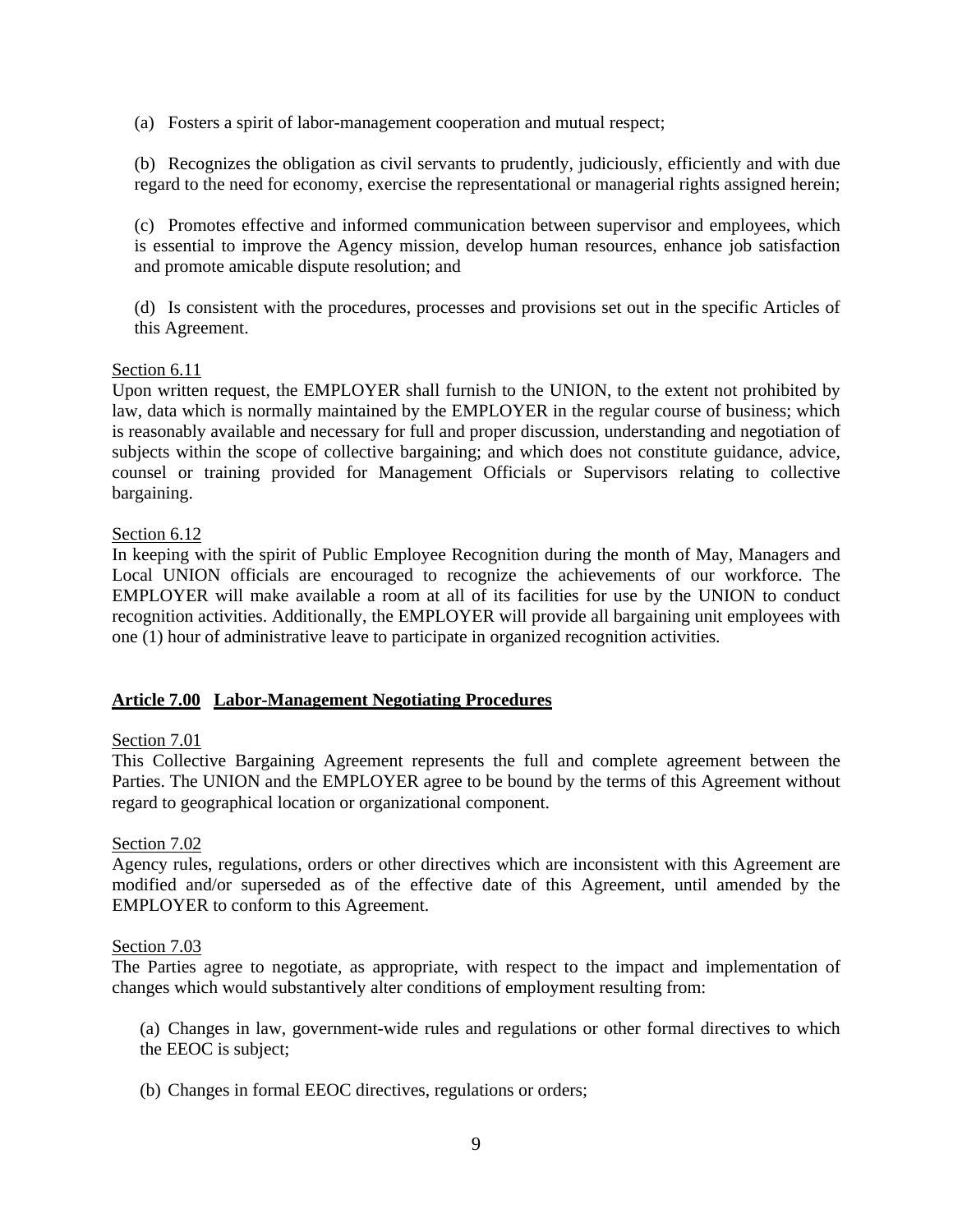- (c) Changes resulting from the exercise of rights reserved to Management; or
- (d) Matters specifically designated for negotiation in other Articles of this Agreement.

### Section 7.04

When there is an obligation to negotiate as a result of the matters listed in Section 7.03, the Parties agree that the procedures set forth in this Article shall constitute the sole procedure for such negotiations. Time frames within this Article may be waived by mutual consent of the Parties.

### Section 7.05 Procedures for Local and National Negotiations

The Parties agree that the process cited below shall not be necessary if prior agreement is reached in consultation sessions.

(a) The EMPLOYER shall notify the UNION in a timely manner, in writing, of proposed changes as specified in Section 7.03. The EMPLOYER shall also inform the UNION of the proposed implementation date, the manner of implementation and schedule, if any.

(b) If the UNION wishes to negotiate on the proposed changes, it shall notify the EMPLOYER of the UNION's specific concerns within 10 work days following notification by forwarding written proposals on all matters it wishes to discuss further or negotiate. The time limits herein may be extended (e.g., for proposed reductions-in-force or reorganization, etc.) by mutual agreement.

(c) If a negotiating session is requested and such a meeting is scheduled, the EMPLOYER shall pay the travel and per diem of one (1) UNION negotiator for national negotiations.

(d) Agreements and understandings reached in these discussions shall, at the request of either Party, be promptly reduced to writing and signed by both Parties. Such agreements or understandings shall conclude discussions on such matters as have been agreed to by the Parties.

(e) If, after discussion of the proposals, agreement cannot be reached, either Party may inform the other Party in writing that it is initiating the statutory procedures provided at 5 U.S.C. § 7119 and its implementing regulations.

### **Article 8.00 Use of Official Facilities**

# Section 8.01

The EMPLOYER will make appropriate space available in each EMPLOYER facility for confidential employee-UNION consultation, upon request by the UNION as the need arises.

### Section 8.02

Upon written request by the UNION, the EMPLOYER shall make available to the UNION, where possible, appropriate space for representational meetings with the employees involved, on an as needed basis. Such requests shall be made as far in advance as possible. The Parties agree that such requests and the duration of such meetings will be kept to a minimum.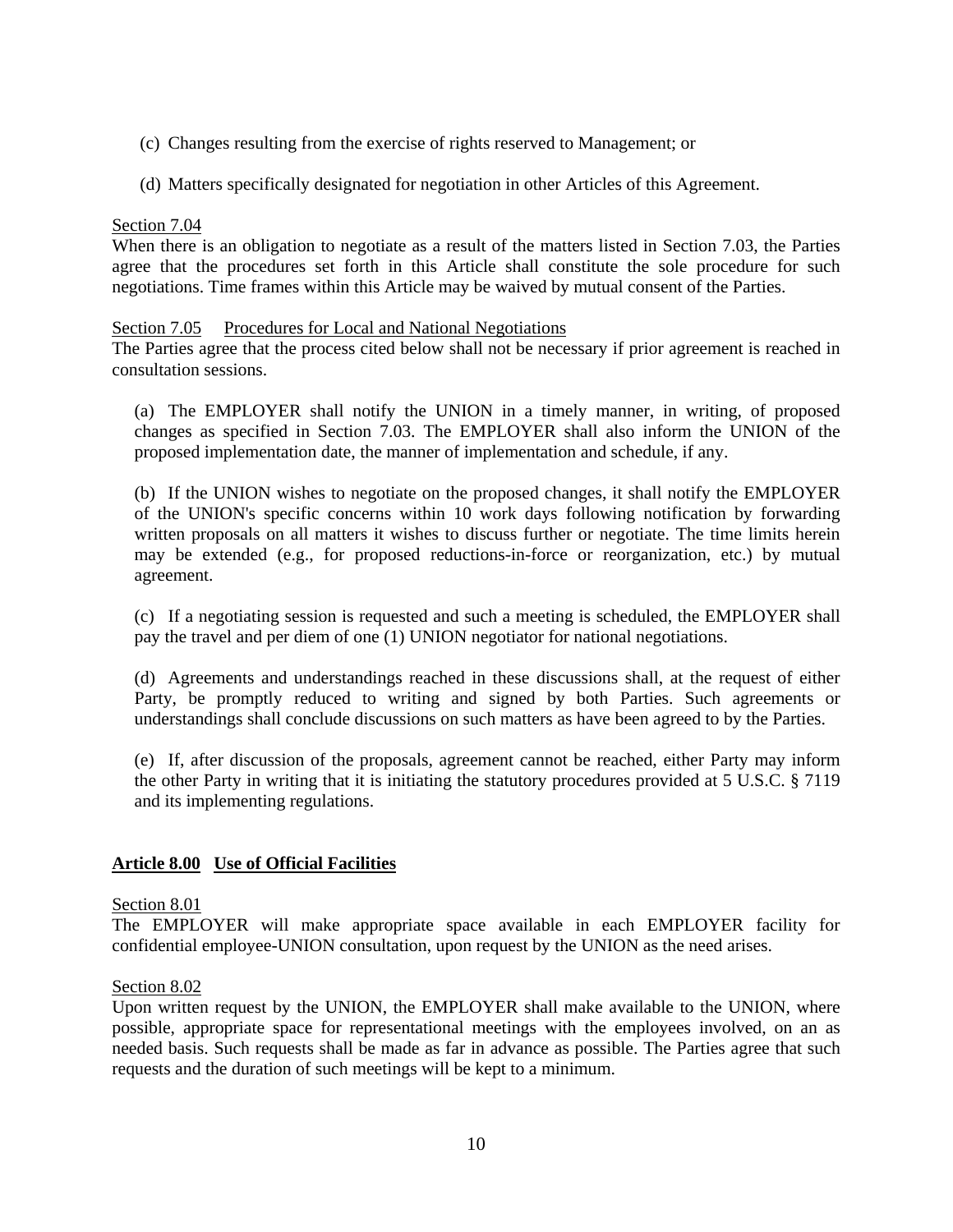### Section 8.03

The EMPLOYER will make appropriate space available in each EMPLOYER facility for the purpose of UNION meetings upon request by the Local UNION, but normally not more than once each month. In addition, upon notice and availability, the union may schedule additional meetings to address specific management proposals. The UNION will inform the EMPLOYER in advance of its desire for space. The UNION agrees to exercise reasonable care in using such space and will leave it in the same condition as it was found. Employees attending meetings under this Section will do so only during non-duty hours or while they are in a leave status. As a matter of security, the Union will provide to the Office Director the names of any individual(s) visiting the office under its auspices. The Union will ensure that all security rules and measures are observed and adhered to by the visitors. As a courtesy, visiting Union Representatives should notify the Office Director of their presence before the meeting takes place.

### Section 8.04

The EMPLOYER will provide the UNION with private secured space at the Headquarters of the Council and at each facility to which a Local President is assigned. Should any Agency facility housing such space be relocated during the period of this Agreement, the EMPLOYER agrees to include a request for UNION office space in its space request to the General Services Administration.

### Section 8.05

At those Agency facilities housing the Headquarters of the Council and each Local, the EMPLOYER shall provide the UNION with space, furniture, file cabinets, a telephone and equipment for use by the UNION in performing its duties. UNION Representatives have the option of securing and installing its own locks for its cabinets and drawers.

UNION Representatives shall be permitted to use the Agency's facsimile equipment, computers, printers, scanners, E-mail, voicemail, Westlaw or Lexis, copiers and the internal mail system when necessary in conducting labor-management activities. UNION Representatives shall notify the appropriate Management Official to obtain prior authorization before using the Agency's equipment. The UNION agrees that Westlaw/Lexis usage will be limited to a reasonable number of hours during the fiscal year.

The UNION agrees that it will not use the Agency's equipment to conduct any internal UNION business.

### Section 8.06

The EMPLOYER agrees to make reasonable efforts to ensure that mail, messages, communications, documents, packages or other articles addressed or forwarded to the UNION or a UNION Representative are delivered without being opened. Such UNION mail, messages, communications, documents, packages or other articles must be clearly identifiable or marked "Addressee Only."

### **Article 9.00 UNION Representation and Official Time**

### Section 9.01

The EMPLOYER shall recognize and grant official time to all Representatives who have been properly designated by the UNION.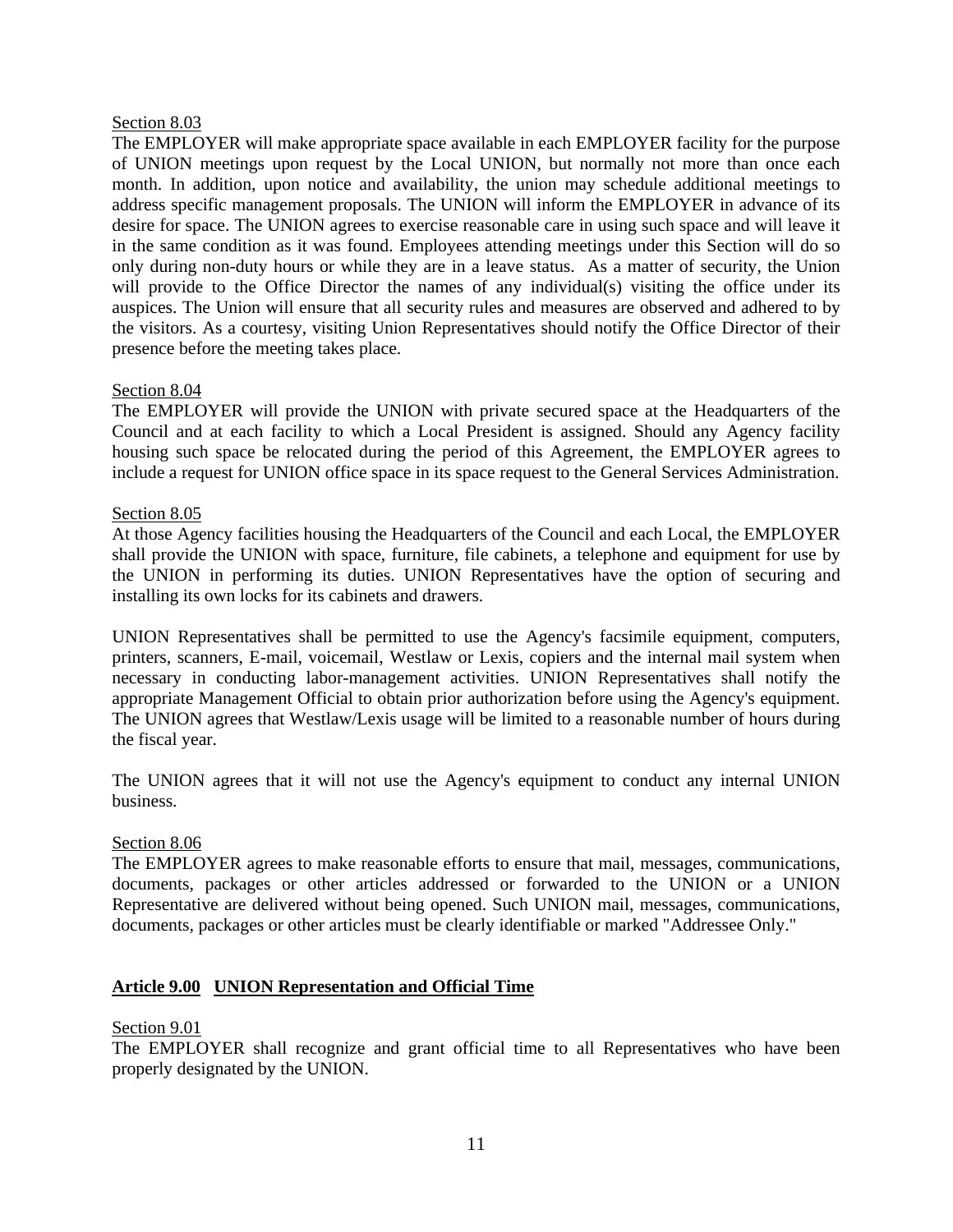(a) UNION Representative shall mean any bargaining unit employee properly designated under this section by the UNION to receive reasonable official time to act as an agent for the UNION.

(b) Notification of Designation must be sent to the Director, Employee and Labor Relations Division (ELRD). The UNION shall specifically designate and name annually on or before October 31, the below listed UNION Representatives:

-three (3) National Representatives to exclusively perform representational activities;

-one (1) Local Representative for each District, Field, Area and Local Office generally to process grievances;

-six (6) Representatives at Headquarters generally to process grievances;

-eight (8) Local Presidents; and

-one (1) additional Representative for each Local UNION.

The UNION may designate an alternate for each District, Field, Area, Local Office and two (2) alternates for Headquarters to act in the absence or unavailability of the Local Representative. The immediate emergency, training or as agreed to by the Parties. In case of a dispute, the procedures in Article 9.04(c) shall be utilized for this purpose. alternate may not serve concurrently while the representative is on official time except in cases of

(c) When a change of Representative becomes necessary, an e-mail notice to the Director, Employee and Labor Relations Division and the appropriate Office Director will suffice. A copy of the e-mail will also be sent to the appropriate Headquarters or Field Director.

### Section 9.02

(a) Official time for representational duties shall be taken into account in making work assignments to UNION Representatives. Ordinary workload will not preclude the authorization of official time. If official time clearance cannot be granted, the EMPLOYER shall provide the reason(s) for denial and the approximate date and time that it will be approved.

(b) EMPLOYER evaluations of UNION Representatives must be based upon actual time spent on their officially assigned work, adjusting standards accordingly.

 (c) Employees who exclusively perform representational activities shall be presumed to be performing at an acceptable level of competence for within-grade increases.

### Section 9.03

(a) Official time under this Article shall only be used to perform representational duties, and statutory functions. Upon the effective date of this Agreement, the EMPLOYER agrees to authorize the use of reasonable official time for UNION Representatives to carry out duties authorized by the Civil Service Reform Act of 1978 and this Agreement.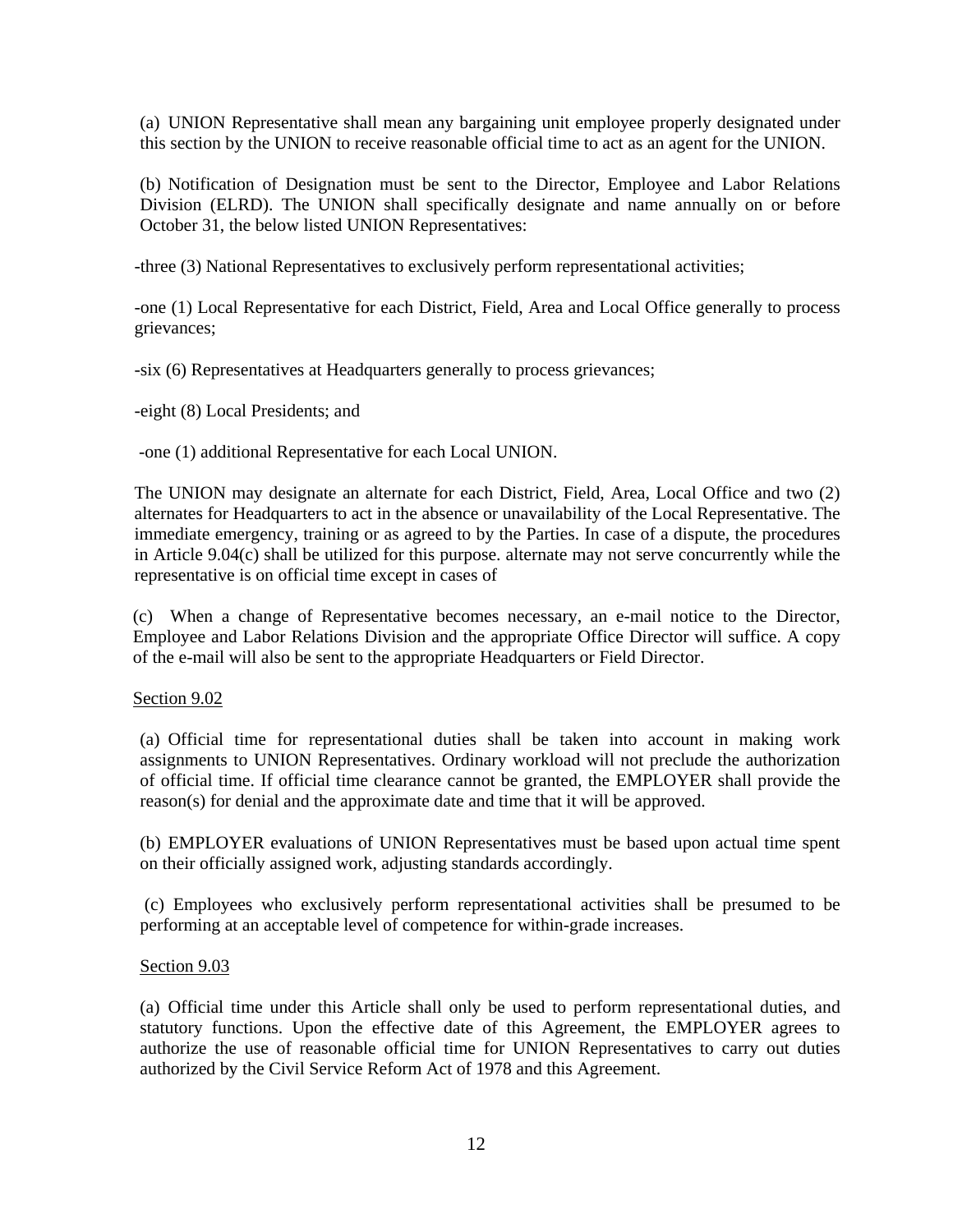(b) Representational functions shall not be performed by UNION Representatives during periods when they are working overtime except in those instances where incidents occur during periods of overtime work that require the immediate attention of the UNION Representative.

(c) Union Representatives, on a flexible work schedule, may earn credit hours while they are performing representational duties on official time, including labor-management meetings scheduled or initiated by the EMPLOYER. The Union Representative will make his or her request for credit hours as soon as reasonably possible, but in no case may the request be made and approval granted after credit hours are worked.

### Section 9.04

(a) UNION Representatives requesting clearance for the use of official time shall notify by e-mail their immediate supervisor or in his/her absence, an appropriate Management Official, prior to using any official time. The Union Representative shall not use official time until he/she has received e-mail approval from their supervisor or in his/her absence an appropriate management official. Management will act on the official time request at the time it is received or as soon as practicable. Use of official time will not be unreasonably denied.

(b) Upon return to his/her work station, the Union Representative shall e-mail the immediate supervisor or in his/her absence, e-mail an appropriate Management Official, of his or her return. Denials of official time shall be documented in an e-mail. The Union Representative must enter their use of official time when completing their time and attendance in QuickTime, or its successor, for approval.

(c) To assist the EMPLOYER in planning work assignments, the UNION Representative will determine with his/her immediate supervisor, two weeks ahead of time, the approximate number of hours in the next bi-weekly period that will be necessary to perform appropriate representational functions.

(d) Any disputes regarding clearance for official time or the proper use of official time which cannot be resolved locally, shall be referred to the Local President and appropriate Office Director for resolution. If the dispute is not resolved the matter may be referred to the Director, Employee Labor Relations Division and the National Council President, or may be challenged pursuant to the parties' negotiated grievance procedure or other appropriate third party procedure.

(e) Except for the National Council President, Union Representatives designated to receive 100% official time shall account for all hours spent in representational duties. A report including each specific activity and the time spent performing each will be submitted to the Director of Employee and Labor Relations Division. The parties agree to meet and determine the specific reporting time frames, process and content, within 180 days of the effective date of this agreement. Whenever Article 4.03 is invoked to renegotiate this agreement, the National Council President and the Director, Employee and Labor Relations Division agree to review the use of official time by the Union Representatives designated to receive 100% official time.

# Section 9.05

Where an office has been assigned to the UNION in accordance with Article 8.00, Use of Official Facilities, all UNION activities shall be performed within the assigned space, unless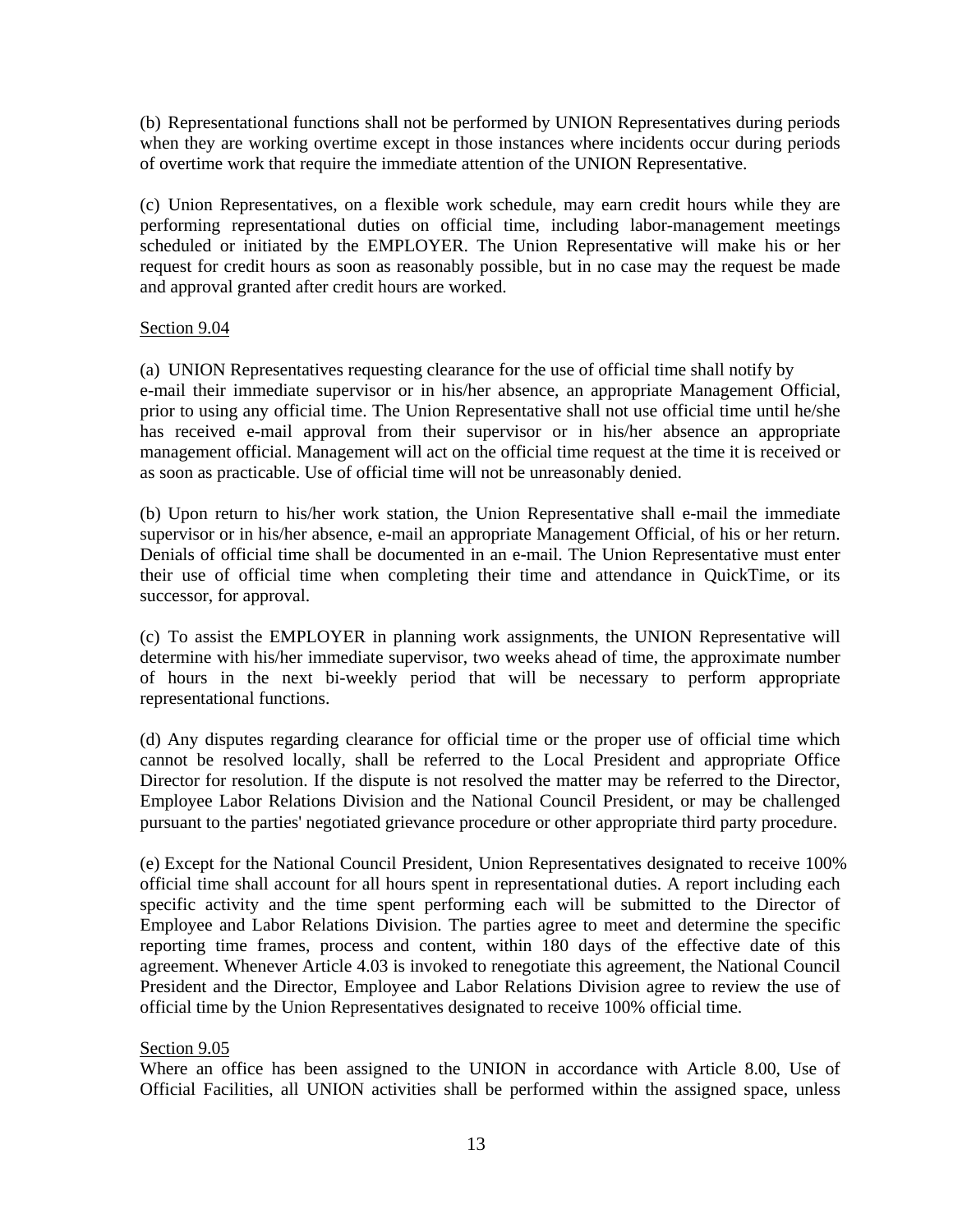specifically invited by the EMPLOYER to a manager's office, or where the UNION and the EMPLOYER agree otherwise.

However, UNION Representatives may use minimal amounts of official time at their work station for phone calls, making appointments, etc.

### **Article 10.00 Voluntary Deduction of UNION Dues**

### Section 10.01

Payroll deductions for the payment of UNION dues shall be made from the pay of employees who voluntarily request such dues deduction.

#### Section 10.02

Employees desiring to have UNION dues deducted from their pay may at any time complete and sign the appropriate portions of AFGE Form 1187, Request and Authorization for Voluntary Allotment of Compensation for Payment of Employee Organization Dues. Section A of the form shall be completed and certified by the President or Treasurer of each Local who shall forward or deliver it to the American Federation of Government Employees.

### Section 10.03

Authorized deductions will be made each bi-weekly pay period from the pay of an employee who has requested such allotment for dues in accordance with this Agreement. It is understood that no deduction for dues will be made by the EMPLOYER in any period for which the employee's net earnings, after other deductions, are insufficient to cover the full amount of the allotment for dues.

### Section 10.04

No fee will be charged by the EMPLOYER for services rendered in connection with the dues withholding program.

### Section 10.05

Employees shall be entitled to revoke UNION membership once annually, on the anniversary date of their initial membership. An employee who has authorized the withholding of UNION dues may request revocation of such authorization by completion and submission to the Treasurer of the Local UNION, or its designee, of a Standard Form 1188, Revocation of Voluntary Authorization for Allotment of Compensation for Payment of Labor Organization Dues, normally 60 calendar days but no later than 30 calendar days prior to his/her anniversary date. The EMPLOYER shall promptly forward to the UNION any revocations received directly from employees.

#### Section 10.06

The UNION shall be responsible for ensuring that Standard Form 1187 is made available to its members and shall ensure that the forms are promptly completed and certified. The UNION recognizes its responsibility for assuring that its members are fully informed and educated concerning the program for payroll deduction of employee organization dues, its voluntary nature and the uses and availability of the required forms.

### Section 10.07

All deductions of UNION dues provided for in this Article shall be automatically terminated in the event of loss of exclusive recognition by the UNION. Any individual allotment for dues withholding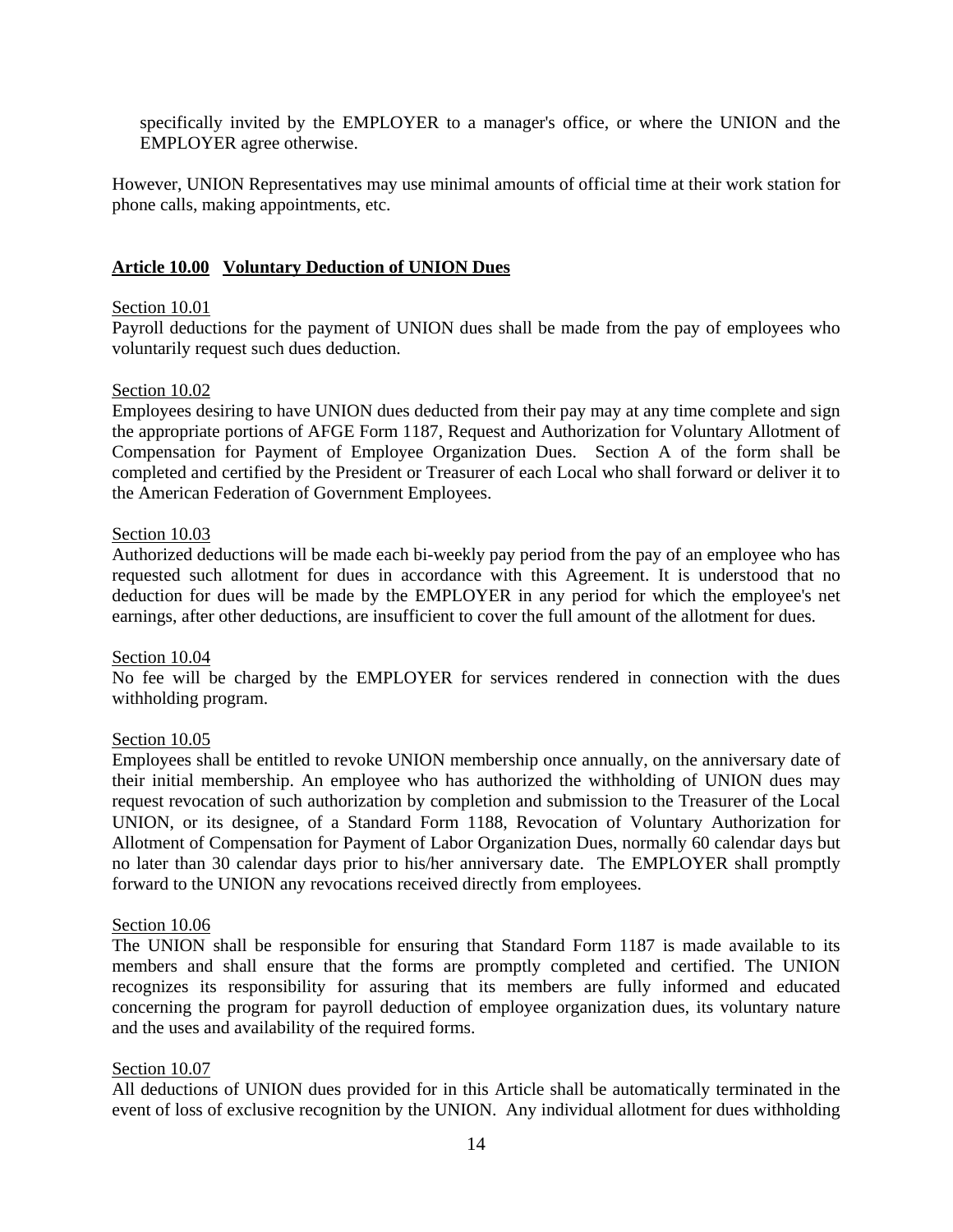shall also be automatically terminated upon separation of the employee from the Agency, promotion or reassignment of the employee to a position outside of the bargaining unit or upon the suspension or expulsion of the employee from membership in the exclusive labor organization. The deduction will be revoked at the end of the first full pay period of the month following such action.

### **Article 11.00 Distribution and Communication**

The EMPLOYER and the UNION agree that open communications will facilitate and promote maximum labor-management cooperation and minimize misunderstandings.

### Section 11.01

A copy of Title 5 C.F.R. and related guidance, and all applicable government-wide rules and regulations and all EEOC directives and orders affecting conditions of employment will be maintained at Headquarters and in each District Office. Upon request, the EMPLOYER shall make these available to the UNION, in Headquarters and all District Offices. In its other facilities, the EMPLOYER shall make any portion of these available upon request to employees or the UNION when the documents are not available electronically via the Agency's internal website (currently and otherwise referred to herein as "inSite").

### Section 11.02

The EMPLOYER shall provide a copy of this Agreement to all employees in the unit and to each new bargaining unit employee, during new employee orientation. In addition, the EMPLOYER shall post this Agreement electronically on its internal website. The EMPLOYER shall invite the designated UNION Representative to attend orientation sessions conducted for new bargaining unit employees.

The EMPLOYER shall provide each Local President the name, position, grade level and expected reporting date of all individuals "selected/hired" to fill positions in the bargaining unit. Such notice shall be provided prior to the reporting date or effective date of the action, as appropriate.

Further, 100 copies of this Agreement shall be provided to the UNION and this Agreement shall be available on inSite.

### Section 11.03

One space (approximately 40"x 40") on each floor of any EMPLOYER facility shall be provided for exclusive use of the UNION, in an area easily accessible and visible to employees. The UNION agrees that such space shall be used exclusively for bulletin boards and that it will install such bulletin boards in accordance with Federal regulations. UNION bulletin boards will be identified as such. Upon mutual agreement of both Parties, the UNION may also post notices in common areas.

The Parties agree that in the event that any material posted on the bulletin board(s) is considered objectionable by the EMPLOYER, the EMPLOYER shall inform the appropriate Local President or designated UNION Official. The EMPLOYER shall specify the objectionable material, the reason why it is deemed objectionable and may request its removal.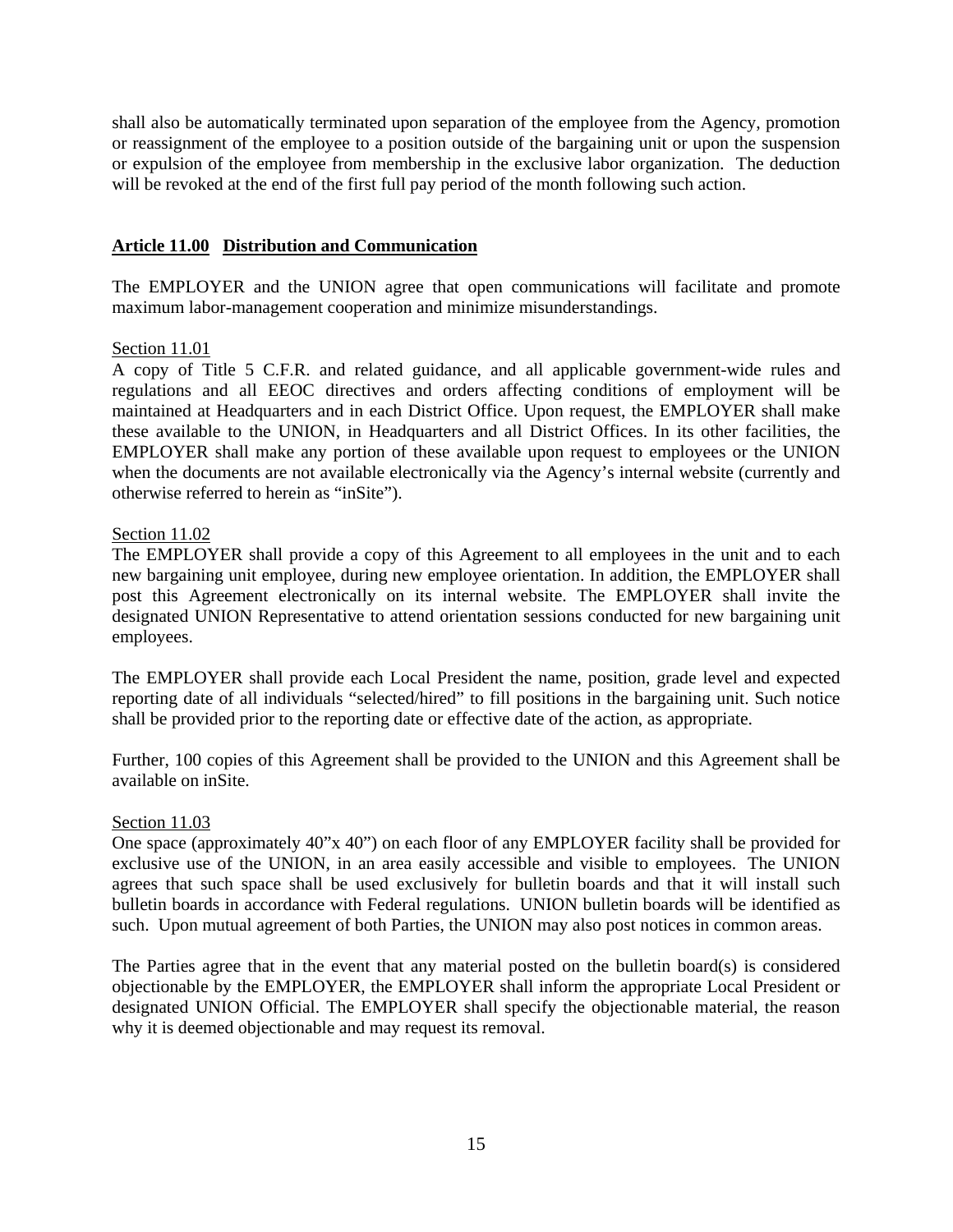The UNION may remove challenged material from bulletin board space, pending resolution of the objectionable issue. Objectionable material means material, the publication of which violates Federal, State or local law, such as defamatory or false materials or materials which constitute an unlawful invasion of privacy.

The Parties understand that this Agreement does not constitute a waiver of any rights guaranteed by the Constitution of the United States.

### Section 11.04

All written agreements entered into by the EMPLOYER and the UNION shall become effective upon the date mutually determined by both Parties. The EMPLOYER shall distribute the written agreements and documents pertaining thereto as mutually agreed upon during the negotiations of the agreement.

### Section 11.05

The EMPLOYER and the UNION agree to inform each other regarding changes of UNION Officials, Representatives, and Management Officials and Supervisors in a timely manner.

### Section 11.06

The locations, names and telephone numbers of the Council President and Local Presidents and Representatives shall be included in the EMPLOYER's telephone directories upon publication and/or revision and electronically on its internal website. The UNION shall provide the above information to the EMPLOYER in a timely manner. At the request of the UNION, the EMPLOYER will update the UNION's directory information on the internal website up to three times a year.

### Section 11.07

The EMPLOYER shall inform each new employee upon entrance on duty of the UNION's exclusive recognition by providing a copy of this Agreement.

# Section 11.08

The EMPLOYER shall in October of each year furnish to the UNION a list of bargaining unit employees including grade, series and location of each.

### Section 11.09

Vacancy announcements shall be posted on the agency's internal website. The President of the Local in which the vacancy occurs will be notified by electronic mail.

### Section 11.10

Bargaining unit employees will be provided a reasonable amount of duty time to participate in UNION sponsored training on the new collective bargaining agreement.

### Section 11.11

All documents referenced in the CBA as being posted on inSite will be found through the Employee Services tab.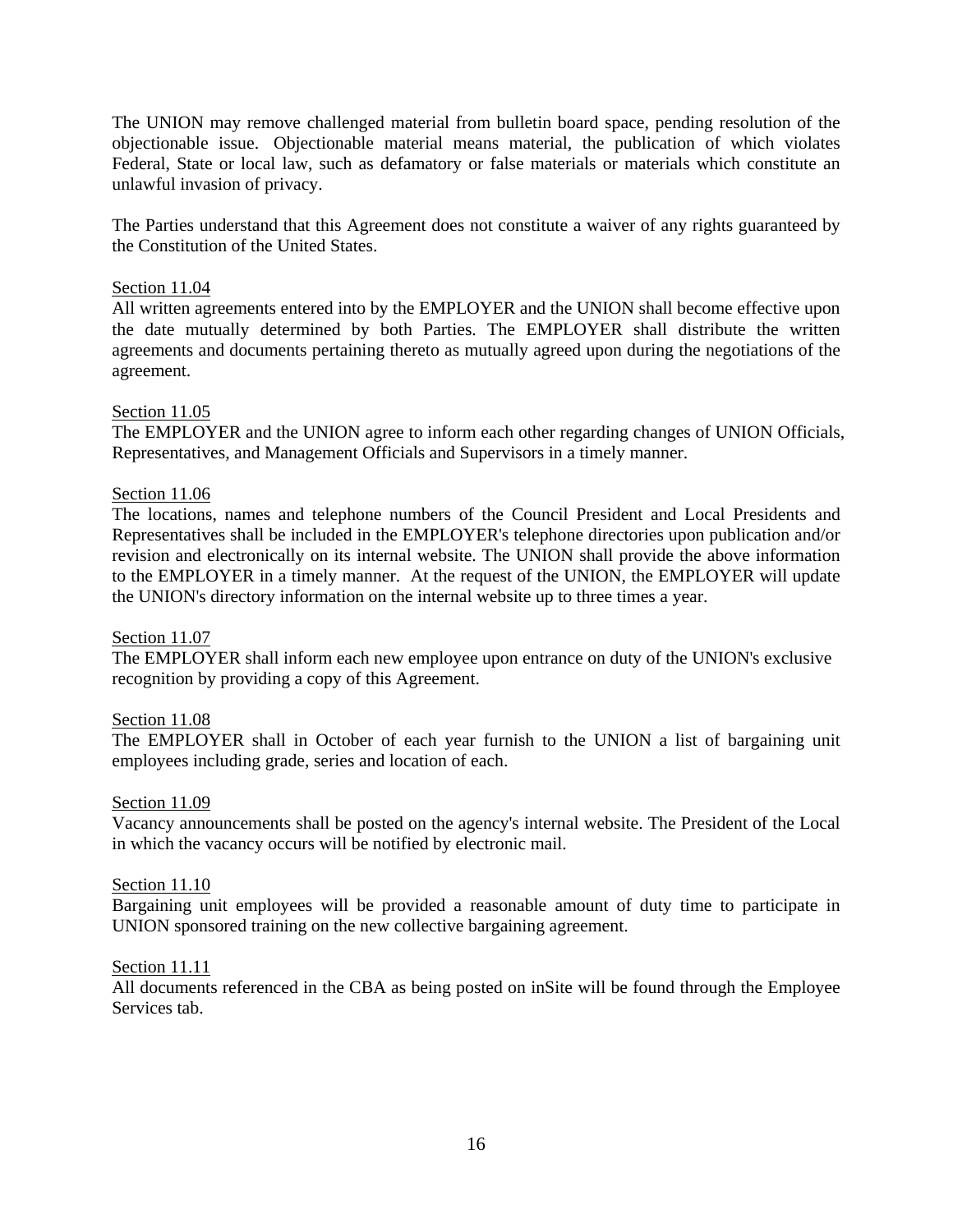# **Article 12.00 Employee Debts**

#### Section 12.01

Employees shall satisfy in good faith their obligations as citizens, including all just financial obligations including, but not limited to, those recognized in Executive Order No. 12953 (Actions Required of all Executive Agencies to Facilitate the Payment of Child Support), 29 C.F.R. Part 1650, and Federal, State, or local taxes that are imposed by law. For purposes of this Article, a just financial obligation includes any financial obligation reduced to judgment by a court or by a State agency authorized to issue income withholding notices pursuant to a State or local law. In good faith means an honest intention to fulfill any just financial obligation in a timely manner. In the event of a dispute between an employee and an alleged creditor, this Article does not require the Agency to determine the validity or amount of a disputed debt that has not been reduced to judgment or to collect a debt that has not been reduced to judgment on the alleged creditor's behalf.

#### Section 12.02

The Parties recognize that 5 C.F.R. Part 179-Claims Collection Standards, Part 581-Processing Garnishment Orders for Child Support and/or Alimony, Part 582-Commercial Garnishment of Federal Employees' Pay, and Part 835-Debt Collection, pertain to the garnishment of Federal employees' pay for just financial obligations. Upon request, the appropriate regulations or EEOC Order will be made available to the employee.

#### Section 12.03

Unless otherwise required by law, government-wide rule or regulation, employee debts will not be the sole basis for action by the Agency and any such action shall be taken in accordance with applicable law, rules and regulations. The parties recognize that the EEOC Personnel Security Handbook contains relevant and appropriate guidance, including mitigating factors. The Handbook will be posted on inSite.

### **Article 13.00 Employee Claims for Personal Property Damage**

All claims for loss or damage to personal property arising incident to employment shall be filed by, or on behalf of, the employee in accordance with the Military Personnel and Civilian Employees Claim Act of 1964, as amended, 31 U.S.C. §§ 3721, et seq., and the appropriate EEOC Order(s) (currently, EEOC Order No. 670.001). Upon request, the appropriate regulation and/or EEOC Order(s) will be made available to the employee.

### **Article 14.00 Filling of Vacancies and Merit Promotion**

### Section 14.01

This Article gives bargaining unit employees an opportunity to receive fair and appropriate consideration for jobs in the bargaining unit in the competitive service.

### Section 14.02

Hiring and promotions shall be effected only on the basis of merit and qualifications. Where appropriate, the EMPLOYER shall give due consideration to work-related experience that is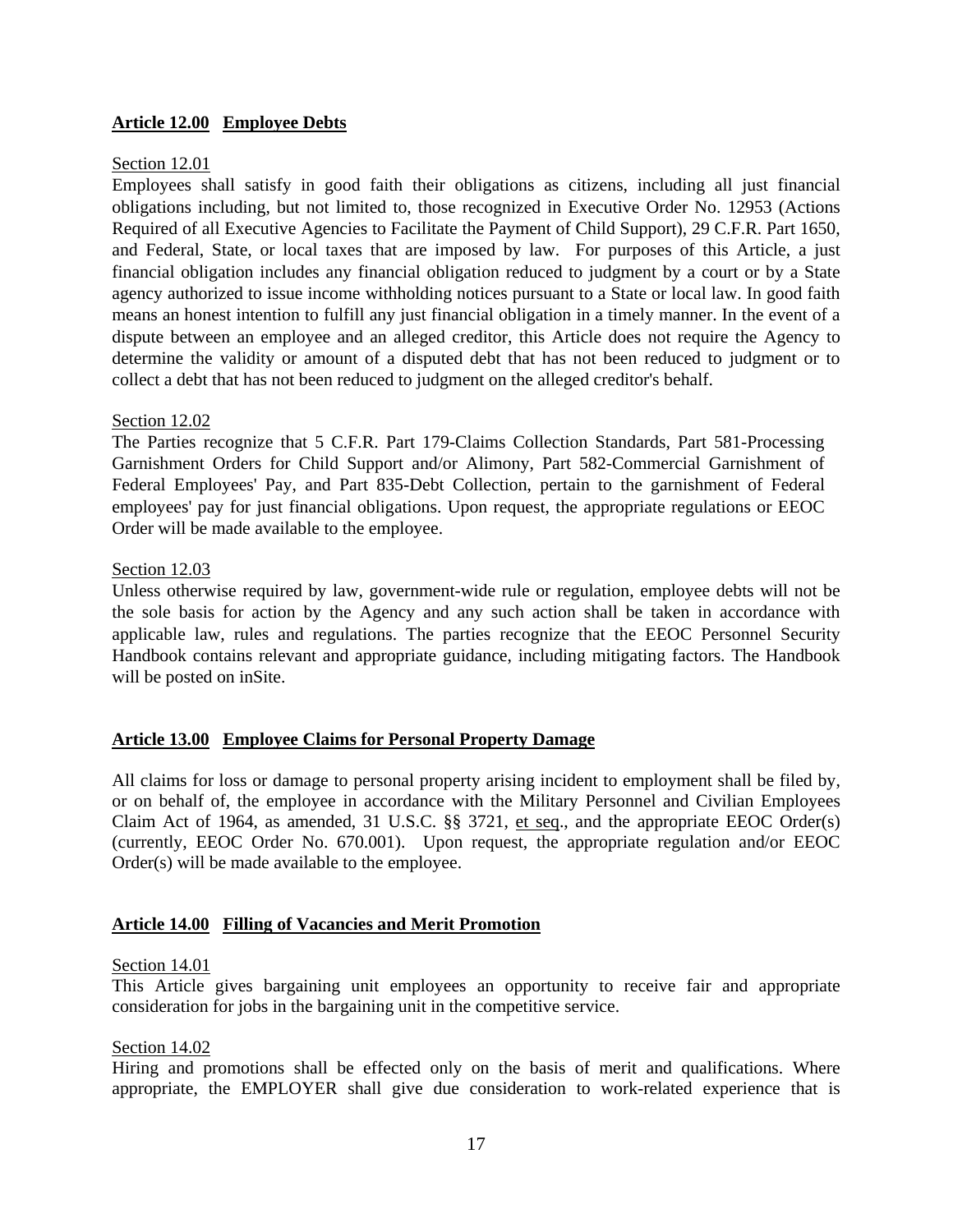qualifying for the announced position that is obtained from any source. Such experience may be gained as a result of an employee's official UNION duties.

### Section 14.03

Where the EMPLOYER determines the need to consider applicants for bargaining unit positions from outside the Federal service, it will post those vacancies simultaneously in accordance with the appropriate Sections of this Article as it undertakes outside recruitment efforts. Merit promotion announcements shall be posted for a minimum of seven (7) work days. At the request of the Selecting Official, the period of posting may be extended to a maximum of fifteen (15) work days.

### Section 14.04

The area of consideration for positions at GS-13 and above is EEOC-wide. For positions at GS-12 and below, EEOC Headquarters shall be the area of consideration for vacancies at Headquarters. In the Field, the area of consideration shall be the EEOC Offices (District, Field, Area and Local) in the District where the vacancy occurs. When a vacancy is announced under the Merit Promotion Plan, the certificate of eligibles will be forwarded to the Selecting Official. The certificate shall include the names of at least three (3) qualified candidates when available. Where less than three (3) candidates are available, the area of consideration may be expanded.

### Section 14.05

A promotion certificate will not have a life of more than (twenty-five) 25 calendar days. The life of a certificate may be extended beyond 25 calendar days by the CHCO.

### Section 14.06

Copies of vacancy announcements will be posted electronically on the Agency's internal website and through the internet. The EMPLOYER will also notify all district employees by e-mail of all district announcements within their particular district. All announcements shall contain the following:

- (a) Name and address of issuing office; announcement number; opening and closing date; EEOC or Office of Personnel Management (OPM) title, series code and grade; salary range; organizational location; duty station and area of consideration;
- (b) Statement regarding civil service status;
- (c) If consideration is to be restricted to EEOC employees, a statement to that effect;
- (d) A succinct description of the major duties;
- (e) A digest of the qualification requirements, including any selective factors;
- (f) Percentage of travel required or whether no travel is required;
- (g) A list of core competencies and evaluation method;

(h) Whether the position has known promotion potential and a subsequent career promotion from it is permissible without further competition;

(i) An equal employment opportunity statement;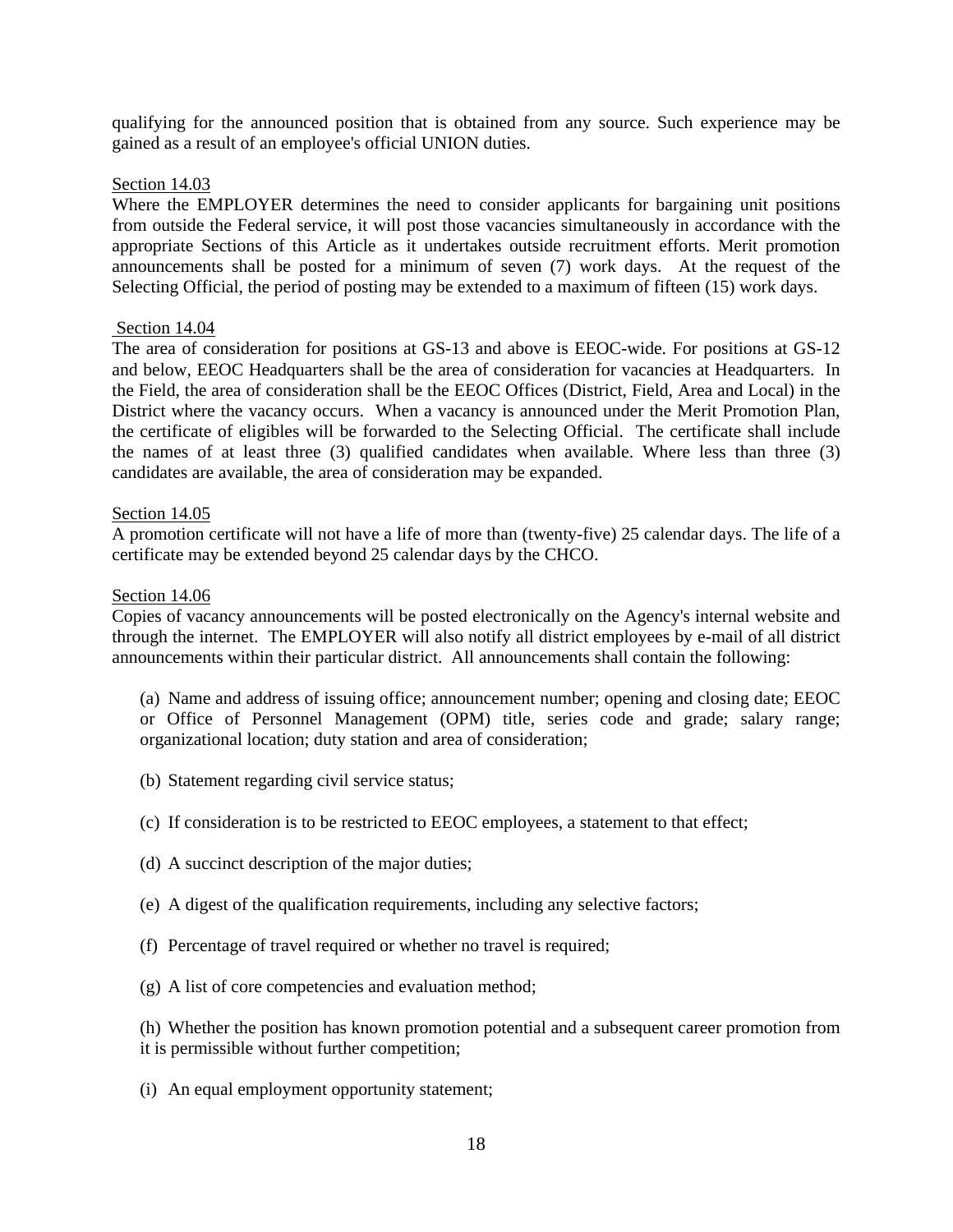- (j) How to apply and what forms to submit;
- (k) The number of positions to be filled and their location;

(l) A statement on the availability of a Schedule A appointment for individuals with disabilities, where appropriate;

(m) Whether or not the position is a bargaining unit position; and

(n) A statement that advises applicants that failure to provide the required information will result in an applicant not receiving consideration.

### Section 14.07

Candidates for a position are all appropriate applicants who apply for the specific vacancy on or before the closing date of the announcement.

### Section 14.08

A qualification standard may not be modified after the promotion process is underway. If a qualification standard must be modified, the promotion process should be canceled and applicants notified.

### Section 14.09

The EMPLOYER may not use a written test in promotion, transfers or other placement actions, including training, unless the test and testing procedures comply with the Uniform Guidelines on Employee Selection Procedures and OPM guidelines on how, when and by whom written tests may be used.

### Section 14.10

To apply for a position, an employee must submit a resume and any other documents stated on the vacancy announcements identifying the position(s) for which he/she is applying. It is the responsibility of the employee applying for a specific vacancy to keep his/her record of training, experience, awards, etc., up to date by the closing date of the announcement. Finalists for vacancies at EEOC who have met all qualification requirements will be asked to complete OF-306, Declaration for Federal Employment, so that their suitability for the position being filled can be determined.

# Section 14.11

Minimally qualified candidates will be those who meet the appropriate OPM Qualification Standards Handbook requirements contained in the vacancy announcement. Each qualified candidate will be evaluated against evaluation criteria specified in the vacancy announcement. Candidates referred for selection shall be listed in alphabetical order. Applicants found not qualified will be so notified.

### Section 14.12

The evaluation process shall be based upon a comparison of the qualified candidates' qualifications against a set of job-related criteria that have been developed for the position to be filled. A job analysis shall be developed by the EMPLOYER for the position to be filled. It shall specify how each of the competencies and other characteristics will be measured and the crediting levels for each. The plan must equate the quality of candidates' possession of essential competencies to specific credit levels.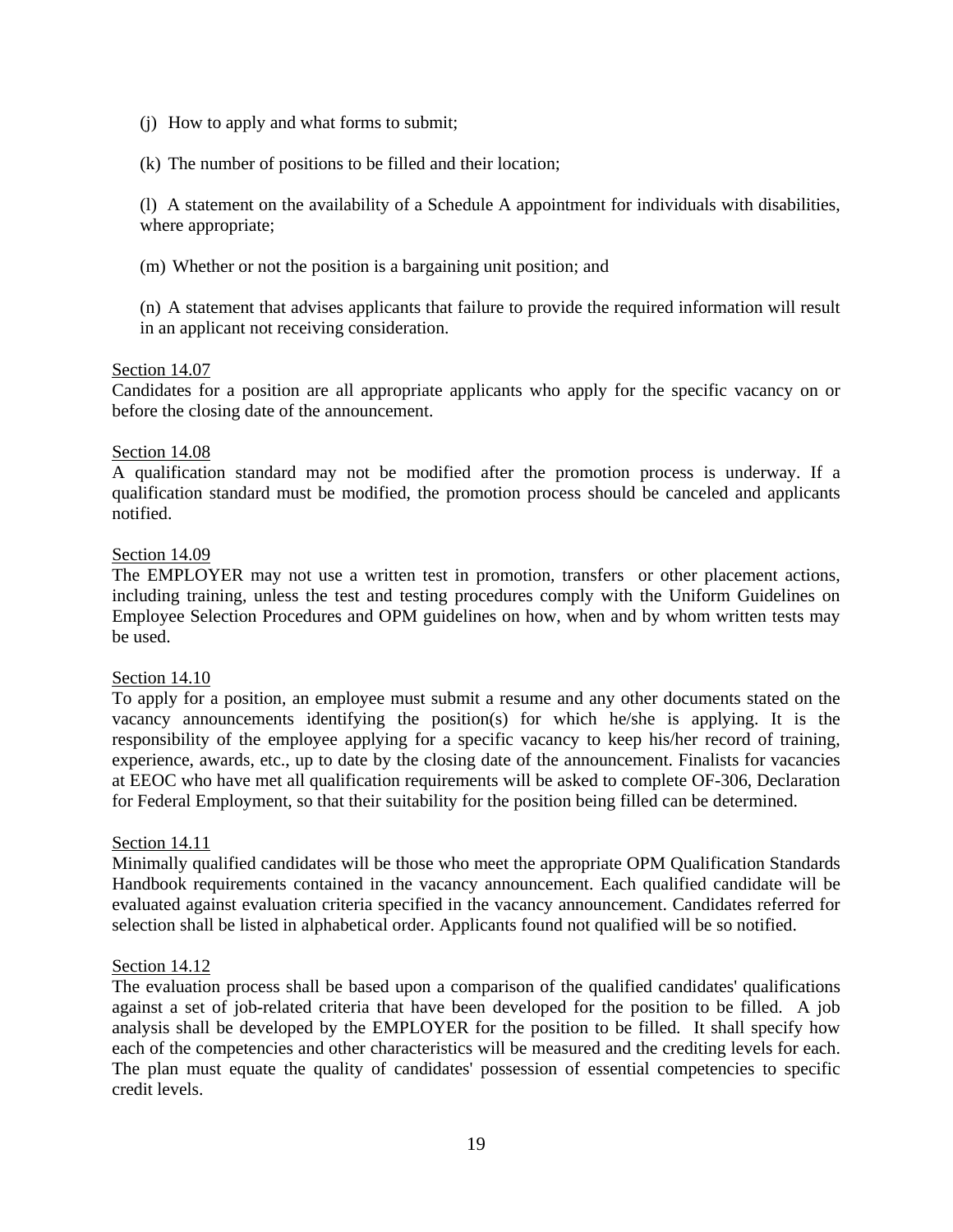### Section 14.13

Selecting Officials at their discretion may interview candidates. However, if one (1) candidate on a certificate is interviewed, all other candidates on that certificate must be interviewed. This process applies to a merit promotion certificate only. Candidates in a different geographic location from the Selecting Official may be interviewed by telephone or by an authorized representative of the Selecting Official in the geographic area in which the candidate is located.

### Section 14.14

Upon request, an employee not certified shall be informed by the personnel office as to the reason(s) for his/her non-certification. Upon request, an employee not selected will be informed by the Selecting Official of the specific reasons for his/her non-selection. If the EMPLOYER determines that the candidate is qualified, the candidate shall receive reconsideration for the position before the area of consideration is expanded.

### Section 14.15

An employee is entitled to see, upon his/her request, all documents relating to that employee which were used in the selection process.

### Section 14.16

In evaluating candidates for certification, type and quality of experience and/or education, or a combination of both, must be considered.

### Section 14.17

Employees selected shall be released as soon as possible from their positions, normally not later than three (3) weeks after final selection. A maximum of thirty (30) calendar days may be permitted when mutual agreement is reached between the releasing and receiving office. If the employee must be held beyond the thirty (30) calendar days, the EMPLOYER shall provide a written explanation to the employee as to the reason(s) why he/she will be held and when he/she will be released. Each employee is responsible for giving his/her supervisor at least a two (2) week notice of his/her intent to voluntarily vacate a position.

### Section 14.18

Management will advise the successful applicant of his/her selection.

### Section 14.19

Competitive placement procedures shall apply to the following types of personnel actions concerning bargaining unit positions:

(a) Promotions, unless excluded by Section 14.20;

(b) Temporary promotions for more than 120 calendar days. A temporary promotion may be made permanent without further competition, provided it was originally made under competitive procedures and all candidates were aware that it could lead to a permanent promotion;

(c) Selection for details over 120 days to higher graded positions or to positions with known promotion potential greater than the employee's present position. Service during the preceding 12 months under all details to higher graded positions and temporary promotions is included when computing the one 120 day period;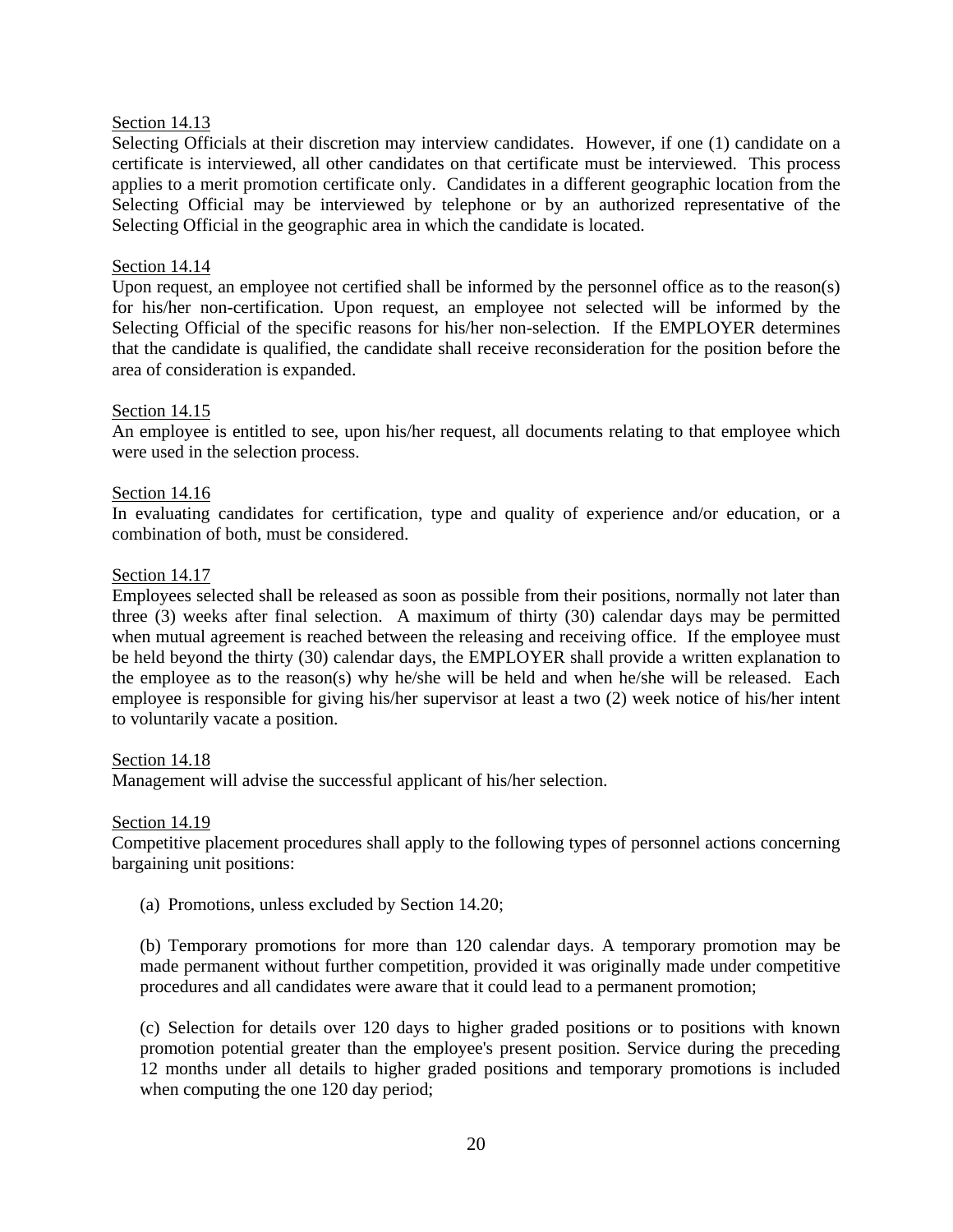(d) Selection for formal training required for promotion. Selection for training must be competitive if the training is given to prepare an employee for advancement and is required for promotion;

(e) Reassignment or demotion to a position with greater promotion potential than the position previously held;

(f) Transfer to a higher graded position; and

(g) Reinstatement to a permanent or temporary position at a higher grade than the last grade held in a non-temporary position in the competitive service.

### Section 14.20

Competitive procedures do not apply to the following personnel actions. However, these actions will be accomplished in accordance with the provisions of Section 14.02 of this Article:

(a) A promotion resulting from upgrading a position, without significant change in the duties and responsibilities, due to issuance of a new classification standard or the correction of an initial classification error;

(b) A position change permitted by reduction-in-force regulations 5 C.F.R. Part 351;

(c) Career promotions:

(1) A promotion without current competition, when at an earlier stage, an employee was selected from a civil service register or under competitive procedures for an assignment intended to prepare the employee for the position being filled (the intent must be made a matter of record and career-ladders must be documented in the promotion file);

(2) A promotion resulting from an employee's position being reclassified at a higher grade because of added duties and responsibilities, provided the new position is clearly a successor to the former position and no additional position is created as a result of the promotion; and

(3) A career-ladder promotion following non-competitive conversion of a cooperative education student, veteran's readjustment appointee, Presidential Management, Intern or other authorized program or action.

(d) A change from a position having known promotion potential to one having no higher potential than the potential of a position an employee currently holds or previously held on a permanent basis in the competitive service and did not lose because of performance or conduct reasons;

(e) Details to a higher graded position or temporary promotions for up to 120 calendar days;

(f) Re-promotion to a grade or position from which an employee was involuntarily demoted without personal cause and not at his or her request;

(g) Promotion of a candidate not given proper consideration in a competitive promotion action;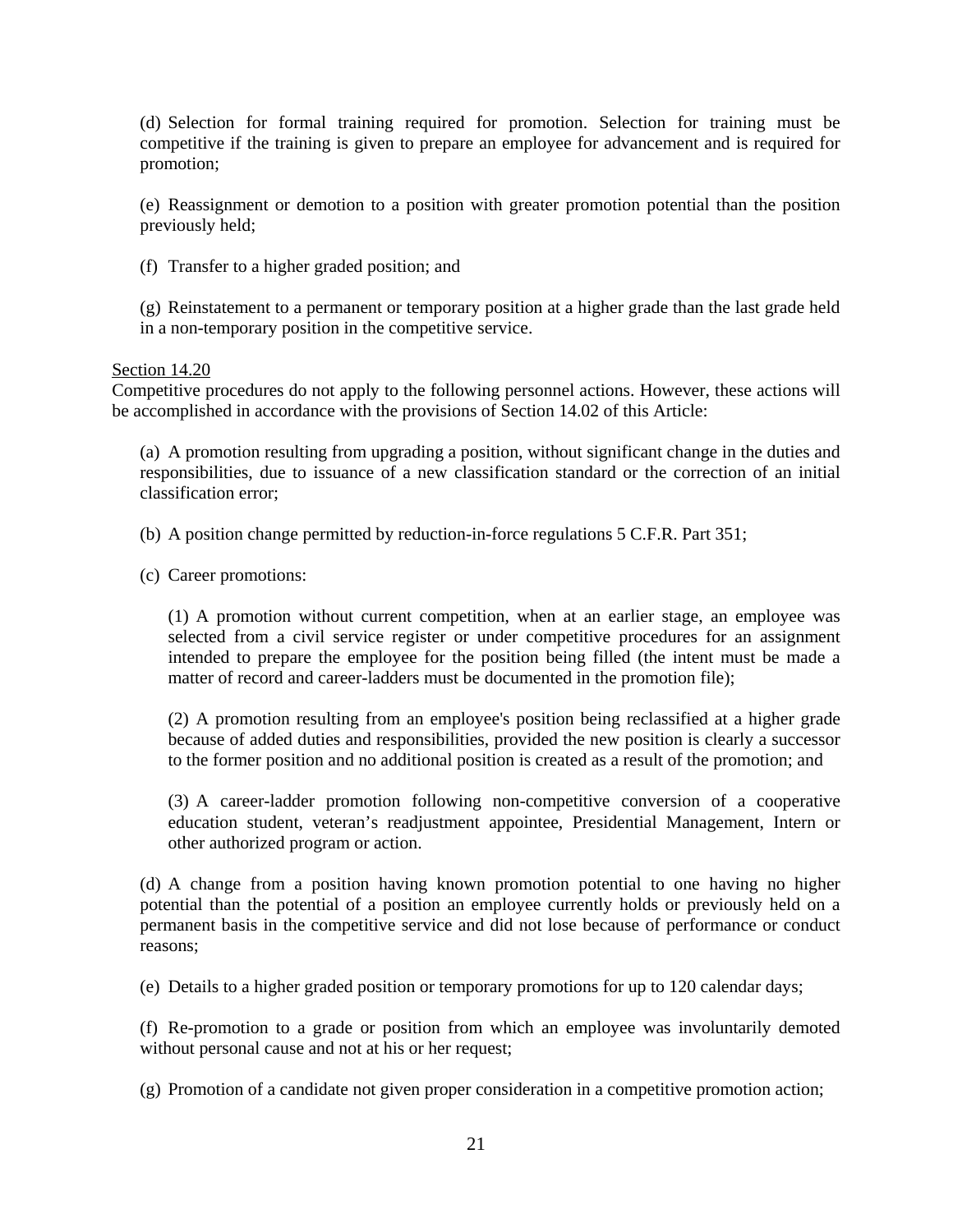(h) Promotion as a result of negotiated settlements of formal EEO complaints or grievances;

(i) Persons with a disability condition converted to competitive status pursuant to Executive Order No. 12125;

(j) Reinstatement to a permanent or temporary position at the same or lower grade with no greater promotion potential than the previous grade held in a non-temporary position in the competitive service; and

(k) Any other exceptions provided by law, civil service rule, or regulation found at Title 5 C.F.R.

### Section 14.21

The EMPLOYER shall maintain a temporary record of each promotion or selection made under this Article and upon request shall make the record available to the UNION. This record shall be maintained for two (2) years after the date of selection or two (2) years after the announcement closes if no selection is made. Files subject to EEO complaint investigations or to grievances must be maintained until the case is resolved. At a minimum, the record shall include the information below, where applicable:

- (a) Identification of the position;
- (b) Description of the method used to locate and identify candidates;
- (c) Qualification standards used;
- (d) Evaluation methods and system for combining evaluations to obtain final ratings;
- (e) Evaluations of the candidates (including supervisory appraisals, test scores, etc.);
- (f) Names of candidates as they appeared in the final ranking;
- (g) Names of candidates who were in the group from which selection was made; and
- (h) Name of employee(s) selected.

### Section 14.22

Although not covered by the other Sections of this Article, when necessary, bargaining unit Schedule A Attorney vacancies shall normally be posted for seven (7) work days. At the request of the Selecting Official, the period of posting may be extended. Announcements must receive sufficient publicity so that employees within the unit shall have an opportunity to learn of the vacancies and to apply. Applications received from employees within the unit shall receive impartial and appropriate consideration along with all other qualified applicants for vacancies and shall be referred to the Selecting Official in alphabetical order.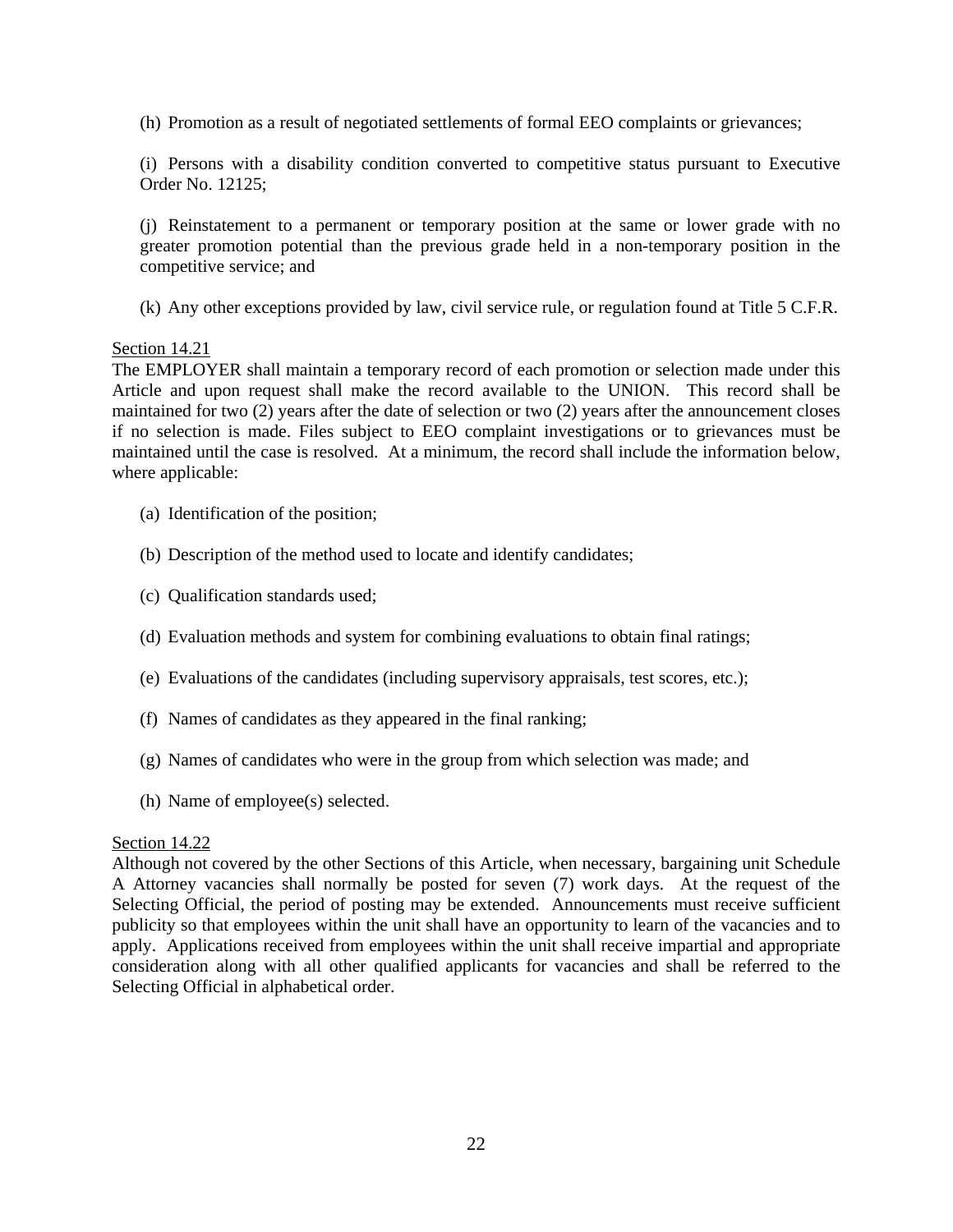# **Article 15.00 Reassignment, Details and Temporary Promotions**

### Section 15.01

A reassignment means a change of an employee, while serving continuously within the same agency, from one position to another without promotion or demotion.

### Section 15.02

When an employee is reassigned to a position with a different performance plan, the employee shall be provided a copy of the new performance plan. The employee must perform under the new performance plan for at least 90 calendar days before he/she can be appraised.

### Section 15.03

If an individual with a disability is reassigned, reasonable accommodations must be provided in the new work setting in accordance with Article 21.00 Equal Employment Opportunity.

### Section 15.04

A detail is the temporary assignment of an employee to the duties of a different position or unclassified duties for a specified period of time, with the employee returning to his/her regular duties at the end of the detail.

### Section 15.05

The EMPLOYER shall notify an employee in writing whenever possible prior to a detail or reassignment, except when details do not exceed five (5) consecutive work days. When a situation necessitates an emergency detail, such written notice shall be provided as soon as possible after the effective date of the detail. Upon request, the EMPLOYER shall meet with the employee and explain the reasons for the detail or reassignment.

### Section 15.06

The EMPLOYER may use details when:

- (a) A temporary shortage of personnel exists;
- (b) The volume of work suddenly increases and interrupts the workflow;
- (c) An employee is on extended leave or leave without pay;
- (d) Other conditions of a special need arise; or
- (e) Requested by an employee.

### Section 15.07

For details of thirty (30) days or longer, management shall solicit volunteers by providing notice of the detail to all employees within the Headquarters office/district, including a general statement of the duties the employee is expected to perform.

### Section 15.08

Details in excess of thirty (30) calendar days shall be recorded on a SF-52, Request for Personnel Action. A copy of the SF-52, including a statement of the duties to which detailed, shall be furnished to the employee and a copy placed in the employee's electronic Official Personnel Folder (eOPF).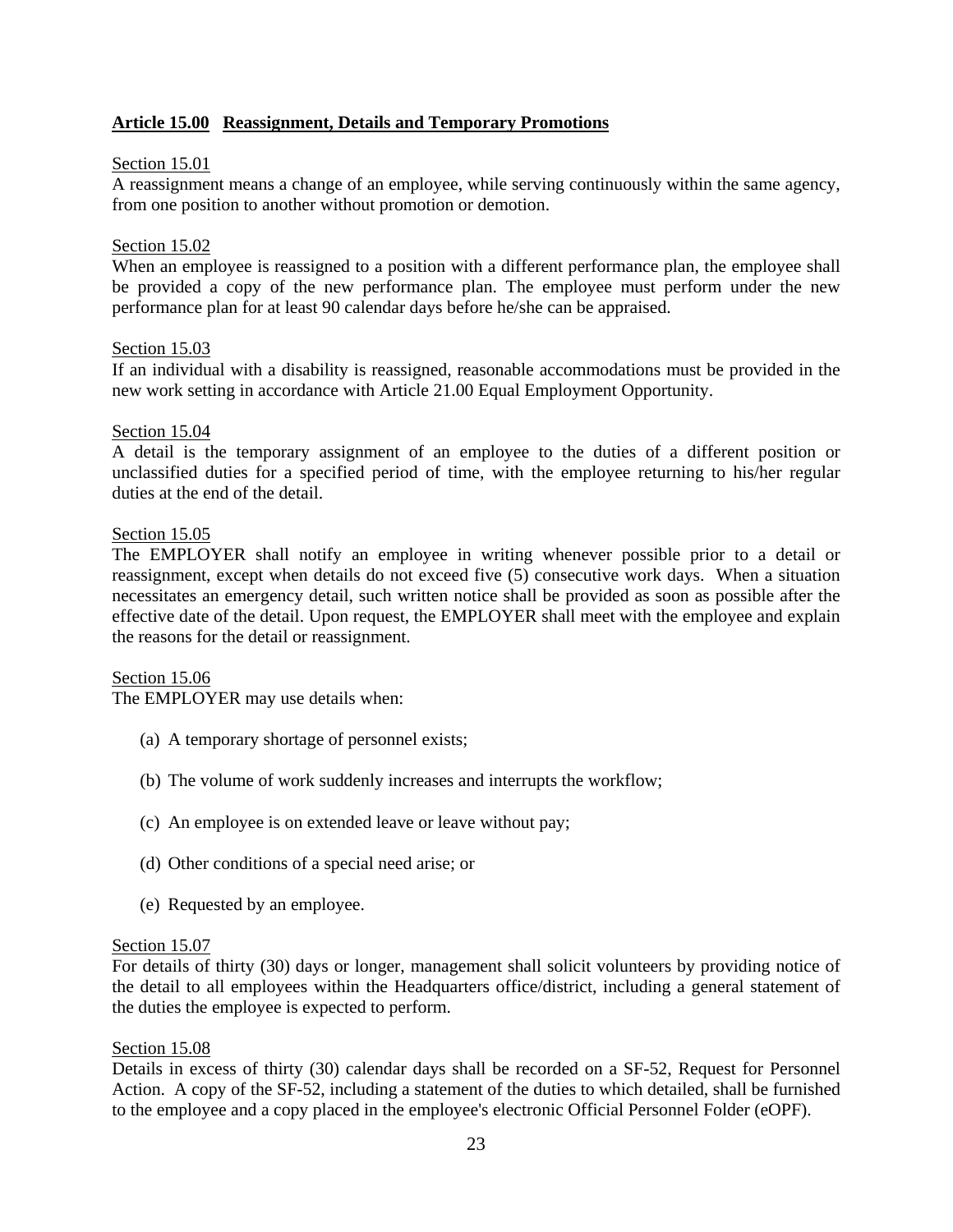### Section 15.09

If an employee's detail exceeds 120 calendar days, the EMPLOYER shall furnish the employee with a copy of an accurate classified position description or a statement of unclassified duties.

### Section 15.10

A temporary promotion is the change of an employee on a temporary or time limited basis (1) to a position at a higher grade level within the same job classification system and pay schedule or (2) to a position with a higher rate of basic pay in a different job classification system and pay schedule. Temporary promotions shall be effectuated in accordance with Article 14.00*,* Filling of Vacancies and Merit Promotion, and in accordance with applicable laws, rules and regulations.

### Section 15.11

If the EMPLOYER requires the duties of a higher graded position to be performed for more than 120 calendar days, competitive merit promotion procedures will be used to temporarily promote the selected employee. Service during the preceding 12 months under all details to higher graded positions and temporary promotions are included when computing the 120 day period.

### Section 15.12

The EMPLOYER agrees that any employee detailed or who is otherwise authorized or required to perform the functions of any higher graded position for 60 calendar days or more shall be temporarily promoted to the position to which detailed and shall be paid at the rate of the higher graded position from the 61st day to the end of the detail or the 120th day, whichever comes first.

### Section 15.13

The EMPLOYER is responsible for controlling the duration of details and assuring that details do not compromise the principles of the merit system.

### Section 15.14

Prior to mass reassignments in Headquarters, Washington Field Office, District, Area and/or Local Offices affecting the working conditions of employees, the EMPLOYER shall advise the UNION and provide the UNION with the opportunity to negotiate the impact and implementation of the change.

### **Article 16.00 Career-Ladder Promotions**

### Section 16.01

A career ladder is a series of levels of increasing difficulty in the same line of work through which an employee may progress from the entrance level to the level of full performance. Career advancement is the intent and expectation of the Career-Ladder System. However, career ladder promotions are not automatic. Nothing in this Article shall be construed to require Management to promote, when in the EMPLOYER's sole discretion and in accordance with applicable law, rule, regulation or this Agreement, the circumstances do not warrant such action.

### Section 16.02

In order to effect a career ladder promotion of an employee, the supervisor must certify that:

(a) The employee has a "fully successful" or higher rating of record;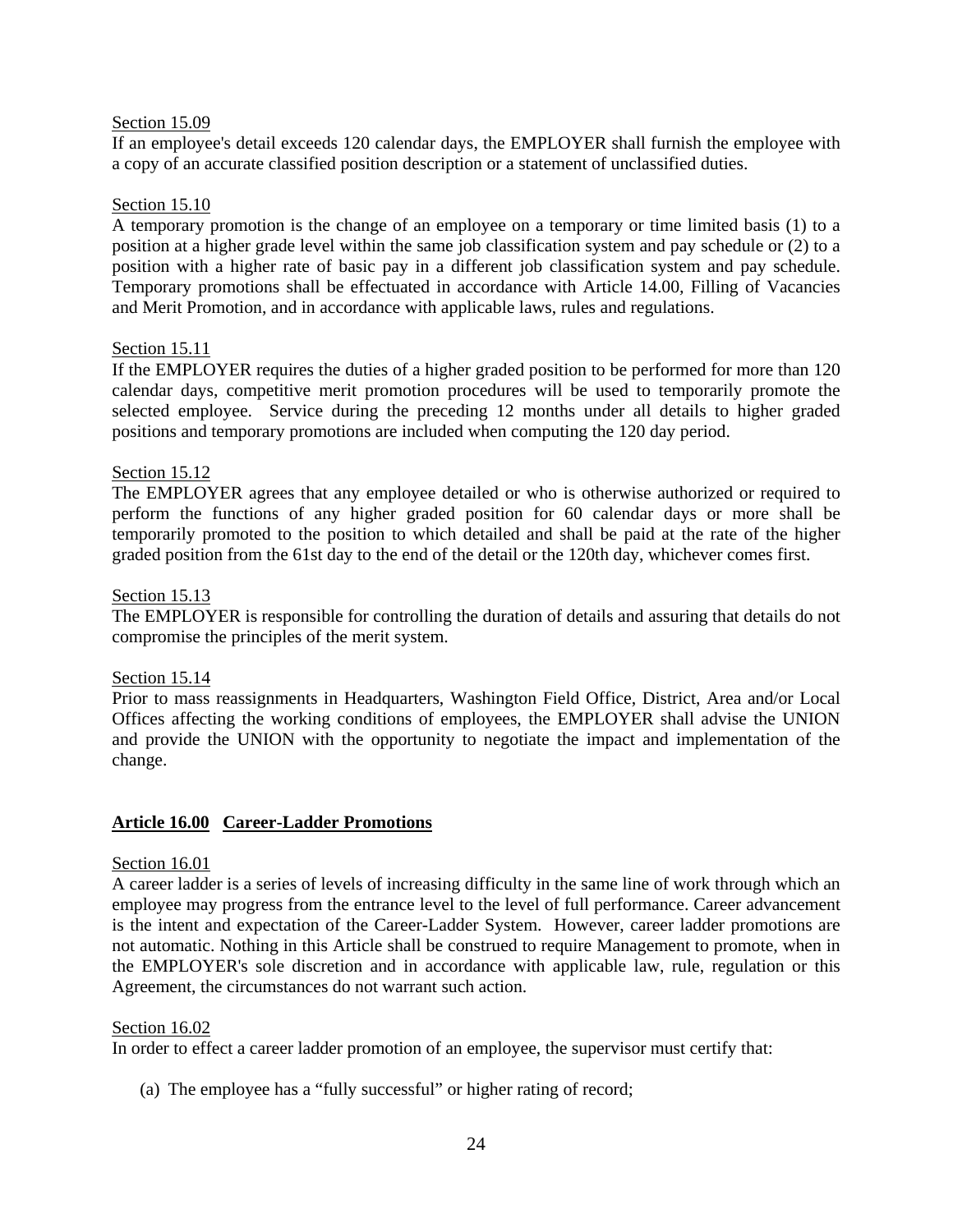(b) The employee has not received less than a "fully successful" rating on a critical element that is also critical to the performance at the next higher grade;

(c) The employee meets the applicable qualifications requirements of the OPM Qualifications Standards Handbook, and if applicable, time-in-grade requirements;

(d) The employee has demonstrated the ability to perform at the next higher grade; and

(e) The employee is performing at least at the "fully successful" level at the time of his/her eligibility for a career ladder promotion.

# Section 16.03

At least ninety (90) days prior to an employee's eligibility date, if the supervisor determines that the employee is not going to be promoted, the supervisor will advise the employee of the reason(s) a promotion will not be recommended as set forth in Section 16.02. The supervisor will provide the employee with a copy of the position description for the higher graded duties. In addition, the supervisor will advise the employee what he/she must do to meet the requirements for the career ladder promotion. When the employee has met the requirements for the career ladder promotion, the employer will promptly notify the employee in writing or by e-mail of their eligibility for promotion. A supervisor's failure to provide such notice at least ninety (90) days prior to the employee's eligibility date shall not be a reason for granting a career ladder promotion.

### **Article 17.00 Employee Education, Development and Training**

# **A. Education, Development and Training**

### Section 17.01

The EMPLOYER and UNION agree that an investment in employee education, development, and training is of primary importance in creating a high performing Agency and enabling all employees to reach their full potential. The EMPLOYER and UNION further agree the principle objectives of such Education, Development and Training efforts will be to:

(a) Improve organizational performance at any appropriate level in the agency as determined by the head of the agency, including training that:

- (1) Supports the agency's strategic plan and performance objectives;
- (2) Improves an employee's current job performance;
- (3) Allows for expansion or enhancement of an employee's current job;

(4) Enables an employee to perform needed or potentially needed duties outside the current job at the same level of responsibility; or

(5) Meets organizational needs in response to human resource plans and reengineering, downsizing, restructuring, and/or program changes.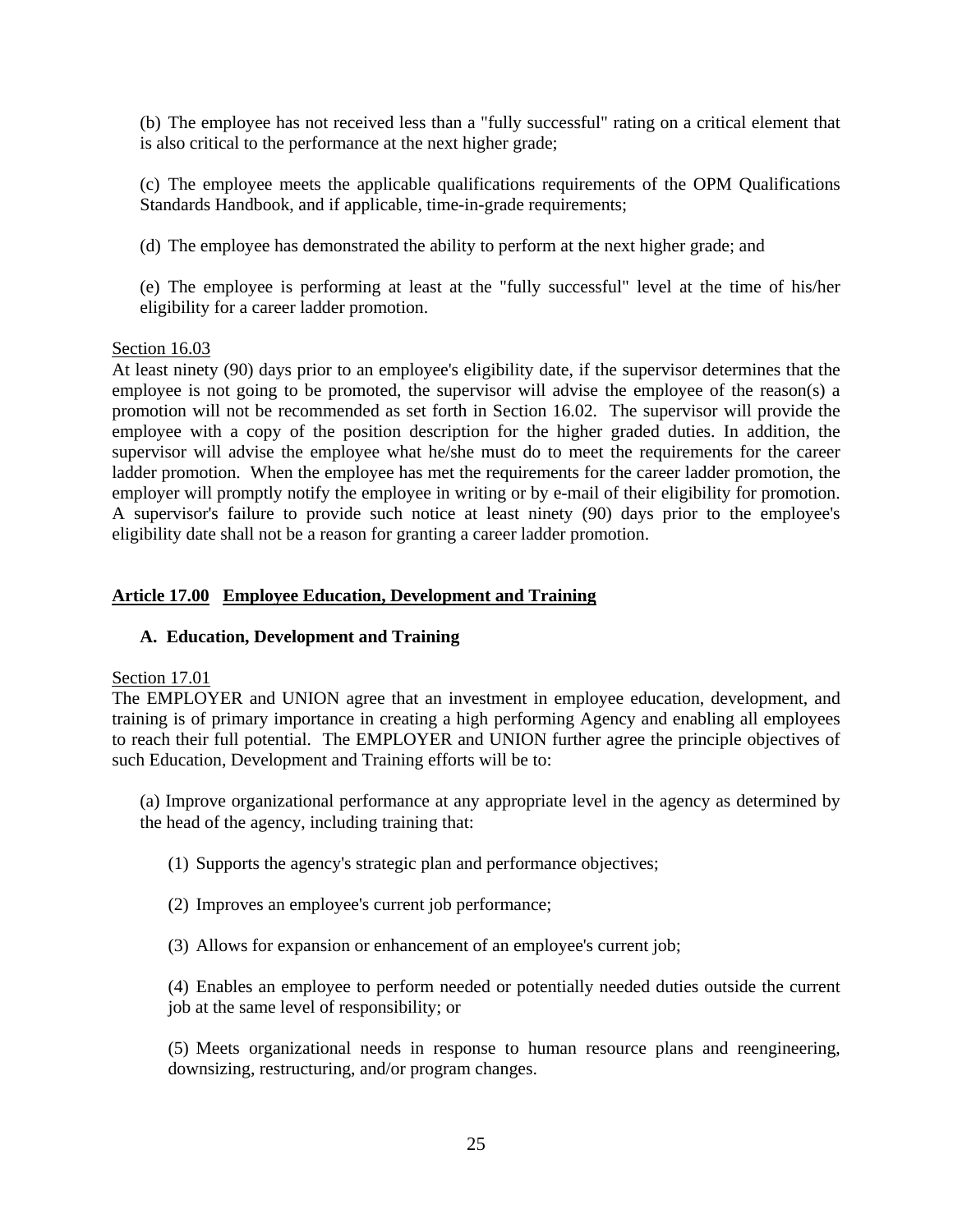(b) Provide individual and group training, retraining and developmental opportunities to enhance on-the-job skills and abilities of employees which lead to personal development;

(c) Publish and disseminate information concerning skill training programs offered by the Agency to all employees by posting in a prominent place on inSite, to include criteria for eligibility and the application process, if any;

(d) Promote the sharing and exchange of training materials, information and techniques;

(e) Inform employees of the training opportunities available within the broader Human/Civil Rights Community and to make available to employees the opportunity to participate in and gain the benefits of these training programs whenever practical or feasible; and

(f) Give fair and equitable consideration of all eligible applicants consistent with merit systems principles, pursuant to  $5$  U.S.C. 2301 (b) (1) and (2).

### Section 17.02

Each employee is responsible for applying reasonable effort, time and initiative to increase his/her career potential through self-development and training. Employees are encouraged to take advantage of various types of training programs, and to present reasonable suggestions concerning training needs and requests to their supervisors.

### Section 17.03

If at any time during the performance appraisal cycle, an employee's supervisor determines that training directly related to the employee's job is necessary for successful performance, the supervisor shall meet with the employee and discuss training needs and alternatives. The supervisor will document the discussion, including applicable decisions, and provide a copy to the employee. Consistent with the agency's needs and resources, the EMPLOYER shall provide that employee with appropriate training. This does not preclude serious consideration of training requests when such training would result in better organizational or individual performance.

### Section 17.04

The EMPLOYER shall post on EEOC office bulletin boards, including, when received in computer compatible format, electronic mail, the EEOC on-line recruitment system, internal website, Local Area Network Systems (LANS) and Wide Area Networks (WANS), information concerning training and educational programs as soon as possible after the EMPLOYER has been notified of such training. Where the EMPLOYER requires the employee to attend training courses or sessions, the employee shall be given reasonable notice, normally no less than two (2) weeks. Nomination and selection for training and career development programs and courses shall be made in a fair, impartial manner and consistent with the EMPLOYER's needs and resources.

### Section 17.05

When the employee timely requests training in accordance with the Individual Development Plan (IDP) Training Funding Procedure, or via any other appropriate mechanism, the EMPLOYER shall make every attempt to notify the employee at least one (1) week prior to the start of the training whether or not the request is approved.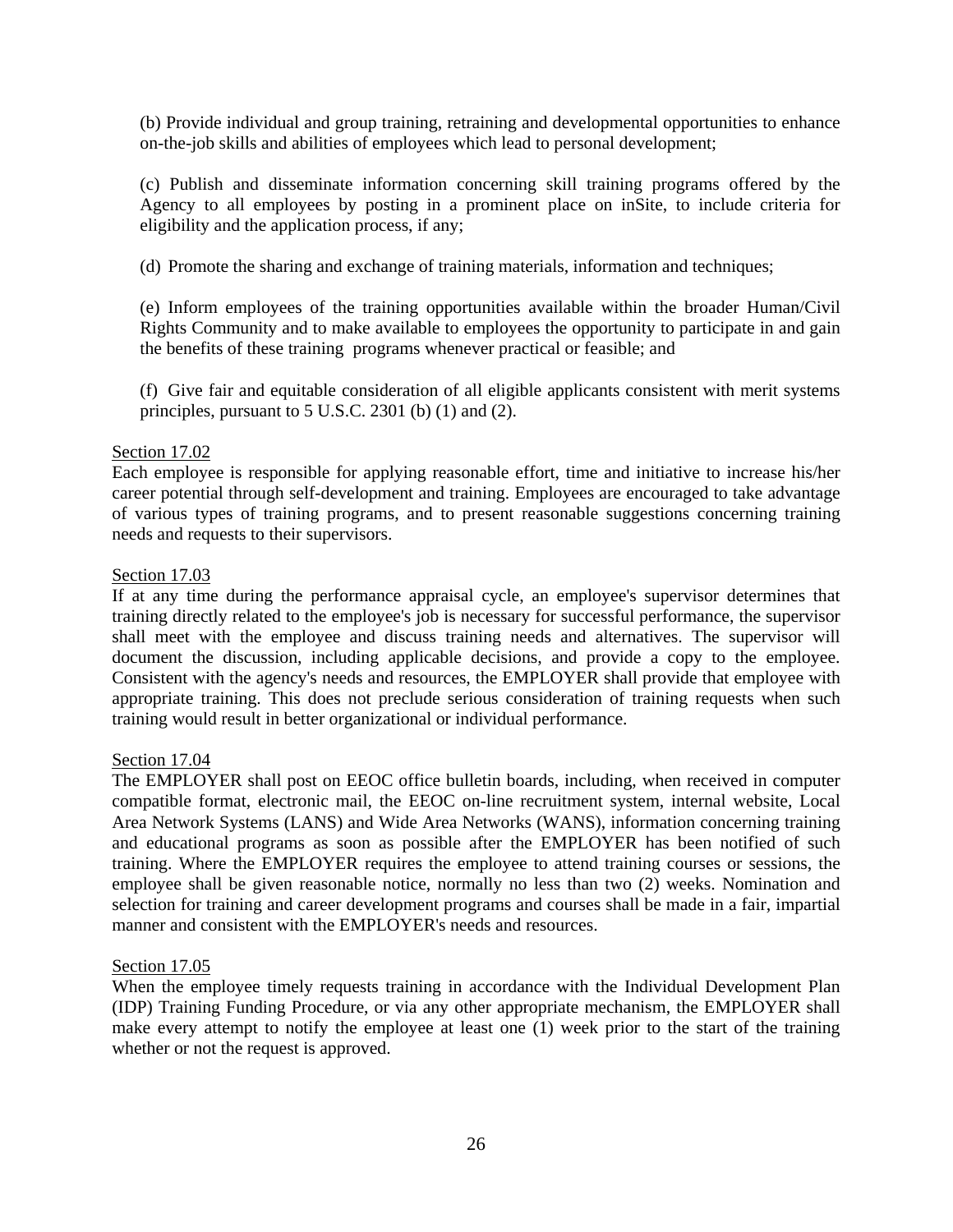### Section 17.06

An employee who has been approved for a long-term training program shall normally be granted duty time to participate in the program. Such long-term training must be determined by the EMPLOYER as contributing to the mission of EEOC and the justification must include the new or expanded duties the employee shall perform, upon his/her return, as a result of training. Generally, long-term training is used when:

(a) The needed set of knowledge or skills requires a comprehensive study program which could not be accomplished by a series of unconnected short courses;

(b) The time span for acquisition of the knowledge or skill is such that a concentrated long-term program is most feasible; and,

(c) The set of knowledge or skills is so complex, new or unique that it could not be readily obtained on a short-term basis from any available Agency or interagency or non-government source.

### Section 17.07

Before the EMPLOYER provides duty time and/or pays funds for an employee's long-term training in a non-government facility, the employee must agree in writing to a continued service agreement pursuant to applicable laws and regulations.

### Section 17.08

The EMPLOYER recognizes the need to provide training resources for all of its employees. Consistent with budgetary resources, the EMPLOYER will provide and/or make available job-related training for each employee relating to the performance of his/her duties, normally a minimum of forty (40) hours each fiscal year. Training is not limited to formal class room training and may include on-the-job training, mentoring, Employee Development Center courses and other informal methods.

# Section 17.09

Supervisors will meet with their employees on an annual basis to jointly develop or revise the employee's Individual Development Plan. Training can be performance and career development related, and can include any combination of peer training, on-the-job training, mentoring, including peer mentoring, team leader development programs, classroom training, online training, etc, as appropriate. Employees are expected to take advantage of on-the-job training and to exercise initiative in taking advantage of other types of training programs, realizing that advancement depends on self-development.

### Section 17.10

Documentation of all formal training shall be maintained by Office of the Chief Human Capital Officer (OCHCO) in accordance with OPM procedures. Employees are encouraged to maintain a record of training for his/ her use when applying for other positions.

### Section 17.11

The EMPLOYER shall grant official time, upon written request, to UNION Representatives to attend UNION-sponsored labor relations training provided that the Parties will derive benefit from such training.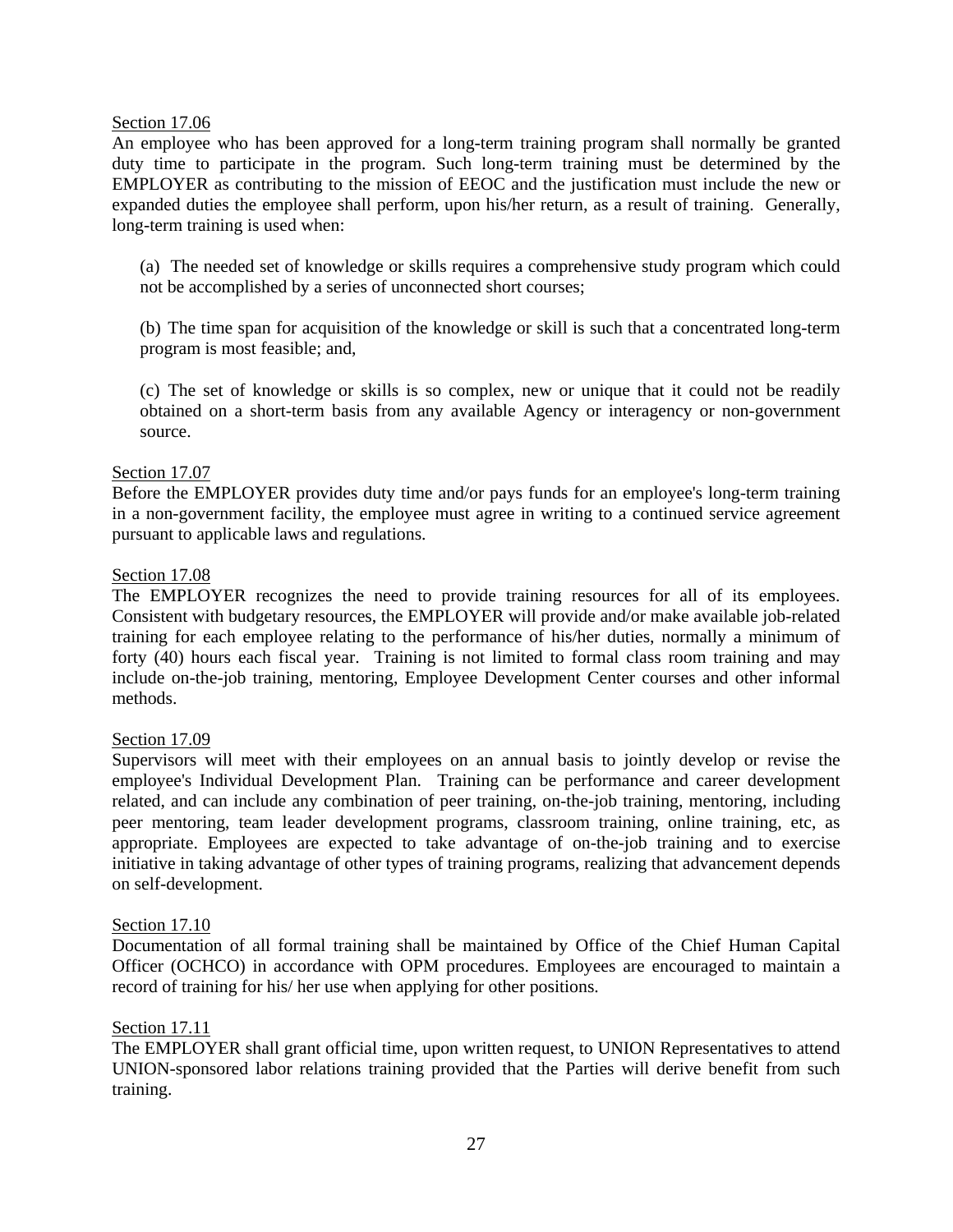(a) Official time for attendance at UNION-sponsored training shall be limited to 40 hours of training per UNION Representative per fiscal year. Such hours cannot be transferred among UNION Representatives.

(b) UNION Representatives shall submit requests for use of official time to attend UNIONsponsored labor relations training to the appropriate District Director(s) or Headquarters Office Director(s), or Washington Field Office Director, at least fifteen (15) work days before the training is scheduled to begin. The UNION Representative must also submit a copy of the training agenda and/or course description at the same time a request for use of official time is submitted. The UNION Representative is responsible for providing the appropriate director(s) with sufficient information concerning the training curriculum so that the appropriate director(s) can determine that the training relates to matters within the scope of the Civil Service Reform Act of 1978. Any dispute concerning the use of official time for training will be resolved in accordance with Article 9, Section  $9.04(c)$ . The fifteen (15) day notice requirement may be waived by mutual agreement of the Parties. The appropriate director(s) will respond to the request in writing within three work days following the date of receipt of the request. The UNION shall bear any and all costs associated with such UNION-sponsored training.

### Section 17.12

The EMPLOYER agrees to consider all employee requests for leaves of absence, up to one (1) year, for the purpose of professional development. Such requests shall be approved consistent with the EMPLOYER's needs and resources, if it complies with applicable laws, rules and regulations, and if it is determined by the EMPLOYER to be in the interest of the Government.

### Section 17.13

The EMPLOYER may excuse employees to attend relevant continuing legal education courses, conferences, or meetings with no charge to leave or pay when it is determined that attendance is in the interest of the EMPLOYER.

### Section 17.14

The EMPLOYER will normally consider requests for training and development financial assistance. The EMPLOYER will reimburse employees who have received prior approval through and in accordance with the IDP Training Funding Procedures or a similar process. The approval and reimbursement of such requests are contingent upon the availability of funds.

### **B. Staff Development Enhancement Program**

### Section 17.15

The EMPLOYER and UNION agree that it is the policy of the EEOC to provide career development opportunities, and support services for the education, training and personal development for employees in order to build and support an agency workforce capable of achieving agency mission and performance goals and facilitating continuous improvement of employee and organizational performance. The EEOC shall maintain a Staff Development Enhancement Program which empowers Commission staff to:

(a) Take more responsibility for their performance and development;

(b) Prepare and advance themselves to meet workforce changes resulting from the Commission's continuing technological advancements; and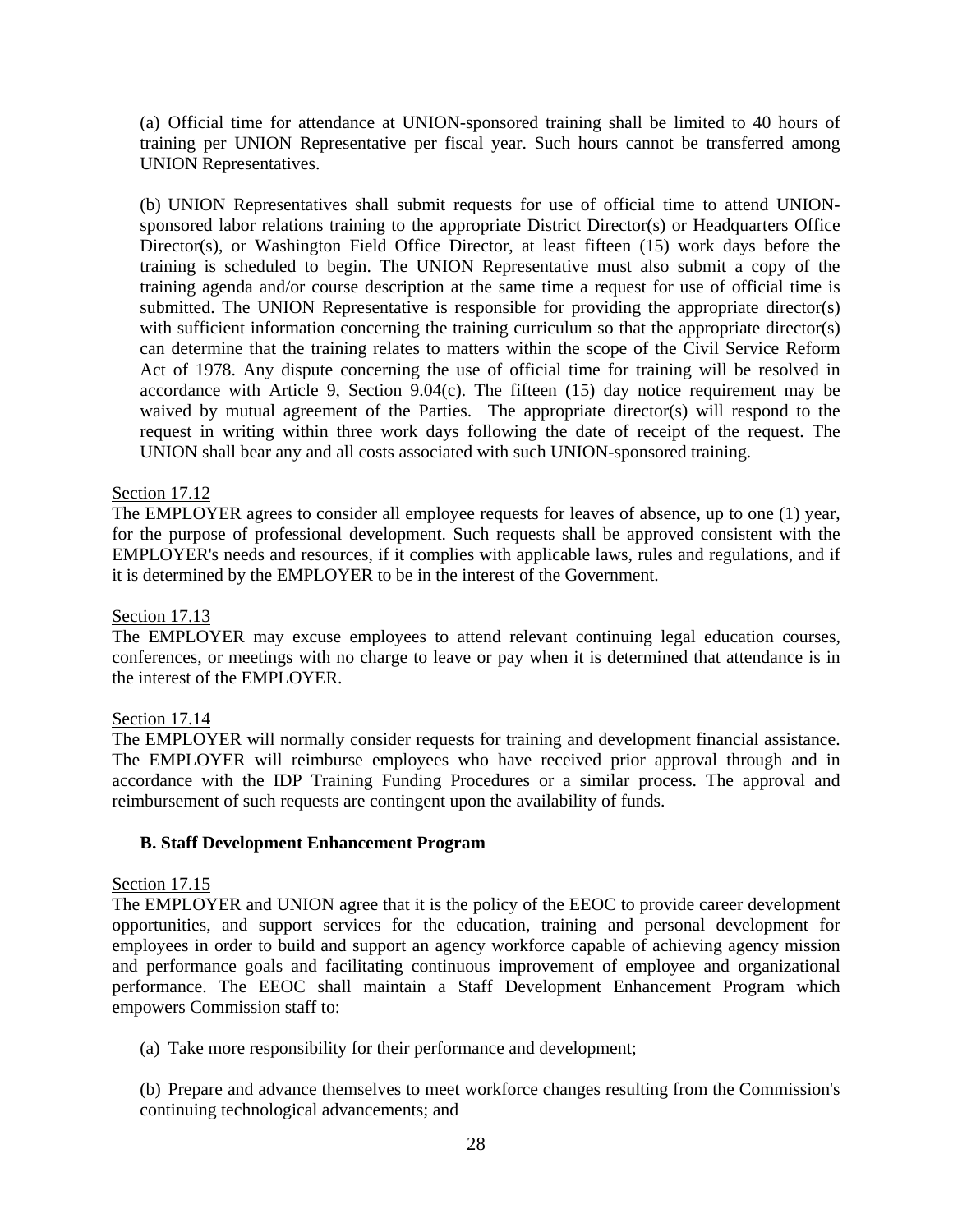(c) Succeed and remain productive in a streamlined and re-engineered organization, with the concomitant organizational and operational realignments that may follow.

# Section 17.16

The Staff Development Enhancement Program will offer up to six (6) slots a year for EEOC employees who demonstrate the potential to grow and assume more complex job responsibilities. The program will offer training and developmental opportunities designed to address the staffing needs of the EMPLOYER. Each year the career development opportunities will be determined based upon the Agency's overall staffing needs and any budgetary constraints. Within 120 days of effective date of the effective date of this CBA, the parties agree to review and update the SDEP.

### Section 17.17

The EMPLOYER may use the Staff Development Enhancement Program to fill any positions in Headquarters and the Field. Once the EMPLOYER identifies the target position(s), the staff development positions will be advertised nationally via INTRANET and the EEOC on-line recruitment system. The EMPLOYER will develop qualification and selection criteria for participation in the Staff Development Enhancement Program. The candidate selection process will be developed with input from the UNION. If a selection requires geographic relocation, the selectee will bear all costs.

Section 17.18 Selectees under the Staff Development Enhancement Program will receive a two (2) year Individual Development Plan (IDP). The Office Director or District Director will be responsible for assuring the IDP and mentoring are effectively implemented. The IDP will identify the employee's training and developmental needs necessary to successfully perform in the target position and will specifically identify developmental activities designed to meet those needs. Developmental activities may include e-learning, on the job training, mentoring and other formal or informal training as appropriate.

# **C. E-Learning and the Employee Development Center**

### Section 17.19

The EMPLOYER and the UNION recognize that the Employee Development Center (EDC) provides EEOC employees access to on-line training programs available to improve current job skills, as well as to provide developmental opportunities in support of career enhancement goals.

### Section 17.20

The EEOC will fund the E-Learning System, currently referred to as the Employee Development Center (EDC) contingent upon availability of funds and the level of demonstrated interest in, and usage of the program.

### Section 17.21

While the Employee Development Center allows EEOC employees 24 hour access to training courseware, training that is required by an approved IDP, Performance Improvement Plan, law or government- or agency-wide rule or regulation will be scheduled during duty hours.

### Section 17.22

All EEOC personnel will be registered on the EEOC Learning Management System (LMS) through which Individual Development Plans (IDPs) may be developed and training will be tracked and monitored.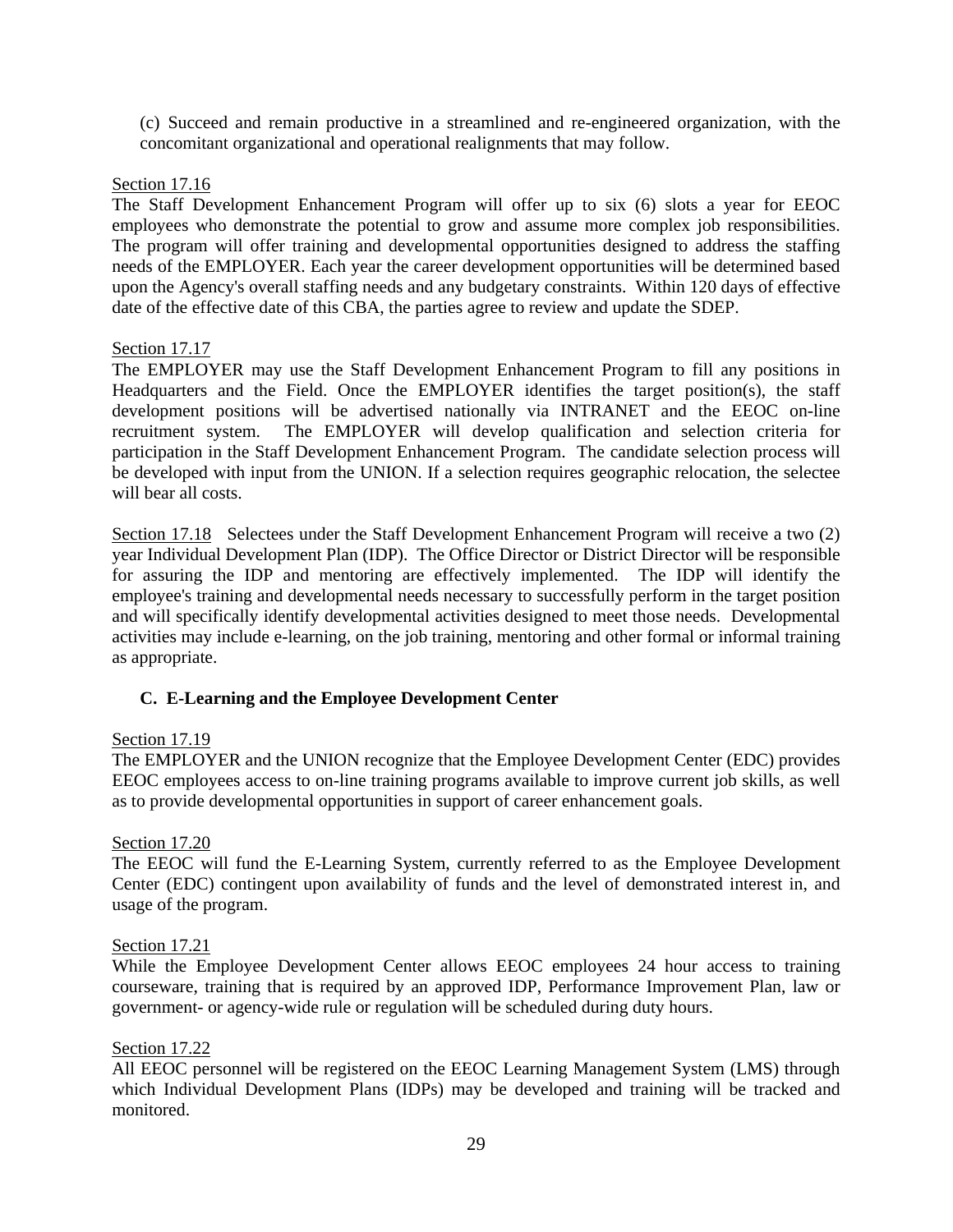Section 17.23

The EMPLOYER will continue to fund the E-Learning System, currently referred to as the Employee Development Center (EDC) as part of the LMS, contingent upon availability of funds and the level of demonstrated interest in, and usage of the program.

In order to be registered onto the EDC, an employee must submit a request to OCHCO via tedd.request@eeoc.gov containing an Individual Development Plan, signed by the employee and his/her supervisor. The IDP must contain at least three courses available from the EDC online learning provider.

Because of the limited number of full courseware slots available, the EMPLOYER will admit employees into the EDC Program based on the following priorities:

(a) Employee has made a written request to OCHCO/TEDD for admission into the EDC Program and developed an Individual Development Plan (IDP) with his/her supervisor;

(b) Employee has made a written request to OCHCO/TEDD for admission into the EDC Program but does not have an IDP; and

(c) Employee's supervisor/manager designates the employee for participation in the EDC Program.

Upon receipt of a proper request from an eligible employee, OCHCO will register the employee with the EDC if slots are available. Employees will have access to the courseware upon admittance and registration by OCHCO.

All EEOC employees serving under career or career-conditional appointments are eligible to participate.

Each employee granted admission to the EDC Program shall periodically be required to provide information to EEOC for purposes of course and system evaluation. All employees registered with the program must complete at least three courses in 12 months to remain eligible for participation in the EDC program.

In order to accommodate Supervisor-Required Training or training to address PIPs, five (5) slots will be reserved for individuals for this purpose, to be determined solely by the EEOC management. Allocation and use of these slots will be administered by OCHCO.

Five slots shall be reserved for allocation by OCHCO/TEDD.

Each new EDC student will receive an individual identification name and password from the EDC website. The individual identification and password should not be shared with any unauthorized users.

# Section 17.24

In order to provide sufficient usage and interest data, all students are encouraged to use the EDC and may use EEOC equipment at the workstation as follows: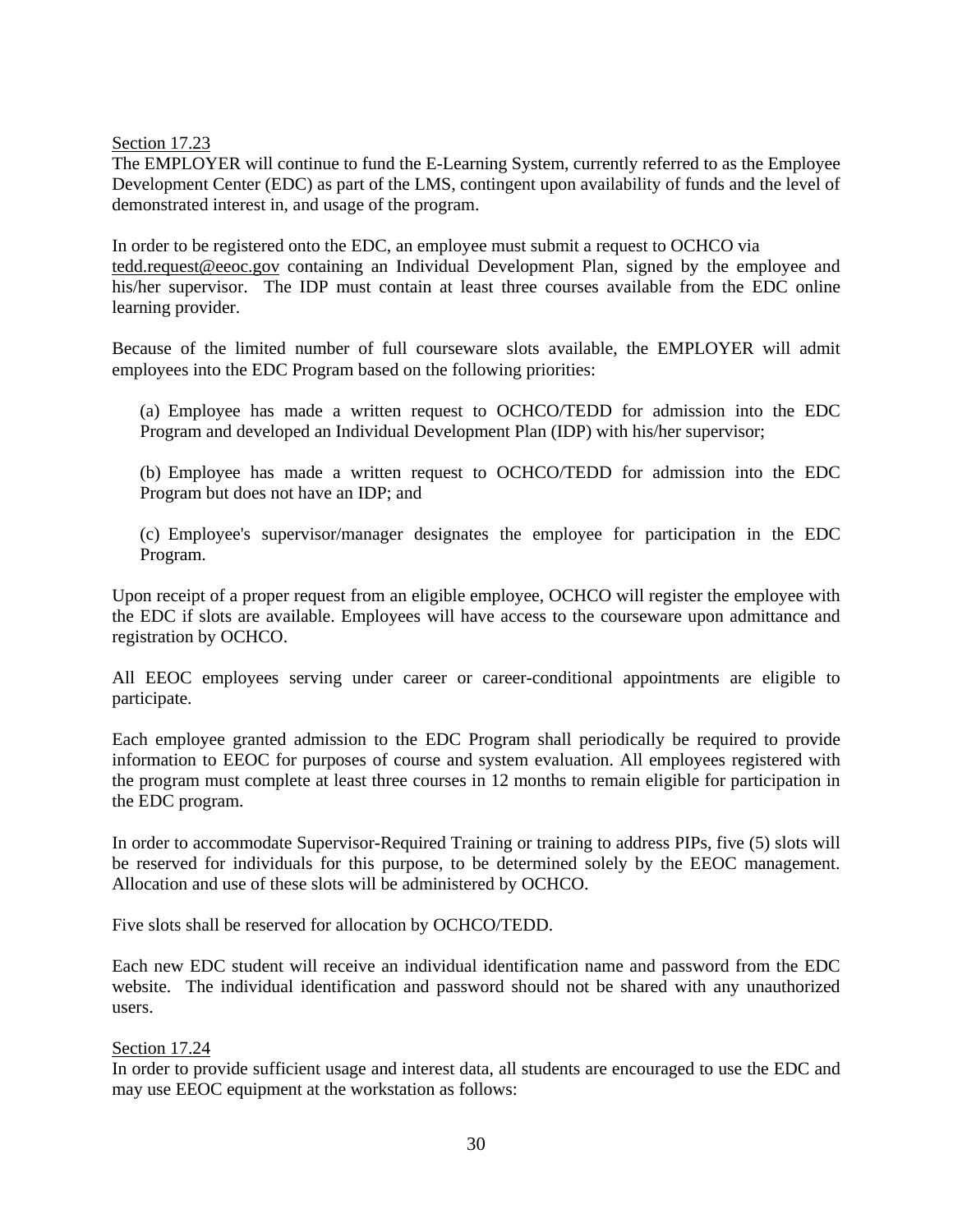Employees and their supervisors will meet to determine scheduled time, up to four (4) hours of duty time per pay period, to access job related or approved IDP courses from the employee's workstation. The limit on duty time excludes any mandatory training courses required by the supervisor or the EEOC.

Consistent with Headquarters and District Office policies and procedures, employees may use EEOC equipment during non-duty hours to access the EDC for non-work related or non-IDP courses. Consistent with EEOC policy regarding use of laptops and portable computer equipment, employees may also arrange to use EEOC computers to access the EDC away from the office. The EEOC will provide instruction to all employees on accessing the internet through the EEOC's laptop and portable computer equipment.

Normally, Bargaining Unit Employees shall not be required to use the Employee Development Center or take online training courses except as mandated by law, rule or regulation (e.g., No Fear Act). However, Supervisors/Managers may require Employees to take specific courses online as part of a training plan or an official Performance Improvement Plan (PIP). Under such circumstances, the courses will be at no cost to the employee and the employee will be provided sufficient duty time to complete the training. In cases where the employee is required to take a course pursuant to a performance improvement plan, "sufficient duty time" shall not be limited by any prior agreements between the Parties concerning the use of duty time to complete training courses.

# Section 17.25

Employees with access to the internet may access the E-Learning System 24 hours per day for purposes of taking courses. No credit time, compensatory or overtime will be granted for purposes of participating in the EDC during non-duty hours, unless required and preauthorized by the employee's supervisor pursuant to applicable overtime rules and regulations for work related courses.

# Section 17.26

With exception of funding and changing contract providers, the EMPLOYER agrees to meet and confer with the Union, prior to making substantive changes to the EDC process.

### Section 17.27

Provisions of this article shall not in any way impact on the online learning slots purchased by the Office of Information Technology for the purpose of complying with Federal IT security regulations, processes and procedures.

# **D. Mentoring Program**

### Section 17.28

All employees are encouraged to volunteer to participate in the Agency's formal mentoring program as a mentor or mentee and shall receive fair consideration. The application will be posted in a prominent place on inSite and announced via e-mail.

### Section 17.29

Participants will be given a minimum of two (2) to four (4) hours per month working in consultation with their partner for developmental purposes for the 12 month period.

### Section 17.30

Training and follow-up meetings can be via webinar, teleconference or face-to-face meetings.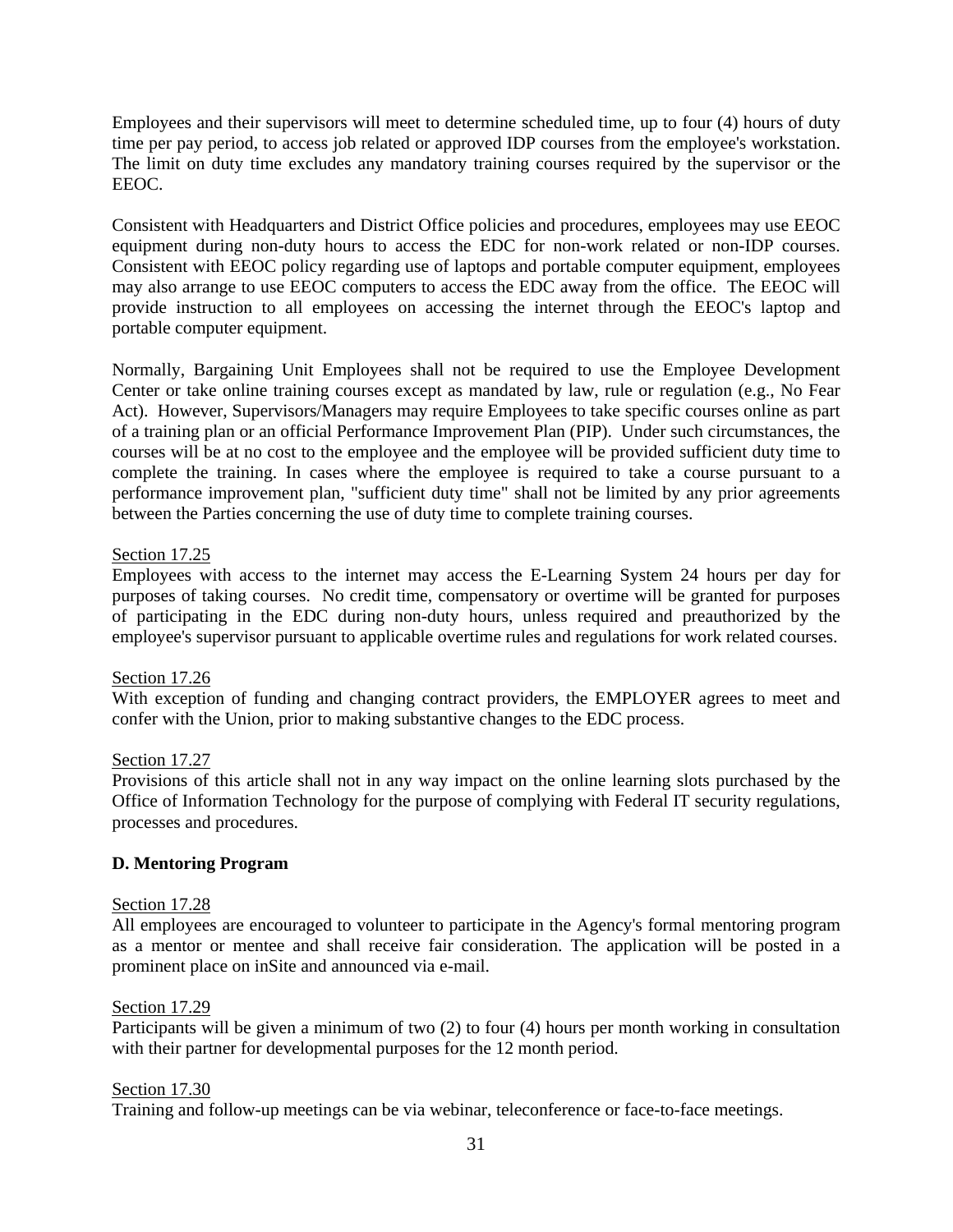Section 17.31

Participants shall have access to the Agency's technical equipment to facilitate training and meetings.

# **Article 18.00 Within-Grade Increases**

### Section 18.01

Pursuant to 5 U.S.C. § 5335 and 5 C.F.R. § 531.404, an employee shall receive a within-grade increase (WGI) subject to the following:

- (a) Completion of the appropriate waiting period;
- (b) A determination that the employee's work is of an acceptable level of competence; and
- (c) The employee has not received an equivalent increase during the waiting period.

# Section 18.02

For within-grade increase purposes, "acceptable level of competence" means job performance at or above the "Fully Successful" level.

# Section 18.03

Employees shall be informed of the specific performance requirements that constitute an acceptable level of competence. The method of providing this information shall be the employee's performance plan.

# Section 18.04 Basis of Determination

(a) The basis for a determination of acceptable level of competence shall be the employee's rating of record that was assigned no earlier than the most recently completed appraisal period.

(b) If the rating of record assigned no earlier than the most recently completed appraisal period is not consistent with the employee's current performance, a new rating of record shall be prepared for this purpose. Failure to provide a new rating of record prior to denying the WGI shall not be a reason for granting the within-grade increase.

# Section 18.05 Delay in Determination

(a) An acceptable level of competence determination must be delayed and the within grade increase postponed when either of the following applies:

(1) The employee has not had ninety (90) days to demonstrate acceptable performance because the employee has not served under his/her performance plan for at least ninety (90) calendar days and has not received a performance rating in any position within ninety (90) calendar days before the end of the waiting period; or

(2) The employee has been reduced in grade because of unacceptable performance to a position in which he/she is eligible for a within-grade increase or will become eligible for a within-grade increase within ninety (90) calendar days of the effective date of the reductionin-grade.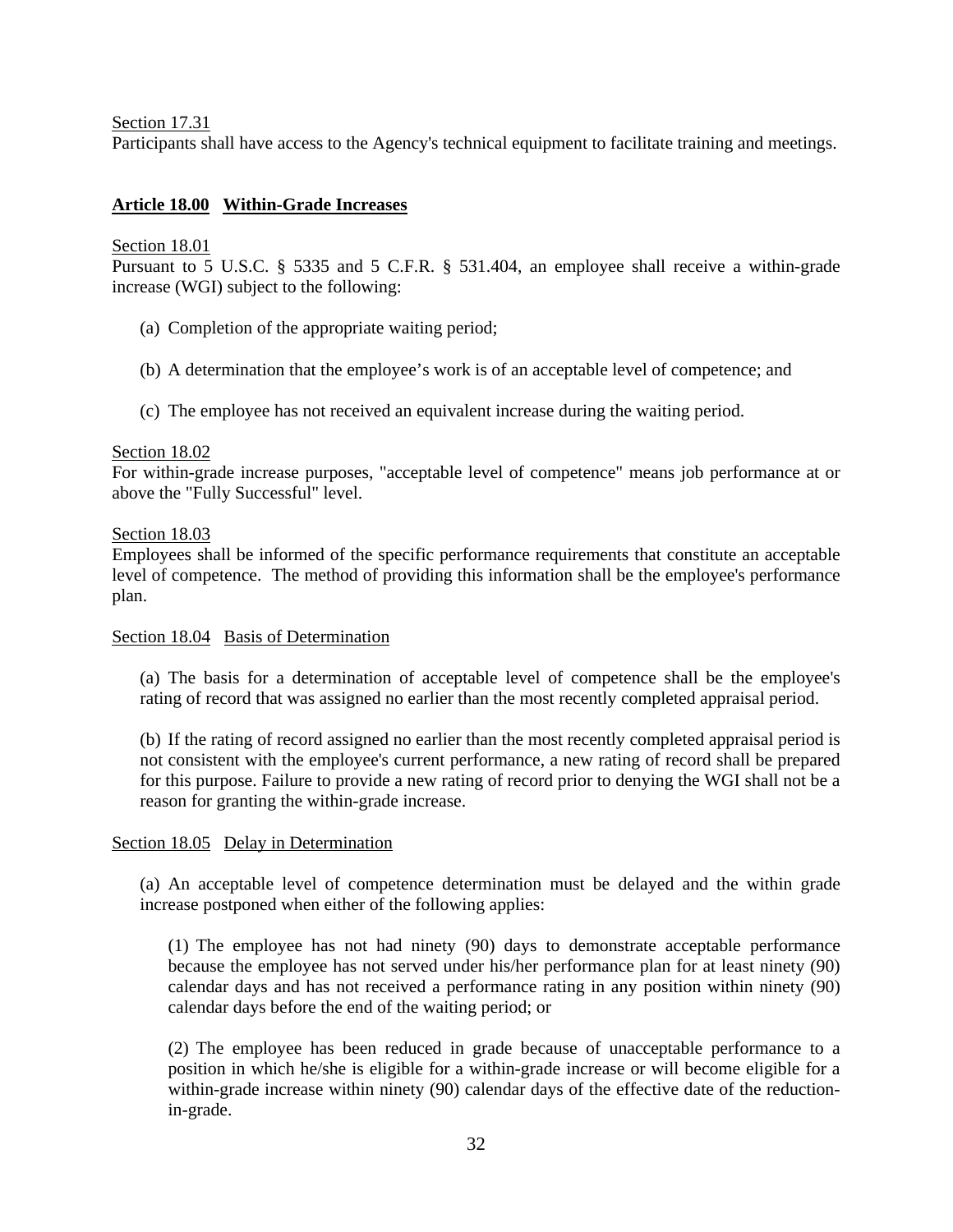(b) When a within-grade increase is postponed under this Section, the employee shall be informed that the determination is delayed, that the rating period is extended and what the requirements are for "Fully Successful" performance.

(c) If at the end of the extended rating period, the employee's performance is determined to be at an acceptable level, the within-grade increase must be granted retroactively.

### Section 18.06 Notice of Positive Determination

An employee whose performance has been determined to be at an acceptable level of competence shall be notified of this determination by means of a Standard Form 50, Notification of Personnel Action, as soon as possible after completion of the requisite waiting period.

#### Section 18.07 Notice of Negative Determination

When the supervisor determines that the employee's work is not at an acceptable level of competence, the negative determination shall be communicated to the employee in writing as soon as possible after completion of the waiting period, and shall contain, at a minimum, the following:

(a) The reasons for the negative determination;

(b) The steps the employee must take to improve performance in order to be granted a withingrade increase;

(c) A statement that the employee may request reconsideration of the negative determination by the District Director for Field employees, or the Program, Service Area or Office Director, as appropriate, for Headquarters employees, within 15 calendar days after receiving the notice of negative determination by filing, in writing, a request which states the specific reasons for contesting the negative determination and the factual evidence and documents supporting the reconsideration;

(d) A statement that the employee may have a UNION Representative assist in presenting the reconsideration request;

(e) A statement that the employee will be allowed a reasonable amount of duty time to prepare the request; and

(f) A statement that the employee and his/her Representative may examine and, upon request, obtain a copy of the negative determination file.

#### Section 18.08 Reconsideration File

When an employee files a request for reconsideration, the EMPLOYER shall establish an employee reconsideration file which shall contain all pertinent documents relating to the negative determination and the request for reconsideration, including copies of the following:

- (a) The written negative determination and the basis therefore;
- (b) The employee's written request for reconsideration;
- (c) The report of investigation when an investigation is made;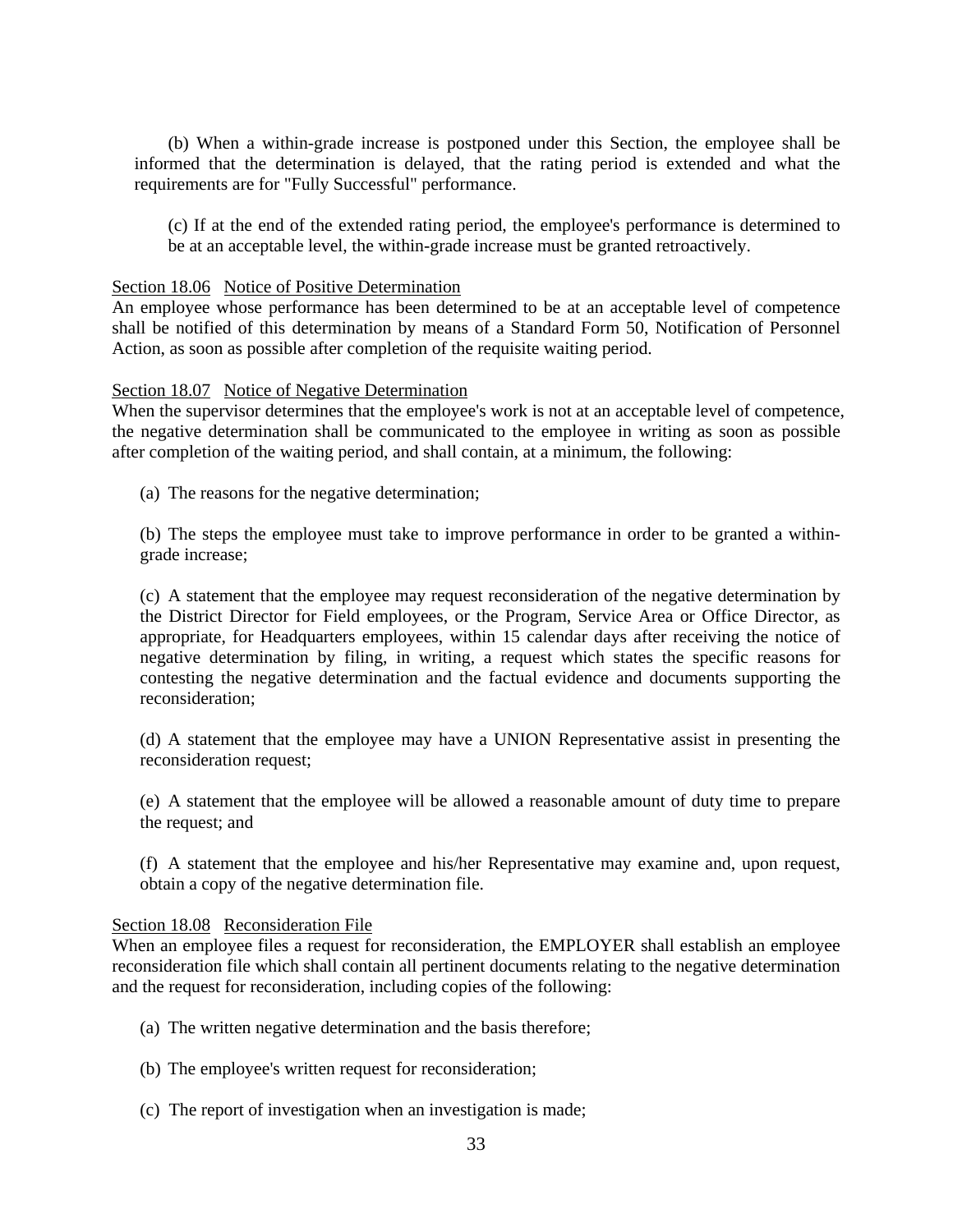- (d) When appropriate, the written summary or transcript of any personal presentation made; and
- (e) The EMPLOYER's decision on the request for reconsideration.

The file shall not contain any document that has not been made available to the employee or his/her Representative. Copies of any materials added to the file will be provided to the employee or his/her Representative.

# Section 18.09 Reconsideration Decision

The decision whether a negative determination will be sustained or set aside will be made by the Director promptly after receipt of the request for reconsideration.

(a) Upon receipt of the employee's request for reconsideration, the Director shall request the complete file of the case from the supervisor.

(b) On the basis of the file, any evidence presented by the employee and/or Representative and information gathered from any inquiry or investigation, the Director shall sustain or set aside the negative determination.

(c) The Director shall notify the employee in writing of the decision.

(1) The written decision shall contain a statement that the earlier negative determination is either sustained or set aside with a summary of the reasons for the decision.

(2) If the negative decision is sustained, the written decision shall also contain a statement that the employee has the right to appeal this determination to the Merit Systems Protection Board.

(3) The CBA excludes from its grievance procedures the review of reconsideration determinations.

# Section 18.10

If an employee has been previously notified of performance deficiencies and is currently performing under a Performance Improvement Plan (PIP), the employee's within-grade increase must be denied until the supervisor determines that the employee has achieved an acceptable level of competence.

### Section 18.11 Effective Date

(a) Except as provided in 18.11(b) below, a within-grade increase shall be effective on the first day of the first pay period after the completion of the required waiting period and a determination has been made that the employee is performing at an acceptable level of competence.

(b) When an acceptable level of competence is achieved at some time after a negative determination, the effective date is the first day of the first pay period after the acceptable level of competence determination has been made.

(c) When a negative determination is changed as a result of reconsideration or appeal of a negative determination, the change supersedes the negative determination. The effective date of the within-grade increase is the date on which the increase would otherwise have been affected.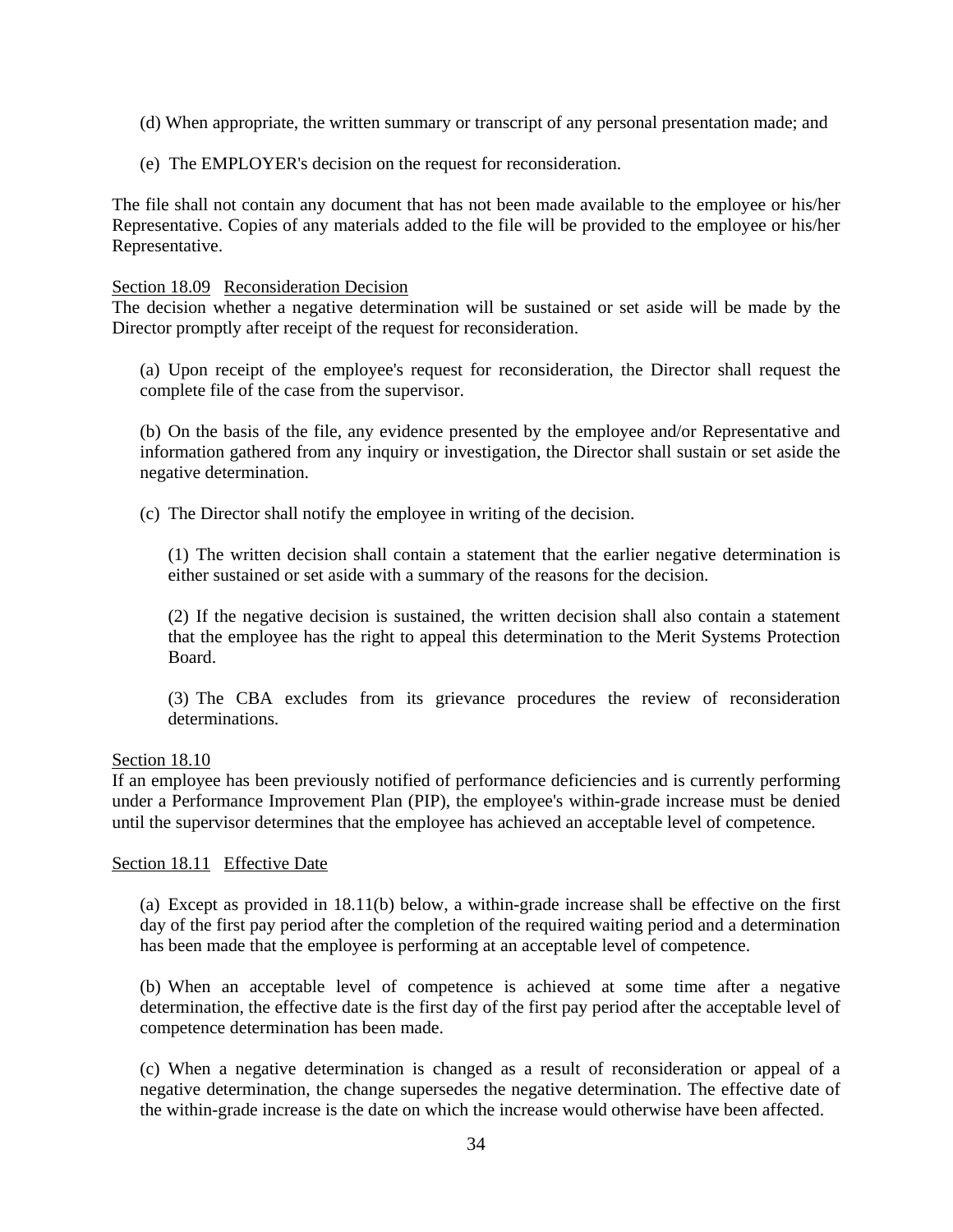# Section 18.12 Waiver of Requirement for Determination

An acceptable level of competence determination shall be waived and a within-grade increase granted when an employee has not served in any position for at least ninety (90) calendar days during the final 52 calendar weeks of the waiting period for one (1) or more of the following reasons:

(a) Because of absences that are creditable service in the computation of a waiting period under 5 C.F.R. § 531.406;

- (b) Because of paid leave;
- (c) Because the employee received credit under the back pay provisions at 5 C.F.R. Part 550;
- (d) Because of details to another agency or EMPLOYER for which no rating has been prepared;

(e) Because the employee has had insufficient time to demonstrate an acceptable level of competence due to authorized activities of official interest to the agency not subject to appraisal under 5 C.F.R. part 430; and serving as a representative of a labor organization under Chapter 71 of Title 5, United States Code; or

(f) Because of long-term training.

In such a situation, there shall be a presumption that the employee would have performed at an acceptable level of competence had the employee perform the duties of his/her position of record for the minimum appraisal period under the applicable Agency performance appraisal system.

### Section 18.13 Continuing Evaluation

When a within-grade increase has been withheld, a new determination may be made any time after thirty (30) calendar days, but no more than fifty-two (52) calendar weeks, following the original eligibility date for the within-grade increase, and for as long as the within-grade increase continues to be denied, determinations shall be made no longer than every fifty-two (52) calendar weeks.

# **Article 19.00 Position Description and Classification**

### Section 19.01

All classified and encumbered bargaining unit position descriptions shall be posted in a prominent place on the agency's internal website (inSite). Each employee shall be provided with a current copy of his/her Official Position Description which accurately reflects the major duties and responsibilities of that position within ten (10) work days of assignment to the position. Employees are encouraged to discuss with their supervisors any discrepancies between their position descriptions and their actual duties assigned, and it shall be the responsibility of the EMPLOYER to make every reasonable effort to make adjustments where appropriate. Employees may request a position description at any time. The Union will be provided the opportunity to review changes in position descriptions.

### Section 19.02 Classification Appeal

An employee who feels that his/her position is improperly classified is encouraged to first discuss the matter with his/her supervisor. If the matter cannot be informally resolved the employee may either: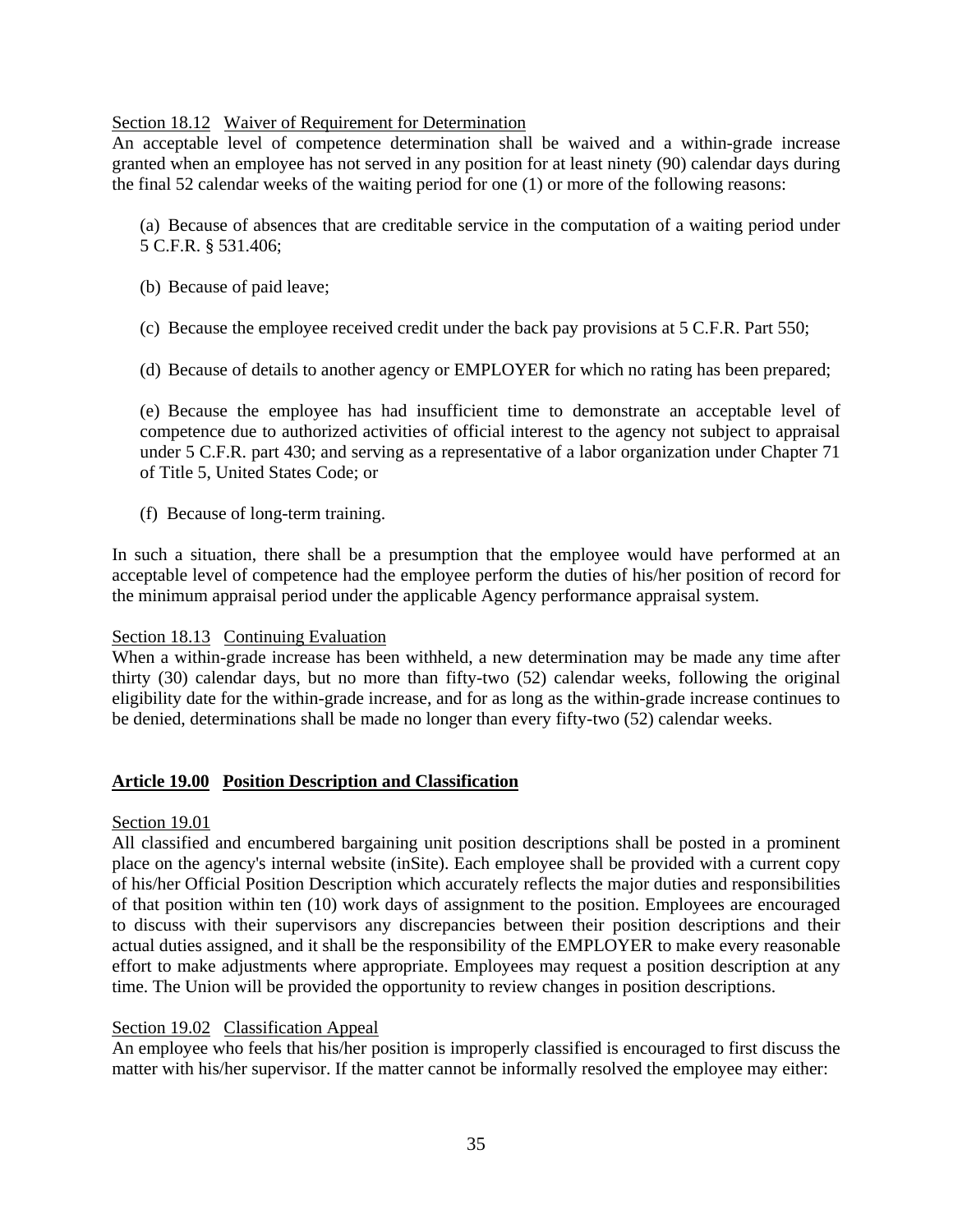(a) Submit a written request for a review of the classification (desk audit) of his/her position to the Chief Human Capital Officer (CHCO) or his/her designee, as appropriate, and simultaneously serve a copy on his/her immediate supervisor.

(b) The employee shall set forth in the appeal the reason(s) why the classification is being questioned.

(c) If the employee is dissatisfied with the results of the review, he/she may continue the appeal process by appealing the decision to the Office of Personnel Management (OPM). The decision of OPM is final; or

(d) The employee may submit a classification appeal request directly to OPM. The decision of OPM is final.

When EEOC completes the requested review (audit), the employee shall be furnished with the results of the classification review and information on his/her appeal rights and procedures as set forth in 5 C.F.R. § 511.603. et seq.

Employees may request assistance from UNION Representatives on classification appeals.

# Section 19.03

Classification reviews, desk/job audits and/or surveys shall be performed by qualified personnel staff or OPM representatives. The EMPLOYER will inform the UNION of any changes as a result of surveys in a timely manner prior to implementation. The EMPLOYER will advise the UNION in advance of the scheduled visits of personnel staff members or OPM representatives to perform position classification surveys of bargaining unit positions, indicating the purpose and the organizational entity and positions(s) being studied. Copies of classification determinations concerning bargaining unit changes and the rationale shall be furnished to the UNION as a result of position classification surveys. The UNION shall be afforded an opportunity to comment on the results of the classification review.

# Section 19.04

Current position descriptions and newly classified position descriptions shall not include such ambiguous phrases as "other duties as assigned," however, may include phrases such as "other jobrelated duties as assigned."

### Section 19.05

In the event the EMPLOYER is assigned additional functions involving position classification, the EMPLOYER shall initiate action to review the grade levels of any EEOC positions changed by the addition of duties. Where necessary, a new or amended position description will be issued.

### Section 19.06

When the EMPLOYER becomes aware that the work assigned to an employee does not substantiate his/her present grade, the EMPLOYER shall make every reasonable effort to limit or eliminate any resultant adverse effect on such an employee.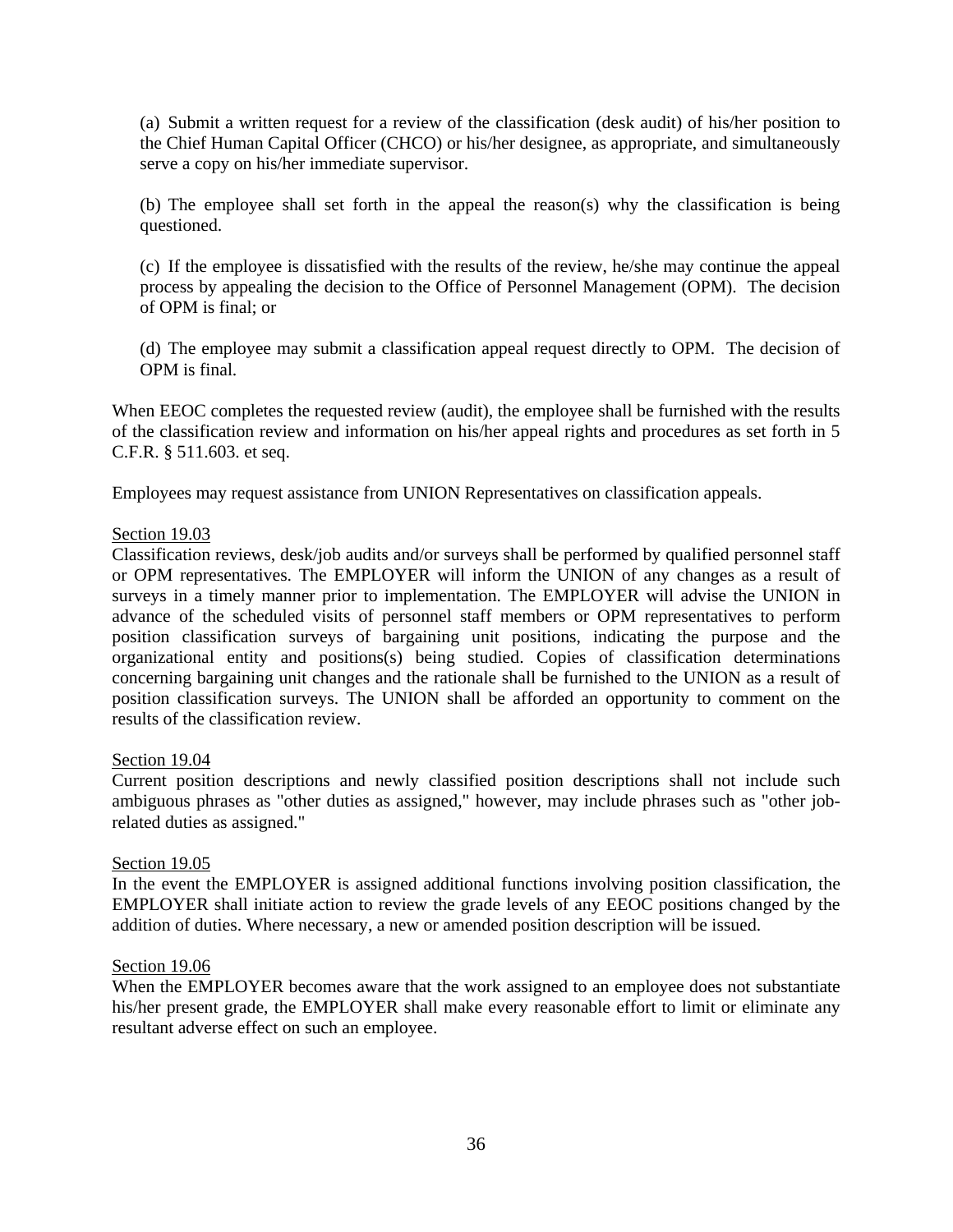### **Article 20.00 Performance Appraisal System**

The Parties agree that an objective performance appraisal system (a sub-component of the Agency's Performance Management System) is in the best interest of both the EMPLOYER and UNION. The performance appraisal/evaluation procedures agreed to by the Parties shall provide, to the maximum extent possible, an accurate and objective evaluation of job performance. The Parties recognize that an Employee Performance Evaluation System (EPES) is in place and agree to meet and confer as appropriate in accordance with Article 7.00, Labor Management Negotiating Procedures, if and when it is changed and/or modified.

# **Article 21.00 Equal Employment Opportunity**

#### Section 21.01

The EMPLOYER and the UNION agree that in their respective policies and practices, they shall not discriminate against any employee on the basis of race, color, sex (including, but not limited to, sexual harassment), sexual orientation, gender identity, national origin, religion, age, disability, genetic information, marital status or political affiliation or other protected classes or groups and shall promote a workplace free of harassment based on any of these prohibited factors.

### Section 21.02

The EMPLOYER shall, pursuant to Section 501 of the Rehabilitation Act of 1973, as amended, 29 U.S.C. § 791 and applicable EEOC orders, survey its physical facilities, and bring them into compliance with applicable laws and regulations, employ individuals with disabilities and make reasonable accommodations for qualified persons with disabilities.

### Section 21.03

The EMPLOYER and the UNION recognize that employees are adversely affected by harassment based on membership in any protected class or group listed in 21.01, or in retaliation because of opposition to discrimination or participation in discrimination complaint proceedings, even if the conduct has not risen to the level of illegality but has the potential to become so severe or pervasive as to violate the law. Unwelcome verbal or physical conduct based on membership in any protected class or group or in retaliation constitutes prohibited harassment when the conduct can reasonably be considered to adversely affect the work environment, or when an employment decision affecting the employee is based on the employee's acceptance or rejection of such conduct.

#### Section 21.04

Where it is determined that a need exists, the EMPLOYER may make available materials in appropriate media and languages other than English.

### Section 21.05

It is the duty of the EMPLOYER to reasonably accommodate the religious observances and/or practices of employees unless such accommodation would create an undue hardship for the EMPLOYER.

### Section 21.06

The EMPLOYER shall designate appropriate representatives to carry out counseling and other Equal Employment Opportunity (EEO) functions consistent with applicable law, regulations and other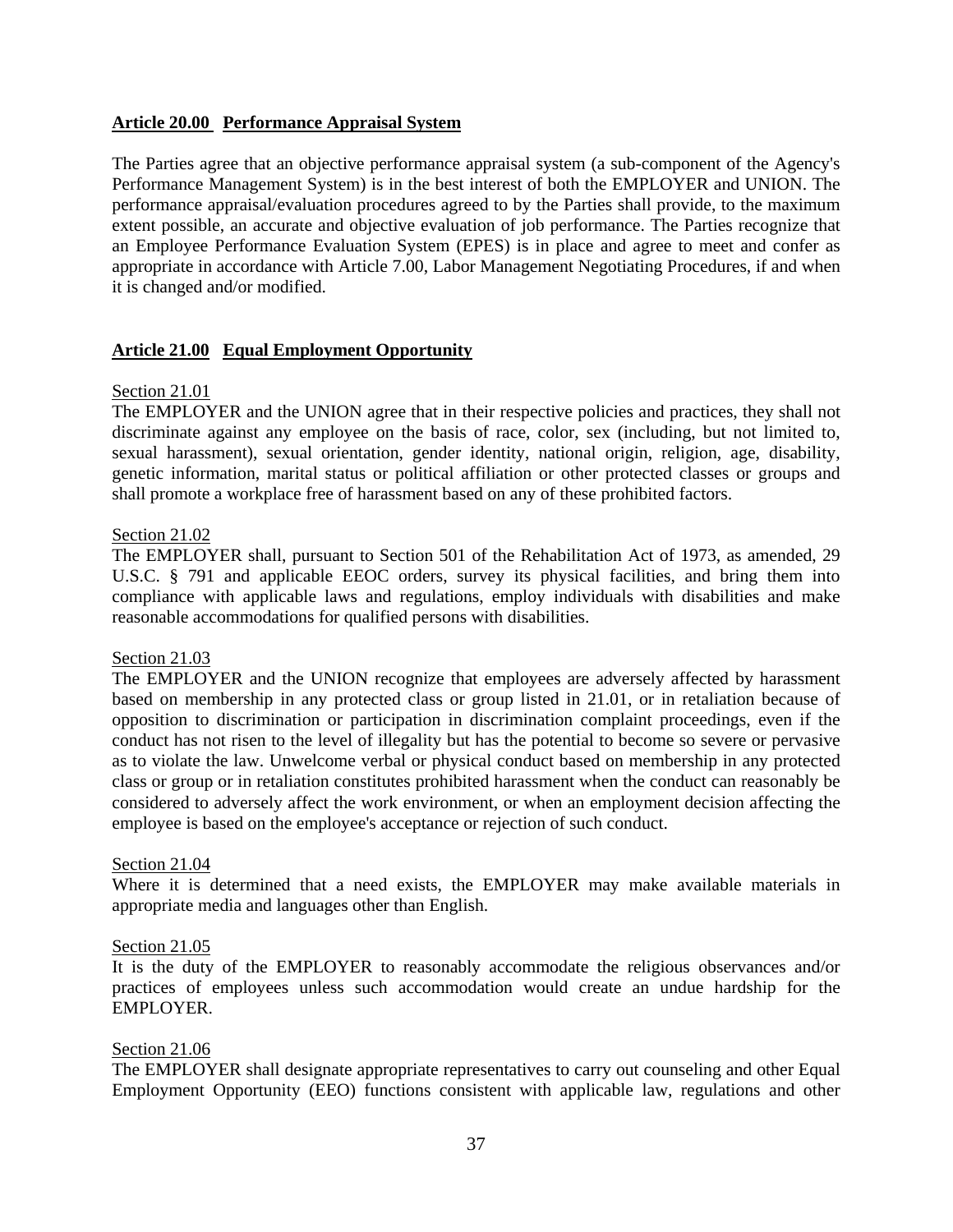activities. A link to the Office of Equal Opportunity (OEO) contact information and filing procedures will be posted on inSite.

# Section 21.07

The EMPLOYER agrees to provide information to the UNION concerning the EMPLOYER's Equal Employment Opportunity (EEO) profile, Affirmative Employment Program, as well as the implementation of the EEO policies and practices. Such information shall be provided annually within ten  $(10)$  calendar days of completion.

# **Article 22.00 Reorganization**

# Section 22.01

The EMPLOYER and the UNION jointly recognize the desirability of maintaining employment stability. It is also recognized that occasions may arise where adjustments of the work force may be necessary through such means as reorganization and/or realignment.

# Section 22.02

A reorganization is defined as the planned elimination, addition or redistribution of functions or duties within an organizational component.

# Section 22.03

A realignment is defined as the movement of an employee and his/her position when: (1) a transfer of function or an organizational change occurs; (2) the employee stays in the same Agency; and (3) there is no change in the employee's position, grade or pay.

### Section 22.04

For each organizational unit affected, the EMPLOYER shall simultaneously serve both the National Council of EEOC Locals No. 216 and the affected Local UNION with a proposed reorganization plan including statements of duties, projected effect on position classification, projected series and grade and relative placement of affected employees, mission and function statements, and the complete table of reorganization showing lines of authority, at least thirty (30) calendar days prior to implementation of the reorganization.

### Section 22.05

When a reorganization is the cause of a personnel action involving separation, furlough for more than thirty (30) calendar days, change to lower grade or reassignment involving displacement of another employee, Reduction-in-Force (RIF) procedures shall be followed and Article 23.00, Reduction-in-Force and Transfer of Function Procedures, shall apply.

# Section 22.06

After a reorganization is completed and when the EMPLOYER becomes aware that the work assigned to an employee does not substantiate his/her present grade, the provisions of Article 19.00, Position Description and Classification, Section 19.07 shall apply.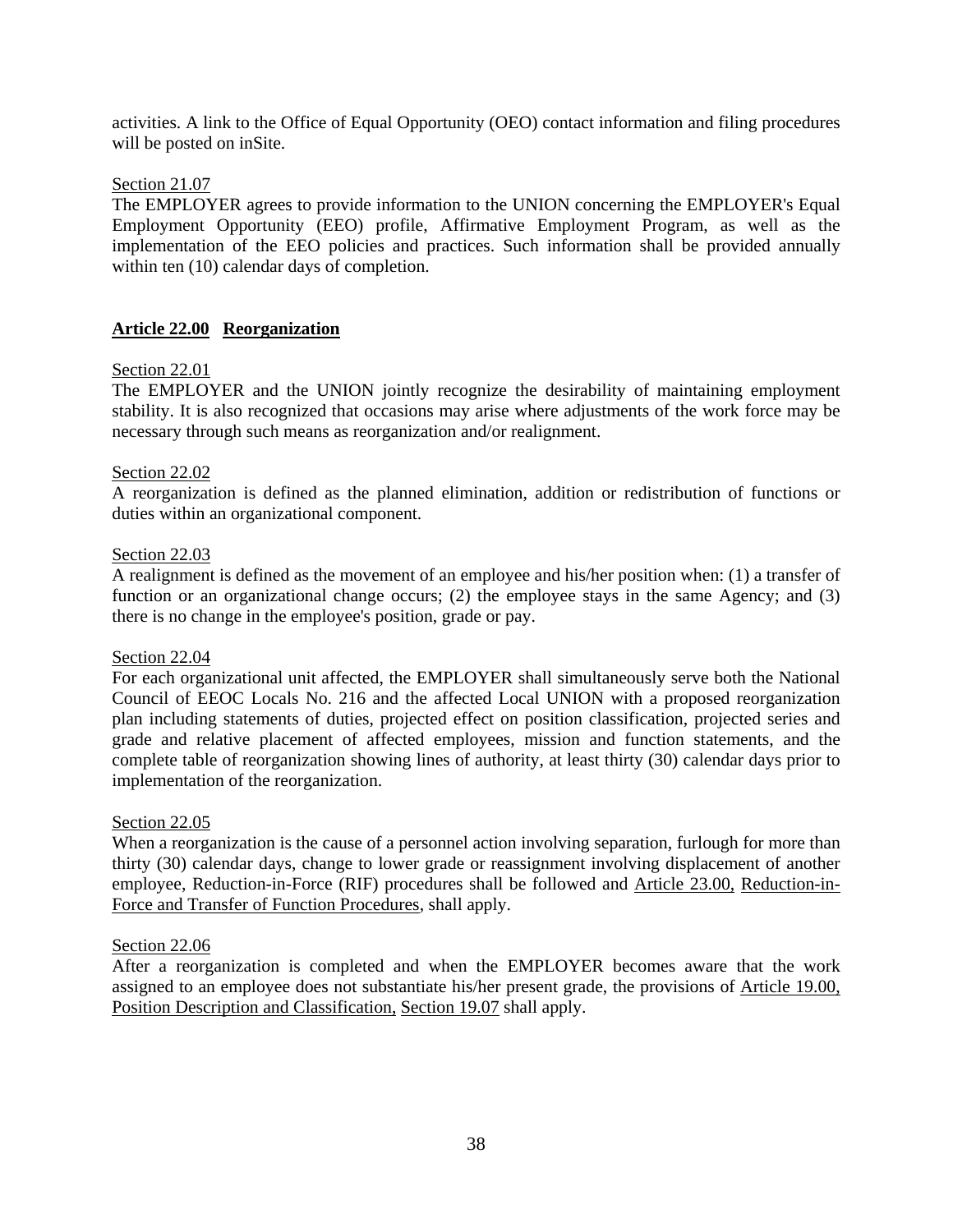# Section 22.07

When the EMPLOYER determines it is necessary to detail employees as part of the implementation and/or transition of reorganization and/or realignment, Article 15.00, Reassignments, Details and Temporary Promotions, shall apply.

# Section 22.08

All employees whose duties are substantially different from those previously performed shall be provided necessary training in the new duties following their assignment to the new unit.

# **Article 23:00 Reduction-In-Force and Transfer of Function Procedures**

# Section 23.01

The provisions of this Article establish or specify the procedures which apply to the implementation of any EMPLOYER decision that a reduction-in-force (RIF) is necessary, and specify actions the EMPLOYER will take to assist bargaining unit employees who are impacted as a consequence.

### Section 23.02

A RIF occurs when the EMPLOYER releases an employee from his/her competitive level by furlough for more than thirty (30) days, separation, demotion or reassignment requiring displacement, when the release is required because of lack of work, shortage of funds, insufficient personnel ceiling, reorganization, the exercise of reemployment rights or restoration rights, or reclassification of an employee's position due to erosion of duties when such action will take effect after the EMPLOYER has formally announced a reduction in force in the employee's competitive area and when the reduction-in-force will take effect within 180 days.

### Section 23.03

Transfer of function is the transfer of the performance of a continuing function from one competitive area and its addition to one (1) or more other competitive areas, except when the function involved is virtually identical to functions already being performed in the other competitive area(s) affected; or the movement of the competitive area in which the function is performed to another commuting area.

### Section 23.04

At the earliest practicable date, the EMPLOYER shall notify the UNION in writing of a pending RIF or transfer of function prior to informing employees. The notice to the UNION shall include the reasons for the RIF or transfer of function, the number and types of positions affected and the proposed date of the action. Prior to implementing a RIF or transfer of function, the EMPLOYER shall give the UNION a reasonable opportunity to negotiate the impact and implementation of the planned action. The Parties will also negotiate the number of UNION Representatives needed to monitor the RIF or transfer of function.

### Section 23.05

To eliminate or minimize any adverse impact upon employees in a RIF or transfer of function, the EMPLOYER shall give full consideration to alternate methods including, but not limited to, attrition, reassignment or special details which do not result in displacement. In the event a RIF or transfer of function is conducted, the EMPLOYER shall disrupt as few of the Agency's operations and/or organizational components as possible and clearly specify the extent and projected impact of such action.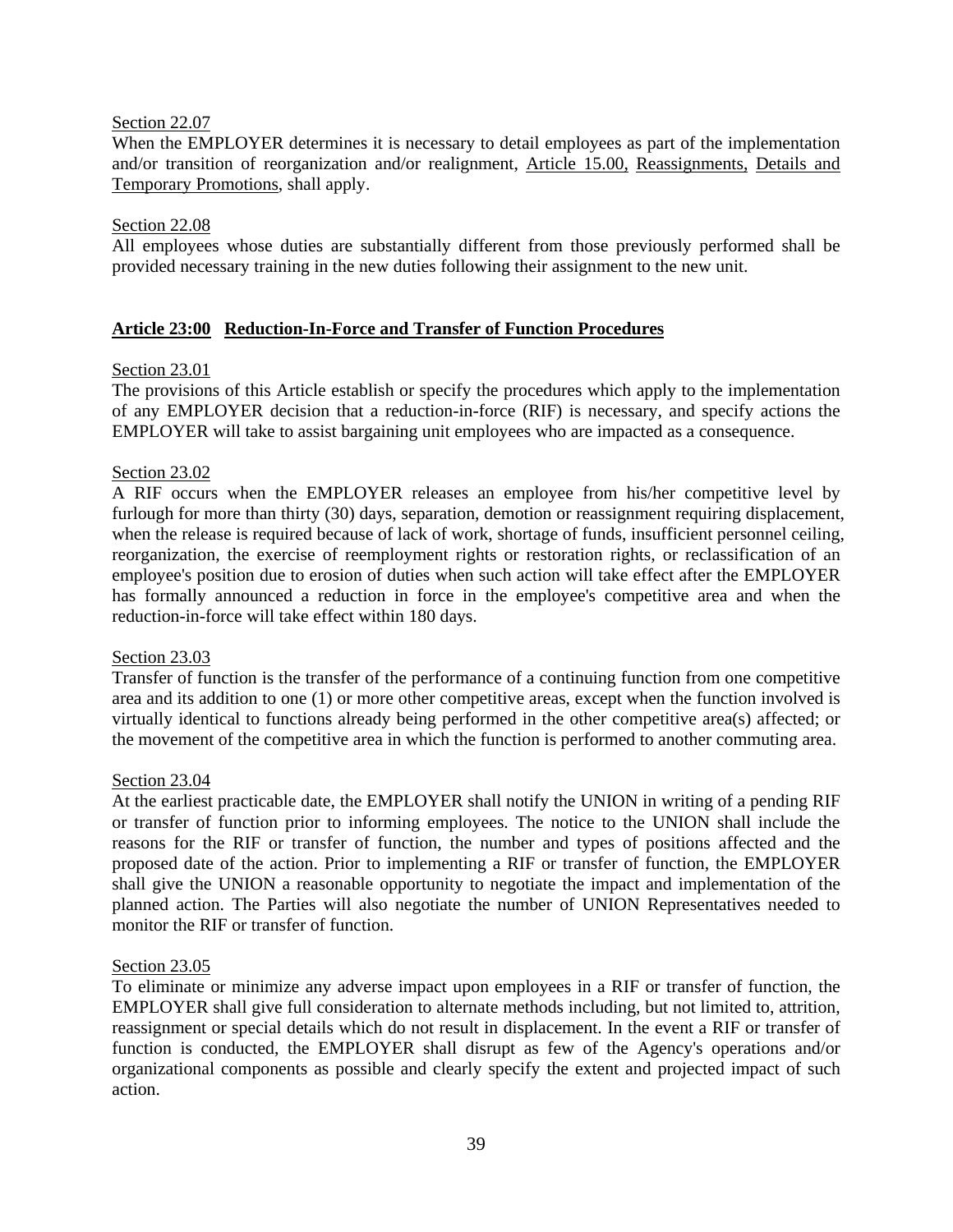The EMPLOYER will provide equitable treatment to all employees and give every consideration to retaining career employees. The EMPLOYER shall also consider placing affected employees in vacant positions.

### Section 23.06 Competitive Areas

- (a) The competitive areas for RIF shall be:
	- (1) Headquarters: an office level that reports to the Chair or the General Counsel;

(2) Field: a District Office, including the Field, Area and Local Offices if within the respective District Office's local commuting area.

(b) Competitive areas for RIF may be expanded if circumstances require and the Parties agree.

(c) When a RIF or a transfer of function is implemented, a copy of the competitive levels for a competitive area and a copy of the retention registers shall be provided to the UNION within five (5) work days of the completion of each. All other appropriate and related records shall be available for review by the UNION.

### Section 23.07

The EMPLOYER shall provide the following information to employees in the affected competitive area to help them understand why they are affected by the RIF or transfer of function:

(a) The extent of the competitive areas, and specific reasons and plans for the RIF or transfer of function in accordance with applicable rules and regulations; and

(b) Information on the regulations governing RIFs or transfers of function, on the specific kinds of assistance provided for affected employees and on the procedures for obtaining such information.

# Section 23.08

The EMPLOYER shall provide a specific written notice to each employee affected by the RIF or transfer of function at least 60 calendar days prior to the effective date. When a reduction in force is caused by circumstances not reasonably foreseeable, the Director of OPM, at the request of the Agency head or designee, may approve a notice period of less than sixty (60) days. The specific notice shall include the following information:

- (a) The action to be taken;
- (b) The effective date of the action;
- (c) The employee's service computation date and subgroup;
- (d) The employee's competitive area and competitive level;
- (e) The employee's three most recent ratings of record received during the last 4 years;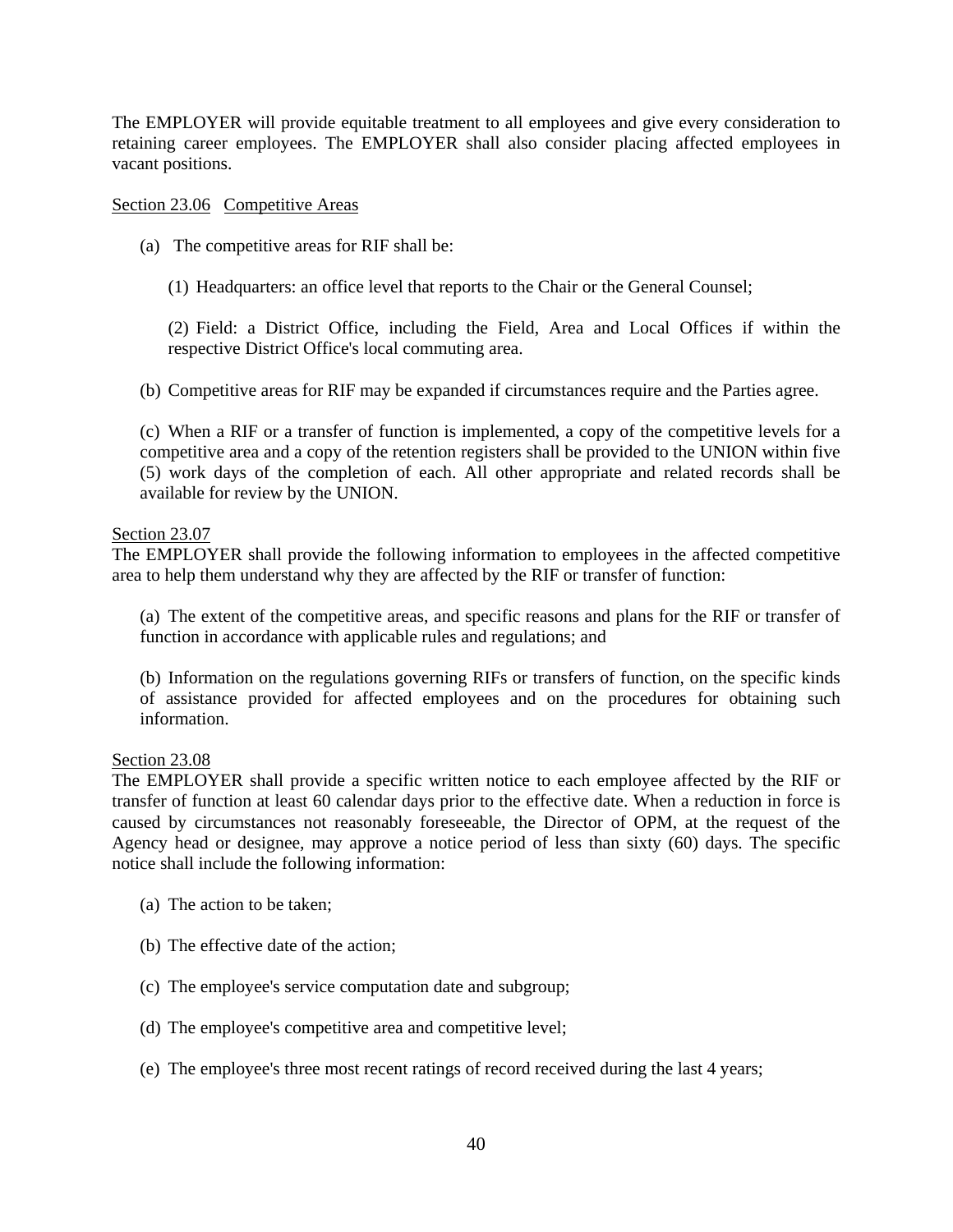(f) If applicable, the reasons why a lower standing employee is being retained in his/her competitive level for more than thirty (30) calendar days after the date a higher standing employee is released from the same retention register;

(g) The employee's appeal or grievance rights and the time limits for such actions;

(h) If applicable, notification that the employee is being separated under liquidation procedures without regard to standing within the subgroup and the date the liquidation will be completed; and

(i) If applicable, specific information on the Reemployment Priority List and Career Transition Assistance Programs.

The employee must also be given a release to authorize, at his or her option, the release of his or her resume and other relevant employment information for employment referral to State dislocated worker unit(s) and potential public or private sector employers; and information concerning how to apply both for unemployment insurance through the appropriate state program and benefits available under the State dislocated worker unit(s), as designated or created under Title III of the Job Training Partnership Act, and an estimate of severance pay (if eligible).

A copy of the specific notice to be issued employees and any correspondence thereafter modifying or amending this notice or a suitable summary of such notices or offers shall be simultaneously provided to the UNION. Any additional correspondence shall be made available for review by the UNION.

### Section 23.09

Employees receiving a RIF or transfer of function notice may review the retention register and related records as set forth in 5 C.F.R. § 351.505 and other applicable laws, regulations, and rules.

# Section 23.10

Affected employees shall have a minimum of ten (10) work days to accept or reject an offer of another position.

### Section 23.11

Competing employees must be identified with the transferring function in one of two ways: "Identification Method One;" or "Identification Method Two." A competing employee is identified with a transferring function under Identification Method One if the employee performs the function during the majority of his/her work time, or, regardless of the amount of time the employee performs the function, the function includes the duties controlling his or her grade or rate of pay. Identification Method Two which is used to identify positions and employees ONLY when Method One is not applicable, applies to employees who perform the function during less than half of their work time AND whose duties in the function are not grade-controlling. If Method Two is applicable, the Agency will follow regulatory RIF requirements to determine the competing employees' standing on the register, i.e., inverse or actual order.

A competing employee who is identified for transfer under Method One or Method Two has no right to transfer with a function unless the alternative is separation or downgrading in the competitive area losing the function.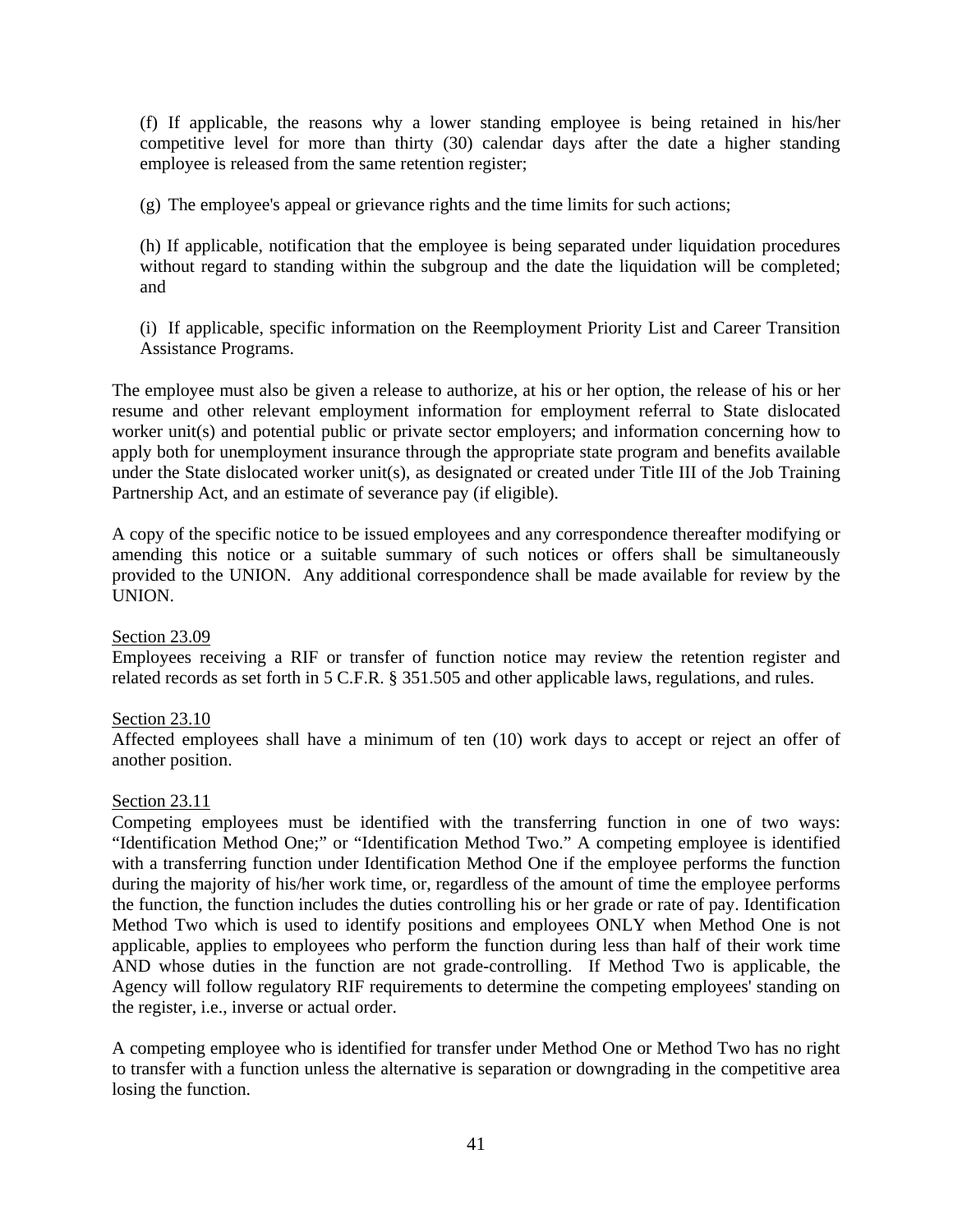#### Section 23.12

The Agency may permit other employees of the Agency to volunteer for transfer with the function in place of employees identified under Method One or Method Two. However, the Agency will permit these other employees to volunteer only if no competing employee identified under Method One or Method Two is separated or demoted solely because a volunteer transferred in place of him/her to the gaining competitive area. If the total number of employees who volunteer for transfer exceeds the number of employees required to perform the function in the gaining competitive area, preference may be given to the volunteers with the highest retention standing.

### Section 23.13

In the event of a RIF affecting competitive service employees, the following procedures shall apply:

(a) The EMPLOYER shall make the best offer of employment possible under the regulations to competitive service employees displaced by RIF.

(b) After receipt of the EMPLOYER's offer, an employee may request an assignment to vacant position for which he/she is qualified at his/her same or lower grade. The EMPLOYER agrees to consider such request.

(c) If an employee is placed in a lower grade, the employee shall retain grade and pay in accordance with applicable law and the provisions of EEOC Order(s) governing retention of grade and priority placement.

### Section 23.14

The EMPLOYER shall establish and maintain a reemployment priority list in accordance with established regulations. As soon as the EMPLOYER knows it cannot retain an employee in his/her competitive area, his/her name will be added to the list.

### Section 23.15

The EMPLOYER shall make every reasonable effort to find employment in other Federal agencies within the competitive area for those employees who are separated from the Equal Employment Opportunity Commission. The EMPLOYER shall counsel employees for whom no positions are located as to any benefits that may be available to them pursuant to information obtained from appropriate State employment service agencies.

### Section 23.16

The EMPLOYER shall maintain all lists, records and information pertaining to the RIF or transfer of function for at least one (1) year.

### Section 23.17

The EMPLOYER shall grant duty time to those employees moving as a result of a RIF or transfer of function to find new housing and schools, to make arrangements for disposition of their current homes and to handle any other matter involved in the move in accordance with applicable regulations. The EMPLOYER will provide counseling to affected employees regarding their entitlement.

### Section 23.18

When the EMPLOYER is unable to offer an assignment at the same grade for which the employee qualifies, the EMPLOYER agrees to consider waiver of the qualifications in light of the availability of vacant positions, provided the employee is able to perform work in the comparable position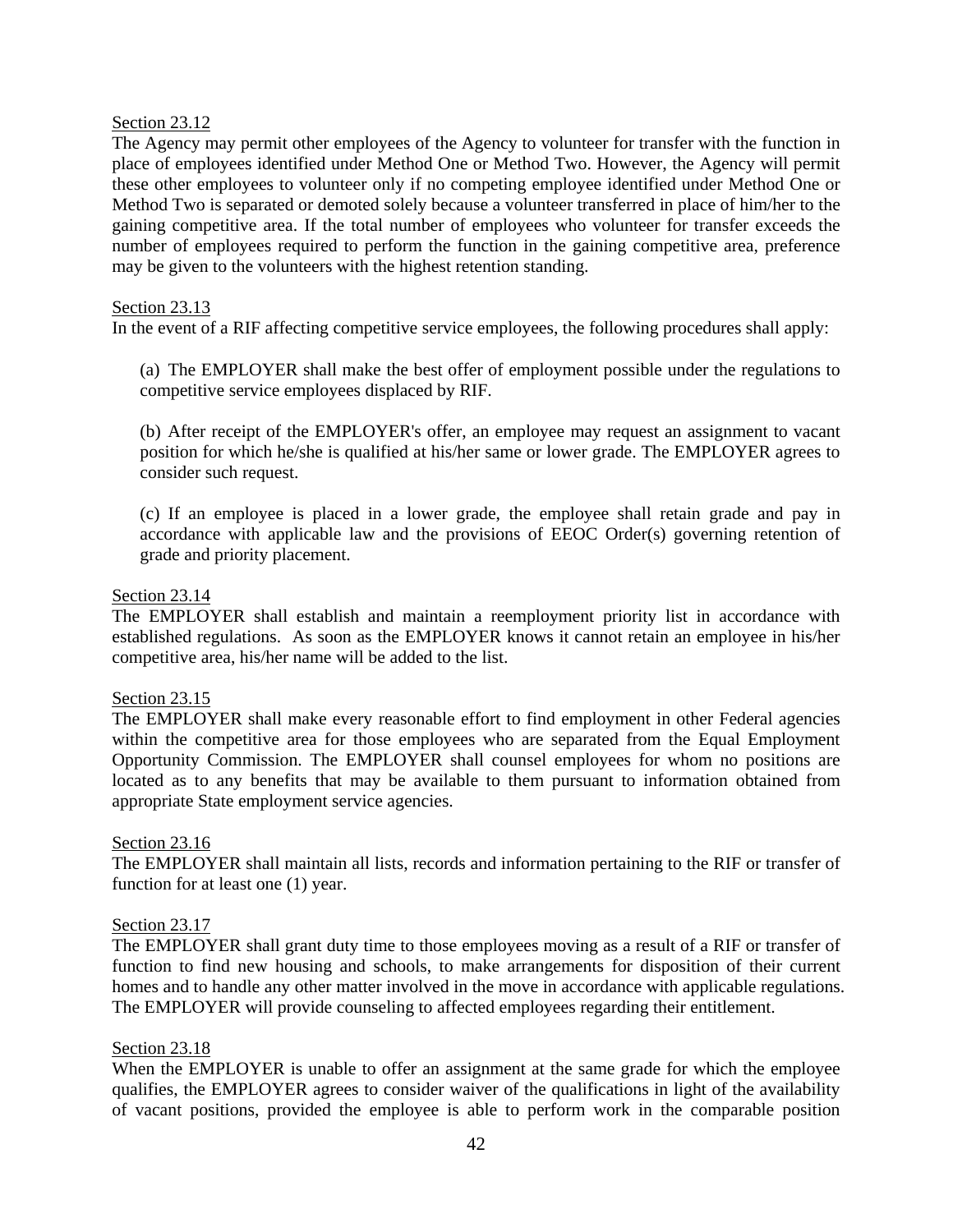without undue interruption to the mission of the EMPLOYER and the employee meets the minimum educational requirements.

Section 23.19

Employees shall be entitled to severance pay in accordance with applicable laws and regulations.

# Section 23.20

(a) Employees in the excepted service shall compete within competitive levels, in order of retention standing as specified in OPM regulations. However, EEOC will not provide retreat rights for its excepted service employees.

(b) After receipt of the EMPLOYER's offer, an employee may request an assignment to a vacant position for which he/she is qualified at his/her same or lower grade. The EMPLOYER agrees to consider such request.

# **Article 24.00 Employee Personnel Files**

# Section 24.01

The EMPLOYER shall not, without the employee's knowledge, place in an employee's Official Personnel Folder (eOPF) or Employee Performance File (EPF) material of any nature which may reflect adversely upon the employee. A copy of any adverse material to be scanned in the eOPF or place in the EPF will be simultaneously dispatched to the affected employee, unless prohibited by government-wide rules or regulations.

### Section 24.02

The eOPF is an electronic version of the paper OPF and a system for accessing the electronic folder online. The eOPF system combines document management with workflow capabilities. The eOPF allows each employee to have an electronic personnel folder instead of a paper folder. Employees have 24 hours access to their eOPF. eOPF can be accessed at home with VPN access. The eOPF is the bargaining unit employee's official personnel record.

### Section 24.03

If an employee or their representative requires access to an employee's eOPF, the employee must download the information. In addition to the subject employee, only OCHCO will maintain and have access to official personnel folders. OCHCO also may provide eOPF access to special investigators. Employees have the option to request from the OCHCO an audit trail that records when and why an individual has reviewed an eOPF. The security of eOPF and EPFs shall be maintained in accordance with applicable government-wide rules and regulations. Employees have the right to have access to the kinds, format, and location of all records that are maintained and are filed in a system of records under personal identifier (social security) numbers.

# Section 24.04

In the event that an employee notices that a document in their eOPF that does not belong to them, the employee should notify OCHCO immediately via eOPF@eeoc.gov to correct the situation. Personnel files in the eOPF system are covered by the Privacy Act of 1974, 5 U.S.C. § 552a. Employees, who knowingly and willfully disclose personal information of other individuals to any person or agency not entitled to receive it, may be found guilty of a misdemeanor and fined.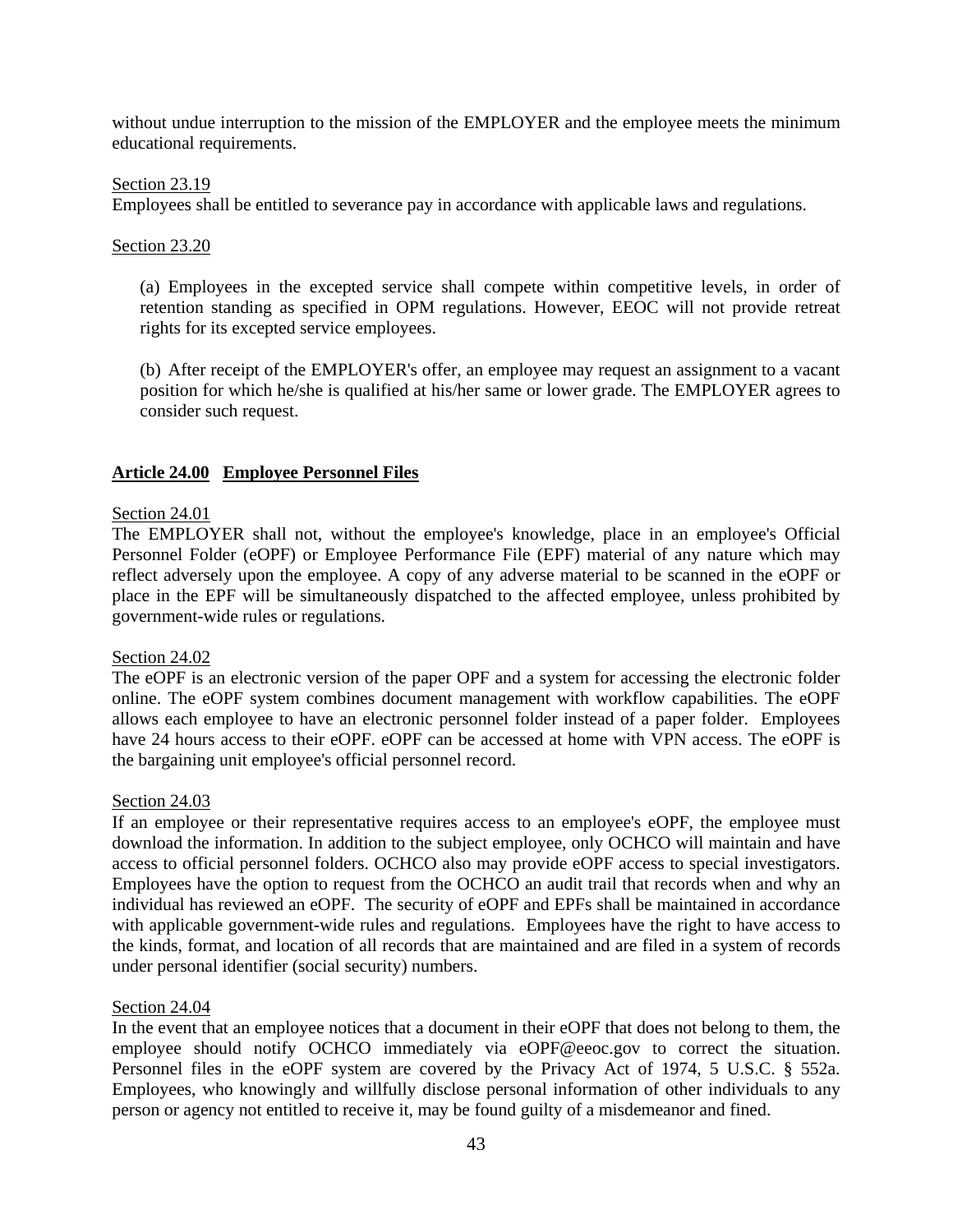### Section 24.05

Any information contained in the employee's eOPF or EPF which the employee believes to be inaccurate or incomplete shall be subject to an amendment by written request of the employee in accordance with the Privacy Act of 1974, as amended, 5 U.S.C. § 552a, and 5 C.F.R. §§ 297.301-308. The request for an amendment shall be sent to the CHCO or the District Director or his/her respective designee. The request must provide sufficient information to identify the employee, the issue giving rise to the request and a statement with any supporting evidence which provides reasons why the amendment should be made. The EMPLOYER shall within 30 days make a determination whether the employee's request is substantiated prior to any disclosure or use of the subject record. If, on administrative review, the employee's request for an amendment is denied, the employee may file with the EMPLOYER a concise statement of his/her reasons for disagreement with the denial. When such a statement is filed, the EMPLOYER shall sufficiently annotate the record so that the fact of the disputed record, or portion thereof, will be apparent and provide copies of the employee's statement to persons or other agencies to whom the disputed record is disclosed.

### Section 24.06

Performance ratings of record, including the performance plans on which they are based, shall be retained for four (4) years in accordance with 5 C.F.R.  $\S$  293.404(a)(1)(i) in the Employee Performance Folder (EPF). Pursuant to 5 U.S.C. § 4303(d), when an employee is not reduced in grade or removed because of improved performance during the advance notice period, and the employee's performance continues to be acceptable for one (1) year from the date of the advance written notice, then any entry or other notation of the unacceptable performance for which the action was proposed, shall be removed from the employee's file.

### Section 24.07

Performance-related material maintained in a work folder to assist the supervisor/manager in accurately assessing employee performance may include transcripts of employment and training history, documentation of special licenses, certificates, or authorizations necessary in the performance of the employee's duties, information regarding specific employee problems and other such records that the EMPLOYER determines to be appropriate for retention in the work folder. Any documents in the work folder used in the personnel management process shall be available to employees.

### Section 24.08

Individual personal non-agency records, which are retained by the supervisor for his/her personal use as a memory aid and which are not under the control of the Agency (i.e., they may be retained or discarded solely as the supervisor sees fit) will be kept in a secure fashion, will not be circulated or reviewed outside the employee's chain of command and will not be available to employees. Any such documentation used to support any disciplinary or adverse action will be made available to the employee and his/her Representative in accordance with Article 37.00 Disciplinary Action and 38.00 Adverse Actions of this Agreement.

### Section 24.09

When an employee leaves the Agency, the employee's EPF (containing the performance ratings of record that are four (4) years old or less, the performance plan on which the last rating was based and the summary rating prepared because the employee is leaving the position) will be sent electronically to the gaining agency in the eOPF system.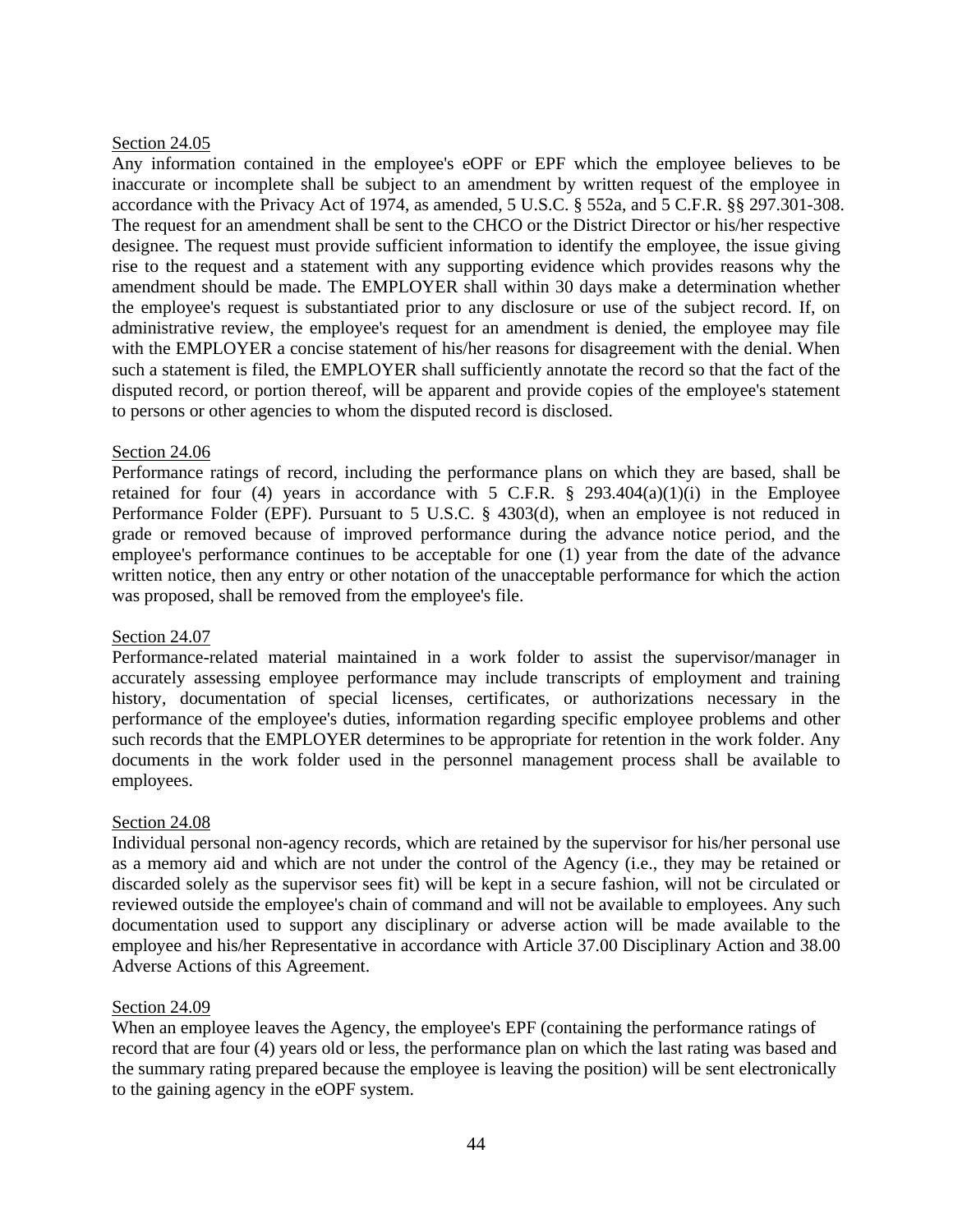# **Article 25.00 Safety and Health**

#### Section 25.01

The EMPLOYER and the UNION agree that it is the right of every employee to work in a physical environment free of health or safety hazards. Any employee also has the right to report unsafe or unhealthy working conditions. To the fullest extent of its authority, the EMPLOYER shall provide and maintain a safe workplace for its employees, and comply with all applicable Federal laws and regulations relating to the safety and health of its employees.

The Parties agree detection and correction of unsafe and unhealthy working conditions at the earliest possible time are essential elements of the Safety and Health Program. Each Safety and Health representative shall be provided with a copy of the Agency's Safety and Health Handbook.

### Section 25.02

Upon a supervisor being notified or if the supervisor is unavailable, another management official, of a possible hazardous condition which presents an imminent danger to the safety and health of employees and/or will interrupt EMPLOYER operations, the supervisor shall immediately inspect the area or condition and determine whether it is safe for the employee to continue working in the area. If immediate inspection and/or assessment cannot be made, the supervisor shall direct the employee to a non-hazardous worksite.

When physical conditions present an imminent danger to the safety and health of employees and the EMPLOYER is unable to provide an alternative work station, the District, Area, Local and Field Office Director or the Headquarters designee shall grant excused leave when he/she determines that the problem cannot be corrected before the end of the employee's tour of duty.

### Section 25.03

An employee may depart from his/her work station or decline to perform an assigned task without permission of his/her supervisor only when the employee reasonably believes that under the circumstances he/she is exposed to a health or safety hazard presenting an imminent risk of death or serious bodily harm and that there is insufficient time to seek redress first from the EMPLOYER. In such an event, the employee shall remain on or near the premises and be immediately available for recall to work.

### Section 25.04

The EMPLOYER shall select a Safety and Health Officer from Headquarters who shall monitor the development and implementation of the EMPLOYER's overall program. The Safety and Health Officer will be responsible for selecting a representative from each Headquarters, District, Area, Local and Field Office in order to monitor and assist in carrying out the Agency's Safety and Health Program. The UNION will designate a Safety and Health Officer in each office who will work with the Management Representative as a team to resolve safety and health issues. The Safety and Health Representatives shall address issues such as computers, security plans, ergonomics, employee assistance programs, environmental hazards and emergency release procedures (i.e., inclement weather or building conditions).

The Parties agree that their representatives will communicate on matters of safety and health on the basis of complete and open disclosure and ensure the dissemination of information on safety activities to all employees. The UNION's Safety and Health Representatives shall attend safety activities for all employees. The UNION's Safety and Health Representatives shall attend safety and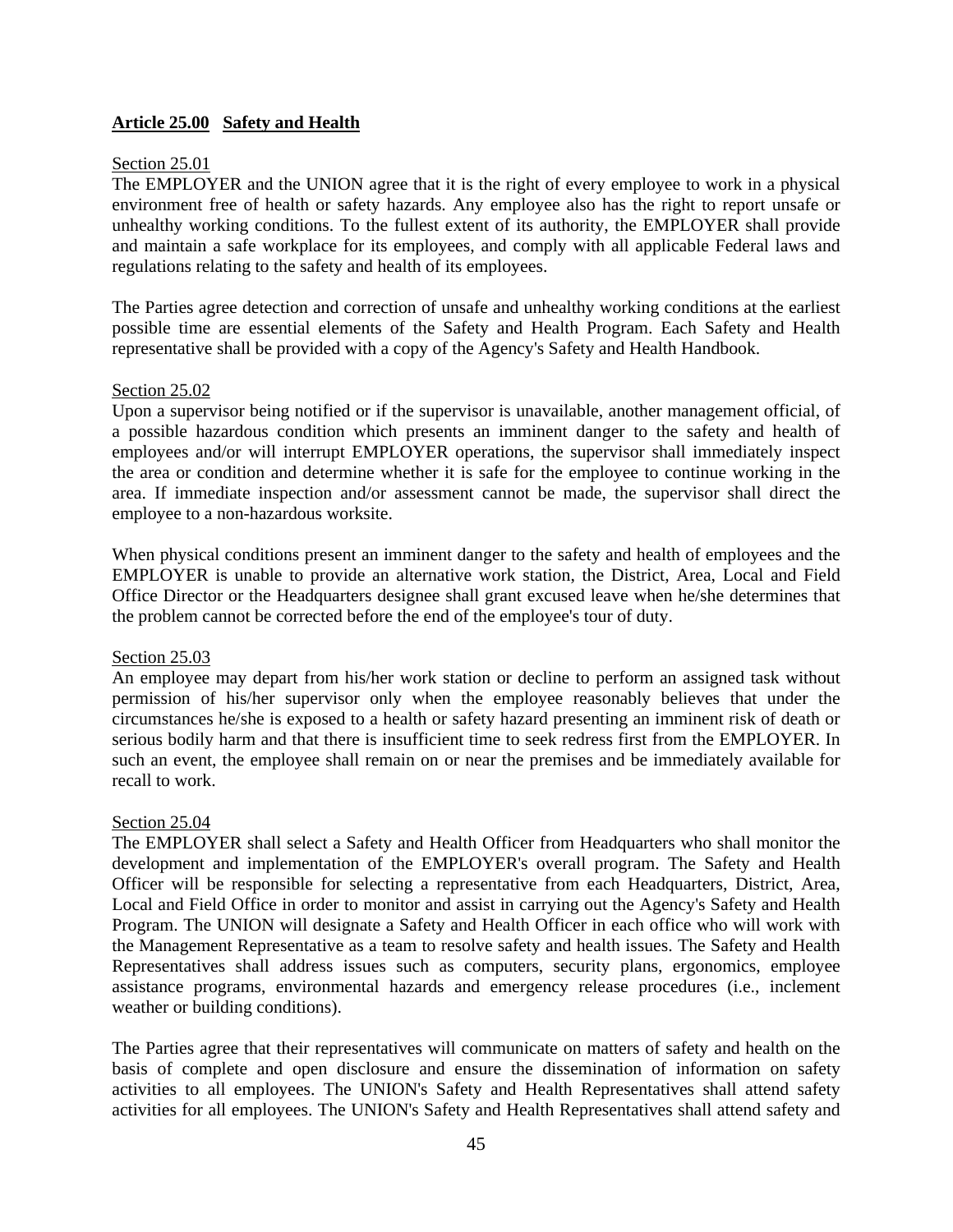health training on official time. The Safety and Health Representatives shall periodically arrange training and inspect the EMPLOYER's premises and report their findings and recommendations to the appropriate Office Director and the EMPLOYER's designated Safety and Health Officer.

### Section 25.05

The EMPLOYER shall continue to utilize the services of health services or other authorized health facilities-for the treatment of work-related illness or injuries resulting from work-related accidents. Within budgetary constraints as determined by the EMPLOYER, health facilities will be located on the EMPLOYER's premises. An appropriate first-aid kit shall be available at every facility. Both the Employer and the Union recognize the benefits of training in lifesaving techniques such as first aid, CPR, and defibrillator usage. Employees will receive a reasonable amount of duty time, with supervisory approval, to attend classes in these areas. EMPLOYER and/or the UNION may offer assistance to an employee with a medical emergency while on official duty status.

# Section 25.06

The EMPLOYER shall carry out General Services Administration (GSA) regulations on smoking and any other government-wide laws, rules or regulations on smoking. Internal training conferences and meetings shall be non-smoking. The EMPLOYER supports and encourages its employees to quit smoking. All EEOC offices are encouraged to schedule smoking cessation classes offered through their Employee Assistance Program (EAP). Participation in the smoking cessation classes shall be voluntary.

### Section 25.07

The policy of the EMPLOYER is to provide safe and healthful workplaces for all EEOC employees. In keeping with the policy, the EMPLOYER acknowledges that there are certain ergonomic and environmental factors that can contribute to the health and comfort of computer users.

These factors involve the proper design of workstations and the education of managers, supervisors, and employees to the ergonomic job design, and organizational solutions to computer problems as recommended in various studies published by the National Institute for Occupational Safety and Health. The AGENCY is encouraged to survey their offices to assess ergonomic needs and submit appropriate requests to the Safety and Health Officer and the Disability Program Manager as appropriate.

### Section 25.08

The EMPLOYER shall ensure that all computer equipment used by employees is properly installed and maintained. Upon request of an employee engaged in the use of computer equipment, the employee's supervisor will grant a change in work duties not requiring use of the computer equipment for at least ten (10) minutes after two (2) hours of continuous work on such equipment.

### Section 25.09

Employees may voluntarily seek counseling, referral and information from the Employee Assistance Program (EAP) on a confidential basis; or managers and supervisors may refer employees to the EAP. An employee who participates in the EAP is assured that information relating to his/her care will not be released to anyone, including his/her supervisor, without the written consent of the employee, except when required by law.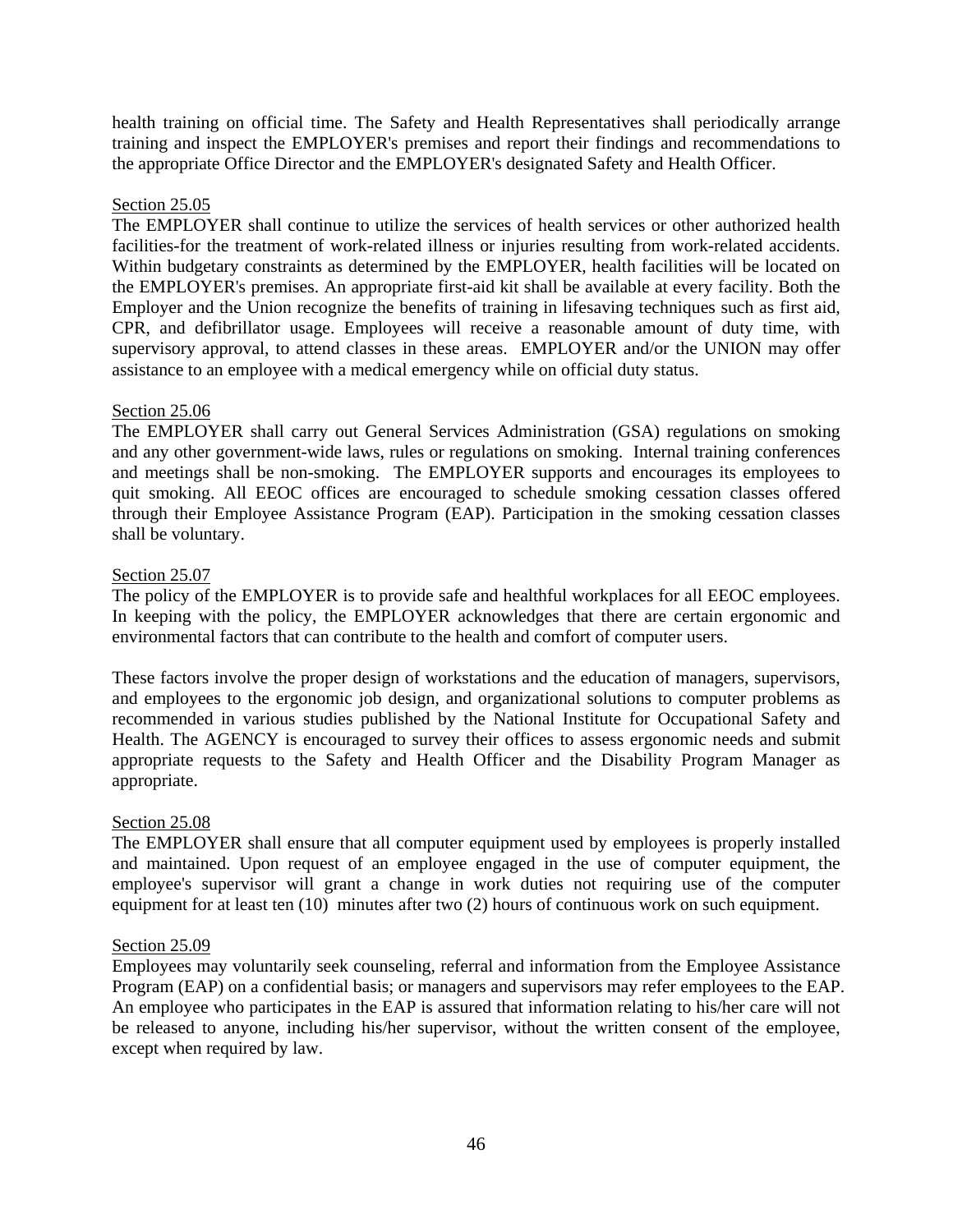### Section 25.10

At least once a year, the EMPLOYER will make employees aware of the EAP and the services it provides. Newly hired employees will receive appropriate EAP materials at their EEOC orientation. A link to EAP services and contact information shall be posted on inSite.

Within sixty (60) days of the change in any EAP contractor, or any change in the nature of services provided, all affected employees will be notified in writing by the EMPLOYER.

#### Section 25.11

Nothing in this Article is intended to replace or supersede procedures in other Articles of this Agreement covering individual health problems (e.g., on-the-job-injury, sick leave).

#### Section 25.12

The EMPLOYER agrees to make available to employees when using a government vehicle a cell phone with long distance and roaming capabilities, as well as a cell phone battery charger. The cell phone is provided for emergency use only. For employees who have been approved to use privately owned vehicle (POV) on official travel and where there is not an available agency cell phone, the EMPLOYER will reimburse employees for the use of personal cell phones for emergency purposes only. Reimbursement shall not normally exceed \$8.50. Reimbursement for calls in excess of \$8.50 will be considered on a case-by-case basis with documentation of the specific cell phone call(s) from the cell phone provider.

### Section 25.13 Nursing Mothers in Federal Government

The EMPLOYER will provide employees who need a lactation room at work for expressing breast milk with reasonable break times to express breast milk as frequently as needed by the nursing mother for her child for one year after the child's birth. The employee may use regularly compensated break times for lactation. If the employee will be in a non-work status, the EMPLOYER will also allow for the use of workplace flexibilities, such as adjustment to the employee's work schedule, the use of accumulated credit hours, annual leave, leave without pay (LWOP), and compensatory time for the break times as allowed under the law. The EMPLOYER will provide a place, other than a bathroom, that is shielded from view and free from intrusion from coworkers and the public to be used by employees to express breast milk. The room, which may be an employee's single occupancy private office, shall be furnished at a minimum with a chair, a small table, a computer, if available, and at least one electrical outlet. The EMPLOYER shall install a lock on the door of the room to be used and provide a dry-erase board or a sign on the door to prevent disturbance and intrusion. Should any EEOC office be relocated during the period of this Agreement, the EMPLOYER agrees to include in its space request to the General Services Administration a request for private space, other than a bathroom, with an internal lock, to be used as a lactation room.

### **Article 26.00 On-The-Job Injury**

#### Section 26.01

Employees with duties and responsibilities related to the Federal Employees' Compensation Act (FECA), 5 U.S.C. §§ 8101 et seq., EEOC Order 570.006 and other appropriate rules and regulations regarding rights and obligations governing employee compensation or other entitlements involving traumatic injury or occupational disease shall be provided appropriate orientation, training, guidance, necessary forms and technical data to carry out their duties.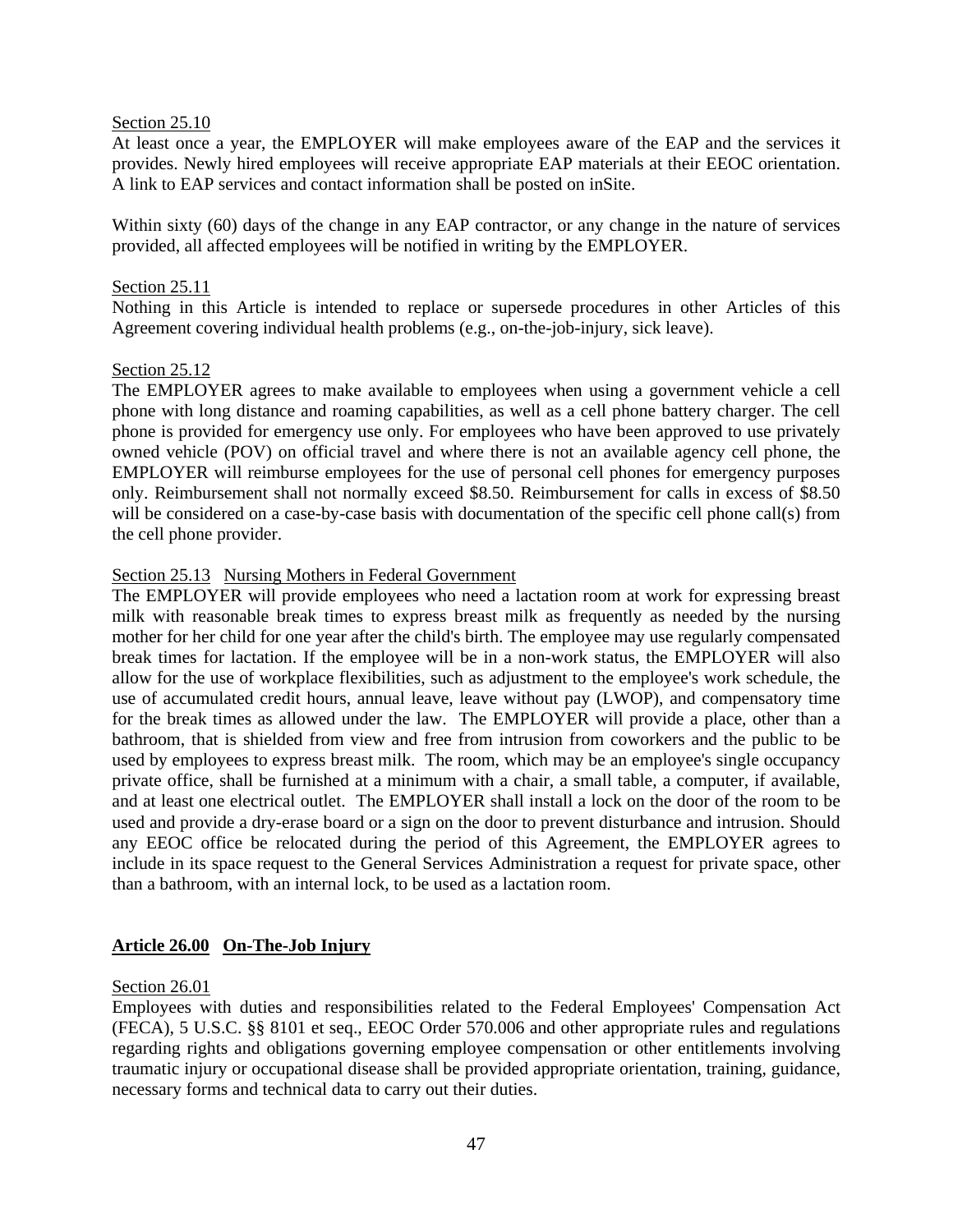### Section 26.02

The term "injury" includes, in addition to injury by accident, a disease proximately caused by the employment. Employees who become injured in the performance of their duties shall be advised by their supervisors and/or personnel staff regarding the right to file for compensation benefits and the benefits payable.

"Traumatic injury" means a condition of the body caused by a specific event or incident, or series of events or incidents, within a single workday or shift. Such condition must be caused by external force, including stress or strain, which is identifiable as to time and place of occurrence and member or function of the body affected.

"Occupational disease" or "illness" means a condition produced by the work environment over a period longer than a single workday or shift.

An occupational disease or illness can be produced by systemic infections; continued or repeated stress or strain; exposure to toxins, poisons, fumes, noise, etc. or other continued and repeated exposure to conditions of the work environment over a longer period of time (at least two (2) work days).

# Section 26.03

An employee who sustains a disabling, job-related traumatic injury, supported by acceptable medical documentation, is entitled to continuation of pay (COP) instead of sick or annual leave for a period of up to forty-five (45) calendar days. However, in no event shall this be construed as requiring continuation of a person's employment beyond the date it would have terminated had the employee not been injured.

A properly completed Form CA-1, Federal Employee's Notice of Traumatic Injury and Claim for Continuation of Pay/Compensation must be filed with the employee's supervisor as soon as possible. The supervisor will complete and sign the receipt of notice of injury portion of the Form CA-1 and return it to the employee.

The EMPLOYER will promptly submit the notice and claim to the Office of Workers' Compensation Programs (OWCP) District Office no later than two (2) work days after receipt of the Form CA-1 from the employee. If the employee continues to be disabled for work supported by acceptable medical documentation following the continuation of pay, the employee is entitled to receive compensation payments from the OWCP. The EMPLOYER will assist the employee in completing the necessary application forms. Sick and annual leave may then be used, and afterward may be repurchased in accordance with OWCP procedures.

Upon request, leave may be advanced up to the maximum allowable by law as required during absences due to the injury, and the amount of leave owed shall be entered in the employee's time and attendance records. If the EMPLOYER denies a request for advanced leave, the employee will be notified in writing.

### Section 26.04

For an occupational disease, an employee or someone acting on behalf of the employee is required to give written notice as soon as possible but normally no later than thirty (30) calendar days after the employee becomes aware of the condition, to the employee's supervisor. The affected employee or someone acting on behalf of the employee shall file a completed Form CA-2, Notice of Occupational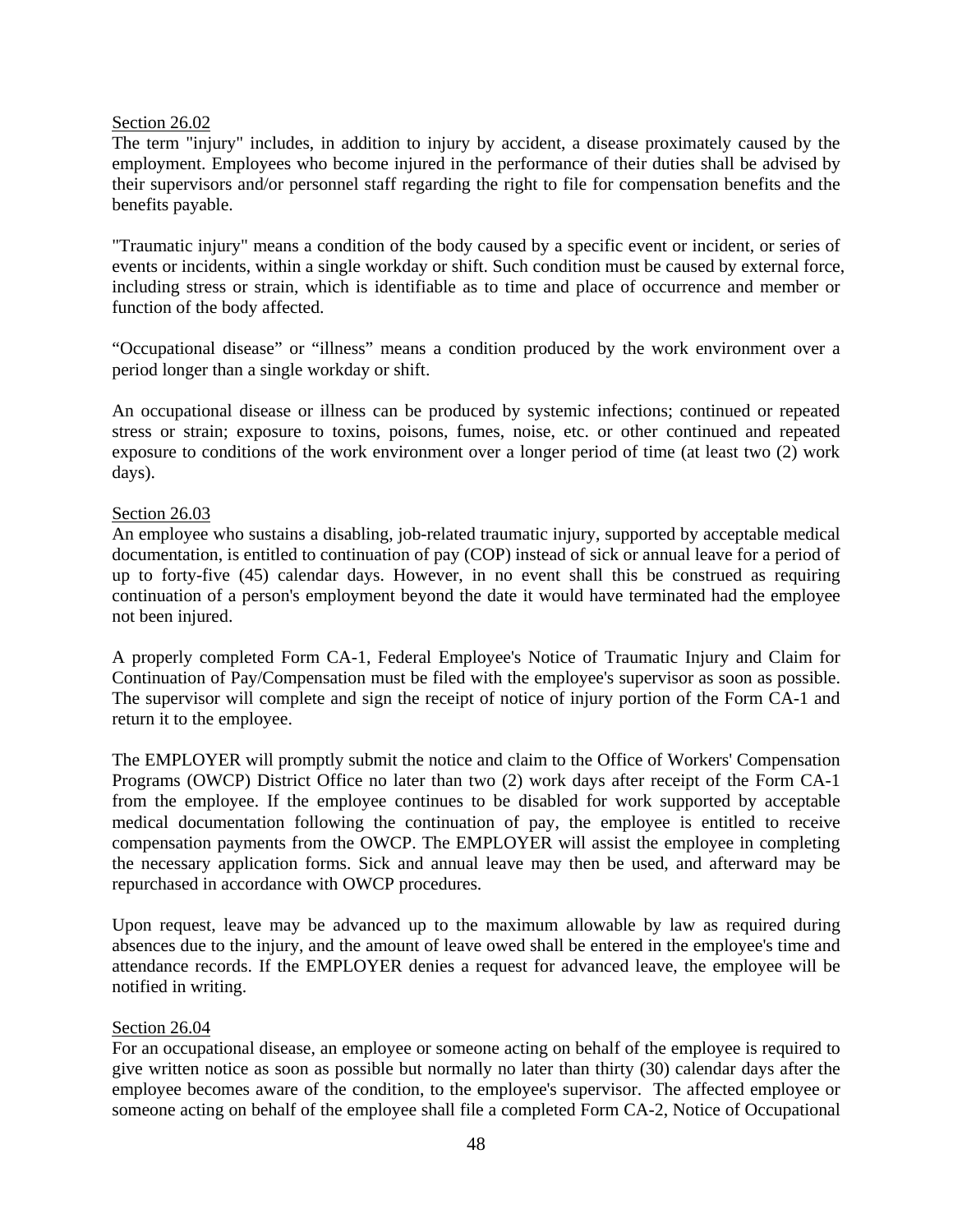Disease and Claim for Compensation, with the employee's supervisor. The EMPLOYER will promptly submit the claim to the OWCP but no later than two (2) work days after receipt of the Form CA-2 from the employee.

# Section 26.05

The employee shall notify his/her supervisor as soon as possible, but no later than thirty (30) calendar days after sustaining a job-related traumatic injury. When an injury is reported to the supervisor, the supervisor shall immediately inform the employee, if appropriate, that he/she should go to the nearest available U.S. Medical Officer, or hospital, including any appropriate health unit on the premises, or at the employee's option, to a duly qualified physician or hospital of the employee's choice in the area. In emergency cases, when the employee is unable to indicate a preference, the EMPLOYER shall provide appropriate emergency care at the nearest duly qualified U.S. Medical Officer or hospital.

As soon as practicable after receiving medical attention, the employee shall submit acceptable medical documentation (CA-17, Duty Status Report or a CA-20, Attending Physician's Report) stating the nature of the injury and the expected disability period.

### Section 26.06

If an employee would have been compensated but for administrative errors by the Agency which affect the processing of an injured employee's claim, the EMPLOYER will take prompt action to correct such errors, including restoration of leave and pay.

# Section 26.07 Repurchase Agreements

If an employee uses leave during a period of disability caused by an occupational disease or illness or an on-the-job injury, and a claim for compensation is approved, the employee may, "buy back" the used leave and have it re-credited to the employee's account. To buy back leave, an employee who has sustained an on-the-job injury must submit a written request in accordance with OWCP procedures.

### Section 26.08

Any files maintained by the EMPLOYER pursuant to the application of this Article shall be available for review by the employee or his/her designated Representative in accordance with applicable laws, rules or regulations.

### Section 26.09

The supervisor shall inform the employee whether continuation of pay will be controverted, and if so, whether the pay will be terminated and the basis for this action. The EMPLOYER may terminate pay only for those reasons specified on Form CA-1 and by government-wide rules or regulations.

# **Article 27.00 Leave**

### Section 27.01

This Article sets forth the Agency's policies and procedures for leave administration for bargaining unit employees. Such administration will be in accordance with the requirements of 5 U.S.C. §§ 6301 et seq., 5 C.F.R. Part 630, EEOC Order No. 550.007 and any other applicable government-wide orders, rules or regulations relating to leave.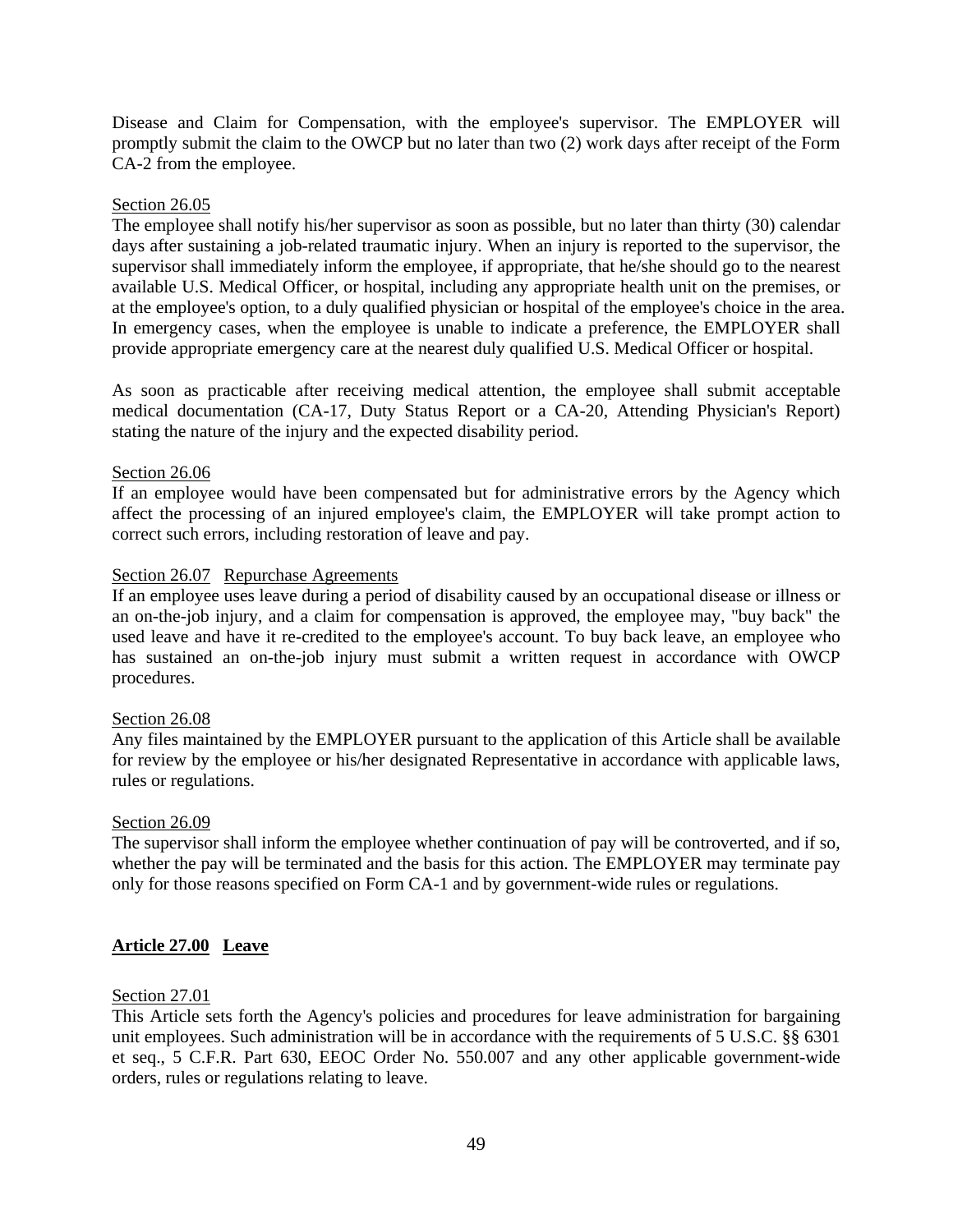# **A. Annual Leave**

# Section 27.02

Annual leave is the earned right of each employee. It is the employee's option to select the amount and time he/she wishes to take annual leave, subject to approval of the immediate supervisor.

(a) The Parties agree that employees are encouraged to manage annual leave in such a way they can request and the supervisor can grant at least two (2) consecutive weeks of annual leave each leave year.

(b) Permanent employees have the right to request advance annual leave. Annual leave may be advanced for periods not to exceed the amount the employee would accrue for the remainder of the current leave year and the employee is expected to remain in service through the leave year. Advanced annual leave must be requested through the EMPLOYER's automated Time and Attendance System, accompanied by a brief explanation for the advanced leave.

# Section 27.03

Employees shall submit a request for leave through the EMPLOYER's automated Time and Attendance System. Whenever possible, annual leave should be requested at least one (1) week in advance. Employees are responsible for notifying the supervisor, via e-mail, at the time that a request for leave has been submitted in the automated system. A supervisor will act on an employee's leave request in a timely manner, normally within three (3) work days of receipt. When denying annual leave requests, the supervisor shall notify the employee involved. Denial of annual leave shall be recorded in the automated system setting forth specific reason(s) for denial and the date(s) when the employee can take the requested leave.

### Section 27.04

Employees' requests for emergency leave shall normally be acted upon immediately. The supervisor may inquire into the nature of the emergency.

Section 27.05 The EMPLOYER shall issue an annual notice to employees regarding use or lose leave. It shall be the joint responsibility of the employee and the EMPLOYER to insure that annual leave is not forfeited. The supervisor shall make every attempt to notify the employee of any cancellation of approved leave in sufficient time to allow the employee to reschedule use of his/her leave.

### Section 27.06

An employee on approved leave shall not be called back to work except in cases where unforeseen emergencies arise and the EMPLOYER has made every effort to avoid such a change. Leave reimbursement shall be in accordance with applicable law.

# **B. Sick Leave**

### Section 27.07

Sick leave shall be granted to employees in accordance with applicable laws, government-wide rules and regulations, and EEOC orders and directives. Approval of sick leave shall be granted to an employee when the employee: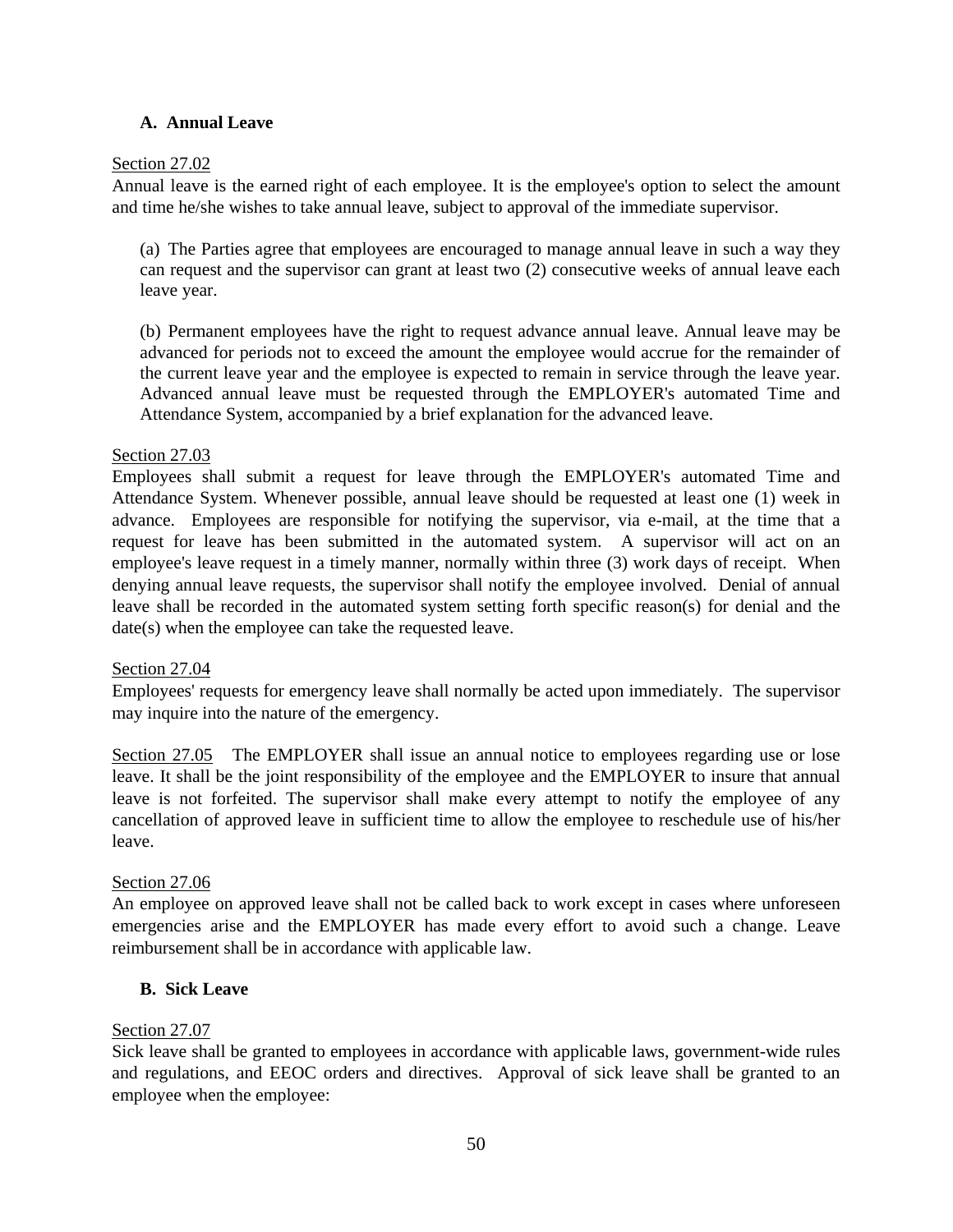(a) Receives medical, dental, or optical examination or treatment;

(b) Is incapacitated for the performance of duties by physical or mental illness, injury, pregnancy, or childbirth;

(c) Provides care for a family member as a result of

(1) Physical or mental illness, injury, pregnancy, childbirth, or medical, dental, or optical examination or treatment;

(2) A serious condition, including physical or mental illness, injury, pregnancy or childbirth.

(3) A determination by the health authorities having jurisdiction or by a health care provider, that the family member would jeopardize the health of others by his/her presence on the job because of exposure to a communicable disease;

(d) Makes arrangements necessitated by the death of a family member or attends the funeral of a family member;

(e) Would, as determined by the health authorities having jurisdiction or by a health care provider, jeopardize the health of others by his/her presence on the job because of exposure to a communicable disease; or

(f) Must be absent from duty for purposes relating to the adoption of a child, including appointments with adoption agencies, social workers, and attorneys; court proceedings; required travel; and any other activities necessary to allow the adoption to proceed.

Section 27.08 Definitions for Sick Leave

(a) When an employee requests sick leave to care for a family member or for bereavement purposes related to the death of a family member, the agency may require the employee to document his or her relationship with that family member.

(b) Family member means an individual with any of the following relationships to the employee:

- (1) Spouse, and parents thereof;
- (2) Sons and daughters, and spouses thereof;
- (3) Parents, and spouses thereof;
- (4) Brothers and sisters, and spouses thereof;

(5) Grandparents and grandchildren, and spouses thereof;

(6) Domestic partner and parents thereof, including domestic partners of any individual in two (2) through five (5) of this definition; and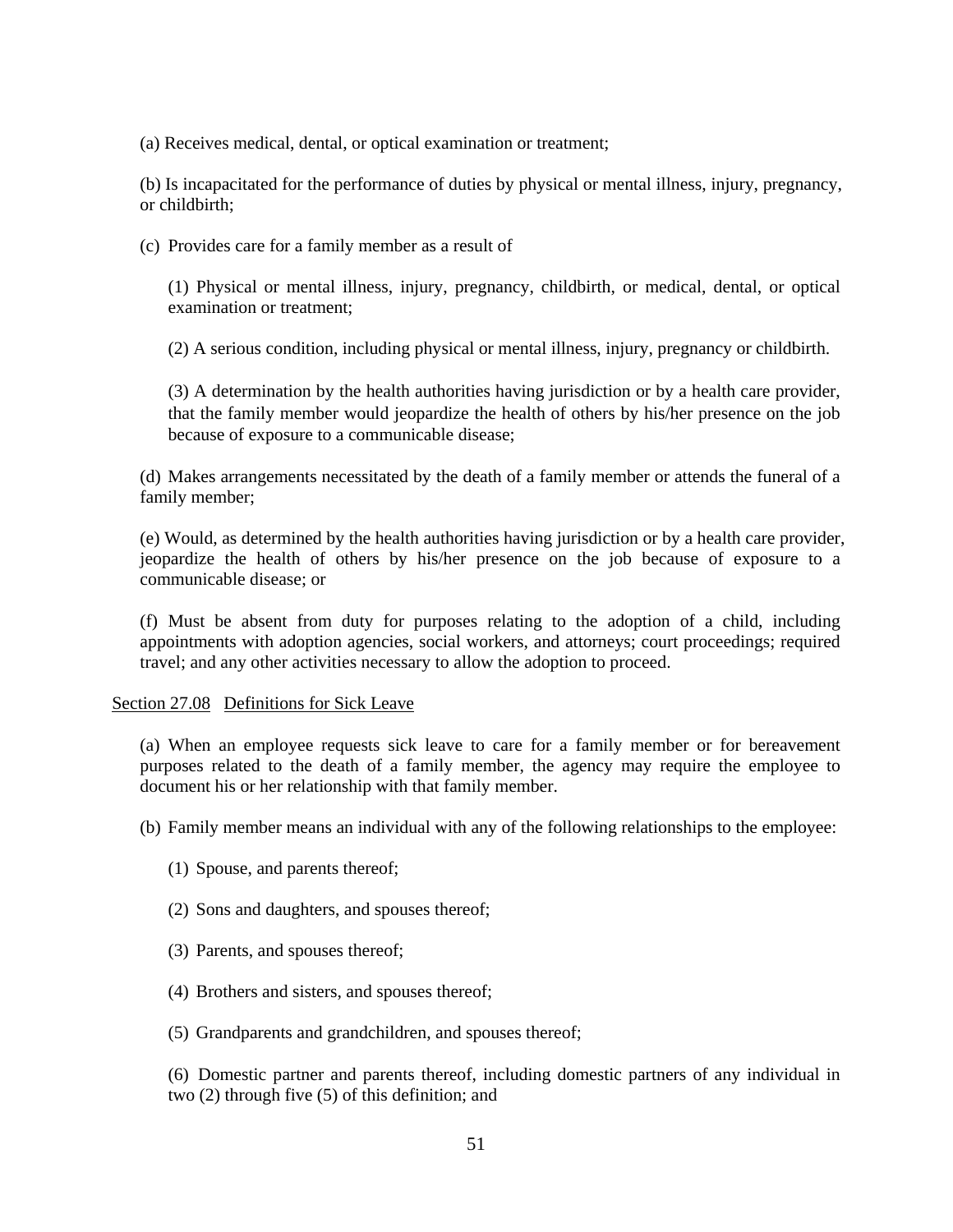(7) Any individual related by blood or affinity whose close association with the employee is the equivalent of a family relationship.

(c) Immediate relative means an individual with any of the following relationships to the employee:

- (1) Spouse, and parents thereof;
- (2) Sons and daughters, and spouses thereof;
- (3) Parents, and spouses thereof;
- (4) Brothers and sisters, and spouses thereof;
- (5) Grandparents and grandchildren, and spouses thereof;

(6) Domestic partner and parents thereof, including domestic partners of any individual in one (1) through five (5) of this definition; and

(7) Any individual related by blood or affinity whose close association with the employee is the equivalent of a family relationship.

(d) Parent means:

(1) A biological, adoptive, step, or foster parent of the employee, or a person who was a foster parent of the employee when the employee was a minor;

(2) A person who is the legal guardian of the employee or was the legal guardian of the employee when the employee was a minor or required a legal guardian; or

(3) A person who stands in loco parentis to the employee or stood in loco parentis to the employee when the employee was a minor or required someone to stand in loco parentis.

(4) A parent (as described in the above subparagraphs) of an employee's spouse or domestic partner.

(e) Son or daughter means:

(1) A biological, adopted, step, or foster son or daughter of the employee;

(2) A person who is a legal ward or was a legal ward of the employee when that individual was a minor or required a legal guardian;

(3) A person for whom the employee stands in loco parentis or stood in loco parentis when that individual was a minor or required someone to stand in loco parentis; or

(4) A son or daughter (as described in 1-3) of an employee's spouse or domestic partner.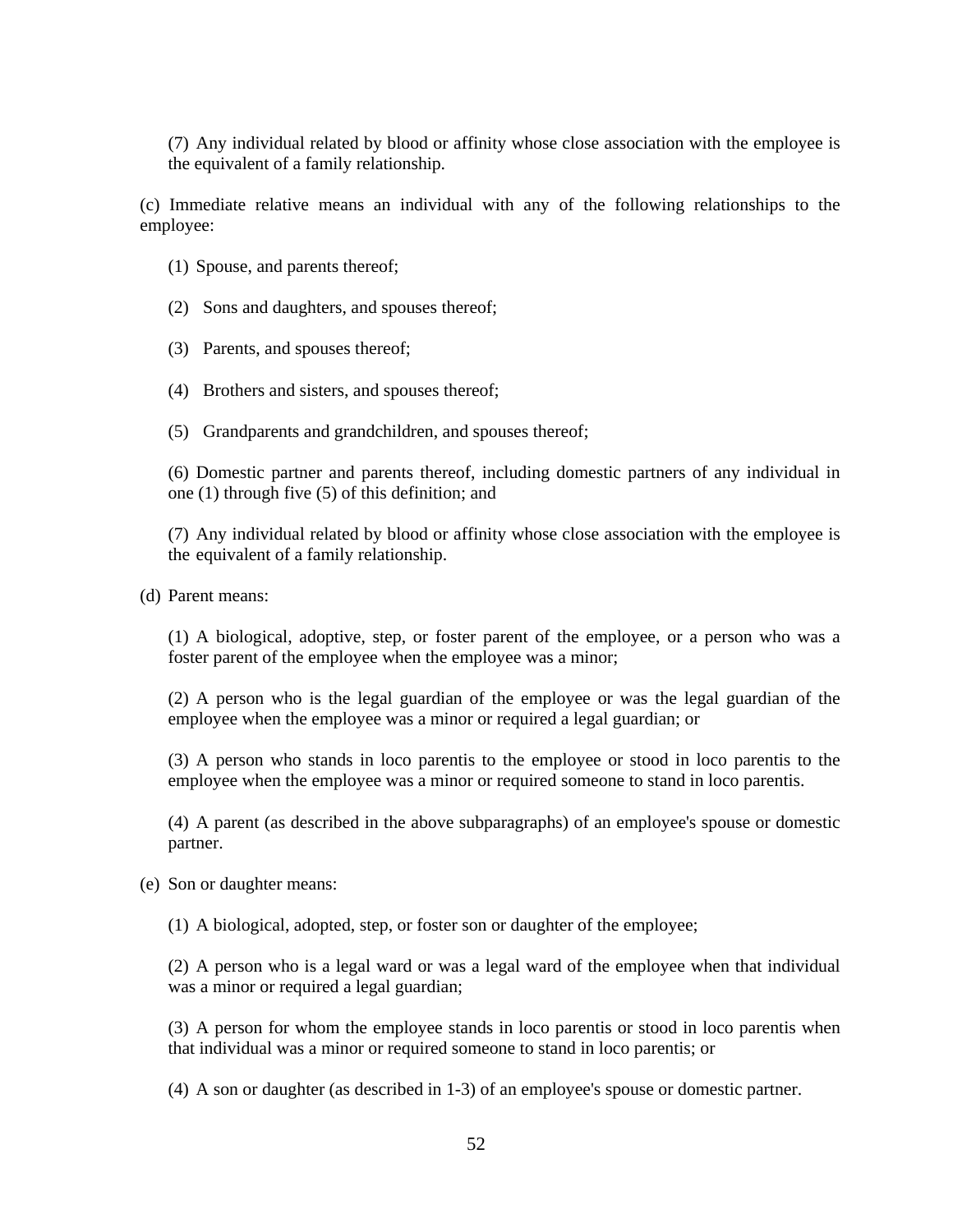(f) Domestic partner means an adult in a committed relationship with another adult, including both same sex and opposite-sex relationships.

(g) Committed relationship means one in which the employee, and the domestic partner of the employee, are each other's sole domestic partner (and are not married to or domestic partners with anyone else); and share responsibility for a significant measure of each other's common welfare and financial obligations. This includes, but is not limited to, any relationship between two individuals of the same or opposite sex that is granted legal recognition by a State or by the District of Columbia as a marriage or analogous relationship (including, but not limited to, a civil union).

### Section 27.09

The Federal Employees Family Friendly Leave Act, 5 U.S.C. § 6307 limits the amount of sick leave an employee may use for purposes described in Section 27.07 (c) and (d) but does not otherwise restrict the number of hours an employee may use for purposes described in Section 27.07 (a), (b), (e) and (f).

(a) Full-time employees may use up to a total of 104 hours of sick leave each year for purposes described in Section 27.07 (c) (i) and (d); or up to 480 hours of sick leave for purposes described in (c) (2), bringing the total amount of sick leave that may be used for these purposes to a maximum of 480 hours per year. An employee who uses the maximum number of hours authorized under section 27.07 (c) and (d) in a leave year is not entitled to use additional sick leave under those provisions. Consistent with regulations, employees whose schedules change during the leave year must have entitlement to leave under this section recalculated.

(b) Part-time employees or employees with uncommon tours of duty may use an amount equal to the 12 times the average number of hours of work in the scheduled tour of duty each week.

### Section 27.10

Employees shall request advance approval for sick leave for the purpose of receiving medical, dental, or optical examination or treatment and, to the extent possible, for the purposes described in Section 27.07 (c), (d) and (f). When the need for sick leave is unanticipated, the employee will notify his/her supervisor as soon as possible but normally within one (1) hour of the beginning of the office core hours to apply for appropriate leave.

Subject to supervisory approval, the employee need not notify the supervisor each work day if the employee's incapacitation will require him or her to be absent longer than one (1) day provided the employee gives an expected date of return.

### Section 27.11

When an employee's sick leave balance has been exhausted, the employee may request advance sick leave, not to exceed 240 hours for purposes described in Section 27.07 (b), (c) (2), (e), and (f) or not to exceed 104 hours for all other purposes described in Section 27.07. The following requirements must be met:

(a) the employee files the request for sick leave in the Agency's automated time and attendance system. The request must be supported by a medical certificate or other administratively acceptable evidence, regardless of the duration of the absence;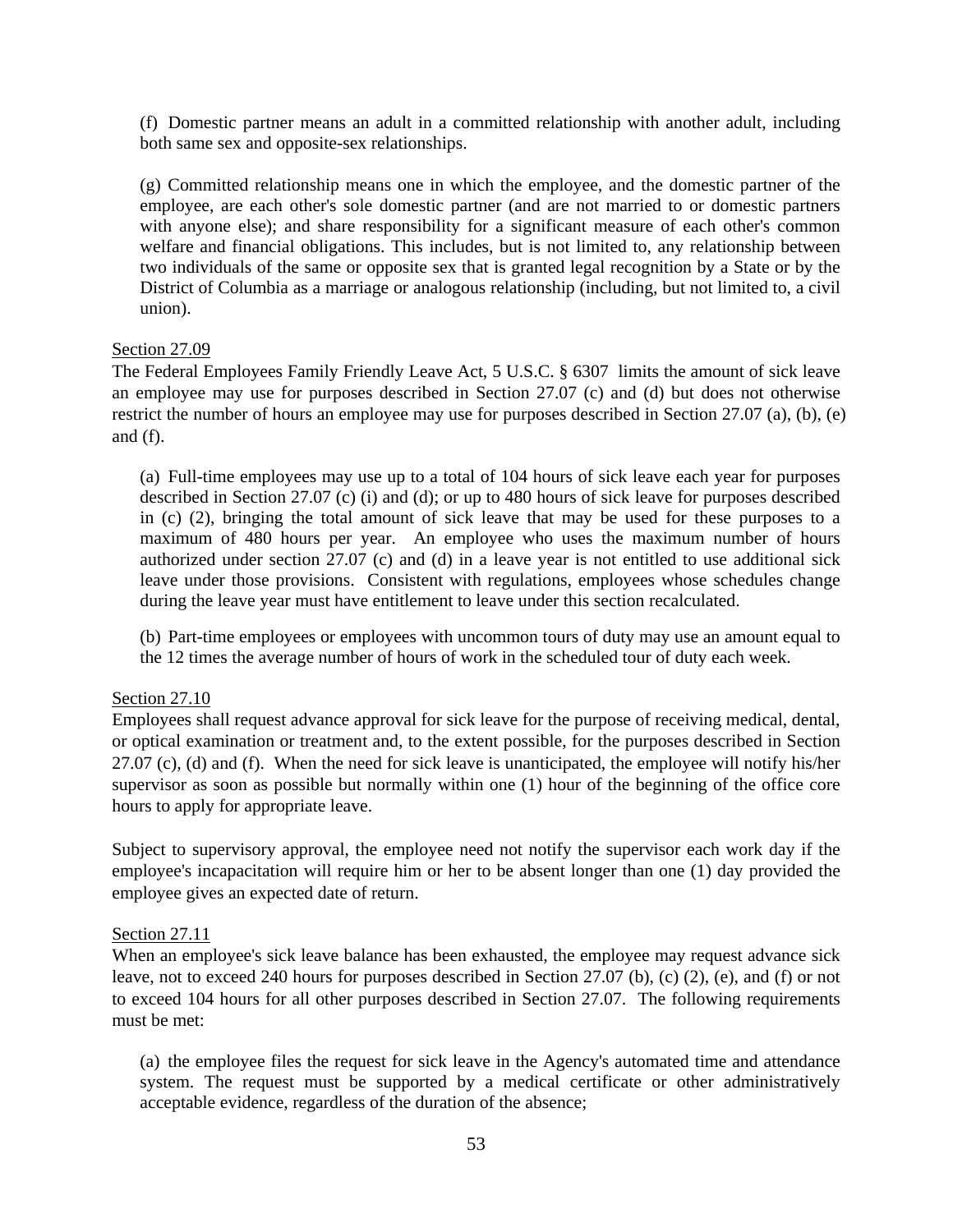- (b) repayment can reasonably be expected through leave accruals; and
- (c) the employee is not currently under a leave restriction.

Section 27.12 An employee may, at his/her option and subject to the limitations herein, elect to use accrued annual leave in place of sick leave with the approval of the supervisor as described in Section 27.03.

# Section 27.13

An employee who becomes ill while on annual leave may have the time of illness changed to sick leave provided that the employee notifies the supervisor on the first day of the illness and otherwise complies with the requirements of Section 27.10 of this article.

# Section 27.14

A medical certificate may not be required to substantiate a request for approval of sick leave for three (3) days or less unless the employee has been previously notified in writing of suspected abuse of sick leave. An employee will not receive such a notice unless the employee has first been verbally counseled by the supervisor on at least one (1) occasion.

A medical certificate is defined as a written statement signed by a registered practicing physician or other health care provider as defined in 5 C.F.R.§ 630.1202 certifying to the incapacitation, examination or treatment, the period of disability while the patient was receiving professional treatment and the time when the employee is expected to return to full or limited duty. Each employee to whom a leave restriction notice has been issued shall have the case reviewed to determine continuance or withdrawal of the written notice. Such review shall be conducted at the Agency's discretion or within ninety (90) days at the employee's request.

# Section 27.15

In lieu of sick leave and upon request of the employee, the EMPLOYER will consider, on a case by case basis, the temporary accommodation of an employee whose physician certifies that the employee has become partially incapacitated. The employee's claimed condition is subject to examination by an Agency-approved medical doctor. Such accommodation will be made in a fair and impartial manner and shall not adversely affect other bargaining unit employees.

# Section 27.16

The Parties will treat as confidential any medical information given by an employee in support of a request for sick leave. The EMPLOYER may disclose such information subject to its Privacy Act (5 U.S.C. § 552a) obligation, for work related reasons, on a need to know basis only.

# **C. The Family and Medical Leave Act of 1993**

# Section 27.17

(a) Consistent with the Family and Medical Leave Act of 1993 (FMLA), 5 U.S.C. §§ 6381 et seq., eligible employees are entitled to a total of 12 weeks of unpaid leave during a 12 month period for one or more of the following reasons: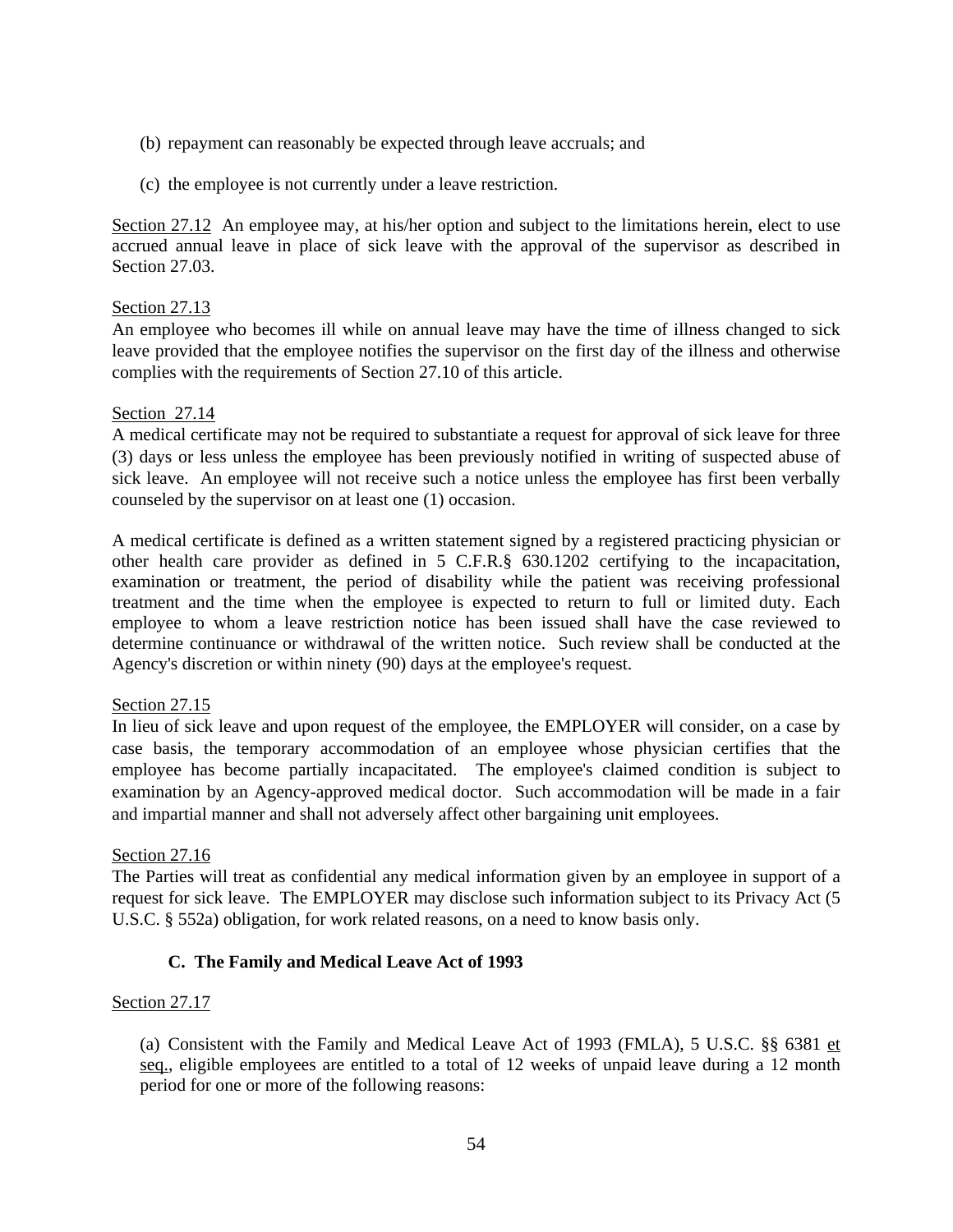(1) The birth of a son or daughter of the employee and the care of such son or daughter;

(2) The placement of a son or daughter with the employee for adoption or foster care;

(3) The care for a family member if such family member has a serious health condition;

(4) The employee has a serious health condition that makes the employee unable to perform the essential functions of his or her job; or

(5) Any qualifying exigency arising out of the fact that the employee's family member is a covered Military member on covered active duty (or has been notified of an impending call or order to covered active duty) in the Armed Forces.

(b) Subject to providing the appropriate notice and medical documentation, an employee may take intermittent FMLA leave for purposes of subsections three (3) and four (4), above.

(c) When an employee requests leave under FMLA, leave without pay (LWOP) shall be granted and used provided that the notification, medical certification and other requirements are met.

(d) An employee enrolled in a health benefits plan under the Federal Employees Health Benefits Program (established under chapter 89 of title 5, United States Code) who is placed in a leave without pay status as a result of entitlement to leave under  $\S 630.1203(a)$  of this part may continue his or her health benefits enrollment while in the leave without pay status and arrange to pay the appropriate employee contributions into the Employees Health Benefits Fund (established under section 8909 of title 5, United States Code). The employee shall make such contributions consistent with 5 CFR 890.502.

Section 27.18 **Definitions** 

> (a) Son or daughter means a biological, adopted, or foster child, a step child, a legal ward, or a child of a person standing in loco parentis who is:

(1) Under 18 years of age; or

(2) 18 years of age or older and incapable of self-care because of a mental or physical disability. A son or daughter incapable of self-care requires active assistance or supervision to provide daily self-care in three or more of the "activities of daily living" or "instrumental activities of daily living." Activities of daily living include adaptive activities such as caring appropriately for one's grooming and hygiene, bathing, dressing, and eating. Instrumental activities of daily living include cooking, cleaning, shopping, taking public transportation, paying bills, maintaining a residence, using the telephones and directories, using a post office, etc. A "physical or mental disability" refers to a physical or mental impairment that substantially limits one or more of the major life activities of an individual as defined in 29 CFR 1630.2 (h), (i) and (j).

(b) In loco parentis refers to the situation of an individual who has day-to-day responsibility for the care and financial support of a child or, in the case of an employee, who had such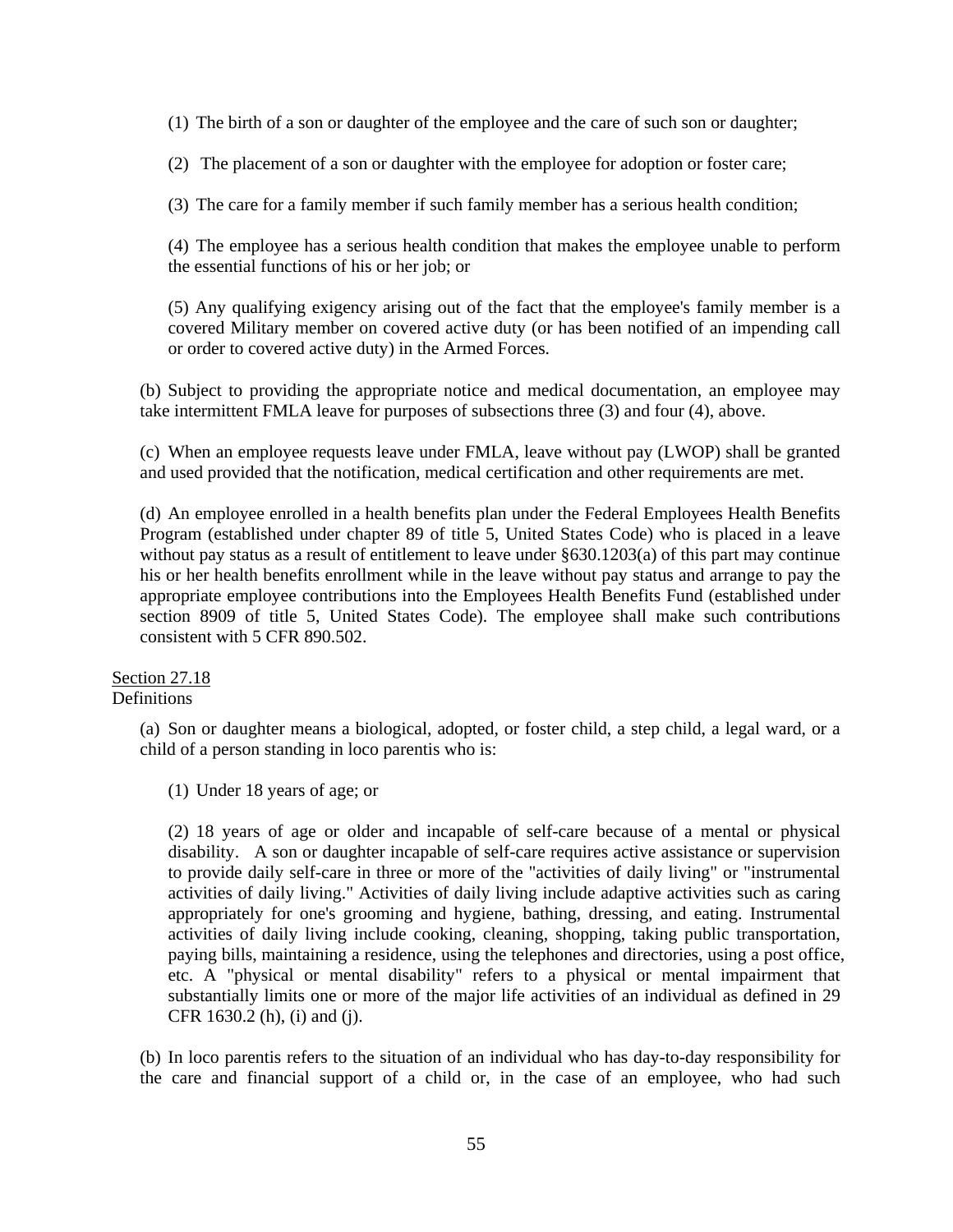responsibility for the employee when the employee was a child. A biological or legal relationship is not necessary.

Section 27.19

A "serious health condition" means an illness, injury, impairment or physical or mental condition that involves:

(a) Incapacitation or treatment in connection with inpatient care in a hospital, hospice or residential medical care facility or any subsequent treatment in connection with such inpatient care;

- (b) Continuing treatment by a health care provider for a chronic or long term condition; and
- (c) Prenatal care.

The definition of a "serious health condition" is intended to cover various types of physical and mental conditions and illnesses that require an employee to be absent from work on a recurring basis of more than a few days. With respect to care for a family member as defined in Section 27.08(b), a "serious health condition" is intended to cover conditions and illnesses that make the family member unable to participate in school or in his or her regular daily activities for more than a few days. "Serious health condition" does not cover short-term conditions for which treatment and recovery are very brief.

# **D. Exigent Circumstance FMLA Leave**

# Section 27.20

(a) An employee may take FMLA leave while the employee's spouse, son, daughter, or parent (the "covered military member") is on covered active duty or called to covered active duty status for one or more of the following qualifying exigencies:

(1) Short-notice deployment. To address any issue that arises from the fact that a covered military member is notified of an impending call or order to covered active duty seven (7) or fewer calendar days prior to the date of deployment. Leave taken for this purpose can be used for a period of up to seven (7) calendar days beginning on the date a covered military member is notified of an impending call or order to covered active duty.

(2) Military events and related activities.

(A) To attend any official ceremony, program, or event sponsored by the military that is related to the covered active duty or call to covered active duty status of a covered military member; and

(B) To attend family support or assistance programs and informational briefings sponsored or promoted by the military, military service organizations, or the American Red Cross that are related to the covered active duty or call to covered active duty status of a covered military member.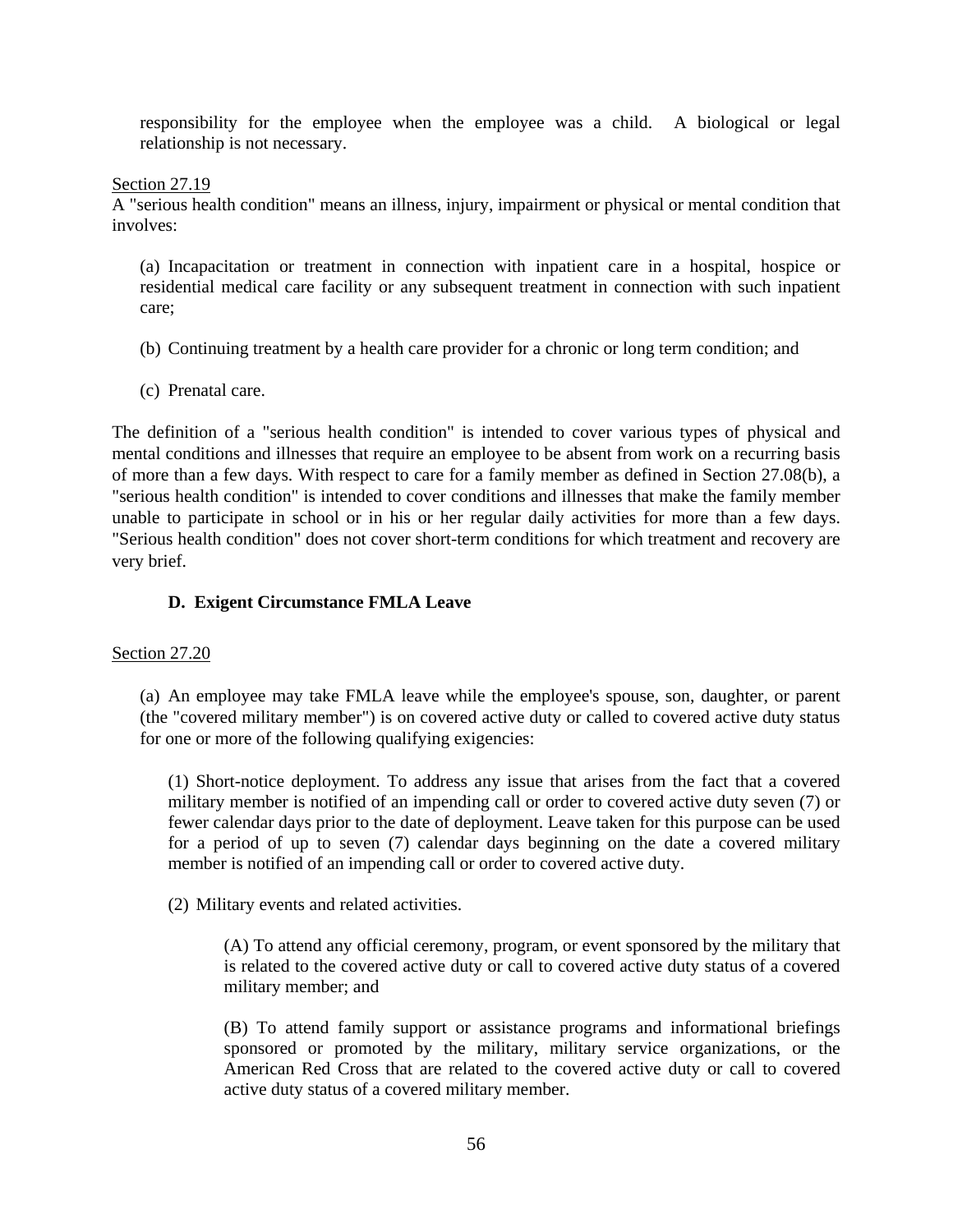(3) Childcare and school activities.

(A) To arrange for alternative childcare when the covered active duty or call to covered active duty status of a covered military member necessitates a change in the existing childcare arrangement for a child;

(B) To provide childcare on an urgent, immediate need basis (but not on a routine, regular, or everyday basis) when the need to provide such care arises from the covered active duty or call to covered active duty status of a covered military member for a child;

(C) To enroll in or transfer to a new school or day care facility a child, when enrollment or transfer is necessitated by the covered active duty or call to covered active duty status of a covered military member;

(D) To attend meetings with staff at a school or a daycare facility, such as meetings with school officials regarding disciplinary measures, parent-teacher conferences, or meetings with school counselors, for a child when such meetings are necessary due to circumstances arising from the covered active duty or call to covered active duty status of a covered military member.

(E) For purposes of paragraphs  $(a)(3)(A)$  through  $(a)(3)(D)$  of this section, "child" means a biological, adopted, or foster child, a stepchild, or a legal ward of a covered military member, or a child for whom a covered military member stands in loco parentis, who is either under age 18, or age 18 or older and incapable of self-care because of a mental or physical disability at the time the FMLA leave is to commence.

(4) Financial and legal arrangements.

(A) To make or update financial or legal arrangements to address the covered military member's absence while on covered active duty or call to covered active duty status, such as preparing and executing financial and health care powers of attorney, transferring bank account signature authority, enrolling in the Defense Enrollment Eligibility Reporting System (DEERS), obtaining military identification cards, or preparing or updating a will or living trust; and

(B) To act as the covered military member's representative before a Federal, State, or local agency for purposes of obtaining, arranging, or appealing military service benefits while the covered military member is on covered active duty or call to covered active duty status, and for a period of 90 days following the termination of the covered military member's covered active duty status.

(5) Counseling. To attend counseling provided by someone other than a health care provider for oneself, for the covered military member, or for a child as defined in paragraph  $(a)(3)(E)$ of this section, provided that the need for counseling arises from the covered active duty or call to covered active duty status of a covered military member.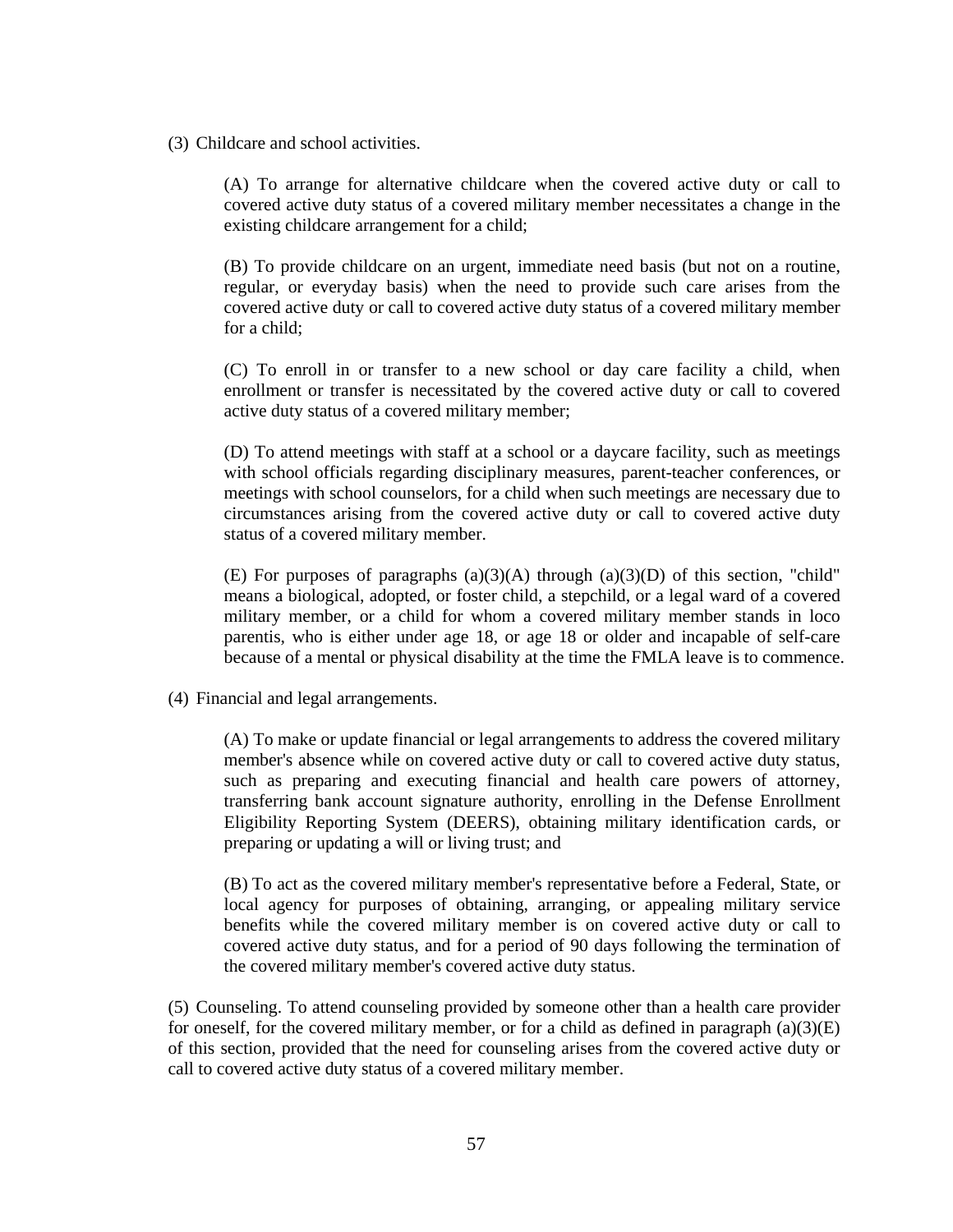(6) Rest and recuperation. To spend time with a covered military member who is on shortterm, temporary, rest and recuperation leave during the period of deployment. Eligible employees may take up to five (5) days of leave for each instance of rest and recuperation.

(7) Post-deployment activities.

(A) To attend arrival ceremonies, reintegration briefings and events, and any other official ceremony or program sponsored by the military for a period of ninety (90) days following the termination of the covered military member's covered active duty status; and

(B) To address issues that arise from the death of a covered military member while on covered active duty status, such as meeting and recovering the body of the covered military member and making funeral arrangements.

(8) Additional activities.

(A) To address other events that arise out of the covered military member's covered active duty or call to covered active duty status, provided that the agency and employee agree that such leave qualifies as an exigency, and that they agree to both the timing and duration of such leave.

(B) An employee is eligible to take FMLA leave because of a qualifying exigency when the covered military member is on covered active duty or call to covered active duty status as a member of a regular component of the Armed Forces, or when the covered military member is on covered active duty or call to covered active duty status in support of a contingency operation pursuant to one of the provisions of law identified in the definition of covered active duty or call to covered active duty status as either a member of the reserve components (Army National Guard of the United States, Army Reserve, Navy Reserve, Marine Corps Reserve, Air National Guard of the United States, Air Force Reserve, and Coast Guard Reserve), or a retired member of the Regular Armed Forces or Reserve.

(C) For those called to covered active duty status in support of a contingency operation

1) A call to active duty for purposes of leave taken because of a qualifying exigency refers to a Federal call to active duty. State calls to active duty are not covered unless under order of the President of the United States pursuant to one of the provisions of law identified in paragraph (b) of this section in support of a contingency operation.

2) For such members, the active duty orders of a covered military member will generally specify whether the service member is serving in support of a contingency operation by citation to the relevant section of title 10 of the United States Code or by reference to the specific name of the contingency operation, or both. A military operation qualifies as a contingency operation if it: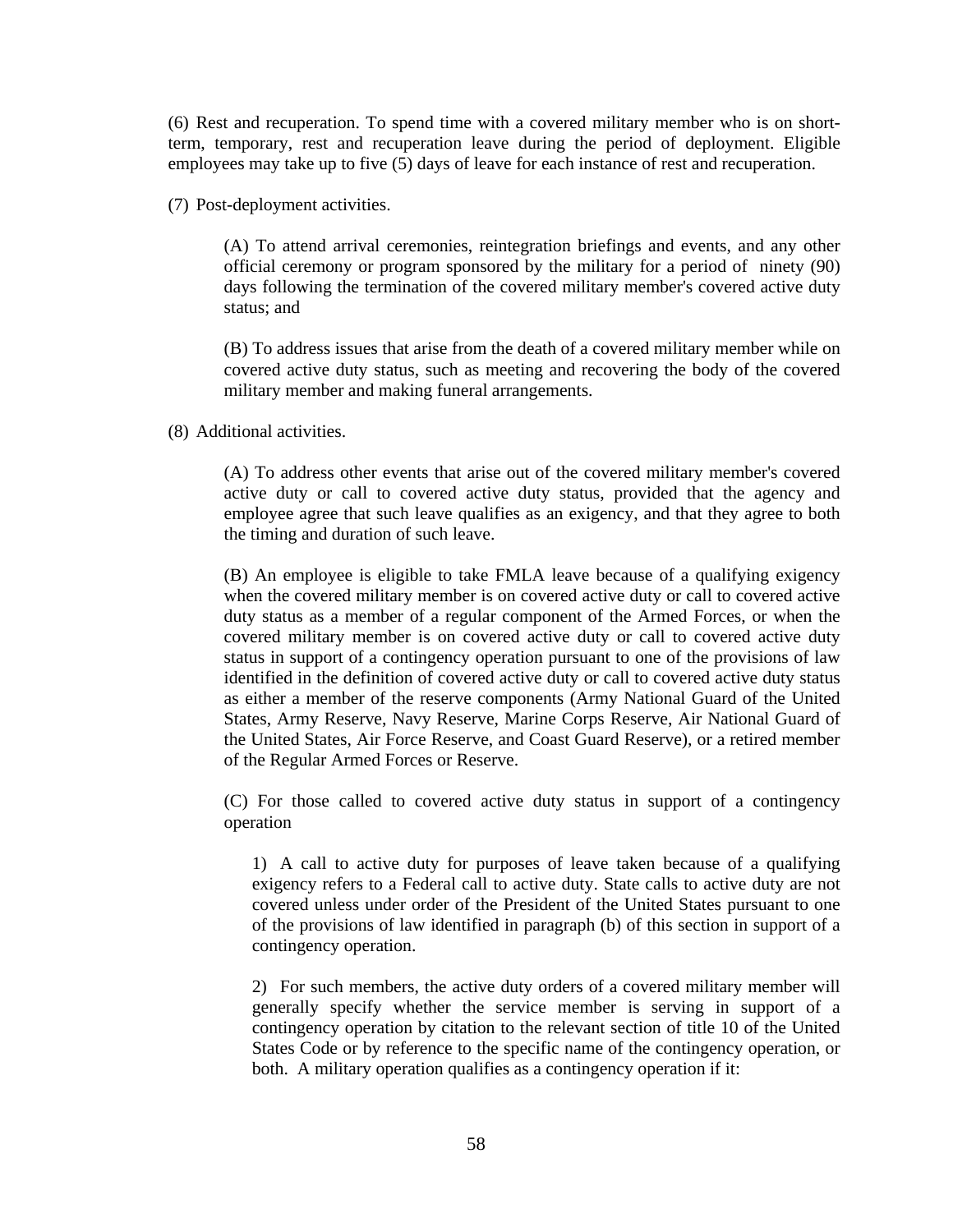a. Is designated by the Secretary of Defense as an operation in which members of the Armed Forces are or may become involved in military actions, operations, or hostilities against an enemy of the United States or against an opposing military force; or

b. Results in the call or order to, or retention on, active duty of members of the uniformed services under section 688, 12301 (a), 12302, 12304, 12305, or 12406, or chapter 15 of title 10 of the United States Code, or any other provision of law during a war or during a national emergency declared by the President or Congress. (See 10 U.S.C. 101(a) (13).

# Section 27.21

An employee must request leave under FMLA thirty (30) calendar days before the date leave is to begin. When unforeseeable circumstances prevent 30 days notice, the employee must contact the supervisor as soon as possible.

# Section 27.22

A request for FMLA leave under Section 27.17 (c) and (d) of this Agreement must be supported by medical certification of the health care provider of the employee or the employee's spouse, son, daughter or parent consistent with 5 C.F.R. § 630.1207. Generally, the certificate will cover: (1) the date the health condition commenced; (2) the nature of the employee's incapacitation or treatment or the need for the employee to assist with a spouse, son, daughter or parent under treatment; and (3) the probable duration of the condition.

A request for FMLA leave under Section 27.17 (a) and (b) of this agreement must be accompanied by supporting documentation or an acceptable statement in the automated time and attendance system.

# Section 27.23

An employee may elect to substitute paid time off, e.g., annual leave, sick leave (as appropriate), compensatory time off or credit hours, for leave without pay under the FMLA. The employee must notify his/her supervisor of this election prior to the date leave commences.

### Section 27.24

Any other questions concerning FMLA leave will be covered by 5 C.F.R. §§ 630.1201 et seq., EEOC Order No. 550.007 and other applicable laws, government-wide rules and regulations.

# **E. Other Leave**

### Section 27.25

In accordance with applicable laws, government-wide rules, regulations, or EEOC Orders or directives, an employee is entitled to seven (7) days of excused absence each calendar year, without loss of pay, to serve as a bone-marrow or organ donor.

# Section 27.26

Employees requiring time off for religious observance shall, at their option, make up the time by working compensatory overtime before or after the time off. Any employee who elects to work compensatory overtime for this purpose is entitled to an equal amount of compensatory time off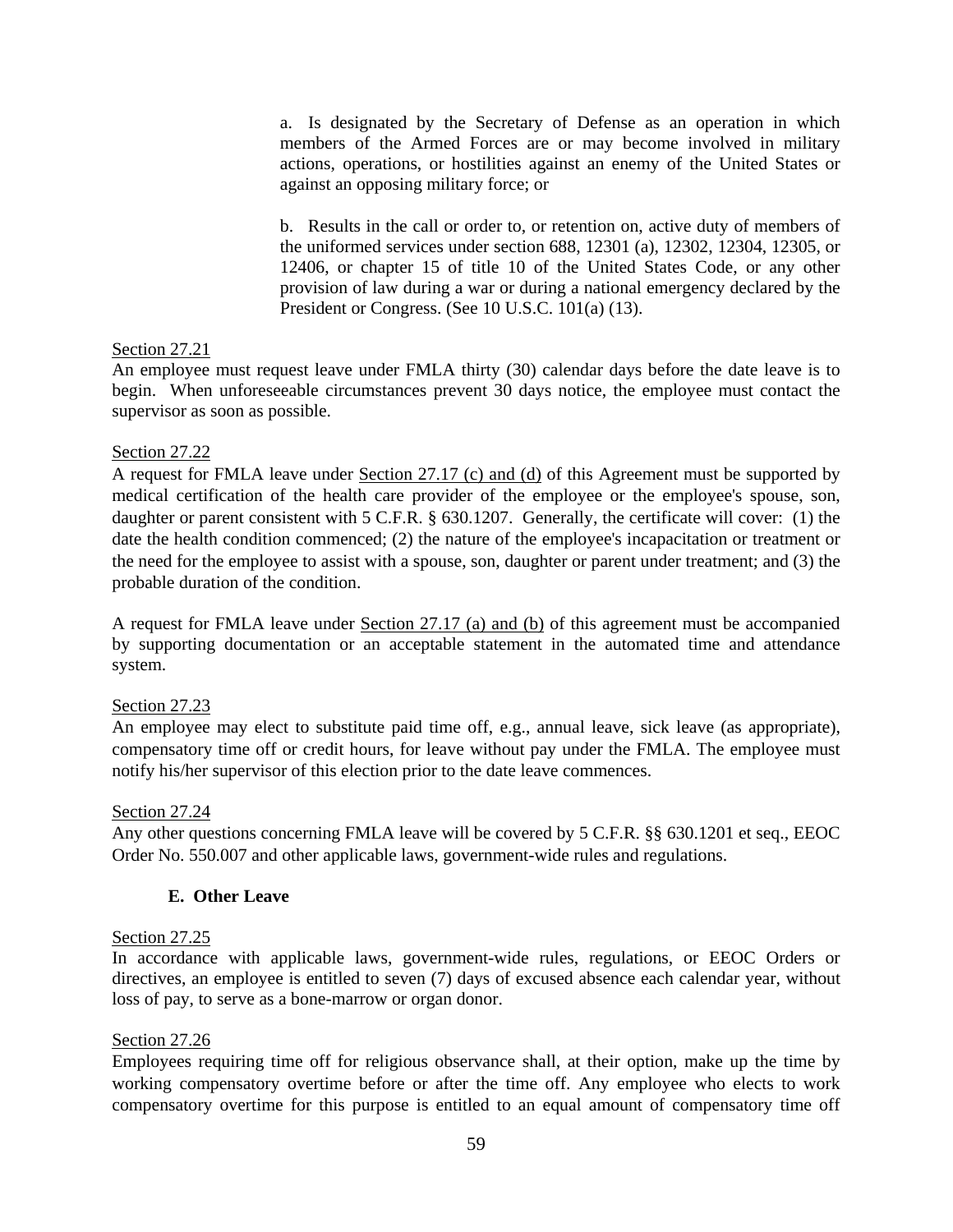(hour for hour) from his/her scheduled tour of duty. A grant of advanced compensatory time off must be repaid by the appropriate amount of compensatory overtime within a mutually agreed upon time. An employee's request to work compensatory overtime or to take compensatory time off for this purpose may be disapproved by his or her supervisor if such modifications to work schedules would interfere with the efficient accomplishment of the Agency's mission.

# Section 27.27

Employees shall be granted necessary time off without charge to leave or loss of pay for jury duty or to serve in non-official capacity as a witness on behalf of a Federal, State or local government.

# Section 27.28

Employees who donate blood during blood drives may be granted up to a maximum of four (4) hours of excused absence commencing immediately after the donation. If necessary additional recuperative time will be provided; however, the total administrative leave will be limited to the remaining scheduled hours of duty.

# **F. Leave Without Pay**

Section 27.29 It is recognized that leave without pay (LWOP) is a temporary non-pay status requested by the employee and authorized at the discretion of the EMPLOYER.

# **G. Excused Absences**

# Section 27.30

Election Leave: Employees may be excused to permit them to report for work three (3) hours after the polls open, or to leave work three (3) hours before the polls close, whichever results in the least amount of time absent from duty.

### Section 27.31

Change of Duty Station: Non-temporary employees who are making a permanent change of official station may be granted administrative leave, not to exceed forty (40) hours, to make necessary pre and post moving arrangements. The employee shall make the request to the losing Director.

# **H. Military Leave**:

### Section 27.32

(a) Full time employees are entitled to leave without loss in pay, time, or performance or efficiency rating for active duty, inactive-duty training, funeral honors duty or engaging in field or coast defense training as a Reserve of the armed forces or member of the National Guard. Leave under this subsection accrues for an employee at the rate of 15 days per fiscal year and, to the extent that it is not used in a fiscal year, accumulates for use in the succeeding fiscal year until it totals 15 days at the beginning of a fiscal year.

(b) In the case of an employee or individual employed on a part-time career employment basis, the rate at which leave accrues under this subsection shall be a percentage of the rate prescribed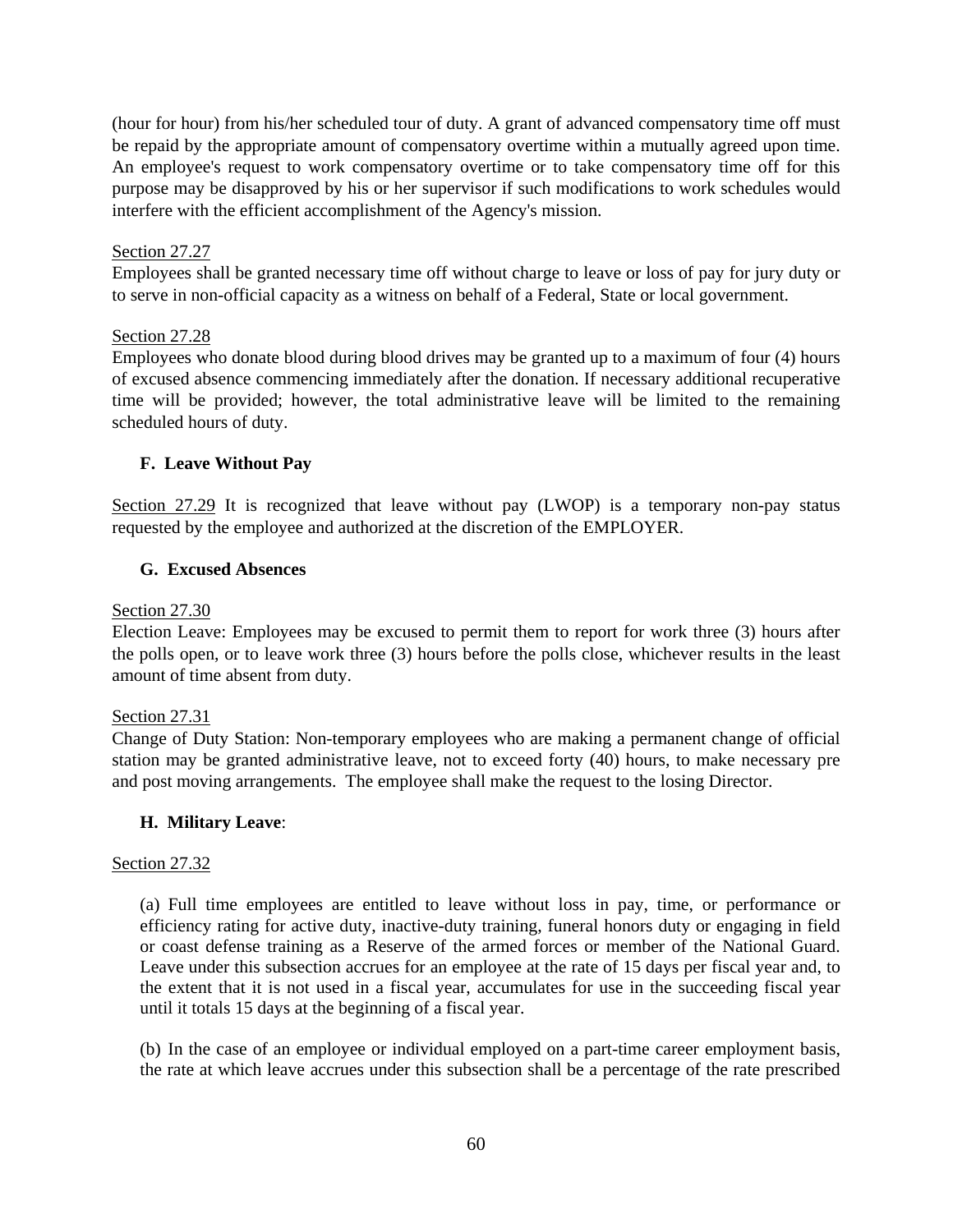under paragraph (a) which is determined by dividing forty (40) into the number of hours in the regularly scheduled work week of that employee or individual during that fiscal year.

(c) The minimum charge for leave under this subsection is one (1) hour, and additional charges are in multiples thereof.

(d) An employee performing service with the uniformed services must be permitted, upon request, to use any accrued annual leave, military leave, earned compensatory time off for travel, or accrued sick leave (consistent with the statutory and regulatory criteria for using sick leave), during such service. An employee is entitled to use annual leave, military leave, earned compensatory time off for travel, or sick leave intermittently with leave without pay while on active duty or active/inactive duty training.

(e) An Agency employee who is also a member of the D.C. National Guard is entitled to additional military leave as provided in 5 U.S.C. 6323(c) to participate in a "parade or encampment." The law provides that this type of duty must be authorized under title 39 of the District of Columbia Code. Generally, this category of military leave is limited to drills and training under the authority of the Commanding General of the D.C. National Guard.

(f) A military reserve technician is entitled at such person's request to leave without loss of, or reduction in, pay, leave to which such person is otherwise entitled, credit for time or service, or performance or efficiency rating for each day, not to exceed forty-four (44) workdays in a calendar year, in which such person is on active duty without pay for participation in operations outside the United States, its territories and possessions.

(g) An employee who requests annual leave or compensatory time to which the employee is otherwise entitled, for a period during which the employee would have been entitled upon request to leave under this subsection, may be granted such annual leave or compensatory time.

# Section 27.33

Any other questions concerning leave shall be governed by Section 27.01.

### **Article 28.00 Part-time Career Employment Program**

### Section 28.01

The Part-time Career Employment Program shall be administered in accordance with EEOC Order No. 520.001 and involves employment of sixteen (16) to thirty-two (32) hours a week with comparable adjustments made when working under a flexible work schedule. Part-time employment includes job sharing, which is the employment of two (2) or more employees in a position that was formerly full-time. If an employee wishes to change to part-time (or participate in job sharing), he/she must make a formal request to the immediate supervisor on EEOC Form 454, Request for Change to Part-Time Employment. EEOC Order No. 520.001 entitled Part-time Career Employment Program shall be posted on inSite.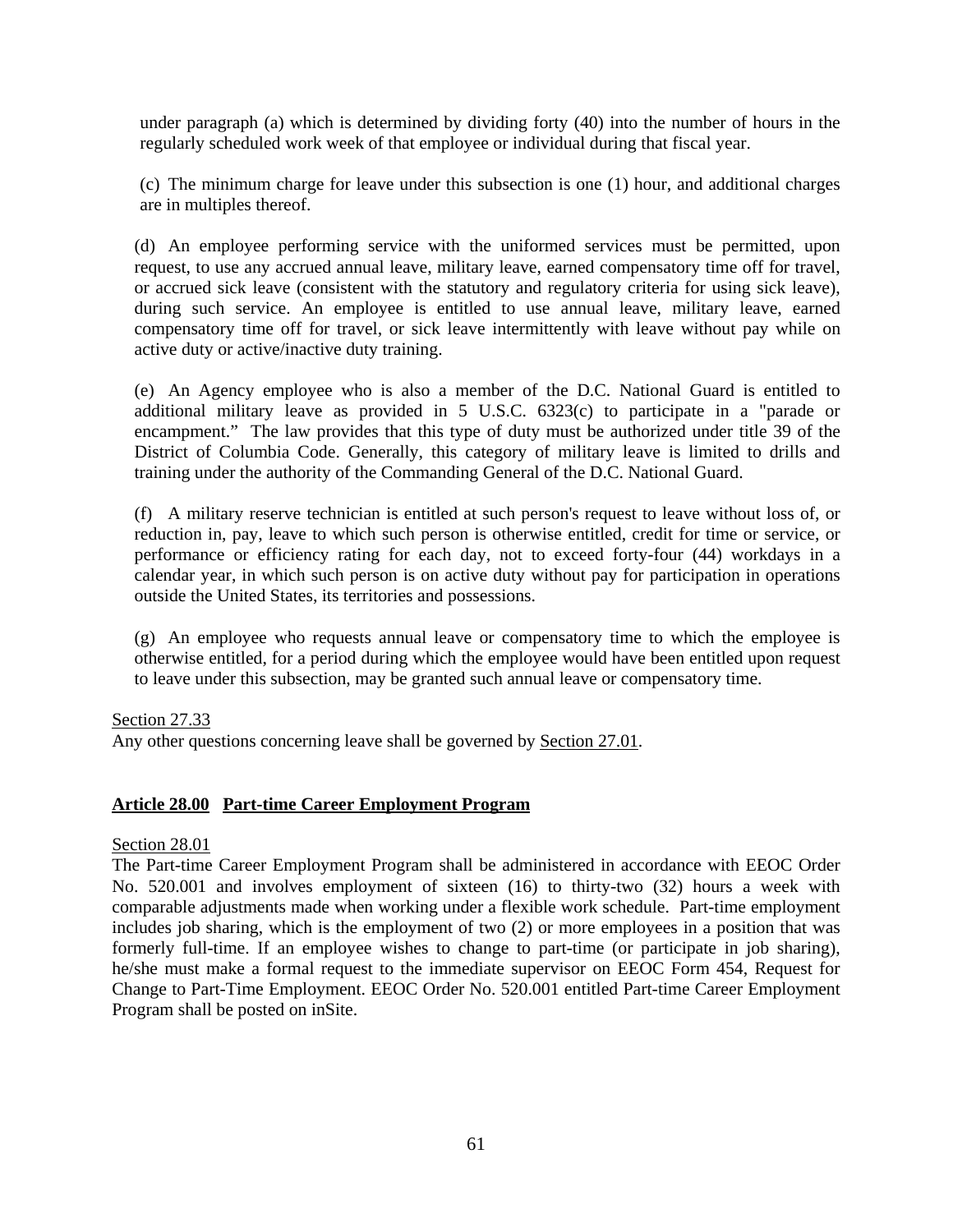# **Article 29.00 Hours of Work**

### Section 29.01

The administrative work week is a period of seven (7) consecutive calendar days within which the basic work week is included. The basic work week shall normally consist of five (5) work days, Monday through Friday. The occurrence of holidays shall not affect the designation of the basic work week. Wednesday shall be the only core day for all offices.

### Section 29.02

Employees shall be entitled to all holidays prescribed by current or future law, in addition to any special holidays designated by the President of the United States.

### Section 29.03

The EMPLOYER will maintain Flexible Work Schedule and Compressed Work Schedule Programs for employees.

# Section 29.04

For the purposes of this Article, the following definitions shall apply:

(a) "Basic work requirement" means the number of hours, excluding overtime hours, that an employee is required to work or is required to account for by leave or otherwise.

(b) "Flexible work schedule" means a schedule in which the employee may vary the time of arrival and/or departure during the bi-weekly period. A flexible work schedule consists of core time and flexible time." The two requirements under any flexible work schedule are:

(1) Employee must be at work during core time; and

(2) Employee must account for the total number of hours he or she is scheduled to work in the bi-weekly period.

(c) The Flexible Work Schedule Program shall consist of the following:

(1) Flexitour which is a type of flexible work schedule in which an employee has a basic work requirement of eight (8) hours in each day and forty (40) hours in each week and the employee is allowed to select starting and stopping times within the flexible time bands. Once selected, the schedule is fixed.

(2) Gliding Schedule which is a type of flexible work schedule in which an employee has a basic work requirement of eight (8) hours in each day and forty (40) hours in each week, and may select an arrival time each day and may change the arrival time daily as long as it is within the established flexible time band.

(d) "Compressed Work Schedule" is any schedule under which a full-time employee fulfills an eighty (80) hour biweekly work week in less than ten (10) work days. Employees working a compressed Work Schedule must take their day off during the pay period in which the day off is earned. Compressed work schedules are always fixed.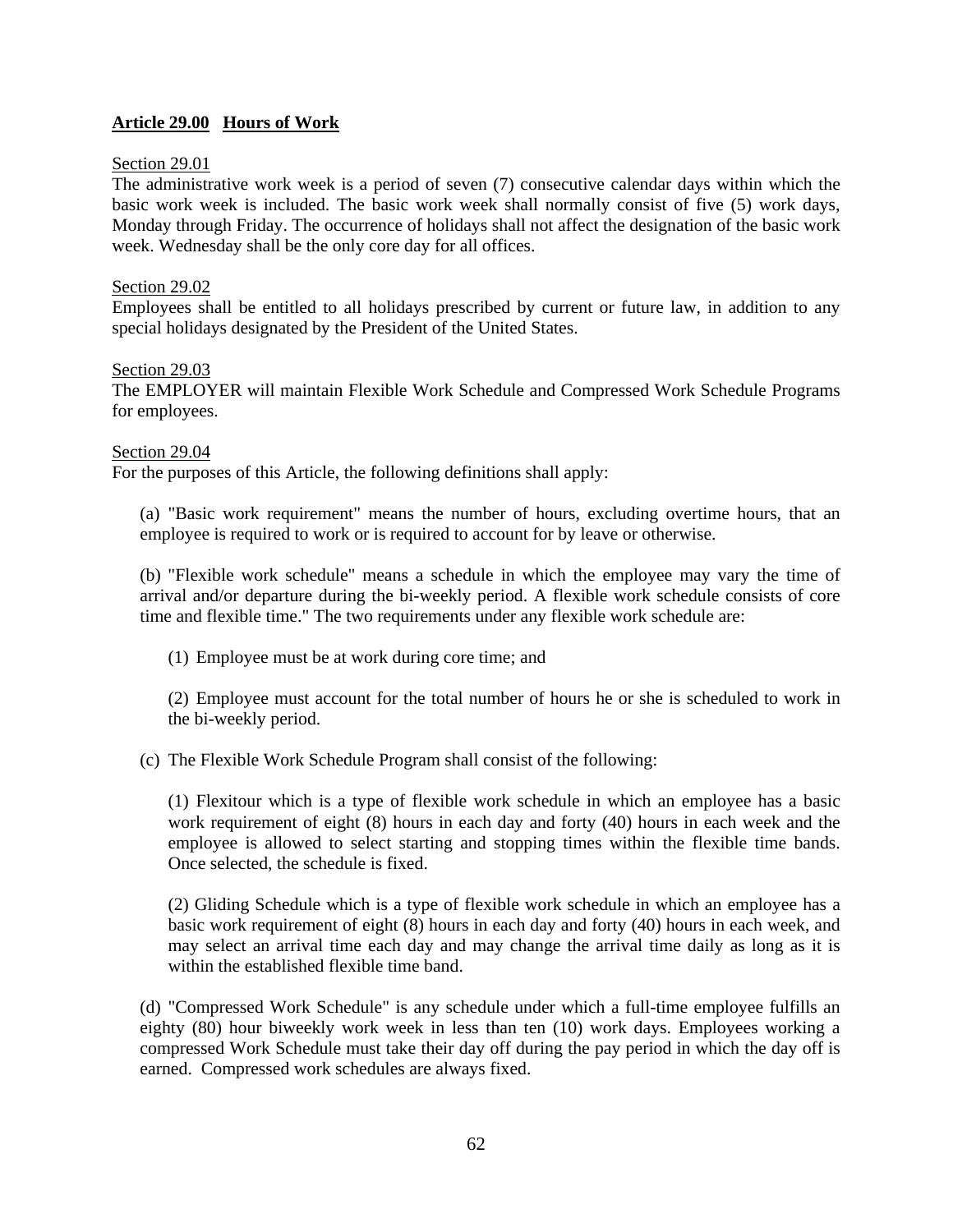The Compressed Work Schedule Program shall consist of:

(1) 5/4/9 in which employees work 80 hours in a bi-weekly pay period: eight 9-hour days, one 8-hour day and one day off; and

(2) 4/10 in which employees work 80 hours in a bi-weekly pay period: four l0-hour days with one day off each week.

(e) "Core time" or "Core hours" means that period of time when all employees are expected to be at work. Core hours must be scheduled between 6:00 a.m. and 6:00 p.m.

(f) "Flexible Time Band" is that portion of the work day during which the employee has the option to request starting and finishing times within established limits.

(g) "Credit hours" are hours that employees voluntarily elect to work in excess of their basic work requirements in order to vary the length of a work week or a work day, subject to manager's approval.

# Section 29.05

(a) Employees in each office shall have the option to select either one (1) Flexible Work Schedule or one (1) Compressed Work Schedule program.

(b) Upon hire, new employees shall be eligible to select from Flexible or Compressed Work Schedule Programs consistent with the office's Hours of Work MOU.

### Section 29.06

Under the Flexible Work Schedule and Compressed Work Schedule Programs, the flexible time band shall not obligate the Agency to pay a night differential.

### Section 29.07 Credit Hour Provisions

(a) Subject to supervisory approval, employees on a Flexible Work Schedule may earn credit hours. Full-time employees may carry over from the prior pay period no more than twenty-four (24) credit hours.

Part-time employees may not carry over from the prior pay period any more than one-half of their weekly part-time tour. Accumulated credit hours not exceeding the carry-over caps may be used at any time, including during flexible and core time. Any hours directed to be worked in excess of twenty-four (24) credit hours shall be treated as overtime (non-exempt employees) or premium pay (exempt employees).

(b) In accordance with 5 U.S.C. § 6121(4), employees on Compressed Work Schedule Programs defined in Section 29.04 may not earn credit hours.

### Section 29.08

Local negotiations shall address core time, flexible time bands, gliding provisions (i.e., grace period for arrivals and departures), off days and guidelines for resolving conflicts between coverage of the EMPLOYER's operations and an employee's requested tour of duty.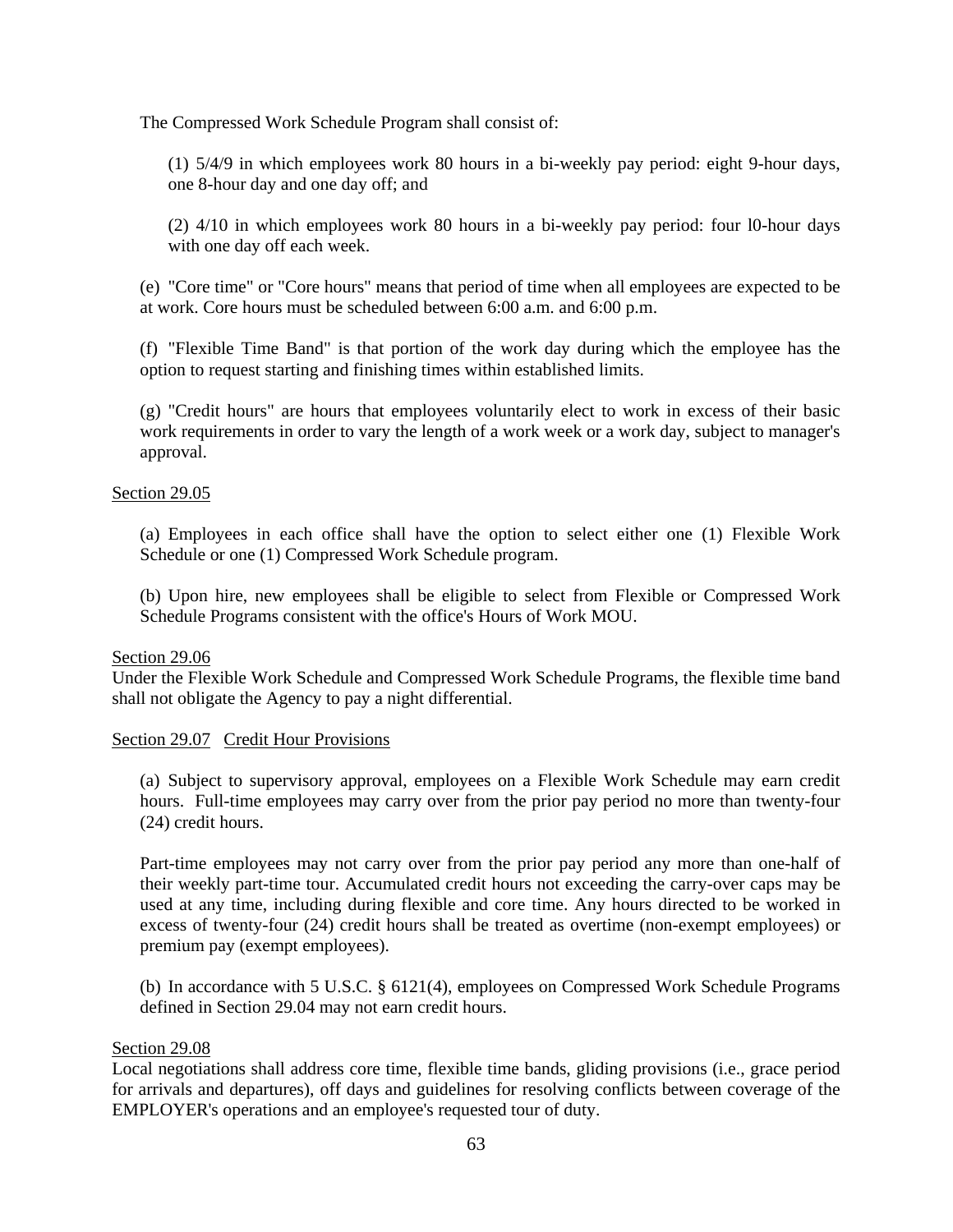#### Section 29.09

(a) Employees who choose not to participate in the Flexible Work Schedule or Compressed Work Schedule Programs shall work the basic work week, five (5) days a week, according to the official duty hours of their respective offices.

(b) All employees shall be given the opportunity to select a Flexible Work Schedule or Compressed Work Schedule on a quarterly basis unless otherwise agreed.

#### Section 29.10

(a) The EMPLOYER may exclude or terminate a Flexible Work Schedule or Compressed Work Schedule Program at any facility, or portion thereof, in accordance with 5 U .S.C. § 6122(b), where the program causes a reduction in productivity, a diminished level of service furnished to the public or component of the EMPLOYER or an increase in the cost of the EMPLOYER's operations, other than those incidental to the start-up of the program. The EMPLOYER will bear the start-up costs of the Program.

(b) Specific employees may be excluded from the Flexible Work Schedule and/or Compressed Work Schedule Program(s) on the basis of documented attendance and/or misconduct problems related to time and attendance or poor performance or changing workload requirements where continued inclusion will have an adverse effect on the program or workload.

#### Section 29.11 Maxiflex Pilot Program

(a) Definition: Maxiflex is a type of flexible work schedule in which an employee may work eighty (80) hours in fewer than ten (10) days biweekly.

(b) Within 180 days from the effective date of this CBA, the Parties agree to meet and confer in accordance with Article 7.00, Labor-Management Negotiations Procedures, to jointly design and develop a Maxiflex Pilot Program.

#### **Article 30.00 Overtime**

Section 30.01 Definition of Work Schedules

- (a) "Flexible Work Schedule" as defined in Section 29.04 (b).
- (b) "Compressed Work Schedule" as defined in Section 29.04 (d).
- (c) "Basic Work Schedule" as defined in Section 29.09 (a).

# Section 30.02

The assignment of overtime work is a function of the EMPLOYER. The EMPLOYER retains the right to determine the need for overtime work. All overtime must be officially ordered or approved. (See Section 30.08).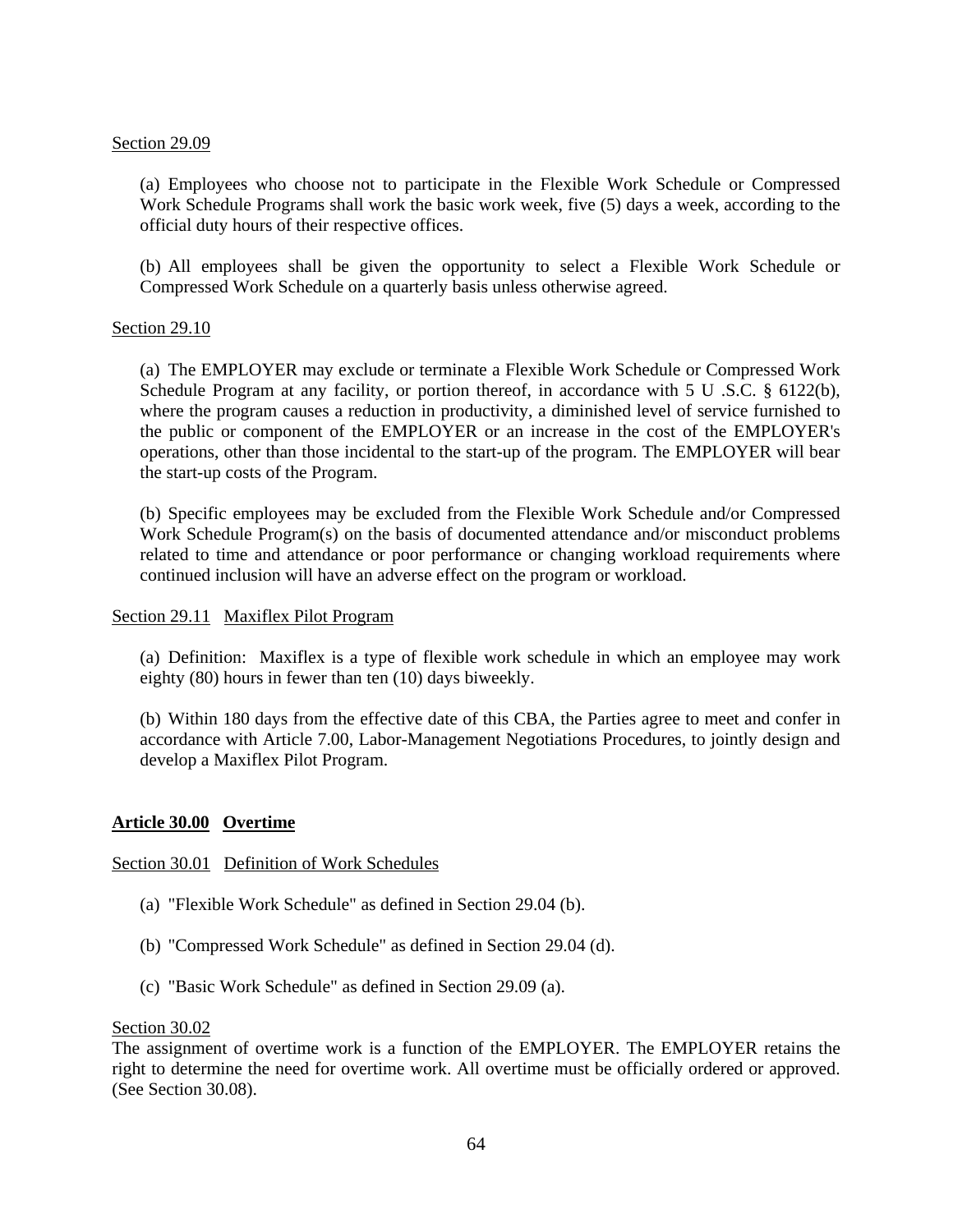### Section 30.03

When the EMPLOYER determines that overtime is required, affected employees shall be given at least one (1) day's advance notice whenever possible. The EMPLOYER shall take reasonable precautions to alleviate adverse effects on employees when dealing with overtime work assignments.

# Section 30.04

Overtime shall be distributed fairly among employees based upon skills, performance, availability and the nature of the work. It is understood that an employee who is satisfactorily performing a particular job during regular working hours shall be given first consideration and the opportunity to perform any overtime work that may be required on that job. Next consideration shall be given to those employees in the work unit who volunteer, who are qualified to perform the work and who can satisfactorily perform the job.

### Section 30.05

If an employee is called back to work, any overtime work he/she performs will be considered to be at least two (2) hours in duration for overtime pay purposes.

### Section 30.06

Overtime work must be authorized in advance, however, all required or approved work performed outside the basic work week shall be compensated in accordance with applicable overtime laws and regulations of OPM. It is the EMPLOYER's responsibility to ensure that the employee's workload can reasonably be accomplished within the employee's regularly scheduled workday or workweek. It shall be the employee's responsibility to inform the EMPLOYER whenever the assigned workload is requiring more time than normally scheduled.

### Section 30.07

Non-exempt employees who work overtime shall be paid at the rate of one and one-half (1-1/2) times the rate of regular pay or within regulatory limits. In accordance with applicable law, governmentwide rules or regulations, these employees may elect to receive compensatory time in lieu of pay. Non-exempt employees shall not work overtime when overtime pay is not available.

### Section 30.08

All bargaining unit employees classified as non-exempt under the Fair Labor Standards Act shall be compensated in accordance with applicable laws and regulations for work performed as overtime. For employees to receive overtime, all overtime must be officially ordered or approved, and

(a) Employees on a regular or flexible schedule must perform work beyond eight (8) hours in a day or forty (40) hours in a week, or

(b) Employees on a compressed schedule who perform work in excess of the established compressed schedule. (For example, an employee on a compressed four ten-hour-day weekly schedule is entitled to overtime pay for work officially ordered and performed beyond the daily ten (10) hours or forty (40) hours for the week.)

### Section 30.09

Compensatory time is time off in lieu of occasional or irregular overtime which has been approved in advance by the supervisor. All employees in positions which are non-exempt under FLSA and those exempt employees in positions whose basic rate of pay is below the maximum rate of GS-10 may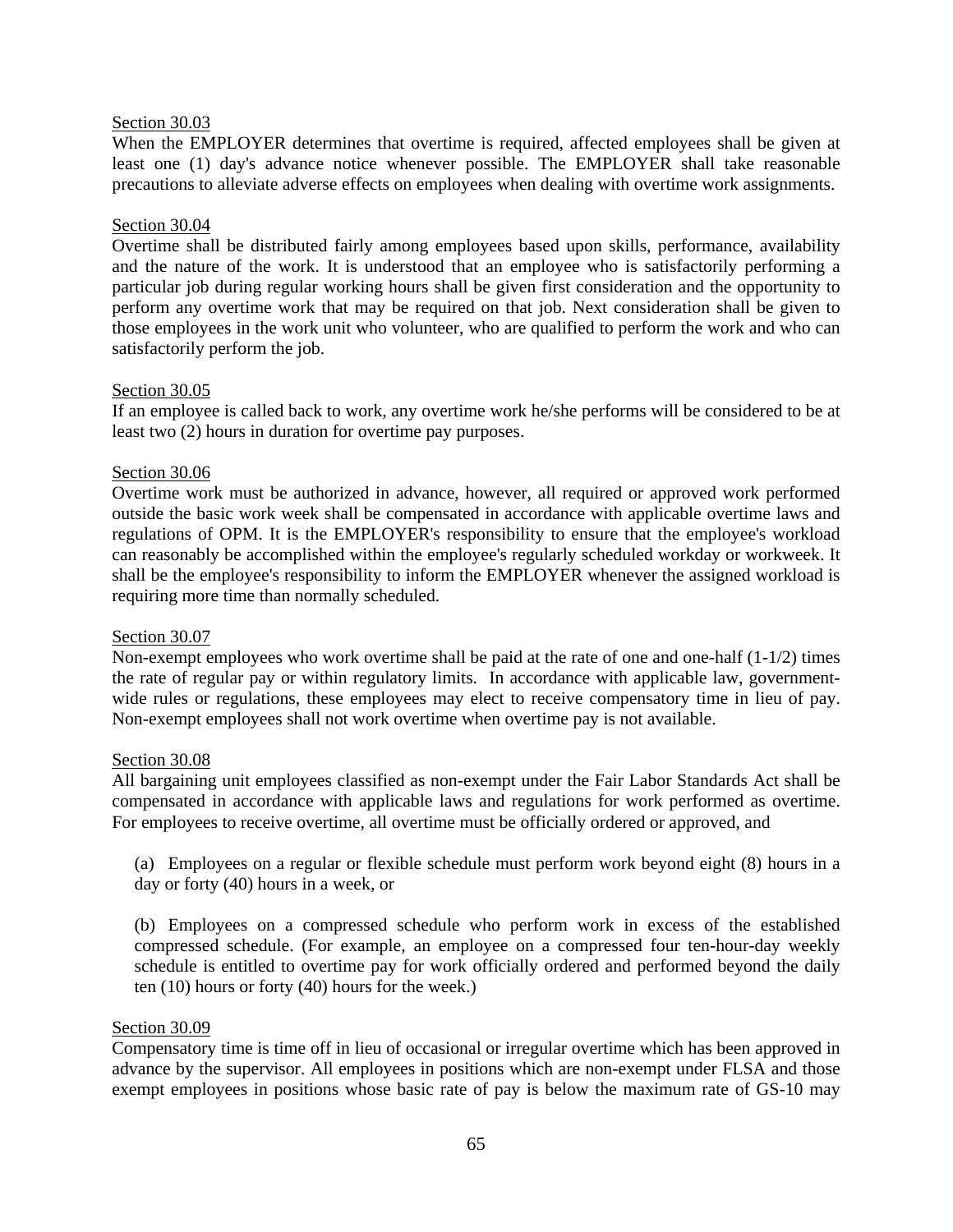elect, but are not required to receive compensatory time in lieu of overtime. Compensatory time is earned in amounts equal to the overtime hours worked.

### Section 30.10

Suffered or permitted work means any work performed by an employee for the benefit of the agency, whether requested or not, provided the employee's supervisor knows or has reason to believe that the work is being performed and has an opportunity to prevent the work from being performed. The concept of suffered and permitted is only applicable to employees covered by the Fair Labor Standards Act (FLSA) (non-exempt). Only employees working a basic work schedule or compressed work schedule may earn overtime under suffered or permitted work.

# Section 30.11

Employees on a flexible schedule shall earn overtime in accordance with Article 29.00 Hours of Work, Section 29.07 of this agreement.

### Section 30.12

Employees on telework must abide by the provisions of this Article.

# **Article 31.00 Rest Periods**

# Section 31.01

Employees shall be granted by their supervisors a rest period not to exceed 15 minutes during each four (4) hours of duty. Rest periods or lunch may not be used to shorten the employee's workday.

# **Article 32.00 Travel**

### Section 32.01

The EMPLOYER shall schedule travel so that, to the maximum extent practicable, the employees perform official travel during normal duty hours. If travel must be accomplished during non-duty hours or non-duty days, overtime pay or compensatory time shall be granted in accordance with applicable Federal law and regulations. Employees may not schedule travel outside normal duty hours without prior supervisory approval. The agency shall provide a link to the Federal Travel Regulations and any agency Directives on inSite.

### Section 32.02

Employees who are selected for special travel situations such as training, details, conferences, meetings or other functions shall receive as much notice as is practicable prior to the expected travel. Upon notification of selection for special travel, an employee who needs a cash advance and has a government issued credit card shall obtain an advance using an Automated Teller Machine (ATM). ATM travel advances shall be withdrawn no earlier than three (3) working days prior to the departure date. No ATM withdrawal will be made after the last day of travel.

Those employees who do not have a government issued credit card and need a direct deposit (cash) advance shall request the EMPLOYER to submit an SF-1038, Advance of Funds Application and Account. To provide for enough processing time and direct deposit payment by the U.S. Treasury, the SF-1038's shall be submitted to the paying office no later than seven (7) work days prior to the trip for Headquarters employees or ten (10) workdays for Field office employees.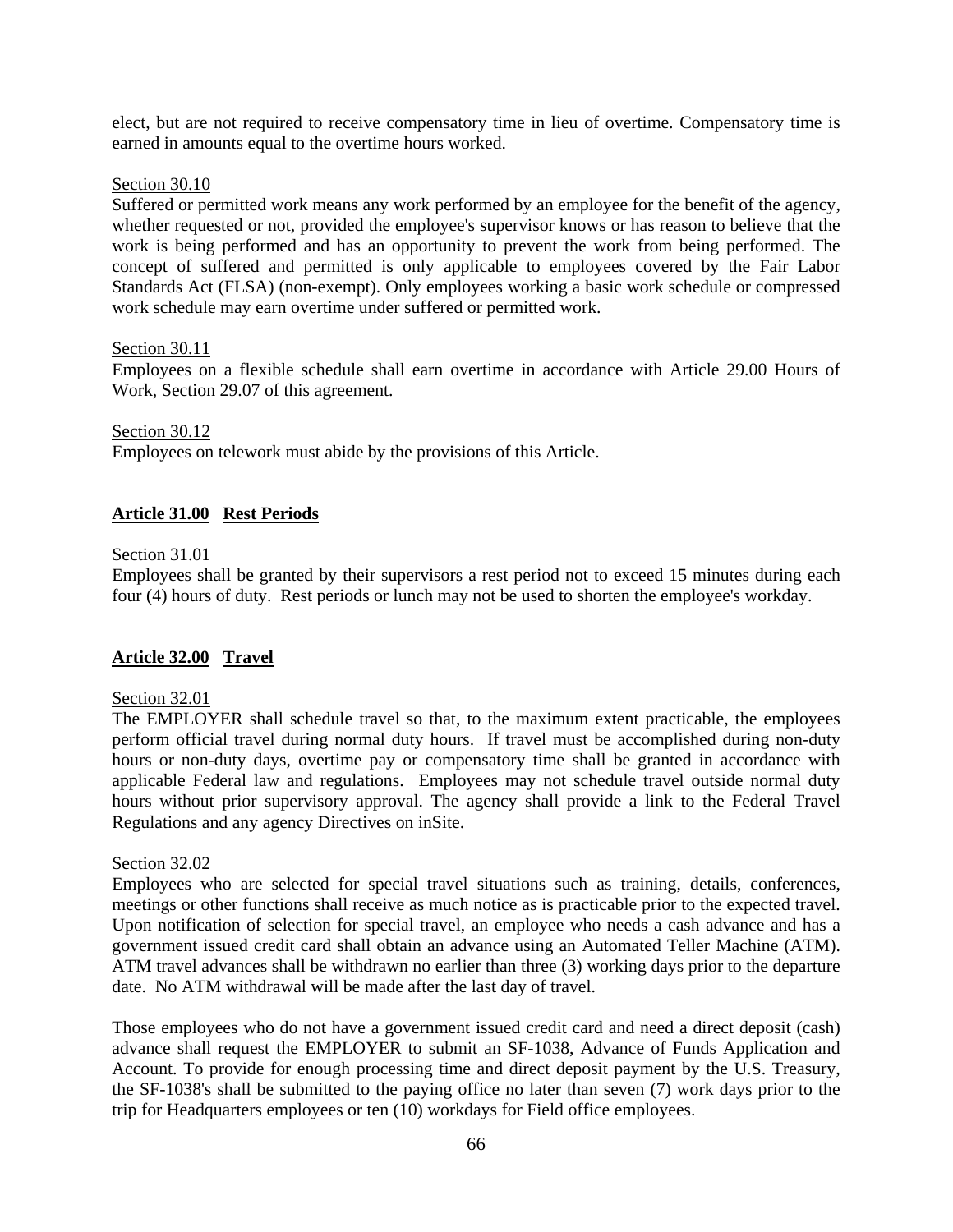Travel advances shall be made available prior to the date of departure to those employees who make timely application.

#### Section 32.03

The Office Director or his/her designee is responsible for approving Official TDY Travel Authorizations. Employees are responsible for preparing and submitting travel authorizations on the agency's electronic travel system. Employees whose position requires travel shall be provided training on the applicable electronic travel system prior to the first official agency travel.

#### Section 32.04

Normally, employees shall receive travel orders sufficiently in advance to ensure that the necessary arrangements for obtaining the transportation request and advancements of travel and per diem allowances can be made during working hours. It is recognized that there will be instances where these arrangements must be made outside of the working hours to fulfill mission requirements, but in no circumstances will an employee be required or requested to travel without valid travel orders or advanced per diem in the form of direct deposits, and/or credit cards as appropriate, where the employee requires it. An employee's inability to travel without advance travel funds shall not affect future opportunities to travel nor be considered in any employee evaluations, employee appraisals, awards or future work assignments.

#### Section 32.05

Employees who are assigned to training or duty away from their regularly assigned duty station and who elect to return home during non-work days, will be reimbursed for travel not to exceed the amount reimbursable for the per diem had the employee remained away from home. For TDY exceeding fourteen (14) days, employees who elect to return home during non-work days, will be reimbursed for their total official round-trip transportation and per diem expenses. Total reimbursement of expenses will be limited to one round-trip every fourteen (14) days of the TDY assignment. In all instances, when returning home, the employee should check out of the lodging facility. Luggage should be stored pending return check-in.

### Section 32.06

For all travel, the EMPLOYER will formally identify the recommended mode(s) of travel. An employee may select a mode of travel of his/her choice. Reimbursement will be in accordance with applicable rules and regulations, but generally will be no more than the recommended mode of travel.

### Section 32.07

Travel vouchers shall be submitted by the employee in the agency's electronic system within five (5) work days after the completion of the trip, and shall be processed by the designated EMPLOYER Representative within ten (10) working days after submission for reimbursement.

### Section 32.08

Employees required to travel by the EMPLOYER shall be reimbursed within thirty (30) days after an employee submits a proper travel claim to the EMPLOYER.

### Section 32.09

Upon advance request to the EMPLOYER, an employee shall have the right to review his/her travel history and copies of other documents substantiating the travel history. The agency shall maintain travel records in accordance with government-wide rules and regulations.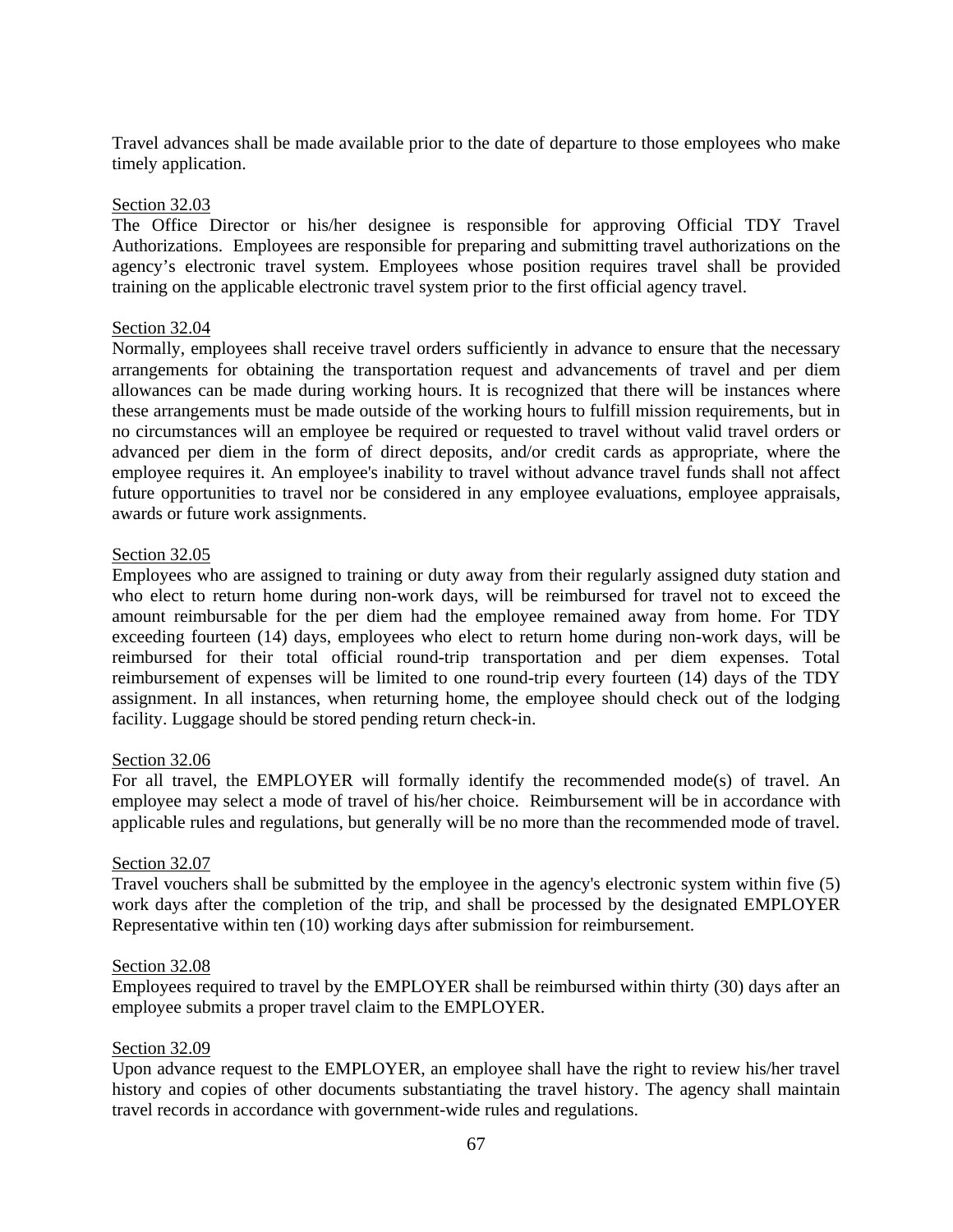### Section 32.10

The EMPLOYER will take no action against employees for authorized expenses charged under the credit card program where the employees have timely submitted travel vouchers (SF-1012) to the National Business Center or its successor payment office and have not received the reimbursement described in Section 32.07.

# **Article 33.00 Telework Program**

# Section 33.01

The UNION and the EMPLOYER recognize circumstances where it is mutually beneficial for employees to perform work at sites other than the traditional office or at locations other than where work is typically performed. Such circumstances include, but are not limited to, accommodation of special needs, disabilities, energy or environmental conservation, savings in commuting costs, the need for an uninterrupted work environment, reduced costs or space savings. Employees and their supervisors may make Telework arrangements for purposes of promoting the efficiency of the government and fostering a family friendly EEOC. While Telework is not intended to be a substitute for family care, it may enhance the quality of family life through savings in commuting time. Telework must be voluntary and consistent with mission accomplishment and customer service. The Agency establishes this program consistent with applicable law, rule and regulation, including Public Law 106-346 and Public Law 111-292 (Telework Enhancement Act of 2010) 5 U.S.C. Chapter 65.

### Section 33.02

For purposes of this Article, the terms "Telecommute", "Flexiplace" and "Telework" are synonymous. Work typically performed away from the office as a normal course of duty (e.g., on-site investigation and hearings) is not considered teleworking.

### Section 33.03

Participation in the Telework Program is not a right. A new employee who is not serving a probationary period must be employed in his/her position (job title) for a period of six (6) months before he/she will be eligible to participate in the Telework Program. A new employee who is serving a probationary period normally must be employed in his/her position (job title) for a period of 12 months before he/she will be eligible to participate in the Telework Program, unless the supervisor determines that the employee may participate earlier.

### Section 33.04

Within 120 calendar days of the effective date of this agreement, the EMPLOYER, in consultation with the UNION, shall implement a Telework Program in every EEOC Office. The implementation of the Telework Program must take into account the specific needs of each office with regard to customer service and office coverage. Implementation of the Telework Program in Field Offices must specifically take into account the need to cover Intake responsibilities.

In the event that the EMPLOYER decides to revise or implement national forms, the parties shall meet and confer on those national forms (e.g., a uniform evaluation and tracking form, employer/supervisor checklist, and sample employee/supervisor work agreement) which will be used in the Telework Program.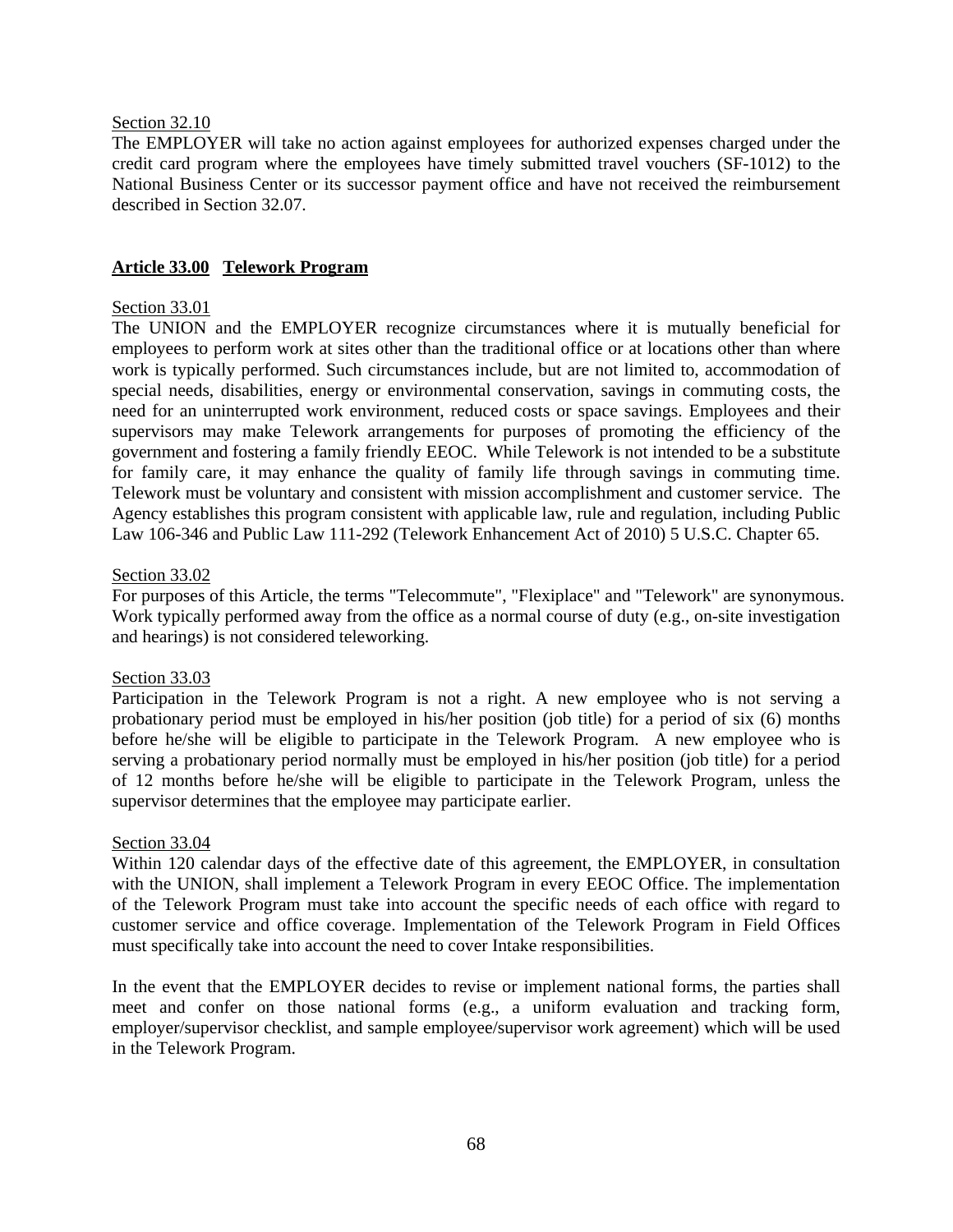# Section 33.05

Office Directors (Headquarters, District, Area, Local and Field), in consultation with the LOCAL UNION, may designate some jobs as unsuitable for participation in the Telework Program. The principal factors determining suitability are:

- (a) Degree of contact with clients or co-workers;
- (b) Computers or telecommunications as enabling technologies;
- (c) Degree of supervision required;
- (d) Dependence of co-workers;
- (e) Dependence on files, databases and references; and
- (f) Measurability of successful completion of assigned tasks.

### Section 33.06

Employees participating in the Telework Program must be accessible and available for recall to their regular duty stations. Employees may be called back for emergencies, or to deal with urgent work assignments.

### Section 33.07

Participating employees in the Telework Program and their supervisors must sign Work Agreements that outline the terms and conditions of work at home arrangements. The Work Agreement will cover such items as the voluntary nature of the arrangement; hours of duty; timing and format of requests to work at home as set forth in Section 33.09 below; responsibility for timekeeping; leave approval; and requests for overtime and compensatory time.

### Section 33.08

The EMPLOYER and UNION recognize that the Telework Program and the Compressed Work Schedule are two measures designed to help make the EEOC a model workplace. The EMPLOYER and UNION further acknowledge that the practical effects of these two programs must be factored into their implementation. The EMPLOYER and UNION therefore agree that an employee may be absent from their official duty station for up to **five (5) days** per pay period through the combined operation of these two programs.

On a case-by-case basis, a supervisor may approve additional work at home days to cover special projects or work assignments.

Participation in the Telework Program for employees working in Local Offices is limited to one (1) day per week.

The Parties agree that offices that relocate or reconfigure their space after signing this agreement will use creative space designs including shared space, work stations and cubicles to reduce office space by 20% to reduce rent and associated costs.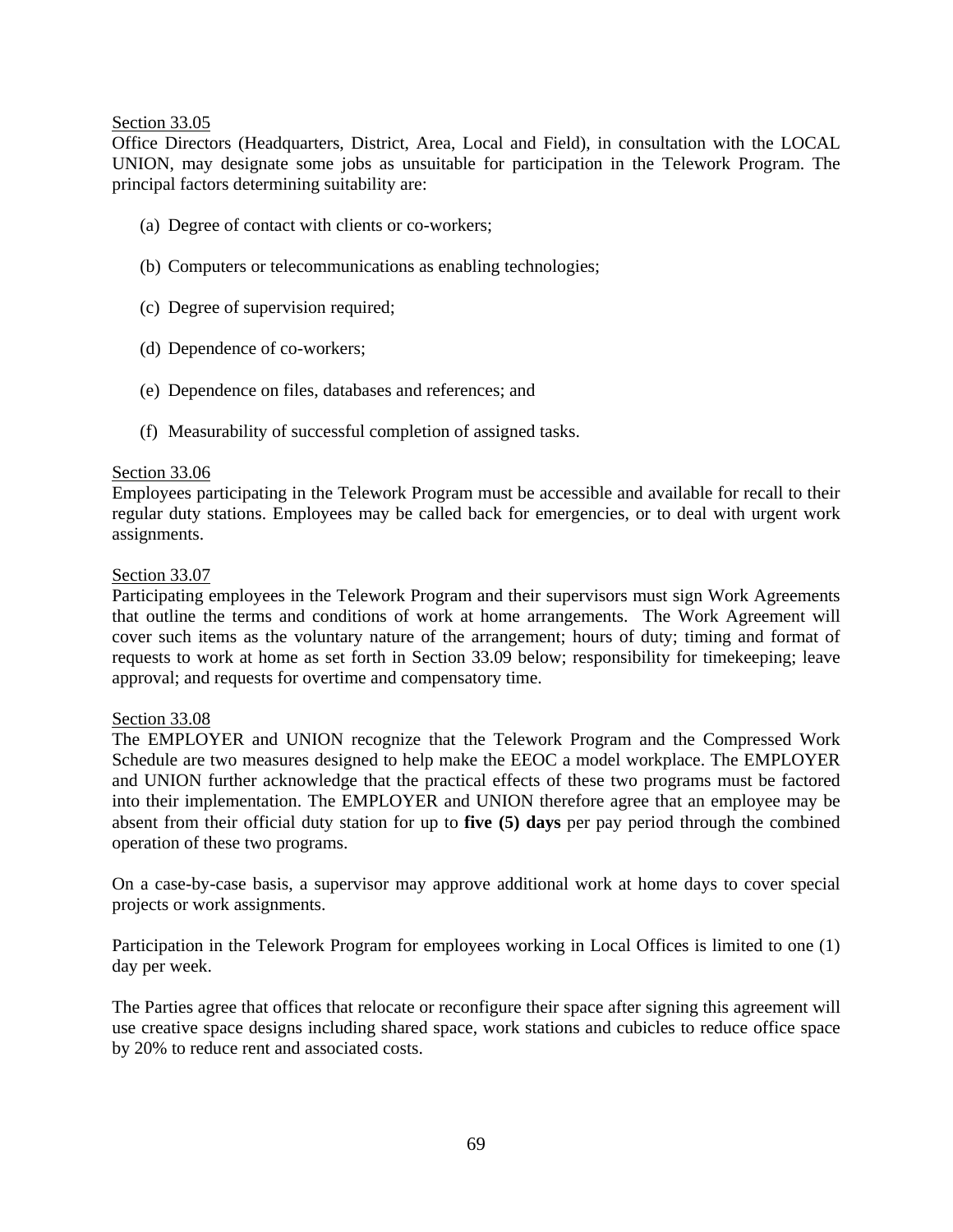#### Section 33.09

Although the implementation of a Telework Program will be done by individual offices, the following conditions or requirements shall be applicable to each office:

(a) Participation in the Telework Program will be voluntary for the employee; however, the employee's supervisor's concurrence is required.

(b) Employees participating in the Telework Program must establish a specific room or area, which is adequate, safe and equipped for performance of the employee's duties. The at home work space must be approved by a supervisor after an on-site inspection or based upon the employee's written description of the on-site area.

(c) Employees participating in the Telework Program must provide a telephone number to his or her supervisor. This telephone number will be made available by the supervisor to other staff members as necessary so that the work of the office can proceed without interruption. Employees participating in the Telework Program must be responsive to calls from the office. Participants will also be expected to check their office voice mail and e-mail throughout the work day, and respond as appropriate.

(d) An employee participating in the Telework Program, with the supervisor, will identify the specific assignments to be performed while working at home. The employee's supervisor must agree that the work is available and is of sufficient quantity to fill the employee's tour of duty prior to approving the employee's request to work at home. The employee's identification of work and the supervisor's approval may be on a daily basis, but in no event may extend beyond a single pay period.

(e) The employee's current performance plan will govern work completed at the employee's residence (alternate duty station) as well as work completed at the office (official duty station). The employee will complete all assigned work according to work procedures mutually agreed upon by the employee and the supervisor and according to guidelines and standards stated in the employee's performance plan. The employee will meet with the supervisor to review work performed at the alternate work site as necessary or appropriate.

(f) The EMPLOYER will not pay to install computers, computer software, and computer hardware or telephone equipment at an employee's home in order for the employee to participate in the Telework Program. If available, loaner computer equipment may be provided for use at the employee's home. The employee shall be responsible for servicing and maintaining his/her own equipment in proper operating condition.

(g) The Government will not be liable for damages to an employee's personal or real property during the course of performance of official duties or while using Government equipment in the employee's residence, except to the extent the Government is held liable by Federal Tort Claims Act (28 U.S.C. §§ 2671 et seq., claims or claims arising under the Military Personnel and Civilian Employees Claims Act (31 U.S.C. §§ 3721 et seq.).

(h) The Government will not be responsible for operating costs, home maintenance, or any other incidental cost, (e.g., utilities) whatsoever, associated with the use of the employee's residence. By participating in the Telework Program the employee does not relinquish any entitlement to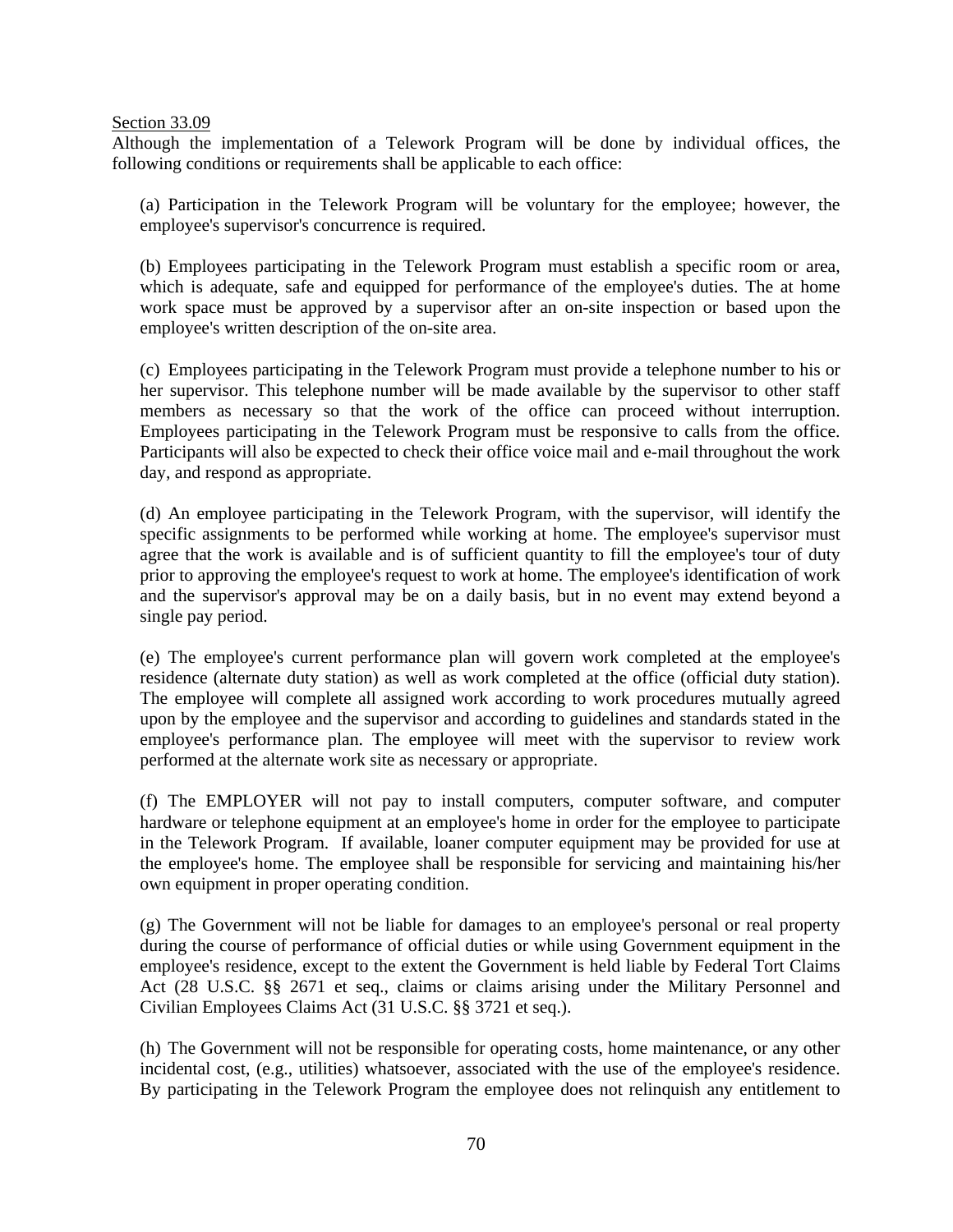reimbursement for authorized expenses incurred while conducting business for the Government, as provided for by statute and implementing regulations.

(i) The employee will apply safeguards to protect Government Agency records from unauthorized disclosure or damage and will comply with the Privacy Act requirements set forth in 5 U.S.C. § 552a. Inventory shall be kept on all EMPLOYER records taken to an employee's home. Such records shall be promptly returned intact to the official duty station upon completion of their use by the employee.

(j) Employees working at home will be covered under the Federal Employees' Compensation Act if injured in the course of performing official duties at the official duty station or the alternate duty station to the extent provided under the Act.

(k) The employee agrees to limit his/her performance of his/her officially assigned duties to his/her official duty station or to Agency approved alternate duty stations. Failure to comply with this provision may result in loss of pay, termination of the Telework Program arrangement, and/or other appropriate disciplinary action.

(l) The employee may terminate participation in the Telework Program at any time.

## Section 33.10

Supervisors may remove employees from the Telework Program if:

(a) The employee fails to perform the work he or she identified would be performed while working at home as set forth in Section 33.09(e);

- (b) The employee's performance declines below the proficient level;
- (c) Performance standards are not being met or conduct is unacceptable;
- (d) Reassignment causes a change of work;
- (e) Employees do not conform with the terms of their agreement;

(f) The employee fails to take or return calls from the office within a reasonable period of time;

(b) The supervisor becomes aware that the employee is combining work-at home with child care, elder care or other non-work related matters; or

(h) The employee has failed to be accessible and available for recall to their regular duty stations in the event of an emergency, or the need to address an urgent work related issue.

### Section 33.11

The EMPLOYER and UNION recognize that evaluation of the Telework Program is critical to determining its effectiveness. To facilitate the evaluation of the Telework Program, the EMPLOYER and the UNION will jointly develop an evaluation instrument to be used in conducting an annual review of the Program.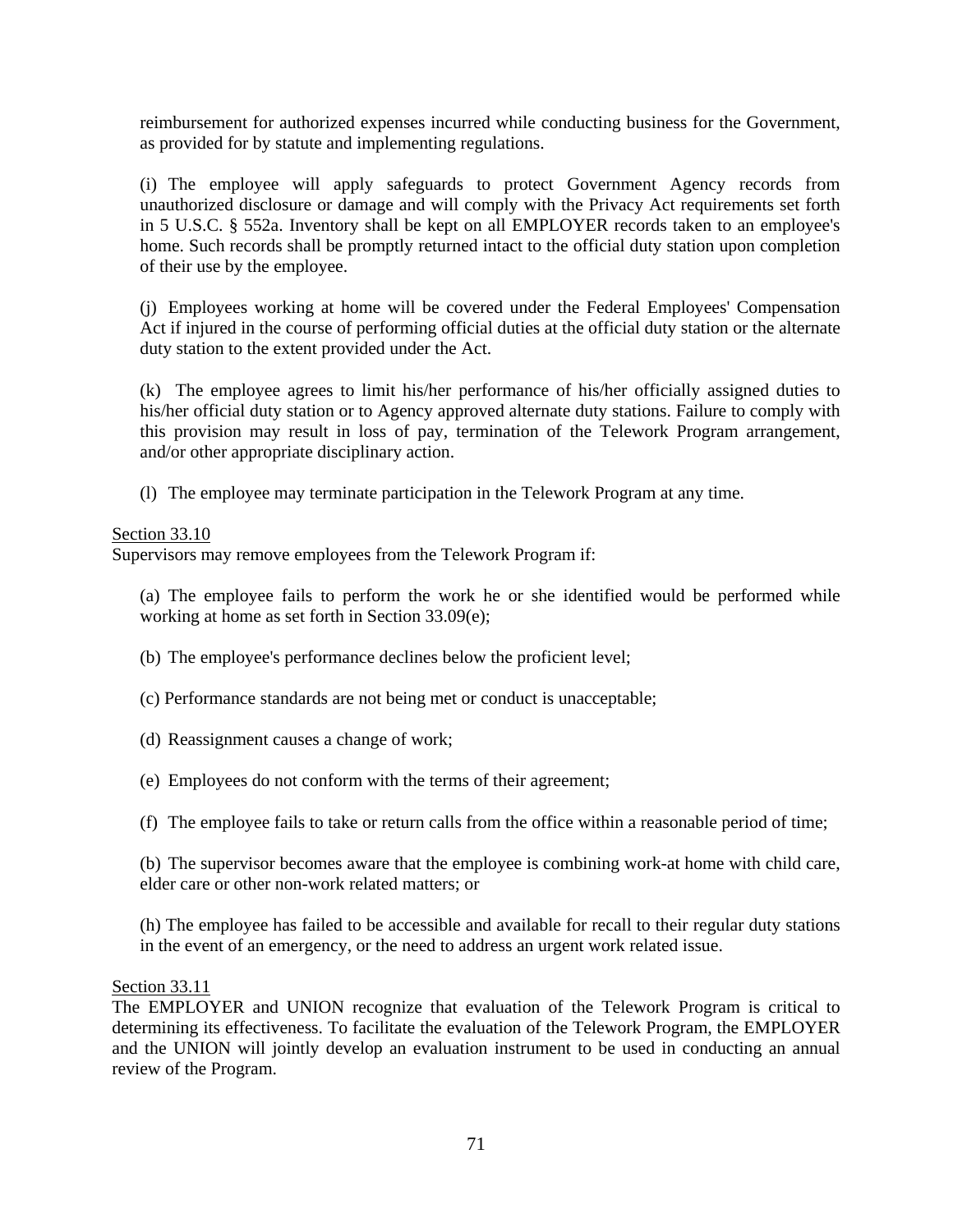## Section 33.12

The EMPLOYER, with notification to the UNION, may terminate the Telework Program if the program no longer supports the mission of the agency or costs of the program become impracticable. If the Telework Program no longer benefits organizational needs, termination of the program must be in accordance with procedures established by the Collective Bargaining Agreement.

## **Article 34.00 Charity Drives**

### Section 34.01

The Parties agree that employees are encouraged to participate in the Combined Federal Campaign, blood donor drives, bond campaigns and authorized office collections. Any such participation, including contributions, by an employee, in whatever manner, shall be on a voluntary basis.

### Section 34.02

Nothing shall prevent the EMPLOYER from publicizing such programs and from demonstrating support and encouragement for participation in such programs.

#### Section 34.03

With respect to Section 34.01, the EMPLOYER agrees that the following activities are not permitted:

(a) Supervisory solicitation of employees;

(b) Supervisory inquiries about an employee's decision whether or not to participate in a campaign;

- (c) Setting of 100 percent participation goals;
- (d) Establishing personal goals and quotas;

(e) Providing and using contributor lists for purposes other than the routine collection and forwarding of contributions and allotments; and

(f) Developing and using lists of non-contributors.

### Section 34.04

While both the EMPLOYER and the UNION recognize the benefit of worthy campaigns and drives, there shall be no reprisal or discrimination against an employee who chooses not to participate or contribute.

## **Article 35.00 Eating Facilities**

#### Section 35.01

The EMPLOYER shall make every reasonable attempt to provide a break room which shall be properly cleaned, heated and ventilated. When such is not possible, the Parties shall negotiate other appropriate arrangements.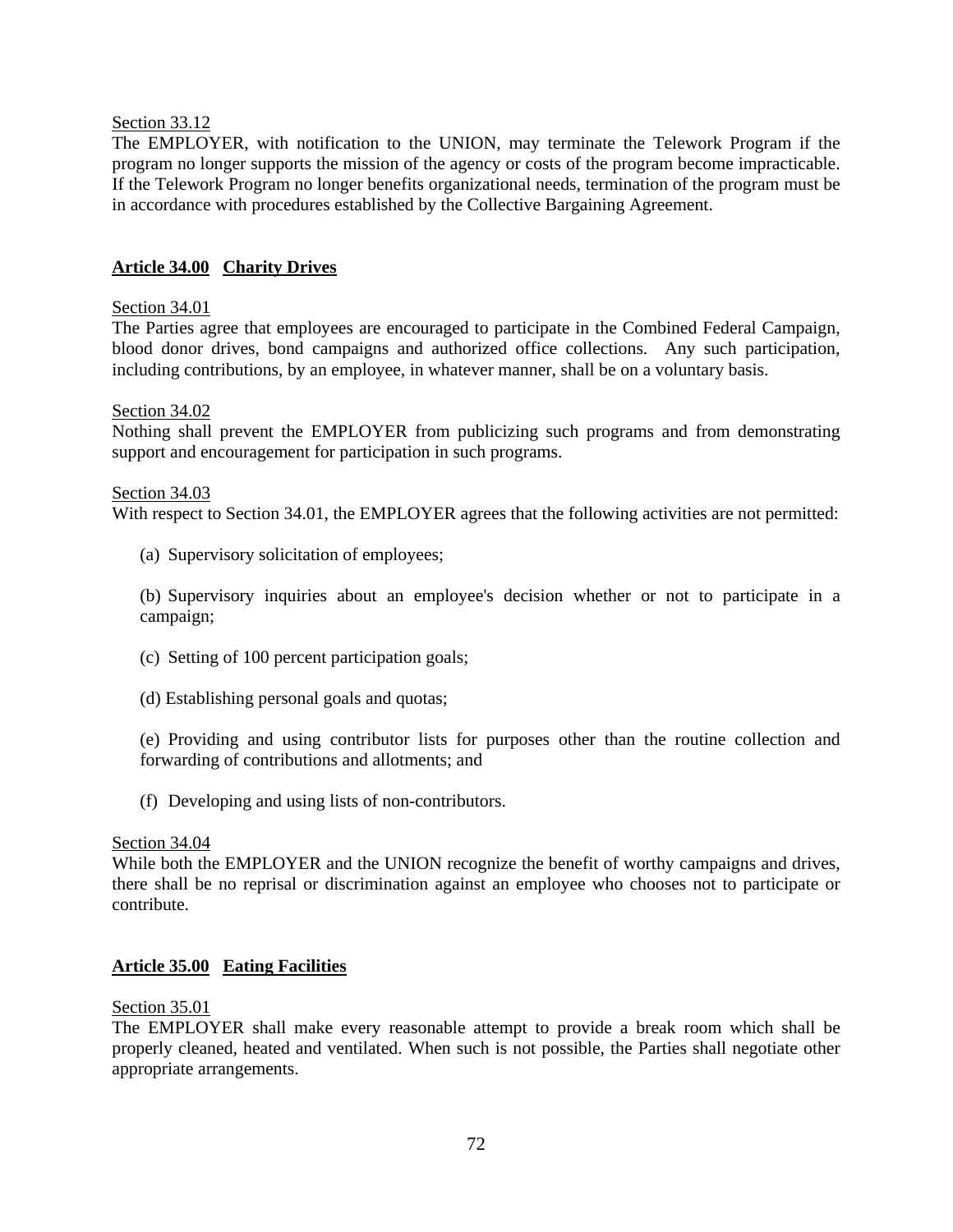### Section 35.02

The EMPLOYER shall make every reasonable attempt to provide vending machines or other service of food and beverages at any Agency site where meal facilities are not available during regular working hours.

## **Article 36.00 Auto Parking, Bicycle Racks and Transit Subsidies**

### Section 36.01

In a sincere attempt to conserve energy, the EMPLOYER agrees that secure and protected bicycle, motorcycle and moped racks will be made available to employees where necessary and permitted by building regulations, within budgetary restrictions.

### Section 36.02

The EMPLOYER agrees that where space is leased or purchased by the EMPLOYER, the EMPLOYER will negotiate with the UNION procedures for the assignment of space to bargaining unit employees prior to making such space assignments.

## Section 36.03

Where automobile parking space becomes available free of charge, the EMPLOYER shall negotiate with the UNION procedures for assignment of space prior to assignment, pursuant to Office of Management and Budget rules and regulations.

### Section 36.04

In an attempt to reduce rush hour congestion, the Parties agree to promote car pooling. The EMPLOYER will provide space on a bulletin board for employees interested in car pooling to provide notice to fellow employees with the same interest. The EMPLOYER also agrees to publicize the availability of the car pooling boards and to encourage their usage.

### Section 36.05

Consistent with government wide rules and regulations, the EMPLOYER will provide notice of the available transit, parking or other subsidy programs approved by the EMPLOYER. Such notice will be provided within a reasonable time before implementation and at least annually thereafter. The EMPLOYER will make available all reporting or other forms necessary for employees to participate in such programs.

# **Article 37.00 Disciplinary Action**

### Section 37.01

Disciplinary action means action taken to correct an employee's conduct deficiencies (work-related behavior). Disciplinary actions include Letters of Warning and Letters of Reprimand. The Parties agree to the concept of progressive discipline designed primarily to correct and improve employee behavior.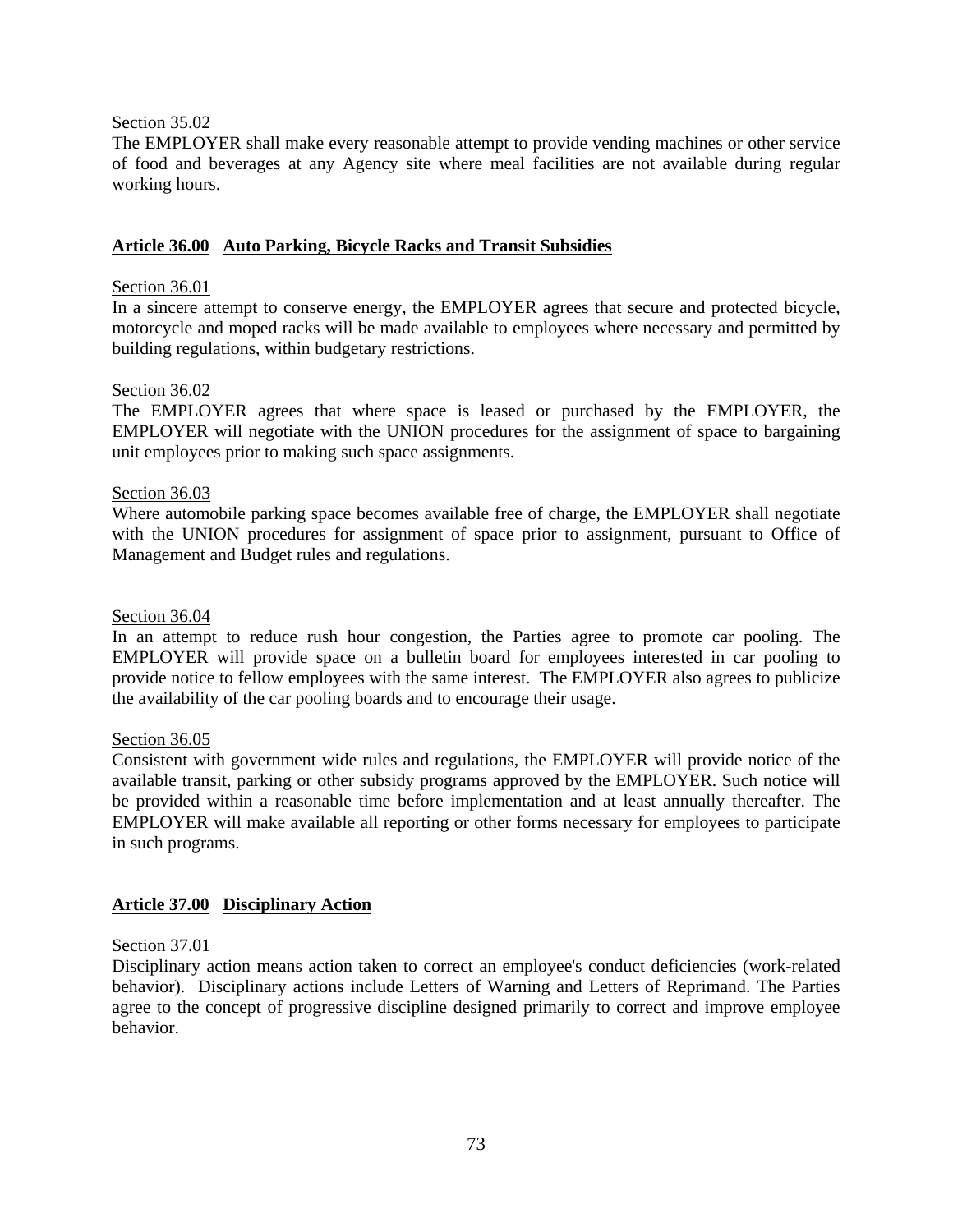### Section 37.02

Disciplinary actions include the following:

(a) Letters of Warning - Supervisors may issue Letter(s) of Warning to employees under their supervision. The Letter shall explain the reasons for the warning and how the conduct may be corrected. Additionally, the letter shall contain a warning of stronger disciplinary action in the event of future misconduct. The letter of warning shall not be placed in the employee's e-OPF.

(b) Letters of Reprimand - Supervisors may issue Letter(s) of Reprimand to employees under their supervision. The Letter will explain the reason(s) for the reprimand and how the conduct may be corrected. The Letter will also include a warning of more severe consequences if the misconduct is not corrected. The letter shall also inform the employee that the reprimand will be filed in the employee's e-OPF for a period of up to 12 months. The Letter shall also inform the employee of the right to grieve the reprimand. The Letter of Reprimand shall be removed at any time it is determined that the action was unwarranted or unjustified.

### Section 37.03

Disciplinary action shall be taken at the earliest stage needed to correct the conduct deficiencies that have occurred. Disciplinary action shall be timely. Timeliness shall be based upon the circumstances and complexity of each case.

## Section 37.04

Upon request, all written documents which contain evidence relied upon by the EMPLOYER to form the basis for disciplinary action, including witness statements, will be made available to the employee or his/her Representative.

### Section 37.05

The first line supervisor will normally effect the disciplinary action. However, the EMPLOYER may designate anyone in the employee's chain of command to initiate disciplinary action.

# **Article 38.00 Adverse Action**

### Section 38.01

The EMPLOYER may take adverse actions to address misconduct. Adverse actions include the following: suspensions, reductions in pay or grade, removals and furloughs of thirty (30) calendar days or less. Such actions should be taken in accordance with Federal regulations and this Agreement.

This Article shall not apply to temporary or probationary employees, employees serving trial periods, non-preference eligible excepted service employees who have not completed two (2) years of current continuous service in the same or similar positions or preference eligible excepted service employees who have not completed one (1) year of continuous service in the same or similar positions or employees in the competitive service who have not completed one (1) year of current continuous employment under an appointment other than a temporary appointment limited to one (1) year or less.

# Section 38.02

If the UNION is designated by an employee in an adverse action proceeding, the employee and/or UNION shall provide the EMPLOYER with the name and address of the designated Representative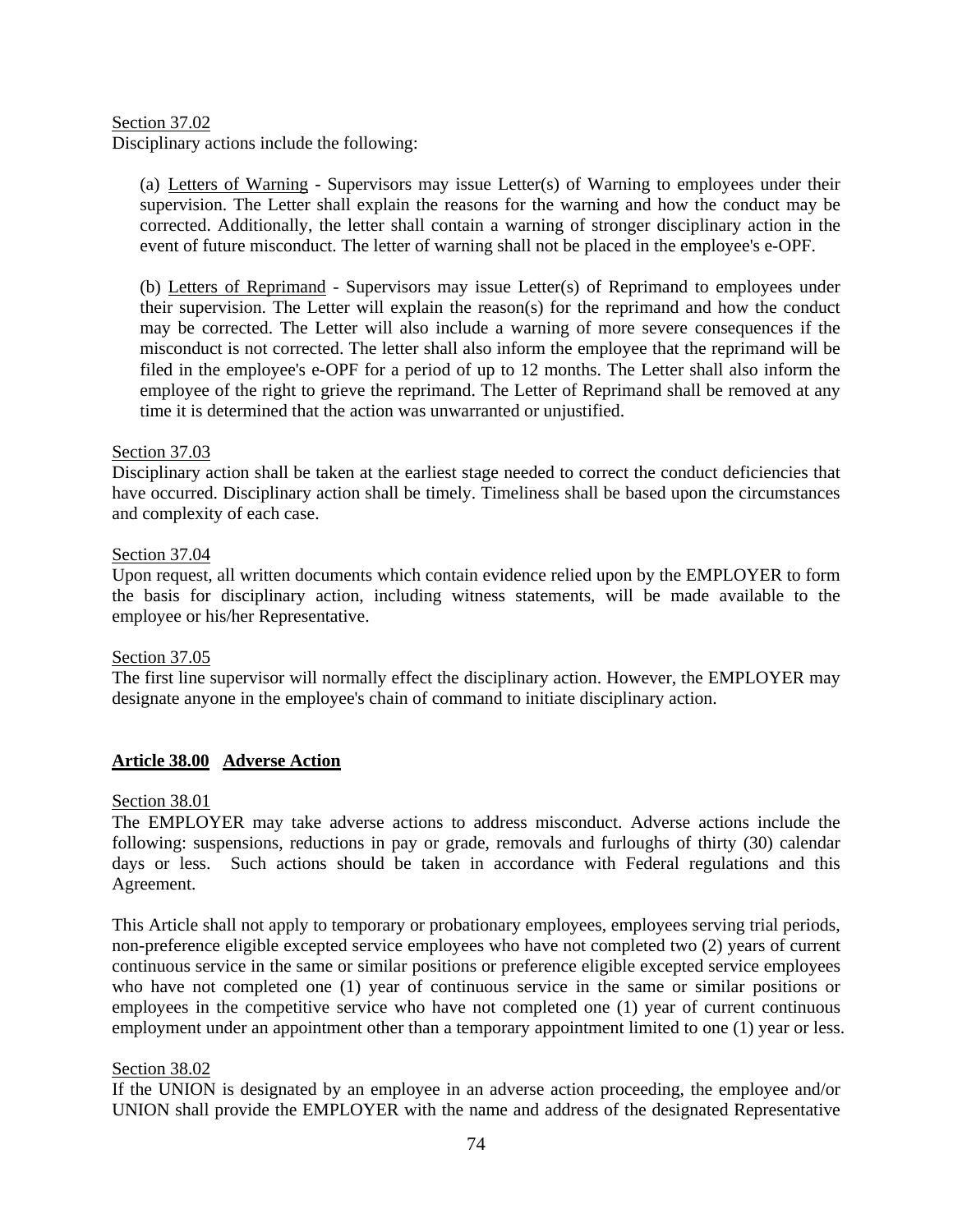in writing, pursuant to Article 9.00 of this Agreement. All correspondence addressed to the employee shall be simultaneously provided to the UNION Representative.

## Section 38.03

Upon request, all written documents (including portions of investigative reports, if applicable) which contain any evidence relied upon by the EMPLOYER to form the basis for any adverse action shall be made available to the employee or designated Representative.

## Section 38.04

Employees against whom an adverse action is proposed shall receive at least fifteen (15) calendar days advance written notice of a decision proposing to suspend for fourteen (14) days or less and shall receive at least thirty (30) calendar days advance written notice for proposed suspension in excess of fourteen (14) days, reductions in grade or pay, removal or furlough for less than thirty (30) days. If there is reason to believe that the employee has committed a crime for which a sentence of imprisonment may be imposed, the Agency may provide the minimum notice required by law or regulation.

The notice of proposed action shall contain the following:

(a) A statement of the specific reasons for the proposed adverse action;

(b) A statement of the right to respond orally and in writing to the proposed action, the right to submit affidavits or documentary evidence in support of the answer and to be represented by the UNION or another representative of the employee's choice;

(c) A statement of the time period allowed for the employee to answer orally and in writing. The statement shall provide that from receipt of the notice, the employee has seven (7) calendar days to answer if the proposed action is a suspension of fourteen (14) days or less, or fifteen (15) calendar days to answer if the proposed action is a more severe adverse action. The notice shall also state that a request for an extension of time may be granted if made in writing to the Deciding Official, setting forth the reason(s) for the extension;

(d) A statement that upon request, the employee shall be granted a reasonable amount of duty time to prepare an answer to the proposed adverse action. Normally, this time shall not exceed four (4) hours for a suspension of fourteen (14) days or less and eight (8) hours for a more severe adverse action. Granting a reasonable period of duty time to prepare a response does not extend the time allowed to answer; and

(e) A statement informing the employee that a final decision has not been made and that the employee will be notified of the final decision after his/her answer has been considered or after the time allowed for an answer, if none is received.

### Section 38.05

If the employee responds to the proposal, the response (oral and/or written) will be received and considered by the Deciding Official or his/her designee. The employee's answer will be given full consideration before a final decision is reached.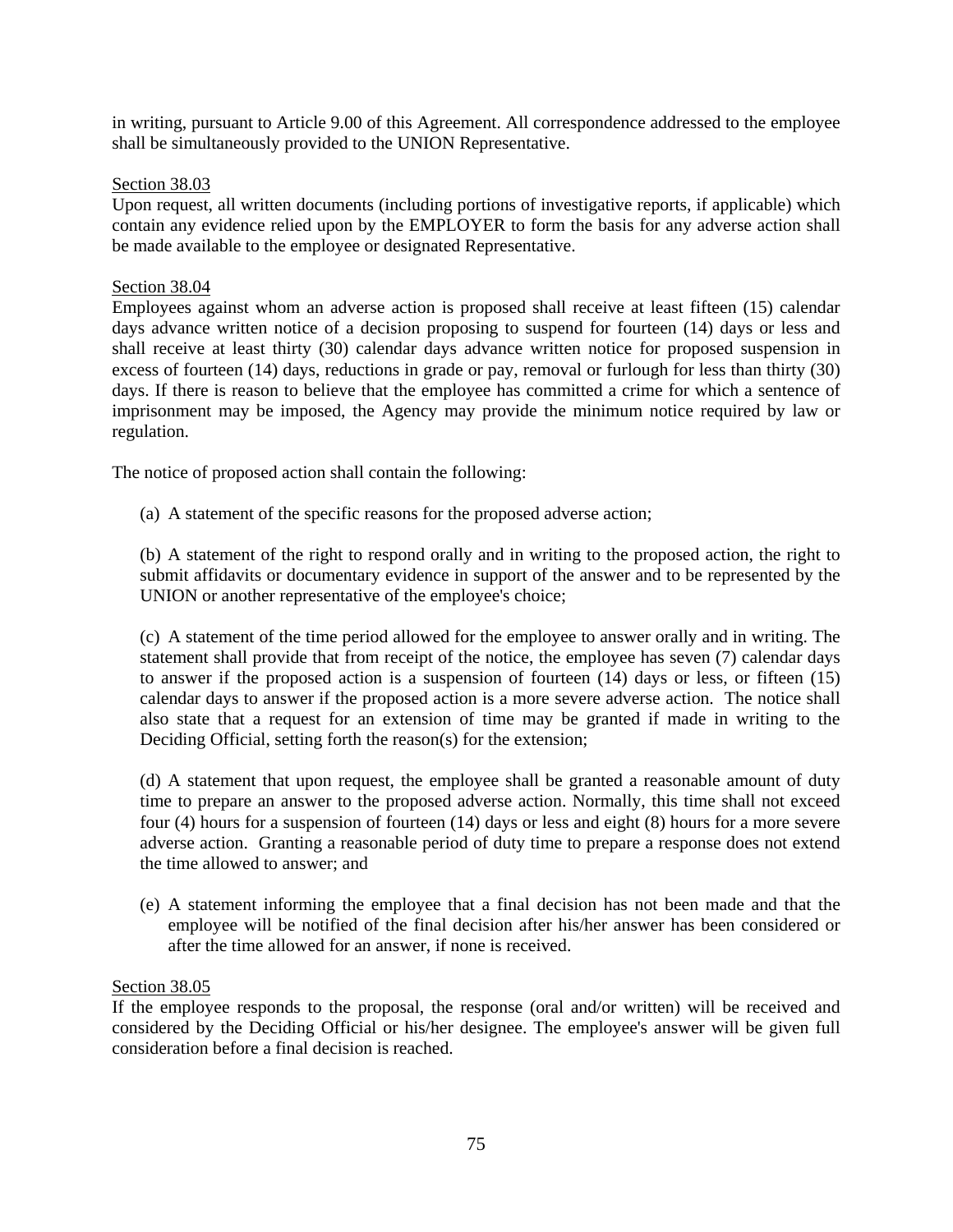### Section 38.06

An adverse action file shall be established which contains: the notice of proposed adverse action; the employee's written answer and a summary of the oral answer, if any; related correspondence and/or other evidence relied upon to support the reasons for the proposed action. This may include affidavits, names of witnesses and their statements that were relied upon or other statements, reports, exhibits, excerpts from investigative reports and any other material used to support the adverse action. The adverse action file shall be available to the employee or designated Representative for review at the employee's/designated Representative's request.

## Section 38.07

The Deciding Official shall issue a decision to the employee either sustaining, modifying or canceling the Notice of Proposed Adverse Action. With the exception of employees defined in Section 38.08, such decision shall be issued pursuant to 5 C.F.R. §§ 752.203, 752.404, 752.405, as appropriate.

### Section 38.08

Access to the negotiated grievance procedure for matters covered by this Article shall not apply to probationary employees, employees serving trial periods, non-preference eligible excepted service employees who have not completed two (2) years of current continuous service in the same or similar positions or preference eligible excepted service employees who have not completed one (1) year of current continuous service in the same or similar positions or employees in the competitive service who have not completed one (1) year of current continuous employment under an appointment other than a temporary appointment limited to one (1) year or less.

# **Article 39.00 Reduction-in-Grade and Removals Based on Unacceptable Performance**

An employee covered by the Performance Appraisal System pursuant to 5 C.F.R. Part 430 may be reduced in grade or removed from the Federal service for unacceptable performance in accordance with 5 C.F.R. Part 432.

The provisions of this Article do not apply to employees in the competitive service who are serving probationary or trial periods under an initial appointment, employees in the competitive service serving in a type of appointment that requires no probationary or trial period who have not completed one (1) year of current continuous employment in the same or similar positions under other than a temporary appointment limited to one (1) year or less, or employees in the excepted service who have not completed one (1) year of current continuous employment in the same or similar position. Access to the negotiated grievance procedure for actions under this Article is not available to nonpreference eligible service employees with less than two (2) years current continuous employment in the same or similar positions.

### Section 39.01

For the purposes of this Agreement, reduction-in-grade means the involuntary assignment of an employee to a position at a lower classification or job grade level.

Removal means the involuntary separation of an employee from employment with the EMPLOYER except when taken as a reduction-in-force action.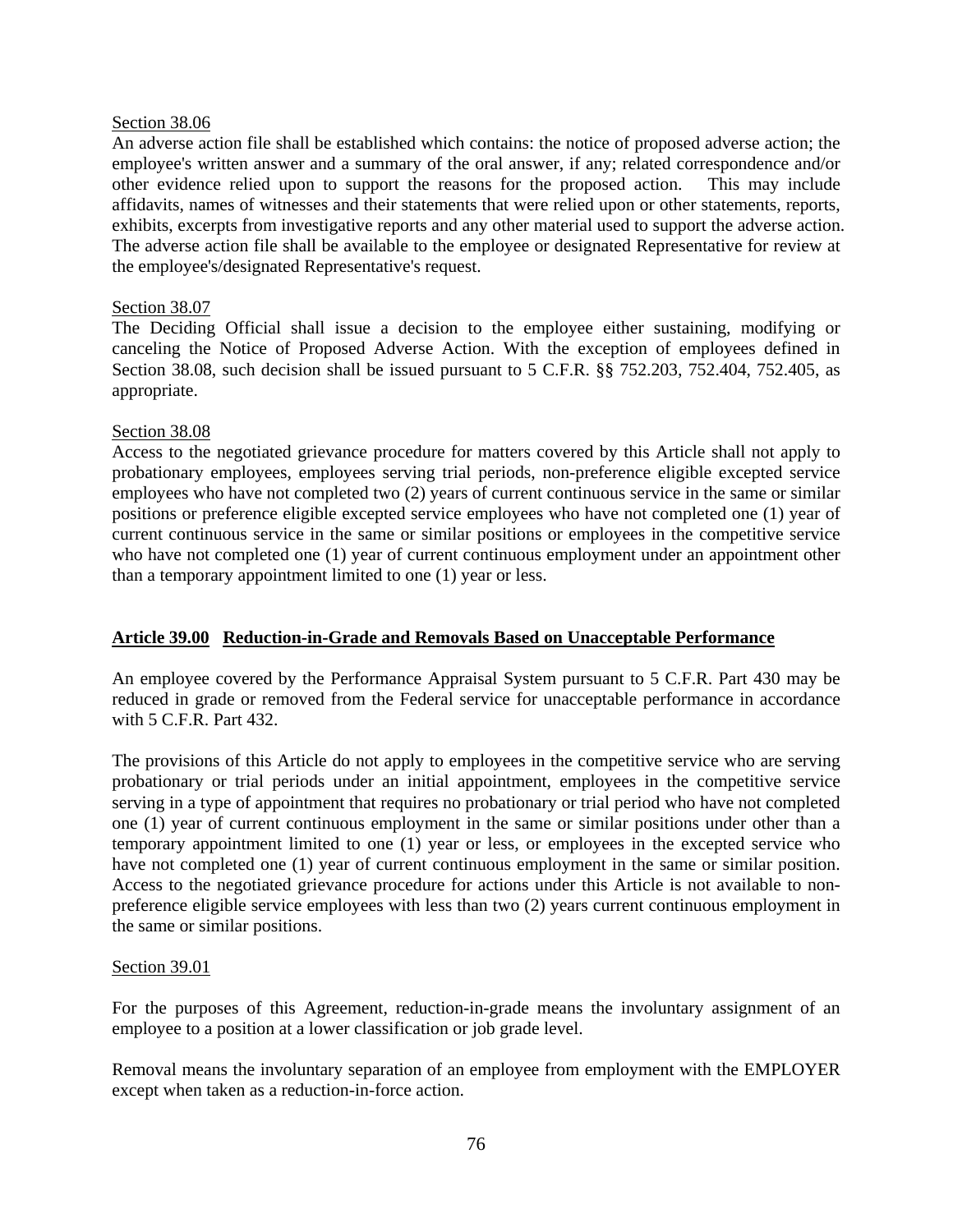### Section 39.02

At any time during the performance appraisal cycle that an employee's performance is determined to be unacceptable in one (1) or more critical element(s) of his/her position, the employee shall be placed on a Performance Improvement Plan (PIP) and given a reasonable opportunity to demonstrate acceptable performance and to correct any noted deficiencies.

The PIP shall be in writing and include the following:

(a) The critical elements and performance standards in which the employee's performance is unacceptable;

(b) The performance requirements or standards which must be met to demonstrate acceptable performance;

(c) An offer of supervisory assistance in improving unacceptable performance; and

(d) The possible consequences of failure to improve performance to an acceptable level and sustain an acceptable level of performance for at least one (1) year from the start of the PIP period.

## Section 39.03

If at the completion of the PIP period, the supervisor determines that the employee's performance is at an acceptable level, the supervisor shall so advise the employee.

### Section 39.04

If at the end of the PIP period, the employee's performance in one (1) or more critical elements continues to be unacceptable, the EMPLOYER may propose to reduce in grade or remove the employee in accordance with 5 C.F.R. Part 432.

### Section 39.05

A proposal to reduce in grade or remove an employee may be based only on those instances of unacceptable performance which occurred during the one (1) year period ending on the date of the notice of proposed reduction-in-grade or removal.

### Section 39.06

If an employee successfully completes a PIP but within one (1) year from the beginning of the PIP, the employee's performance falls to the unacceptable level in the same critical element(s) for which the employee was afforded an opportunity to demonstrate acceptable performance, the EMPLOYER may propose a removal or reduction-in-grade without placing the employee on another PIP. However, if the employee's performance falls to an unacceptable level in a different critical element than that which the employee was provided an opportunity to demonstrate acceptable performance, the employee shall be placed on a PIP as provided for under 5 C.F.R. § 432.104.

### Section 39.07

The Proposing Official will give the employee a thirty (30) calendar-day advance written notice of the proposed action in accordance with 5 C.F.R. Part 432.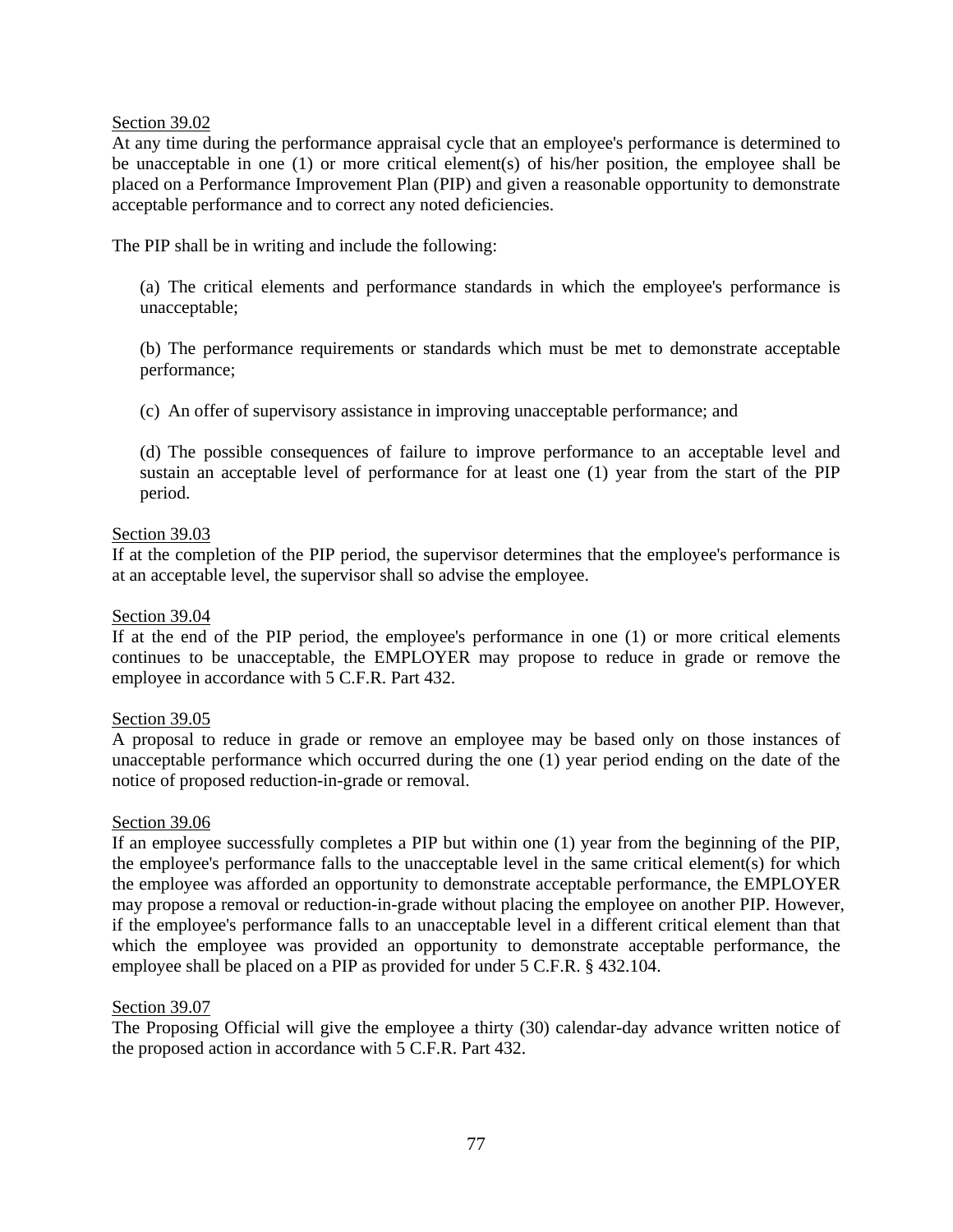### Section 39.08

Upon request, the employee shall be granted a reasonable amount of duty time to prepare a response to the proposed adverse action.

#### Section 39.09

The employee shall be afforded an opportunity to respond to the proposal orally and in writing. The right to answer orally does not include the right to a formal hearing with examination of witnesses. The Official who hears the oral reply shall make a written summary of it.

#### Section 39.10

The Deciding Official shall issue a decision in accordance with the provisions of 5 C.F.R. Part 432.

#### Section 39.11

When the employee is not reduced in grade or removed because of improved performance during the advance notice period, and the employee's performance continues to be acceptable for one (l) year from the date of the advance written notice, then any entry or other notation of the unacceptable performance for which the action was proposed, shall be removed from any Agency record relating to the employee.

### Section 39.12

When it becomes necessary to mail any of the notices under the provisions of this Article, the EMPLOYER shall do so by certified mail to the employee's address of record. Employees are responsible for ensuring that the EMPLOYER's records accurately reflect their current mailing address.

### Section 39.13

Whenever the EMPLOYER reduces in grade or removes an employee under this Article, the EMPLOYER shall establish a performance-based action file which consists of: a copy of the notice of proposed action, the answer of the employee when it is in writing, a summary thereof when the employee makes an oral reply, the written notice of decision and the reasons therefore and any supporting material, including documentation, regarding the opportunity afforded the employee to demonstrate acceptable performance.

#### **Article 40.00 Negotiated Grievance Procedures**

### Section 40.01 Purpose

Where disputes arise concerning the interpretation or application of this Agreement or of applicable law or regulation, or a breach thereof is alleged to have occurred, the Parties agree to discuss the allegations and attempt informal resolution of the disputes. If informal resolutions fail to resolve the matters in dispute, the grievance - arbitration provisions of this Agreement shall be the sole avenue available to the Parties for resolution of these disputes, except as otherwise provided by applicable law, rule or regulation. The Parties agree that every good faith effort will be expended to resolve all grievances at the lowest supervisory level with the authority to resolve the matter. The EMPLOYER recognizes the right of the employee(s) and/or UNION to file a grievance(s) under this Article without fear of retaliation.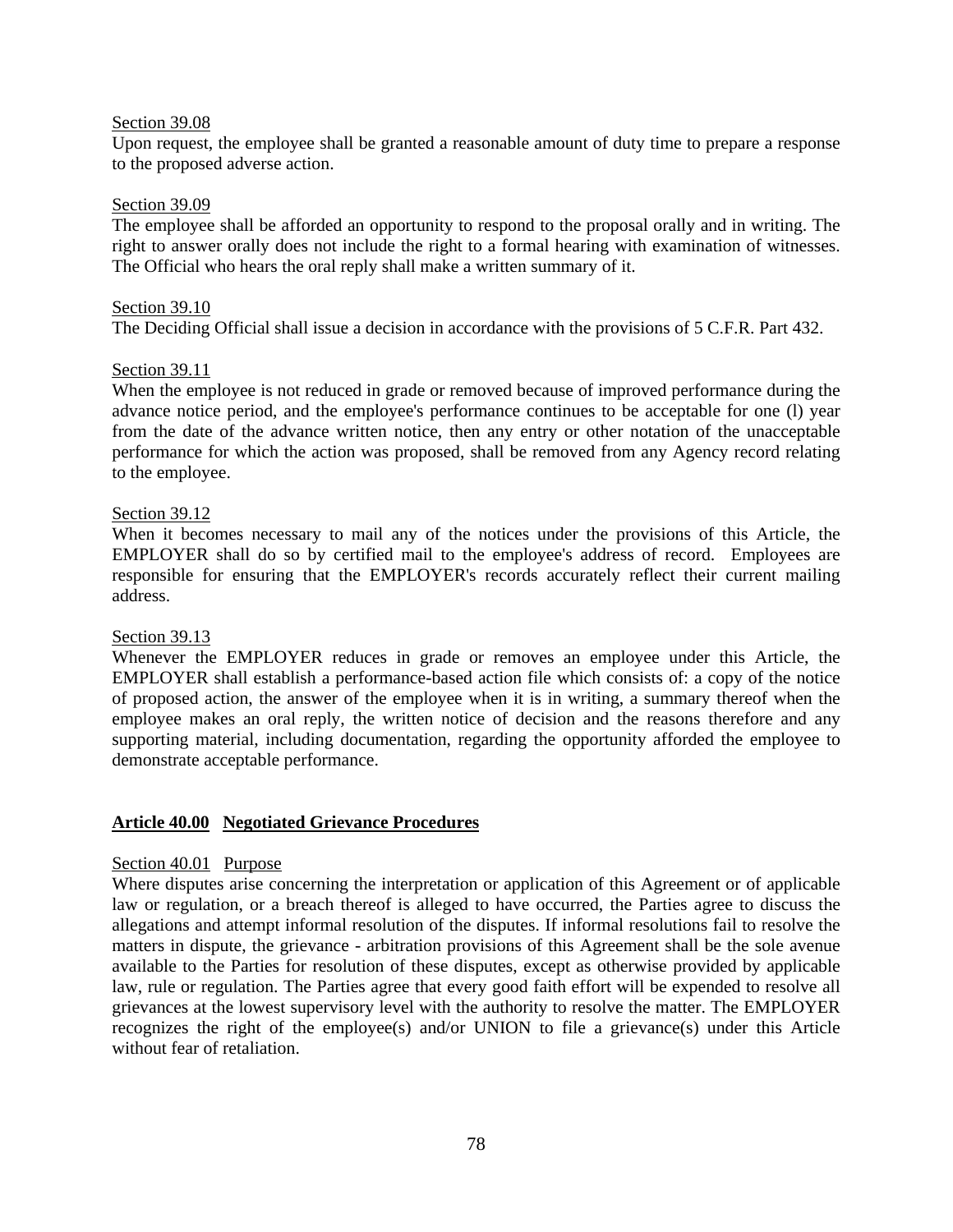### Section 40.02 Scope

- (a) A grievance under these procedures shall mean a complaint:
	- (1) By any employee concerning any matter relating to the employment of the employee;
	- (2) By the UNION concerning any matter relating to the employment of any employee; or
	- (3) By any employee or the UNION concerning:

(A) The effect or interpretation or a claim of breach of this Agreement; and/or

(B) Any claimed violation, misinterpretation or misapplication of any law, rule or regulation affecting conditions of employment.

(b) These procedures do not apply to any matter excluded by 5 U.S.C. § 7121(c) of the Civil Service Reform Act of 1978 (CSRA) or statutory changes thereto as follows:

(1) Any claimed violation of 5 U.S.C.  $\S$  7321 et seq. (relating to prohibited political activities);

(2) Retirement, health insurance or life insurance;

- (3) A suspension or removal under 5 U.S.C. § 7532;
- (4) Any examination, certification or appointment; or

(5) The classification of any position which does not result in the reduction-in-grade or pay of any employee.

### Section 40.03 Questions of Grievability

Questions of grievability or arbitrability based upon technical or procedural aspects of a grievance shall be deemed waived unless raised before the conclusion of Step 3 of the procedure. Questions of grievability or arbitrability based upon an Arbitrator's authority to rule on or hear an issue may be raised at any time. In the event that the EMPLOYER should declare a grievance non-grievable or non-arbitrable, all disputes of grievability or arbitrability shall be referred to arbitration as a threshold issue. The threshold issue shall be ruled upon first. If the grievance is found to be arbitrable, the Arbitrator shall hear the merits of the central issue.

### Section 40.04 Reasonable Time

Employees, including those who represent themselves, and UNION Representatives shall be allowed reasonable time to discuss and process grievances, including attendance at meetings with EMPLOYER officials. UNION Representatives shall be allowed reasonable time pursuant to Article 9.00, UNION Representation and Official Time. Employees shall be granted a reasonable amount of time, normally up to two and one-half (2 1/2) hours, to prepare his/her grievance prior to the filing of such grievance.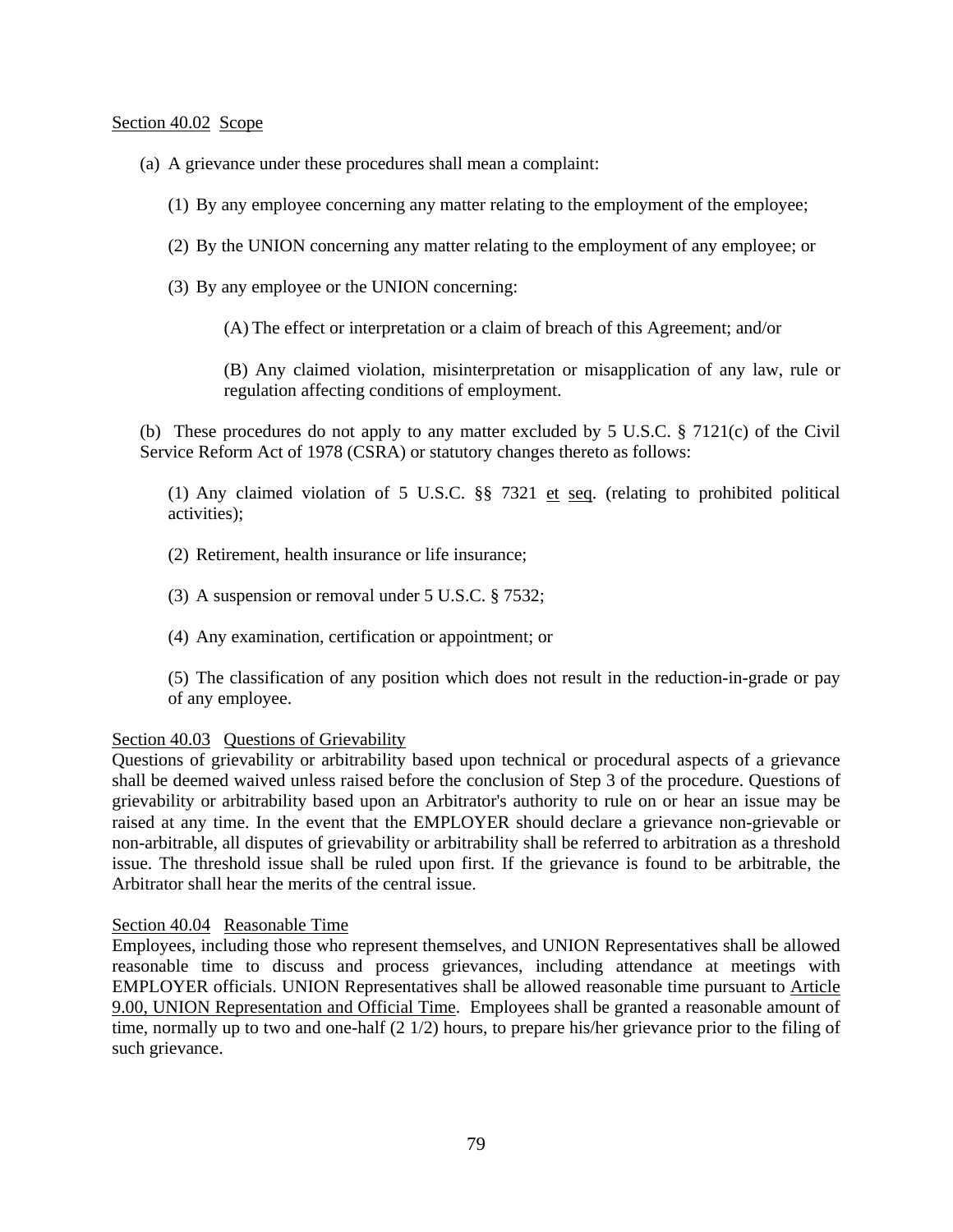### Section 40.05 Statutory Election

An aggrieved employee affected by a removal or reduction-in-grade based on unacceptable performance or adverse action may at his/her option raise the matter under either the statutory appellate procedure or the negotiated grievance procedure, but not both. An aggrieved employee affected by discrimination or any other prohibited personnel practice under 5 U.S.C. § 2302 (b)(1) of the CSRA may at his/her option raise the matter under a statutory procedure or the negotiated grievance procedure, but not both.

The filing of a negotiated grievance under this Article prior to invoking any applicable statutory procedure constitutes an election of the negotiated grievance procedure over any statutory procedure.

This election occurs with the filing of a written grievance at Step 1.

### Section 40.06 Expedited Procedure

Step 1.

(a) Any grievance which involves a removal or reduction-in-grade shall first be filed under this procedure at the Agency Head level within thirty (30) calendar days after the effective date of the action, or appealed under the statutory appeals procedure in accordance with rules and regulations governing such appeals. Requests for extension of time should be filed with the Director, Employee and Labor Relations Division.

(b) In cases where the employee or UNION has elected to file a grievance under this Section, the EMPLOYER shall have thirty (30) calendar days from the filing of the grievance to issue a written decision.

Step 2.

If the matter is not satisfactorily resolved at Step 1, the UNION may invoke arbitration under Article 41.00 within thirty (30) calendar days of the issuance of the expedited decision by written notification to the Director, Employee and Labor Relations Division.

### Section 40.07 Regular Grievance Procedure

Step 1

Except as provided for in Section 40.06, an employee challenging a matter covered by the negotiated grievance procedure may first present the matter orally to his/her supervisor, or other appropriate EMPLOYER Representative, either alone or with his/her Representative designated in writing. The EMPLOYER Representative shall consider all the facts and attempt to resolve the matter. The designation of a UNION Representative authorizes such Representative to speak and/or act on behalf of the grievant. If the matter is not satisfactorily resolved after the oral presentation, the grievant, either alone or with the assistance of a UNION Representative, may file a grievance in writing with his/her supervisor or other appropriate EMPLOYER Representative. Written grievances must be filed within thirty (30) calendar days after the incident giving rise to the grievance occurs. An employee who presents his/her grievance without UNION representation will be allowed a reasonable amount of duty time, not to exceed two and one-half (2-1/2) hours, to process his/her grievance. For good cause shown, such time limits may be extended by the EMPLOYER.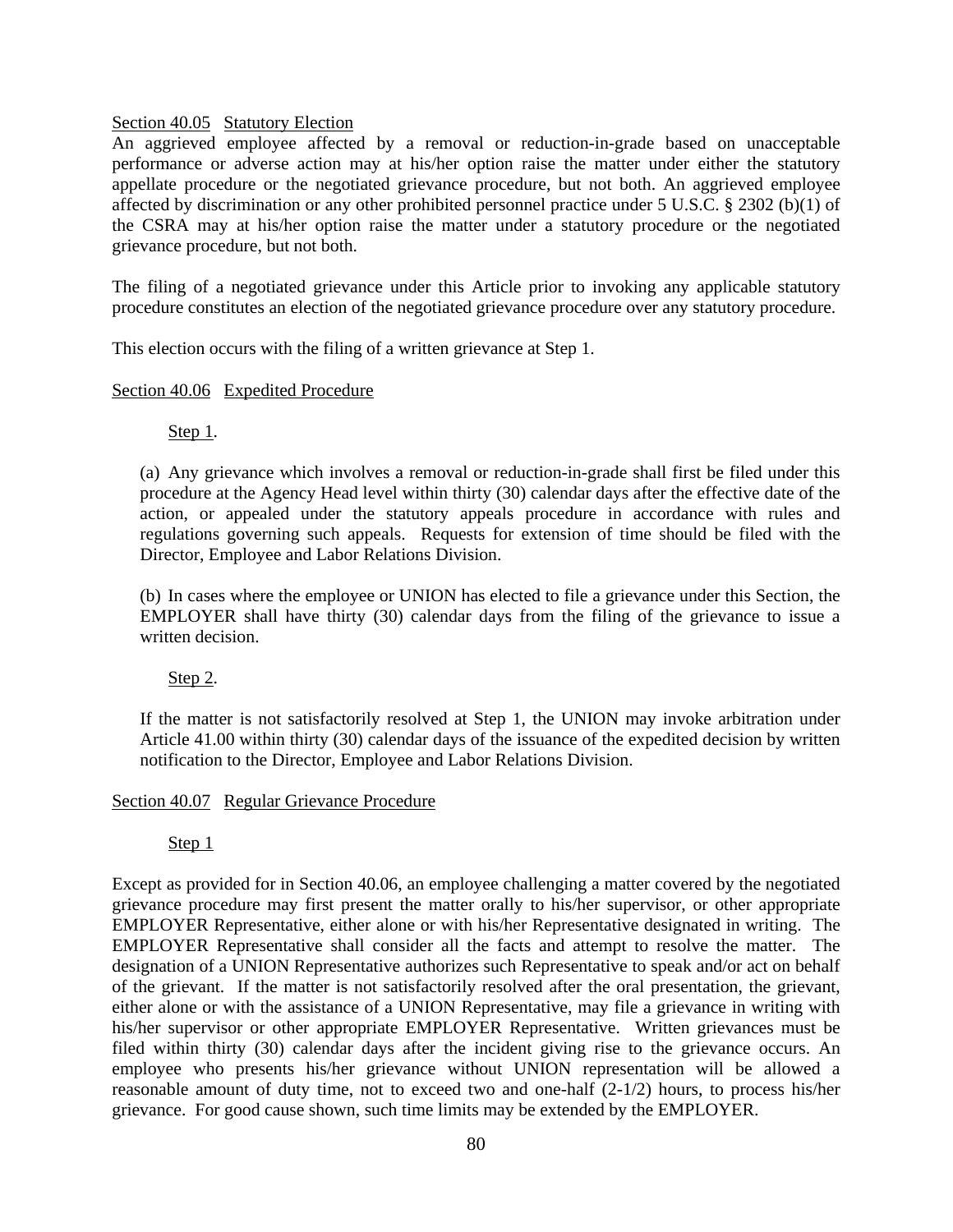If an employee presents a grievance on his/her own behalf directly to the EMPLOYER for adjustment, the UNION shall be timely notified and shall have the right to be present during the grievance proceeding.

A written grievance at a minimum shall:

- (a) Identify the employee and office;
- (b) Identify the incident and the date it occurred;

(c) Cite specific Article(s) and Section(s) of this Agreement or regulation(s) or law(s) alleged to have been violated or misapplied;

- (d) Specify how the Agreement, law or regulation has been violated;
- (e) Specify the remedy sought;
- (f) Request discussion, if desired; and
- (g) Include a copy of the information submitted in support of the grievance at each step.

The supervisor or other appropriate EMPLOYER Representative shall give full consideration to all available facts and issue a decision to the employee or designated UNION Representative in writing within thirty (30) calendar days after filing of the written grievance.

### Step 2.

If the matter is not satisfactorily resolved in Step 1, the employee or the designated UNION Representative may within thirty (30) calendar days of the issuance of the Step I decision, file the matter in writing with the District or Headquarters Office Director or the Washington Field Office Director, as appropriate.

All matters dealing with the performance of Field Office Legal Unit staff, such as performance-based actions (promotion, assignment, etc.), shall be filed in writing with the Regional Attorney. If the Regional Attorney was the Step 1 EMPLOYER representative, then Step 2 shall be filed with the Deputy General Counselor or his/her designee. All other issues (non-performance-based issues) shall be filed with the District, Headquarters or Washington Field Office Director, as appropriate.

Upon request, the EMPLOYER Representative shall meet and discuss the matter with the UNION Representative and the grievant, if the grievant so desires, prior to rendering a written decision. The EMPLOYER Representative shall issue a written decision to the employee or designated UNION Representative within thirty (30) calendar days after filing of the Step I appeal. Any issues not raised in the grievance by Step 2 are waived.

### Step 3.

If the grievance is not satisfactorily resolved, the employee or designated UNION Representative may, within thirty (30) calendar days of the issuance of the Step 2 decision, file the matter with the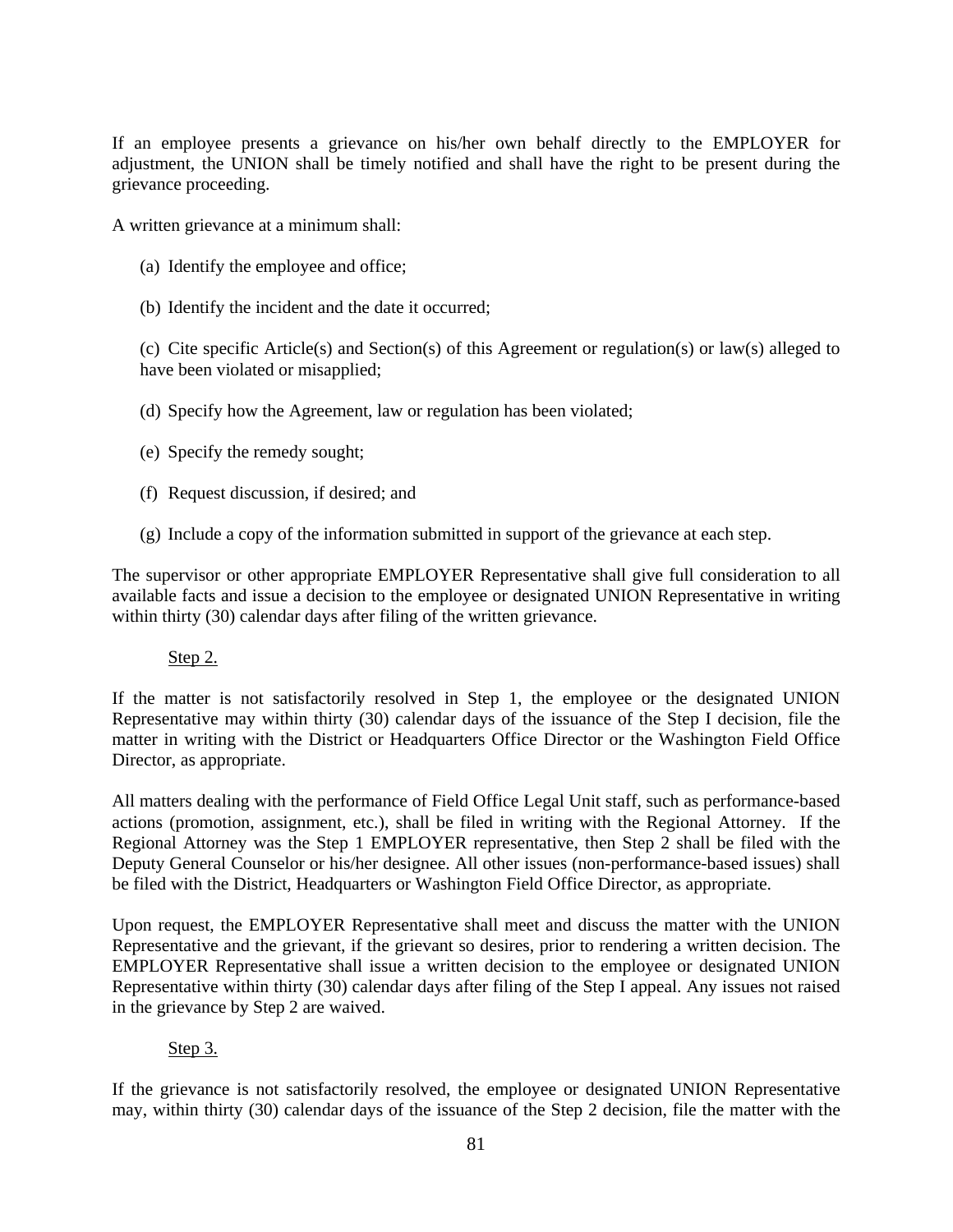Agency Head, or his/her designee for resolution. A decision shall be issued within thirty (30) calendar days after the filing of the Step 2 appeal. If the grievance is not satisfactorily resolved, the UNION may invoke arbitration under Article 41.00 within thirty (30) calendar days of the issuance of the Step 3 decision by written notification to the Director, Employee and Labor Relations Division. Only the UNION may invoke arbitration.

## Section 40.08 Time Limitations

All time limits under this Article may be extended by mutual consent of the Parties. Failure of an EMPLOYER Representative to meet the time limits provided means the grievance is denied and the employee or his/her Representative may proceed to the next step. EMPLOYER responses submitted in an untimely manner or after the grievance has been elevated to the next step shall not be admissible at levels after they were due, including at arbitration, without the mutual consent of the Parties. Failure of an employee to meet the time limits imposed means that the grievance may be dismissed by the EMPLOYER unless the employee can present compelling evidence for the failure to meet the time constraints.

## Section 40.09 Filing and Issuance

For purposes of this Article, "filing" and "issuance" are defined as follows:

- (a) For the Expedited Procedure under Section 40.06, filing is determined by postmarked mail;
- (b) For the Regular Grievance Procedure under Section 40.07:

(1) Filing at Step 1 is determined by date of receipt by the supervisor or other EMPLOYER Representative or by postmarked mail if the designated UNION Representative is not located in the same facility as the supervisor or EMPLOYER Representative;

(2) Filing at Step 2 is determined by date of receipt by the District or Headquarters Office Director, Washington Field Office Director or Deputy General Counsel if that official is located at the same facility as the grievant or designated UNION Representative, or by postmarked mail if the appropriate EMPLOYER Representative is not located in the same facility as the grievant or the designated UNION Representative;

(3) Filing at Step 3 shall also be determined by postmarked mail;

(4) Date of invocation of arbitration by the UNION shall be determined by postmarked mail to the Director, Employee and Labor Relations Division.

(c) At all steps of the Expedited and Regular Grievance Procedures, the date of issuance is determined by date of receipt by the grievant or his/her representative if the grievant is located at the same facility as the appropriate EMPLOYER Representative, and by postmarked mail, if the grievant or his/her representative is not located in the same facility as the appropriate EMPLOYER Representative.

# Section 40.10

Within 120 days of the signing of this Agreement, the parties agree to meet to explore and develop electronic grievance and arbitration processes. Until the processes are developed and implemented, no grievance under this Article shall be filed by facsimile machine (FAX) or electronic mail.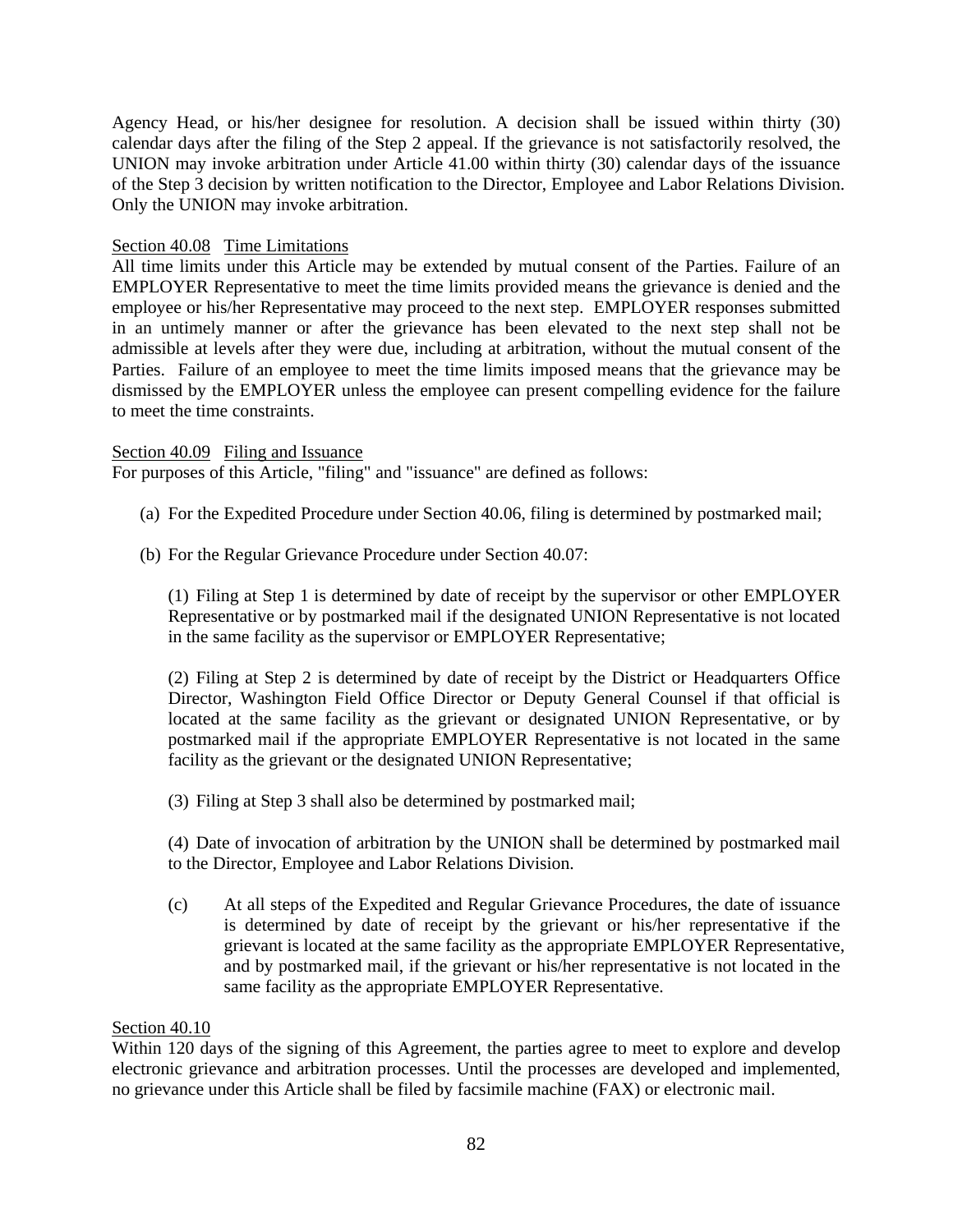## **Article 41.00 Arbitration**

#### Section 41.01 Purpose

The Parties acknowledge that their interests and those of the employees are best served by providing economical and expeditious arbitration procedures to promptly and finally resolve disputes which other good faith means have failed to resolve. The EMPLOYER and the UNION further acknowledge that flexible arbitration procedures that facilitate access to mutually designated Federal Sector Arbitrators thoroughly familiar with the terms and conditions of this Agreement provide the Parties with the opportunity to use streamlined, efficient and cost-effective dispute resolution machinery. Therefore, in order to effectuate those purposes, the Parties agree that any issue(s) not properly resolved through the negotiated grievance procedures set forth in Article 40.00 shall be subject to the right of the UNION to invoke binding arbitration only under the procedures contained in this Article. Issue(s) may be referred to an Arbitrator. The right to invoke binding arbitration under this Article is limited to the UNION; an employee may not independently invoke any of the provisions of this Article. The time frames apply to both the expedited and regular grievance procedures. These time frames may be extended by mutual agreement of the Parties.

### Section 41.02 Selection of the Arbitrator

When arbitration is invoked, the UNION shall, within five (5) calendar days, request the Federal Mediation and Conciliation Service (FMCS) to submit a list of seven (7) Arbitrators to the UNION and the EMPLOYER's Employee and Labor Relations Division. Within five (5) calendar days after receipt of the list, the Parties shall select an Arbitrator by each alternately striking off one (1) name from the list and the name remaining on the said list shall be the Arbitrator. Time limits may be extended by mutual consent.

If either Party refuses to act under this selection procedure or unduly delays the selection process, unless time limits have been extended by mutual agreement, the other Party shall return its list to the FMCS indicating its first  $(1<sup>st</sup>)$ , second  $(2<sup>nd</sup>)$  and third  $(3<sup>rd</sup>)$  preferences of an Arbitrator, and it is agreed that the FMCS shall be empowered to appoint the available Arbitrator in accordance with the preference indicated.

### Section 41.03 Duties of the Arbitrator

The Parties agree to establish the following duties of the Arbitrator:

(a) The duties of the Arbitrator shall be to hear and issue final and binding decisions on all grievances referred to him/her for arbitration in accordance with procedures established herein;

(b) Performing the functions delineated in §41.03(a), the Arbitrator shall:

(1) Operate under the Code of Ethics and Procedural Standards for Labor Management Arbitration and the rules of the American Arbitration Association unless otherwise specified in this Article;

(2) Interpret the provisions of this Agreement in such a manner as not to add to, subtract from or otherwise modify the terms of this Agreement or the intent of the Parties;

(3) In deciding or making awards, apply relevant provisions of this Agreement, the Civil Service Reform Act and other applicable laws, rules and regulations; and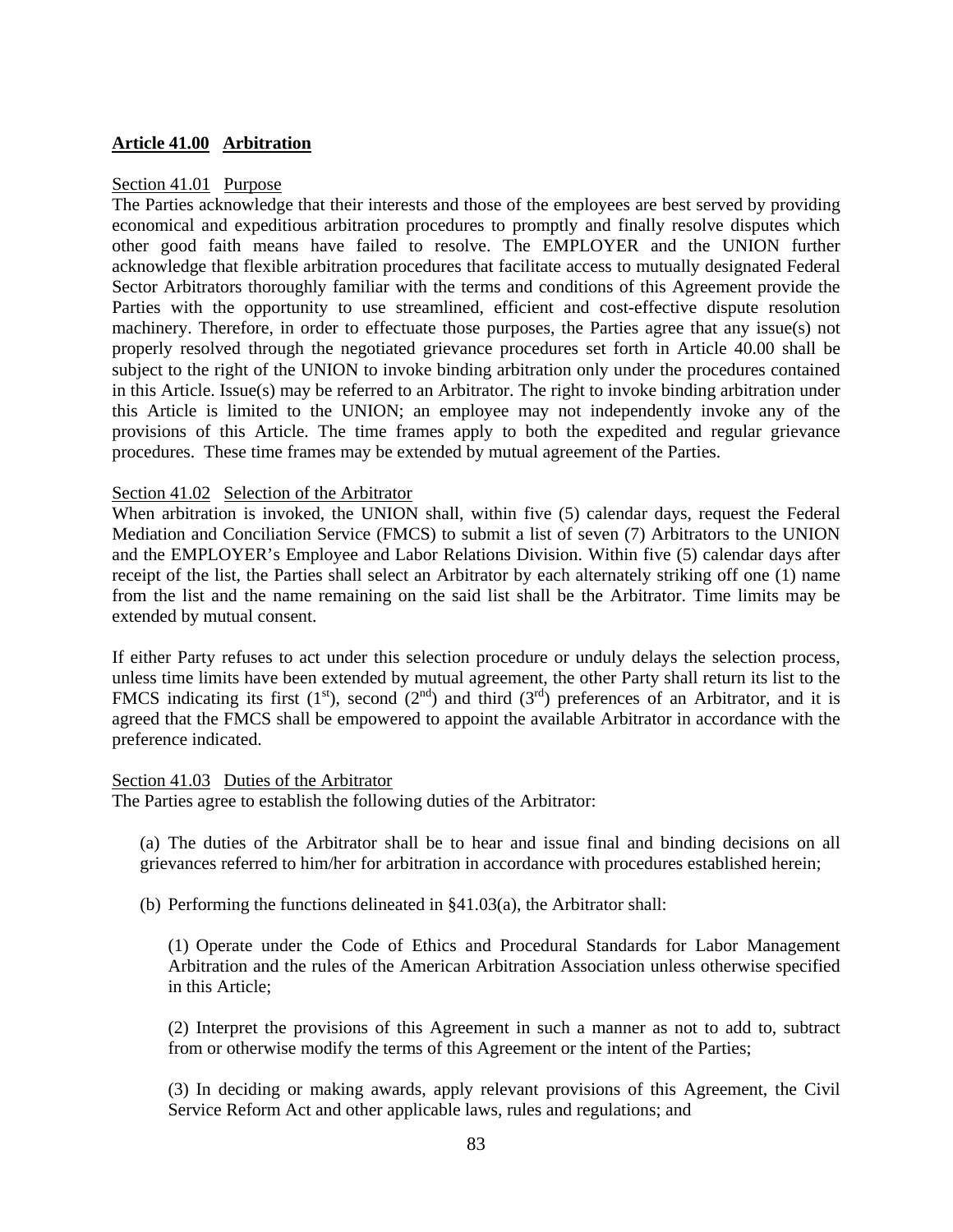(4) Take into consideration precedents of appropriate administrative and judicial authorities by which the Parties are bound by law or government-wide rule or regulation.

(c) The Arbitrator's fees and expenses shall be borne equally by the Parties.

(d) All disputes as to the arbitrability or grievability of a matter which were properly raised in accordance with Section 40.03 of the negotiated grievance procedures shall be referred to the Arbitrator as a threshold issue and shall initially be decided by the Arbitrator. Such issues shall be resolved in accordance with Section 40.03.

(e) The Arbitrator may disqualify himself/herself from any matter in arbitration which in his/her judgment would constitute a real or potential conflict of interest. In such cases, the Arbitrator shall so notify the Parties and explain the nature of the conflict. In the event of any disqualification, the Parties shall select a new Arbitrator pursuant to this Article.

### Section 41.04 Procedures for Arbitrations

(a) UNION may elect to invoke arbitration at the National or Local level. Arbitrations shall be invoked in writing, pursuant to the provisions of Section 40.06 Expedited Procedure or Section 40.07 Regular Grievance Procedure.

(b) The written request to arbitrate shall be served upon the Director, Employee and Labor Relations Division (ELRD) or his/her designee, as appropriate. The request shall be dated and shall identify the grievant by name and/or number, issues(s) raised in the grievance and the specific contract provision(s) in dispute, the relief sought and the name of the Representative. The UNION shall not raise issues which were not stated and considered as part of the grievance under Article 40.00 Negotiated Grievance Procedures.

(c) The following procedures shall apply to all arbitrations. At least thirty (30) calendar days prior to the scheduled date of arbitration, each Party shall submit to the Arbitrator and the other Party, in writing, the following:

- (1) A detailed statement of facts from which the grievance arose;
- (2) A specific statement of the issues in dispute, the relevant legal and factual arguments, the contractual provisions that apply and the requested remedy;

(3) A prospective witness list to include address, telephone number and summary of expected testimony;

(4) Supporting documentation, evidence and proposed exhibits; and

(5) A proposed time and site for arbitration.

At the same time, a copy of the complete grievance file shall be supplied to the Arbitrator and constitute a joint exhibit of the Parties.

(d) No later than ten (10) calendar days prior to the hearing, the Arbitrator will conduct a prehearing conference. This conference may be conducted by telephone. The purpose of the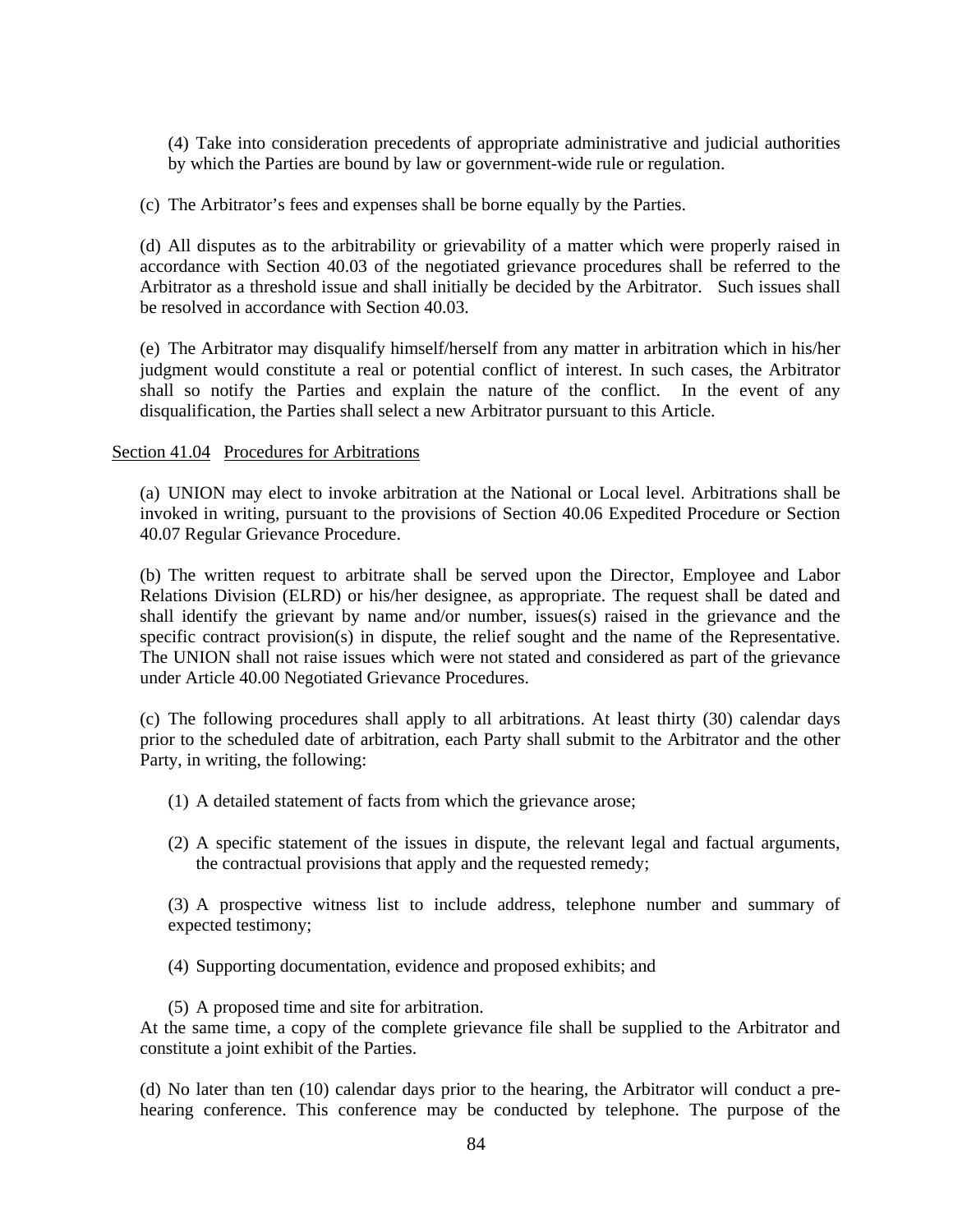conference is to insure compliance with the provisions of Section 41.04(c). At this time, the Arbitrator will determine and set forth the issues as presented by the Parties, determine whether a hearing is necessary as opposed to written submissions, set the time and place of the hearing if that has not already been done, resolve any matters concerning the Parties' witness lists or any other preliminary matters, including the submission of exhibits and/or joint exhibits. In the event a hearing is necessary and the Parties cannot agree on the issues to be arbitrated or challenged, the appearance of witnesses or the adequacy of compliance by the other Party with its obligation to produce supporting documentation and evidence, the Arbitrator shall review the grievance file and the submissions of the Parties and any arguments concerning whether or not there has been compliance and shall, prior to the date of the arbitration, rule on the arguments and challenges.

(e) Normally the arbitration hearing will be held at the EMPLOYER's site in the Office where the grievance arose. Each Party shall be responsible for the travel and per diem expenses of its own witnesses and representatives unless otherwise agreed.

(f) At the hearing, the Arbitrator shall have the obligation of assuring that pertinent and necessary facts are presented. Only evidence or arguments relevant to the issues determined for arbitration shall be introduced by either Party. Testimony or evidence as to any other issues shall be excluded by the Arbitrator. The Arbitrator shall also exclude testimony or evidence that he/she determines to be immaterial, irrelevant or unduly repetitious. The Parties may jointly or individually request a verbatim transcript. A joint request by the Parties for a transcript or the sharing of a transcript with the other Party shall require that the Parties share equally the cost of the transcript. Post-hearing briefs shall be submitted in accordance with the instructions of the Arbitrator unless he/she determines them to be unnecessary.

(g) The Arbitrator shall issue an award with a written opinion stating the reasons for the award as soon as possible after the conclusion of the arbitration (including receipt of briefs), but in no event later than twenty (20) calendar days from the close of the arbitration. Any dispute regarding the interpretation of the award shall be submitted to the Arbitrator within ten (10) calendar days from its receipt. The Arbitrator shall issue the requested clarification within ten (10) calendar days of his/her receipt of this submission.

(h) The Arbitrator may for good cause and upon written request by either party, extend any time limits contained in this Section. The failure of the UNION to pursue the grievance, after stating its intent to arbitrate, shall mean that the UNION has abandoned the action.

### Section 41.05 Appeals of Arbitration Awards

Either the UNION or the EMPLOYER may appeal an Arbitrator's decision in accordance with the rules and regulations of the Federal Labor Relations Authority.

# **Article 42.00 Outside Employment and Activities**

### Section 42.01

Employees shall not engage in any outside employment or other outside activities that are prohibited by statute or 5 C.F.R. § 7201.102 (a) (b) and (c) or that conflicts with their official duties, whether on their own behalf, or for private individuals, firms, companies, institutions, or State or local governments. The term "Outside Employment" or "activity" does not include: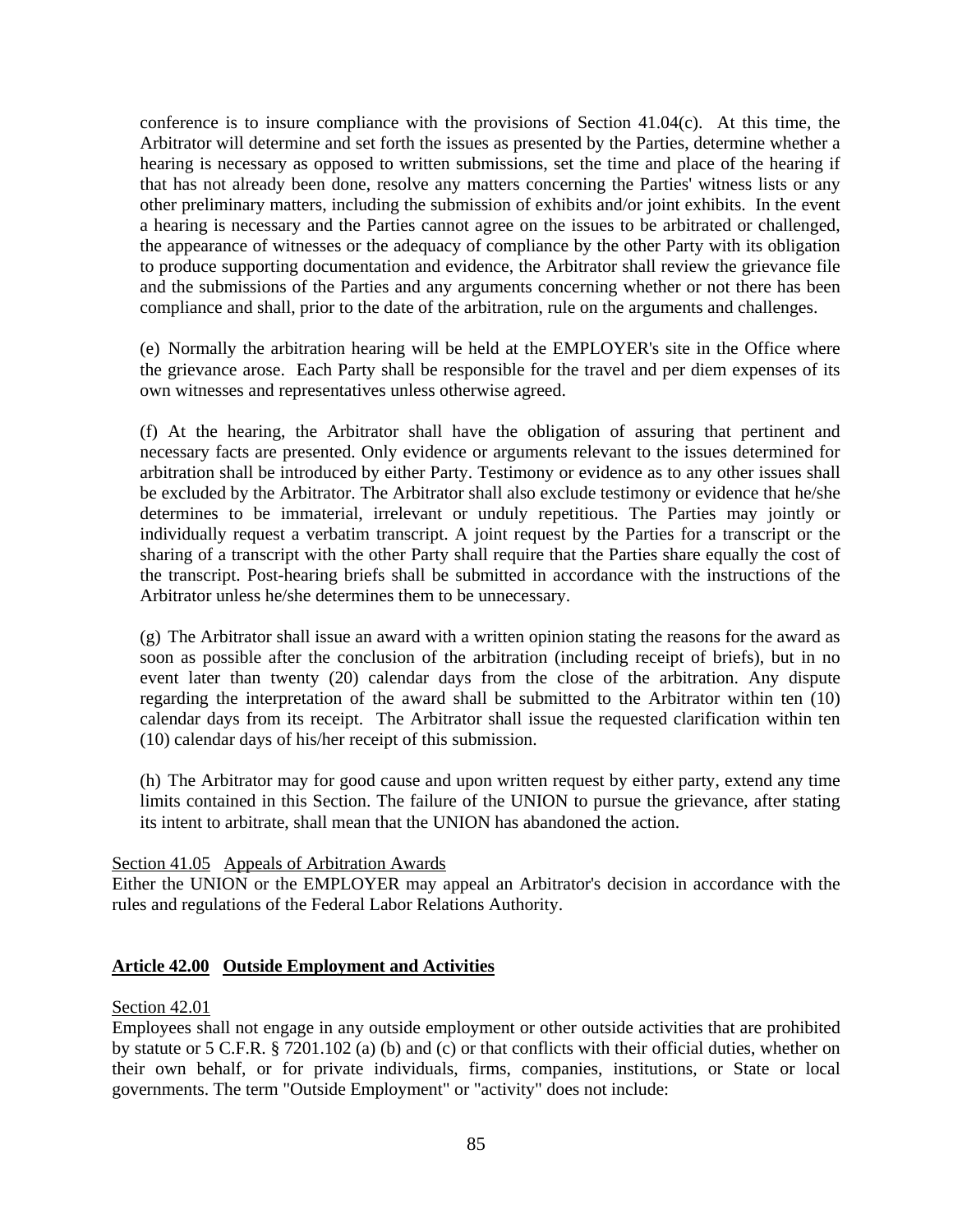(a) Participation in the activities of a non-profit charitable, religious, professional, social, fraternal, educational, recreational, public service, or civic organization, unless:

(1) The employee's participation involves the provision of professional services or advice;

(2) The employee will receive compensation other than reimbursement of expenses; or

(3) The organization's activities are devoted substantially to matters related to equal employment law and the employee will serve as an officer or director of the organization.

(b) Performance of duties in the Armed Forces, Reserve, or National Guard;

(c) UNION representatives representing bargaining unit employees in negotiated grievances, EEO and MSPB administrative proceedings. Before engaging in such activities, the UNION representative must request and receive approval for the use of official time pursuant to the procedures set forth in Article 9.00, Union Representation and Official Time.

### Section 42.02 Request to Engage in Outside Employment

Consistent with law, rule and regulation, and EEOC Order 680.003, advance written approval is required to engage in outside employment or activity whether paid or unpaid. Employees shall forward a written request for approval to the appropriate Deputy Ethics Counselor, and when required by 5 C.F.R.§ 7201.103(b), to the Legal Counsel. The written request shall include:

(a) Name and address of the outside organization or company;

(b) Type of work to be performed and proposed hours of work and approximate dates of employment;

(c) Statement whether the outside work or activity will interfere with EEOC work;

(d) Statement that the outside employment or activity involves no conflict of interest and that, if the employee becomes aware of a conflict of interest arising as a result of the outside employment, he/she will promptly report such conflict to the official(s) who approved the request; and

(e) Certification that no official duty time or government property, resources, or facilities not available to the general public will be used in connection with the outside employment.

### Section 42.03

The Deputy Ethics Counselor, the Legal Counsel, or their designee, as appropriate, will approve or deny a written request of an employee to engage in outside employment or activities provided all necessary information is available to make such a determination. The response will be in writing and will state whether the request is granted or denied. The EMPLOYER will make every effort to approve or deny the request within thirty (30) calendar days from receipt; however, the EMPLOYER may take up to sixty (60) calendar days when needed.

# Section 42.04

If a request has been approved, but the Employer deems it necessary to withdraw the approval, the Deputy Ethics Counselor, or the Legal Counsel, or their designee, as appropriate, will notify the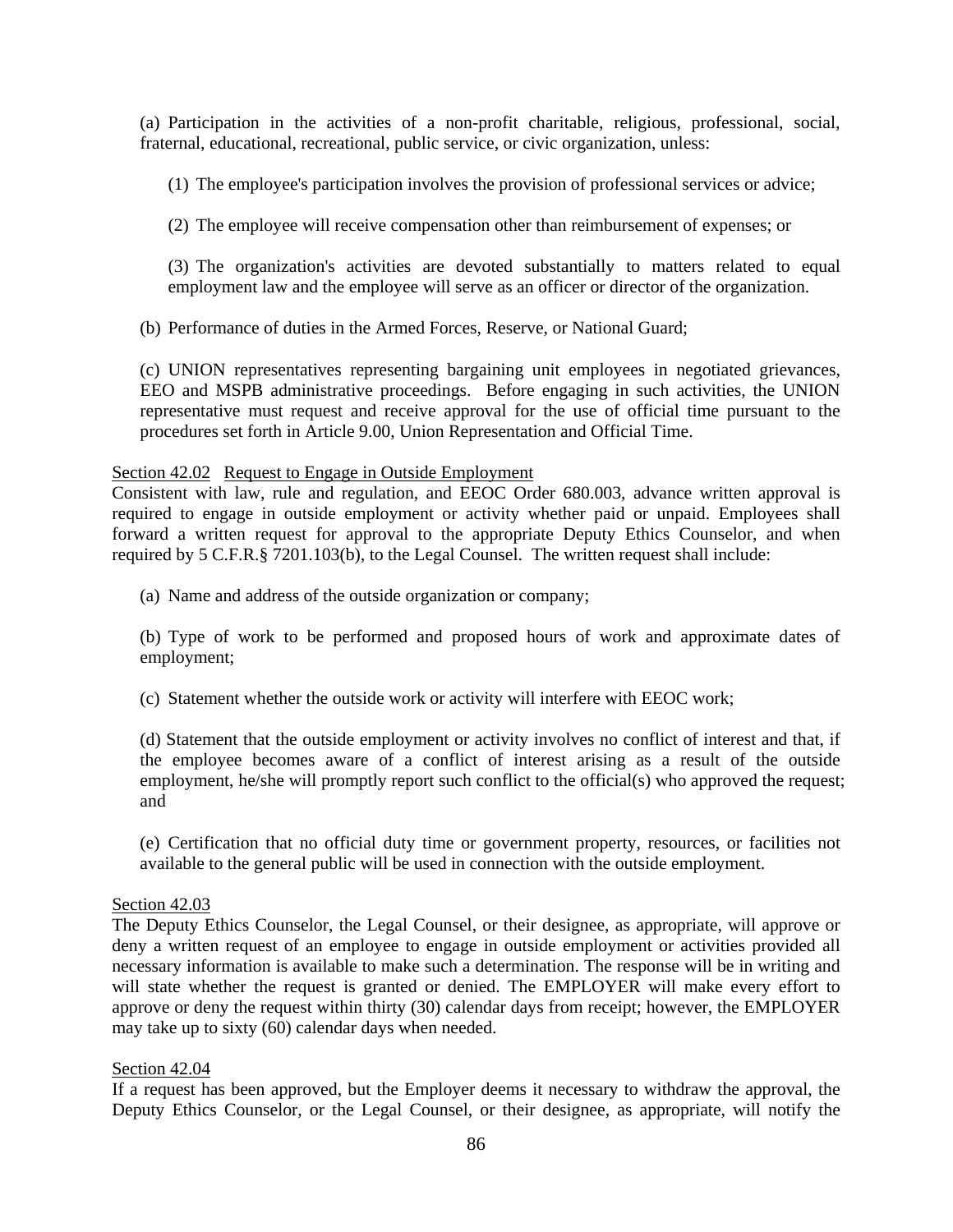employee in writing of the withdrawal of approval and the reasons therefore. Where feasible, the notification will provide the employee with a reasonable time to discontinue such employment or activity. However, in some circumstances, the employee will be required to discontinue such employment or activity effective immediately. In any case, the employee shall have the right to provide additional information and to request reconsideration.

# **Article 43.00 Electronic Monitoring**

Annually, the EMPLOYER shall notify employees of electronic surveillance used by the Agency. Prior to utilizing electronic monitoring systems, the UNION will be given advance notice and an opportunity to negotiate any adverse impact. This Article does not apply to security, investigations, or law enforcement activities.

## **Article 44.00 Special Language Skills**

This Article covers those employees who use special language skills (e.g., bilingual, sign language, etc.) in the performance of their duties. Unless an employee's position description specifically states that performing translations is part of his/her job, no employee shall be required to extend their use of special language skills beyond that for which they are hired. If the employee volunteers to translate then his/her services can be utilized. The EMPLOYER will not pay a special salary rate for employees who possess and use special language skills in the performance of their duties. If an employee volunteers to translate, the supervisor may submit the employee for an award for going above and beyond their normal job duties. An employee's decision not to volunteer their skills will not negatively impact their performance evaluation or working conditions.

# **Article 45.00 Outsourcing**

### Section 45.01

Outsourcing is where the EMPLOYER remains fully responsible for the provision of affected services and maintains control over management decisions, while another entity operates the function or performs the service. This approach includes contracting out, the granting of franchises to private firms, and the use of volunteers to deliver public services.

### Section 45.02

The EMPLOYER recognizes its responsibility to comply with applicable laws, regulations and rules such as the Federal Acquisition Regulations and OMB Circular No. A-76, as appropriate, concerning the outsourcing of any function or activity. The UNION recognizes the right of the EMPLOYER to outsource the performance of its functions and activities.

#### Section 45.03

The EMPLOYER agrees to notify the UNION of its decision to outsource any function or activity that substantively alters conditions of employment affecting bargaining unit employees. After notification, and upon request by the UNION, the EMPLOYER agrees to negotiate the impact and implementation of any such decision in accordance with Article 7.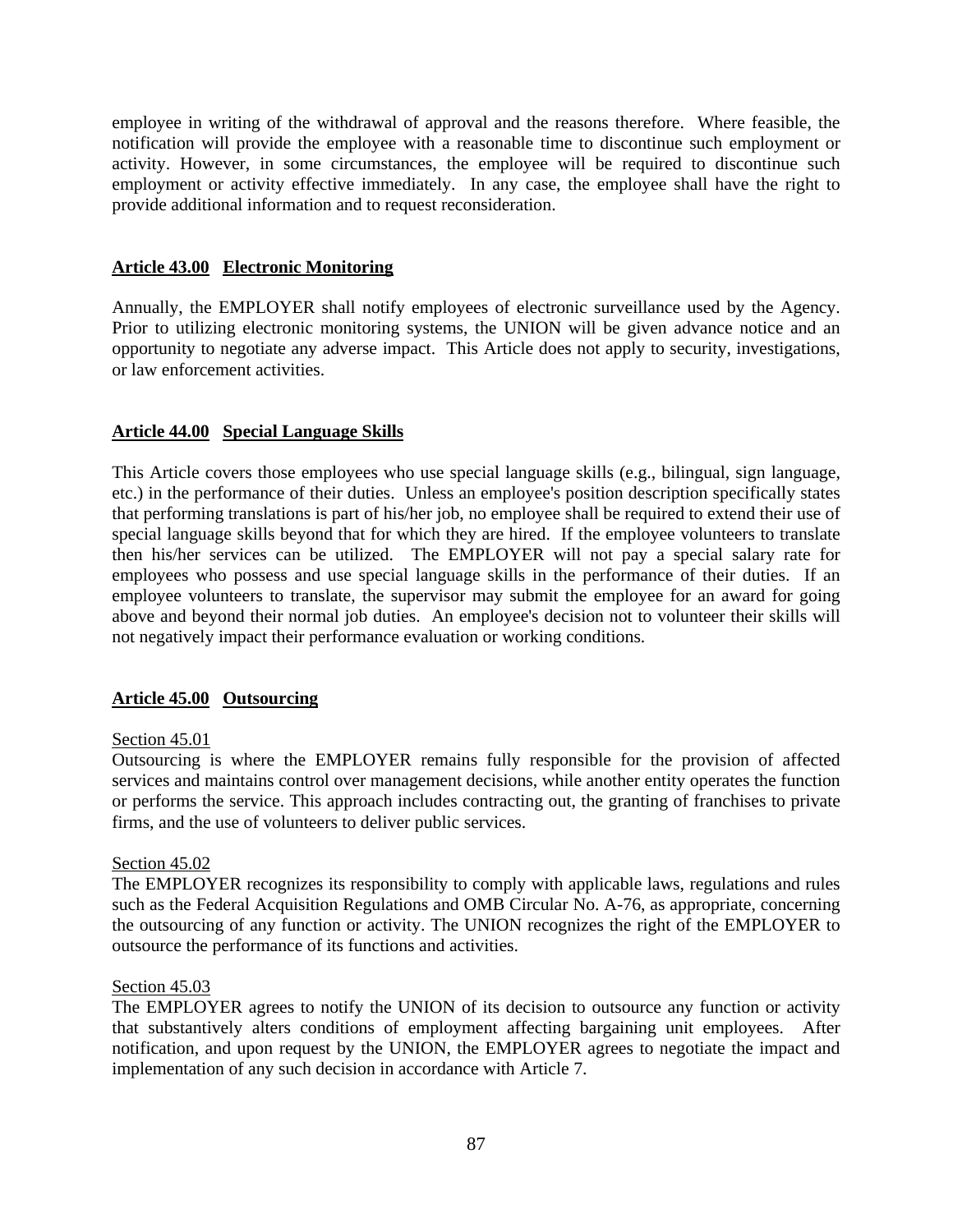### Section 45.04

Bargaining unit employees adversely affected by a decision of the EMPLOYER to outsource any function or activity will be afforded their full rights and entitlements in accordance with applicable laws, regulations, rules and this Agreement.

## **Article 46.00 Alternative Dispute Resolution**

The UNION and EMPLOYER acknowledge their mutual responsibility and desire to work together to make the Agency a model workplace. The UNION and the EMPLOYER agree that Alternative Dispute Resolution (ADR) is a means to facilitate early resolution of workplace conflicts. The Parties agree that the ADR process is a supplement to, but not a substitute for, either the contractual expedited or negotiated grievance procedures. If the Employer intends to make any substantive changes to the program, it will meet and confer with the UNION in accordance to Article 7.00.

# **Article 47.00 Transfers**

## Section 47.01

Employees requesting a transfer, hardship or otherwise, may submit their requests to the current Office Director/Regional Attorney and the desired Office Director/Regional Attorney. The employee shall receive an acknowledgement of his/her request within seven (7) work days from the current Office Director/Regional Attorney.

### Section 47.02

Among other things, the EMPLOYER may consider whether the transfer is required by governmentwide rules or regulations; the needs of the affected offices; office workloads; office staffing; the nature of any hardship and the employee's conduct and performance. Some examples of situations may include any spouse, fiancé, or domestic partner being relocated, employment or promotional opportunities in another location, or serious illness of the employee or a family member as defined in Article 27.00 Leave.

### Section 47:03

Nothing in this Article and this CBA shall require the EMPLOYER to transfer an employee.

### Section 47:04

If a transfer is granted, the employee shall bear the cost of the transfer. The Agency may allow up to forty (40) hours of administrative leave to the transferring employee.

### **Article 48.00 Surveys**

From time to time, management may "survey" bargaining unit employees. For purposes of this agreement, survey means all modes of polling groups of bargaining unit employees for gathering information concerning conditions of employment. The Agency shall not use a survey to by-pass the UNION or to negotiate directly with bargaining unit employees over changes in terms and conditions of employment.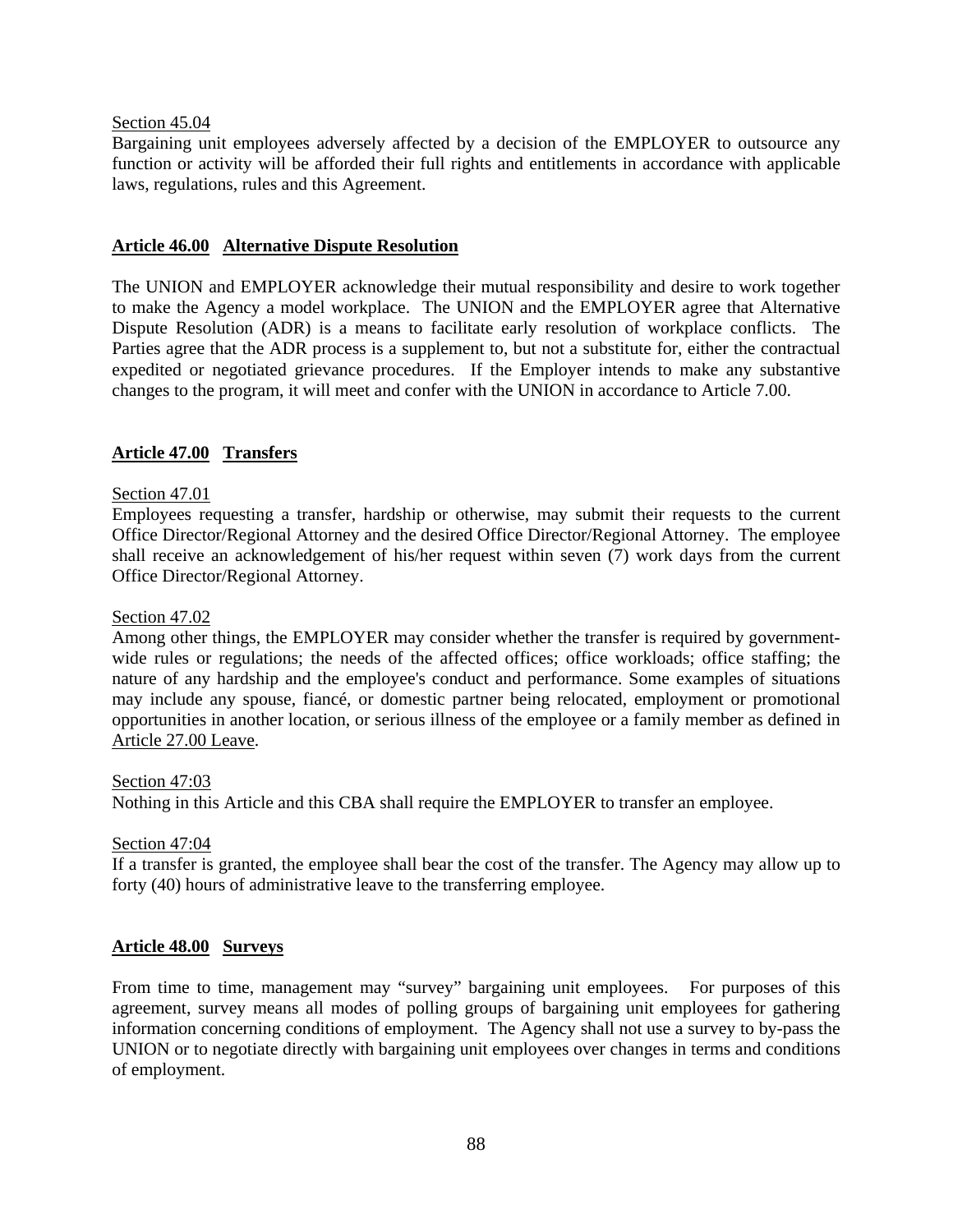### Section 48.01 Special Items

Management will not survey employees except as allowed by law. While surveys are usually voluntary and anonymous, in some instances, participation is mandatory and anonymity may not be possible. When surveys are deemed mandatory and anonymity may not be possible, the EEOC will provide an explanation.

#### Section 48.02 Survey Procedures

The EEOC will provide the UNION with reasonable advance notification of its intent to survey bargaining unit employees and an advance copy of the survey document. The EEOC will in good faith consider for inclusion in the survey, any comments the UNION submits. The UNION may request bargaining over any specific and identified impact of the survey.

#### 48.03 Survey Methods

The Parties agree that on-line surveys are the quickest and most efficient means of conducting surveys and will be used, when possible.

Employees shall be allowed to use duty time to complete any surveys. The Parties agree that the amount of time that bargaining unit employees expend participating in any survey will be taken into consideration for work assignments.

#### 48.04 Survey Results

(a) The Agency agrees to provide the UNION with copies of all EEOC survey results compiled and distributed by the Agency or survey results that are otherwise discoverable.

(b) The EMPLOYER agrees to provide the UNION with survey information which is conducted or mandated by outside government agencies, to the extent possible, provided that such information is available and discoverable.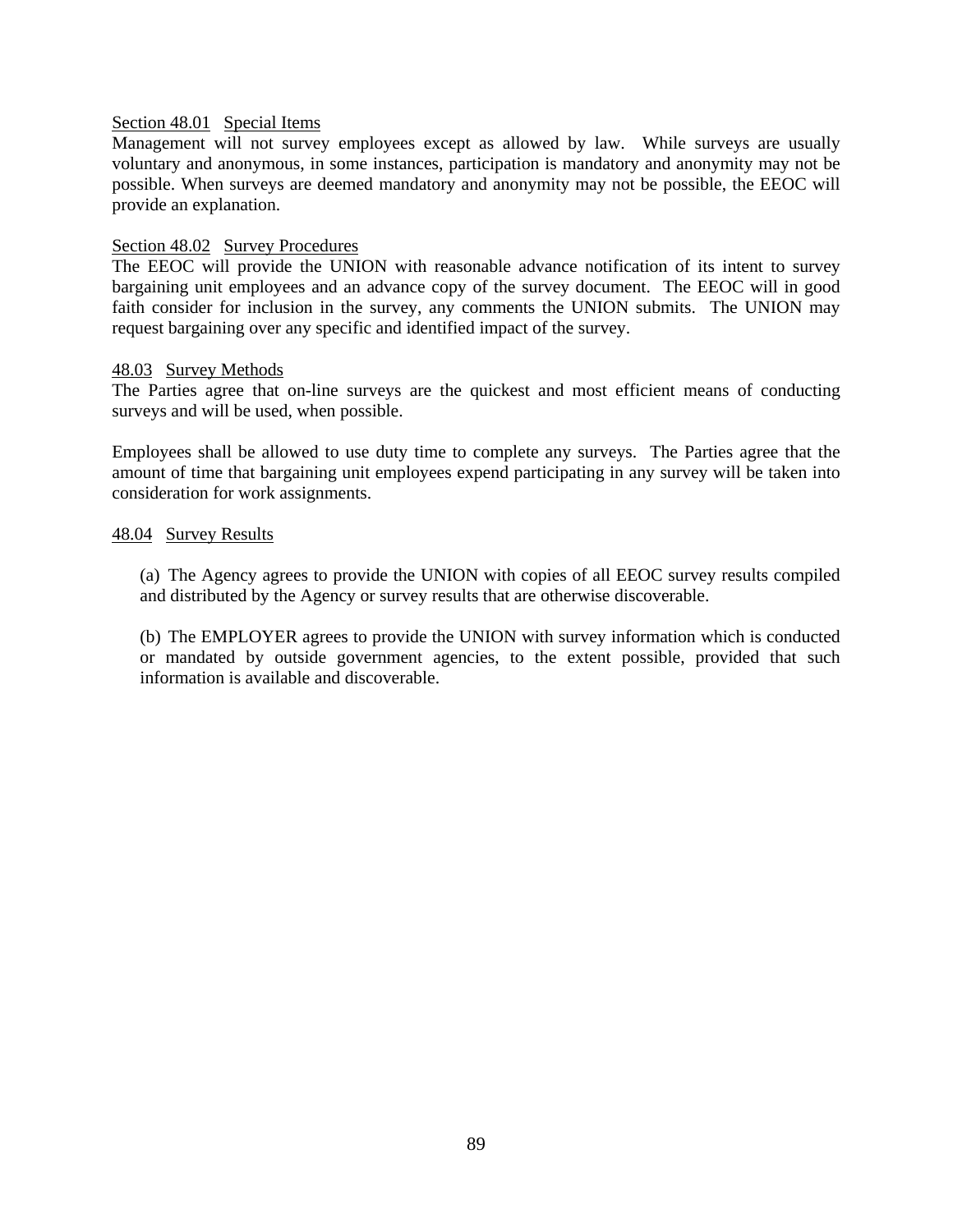Signed in the month of August, 2013, to be effective November 4, 2013.

Kollie Dit 14

Robbie Dix Deputy Chief Negotiator

For the U.S. Equal Employment For the National Council of EEOC Locals<br>Opportunity Commission: No. 216, American Federation of No. 216, American Federation of Government Employees, AFL-CIO:

Mand Crenshaw Create Gerry M. Marcu

Chief Negotiator Chief Negotiator

Sharon Baker Deputy Chief Negotiator

v*U*  Shonfeld  $\frac{g}{\sqrt{2}}$ 

Negotiator Megotiator Megotiator

Regi Godren

Negotiator

" lactin

Gabrielle Martin

Jeanne Piggs

Assistant Director, Employee and Labor Relations Division/ Attorney-Advisor

acqueline A. Berrien

Habulle Maetin

Gabrielle Martin  $\ell$ hair  $\ell$ hair  $\ell$  President, National Council of EEOC Locals U.S. Equal Employment No. 216, American Federation of Opportunity Commission<br>
Covernment Employees, AFL-CI Government Employees, AFL-CIO

 $Kevin Berry$   $\overline{Ker}$ 

Mary Jo Oneill Mary Jo Oneill July 10 Negotiator Regina Andrew Regina Andrew

xrita

Manuel  $Z$ Negotiator Negotiator Negotiator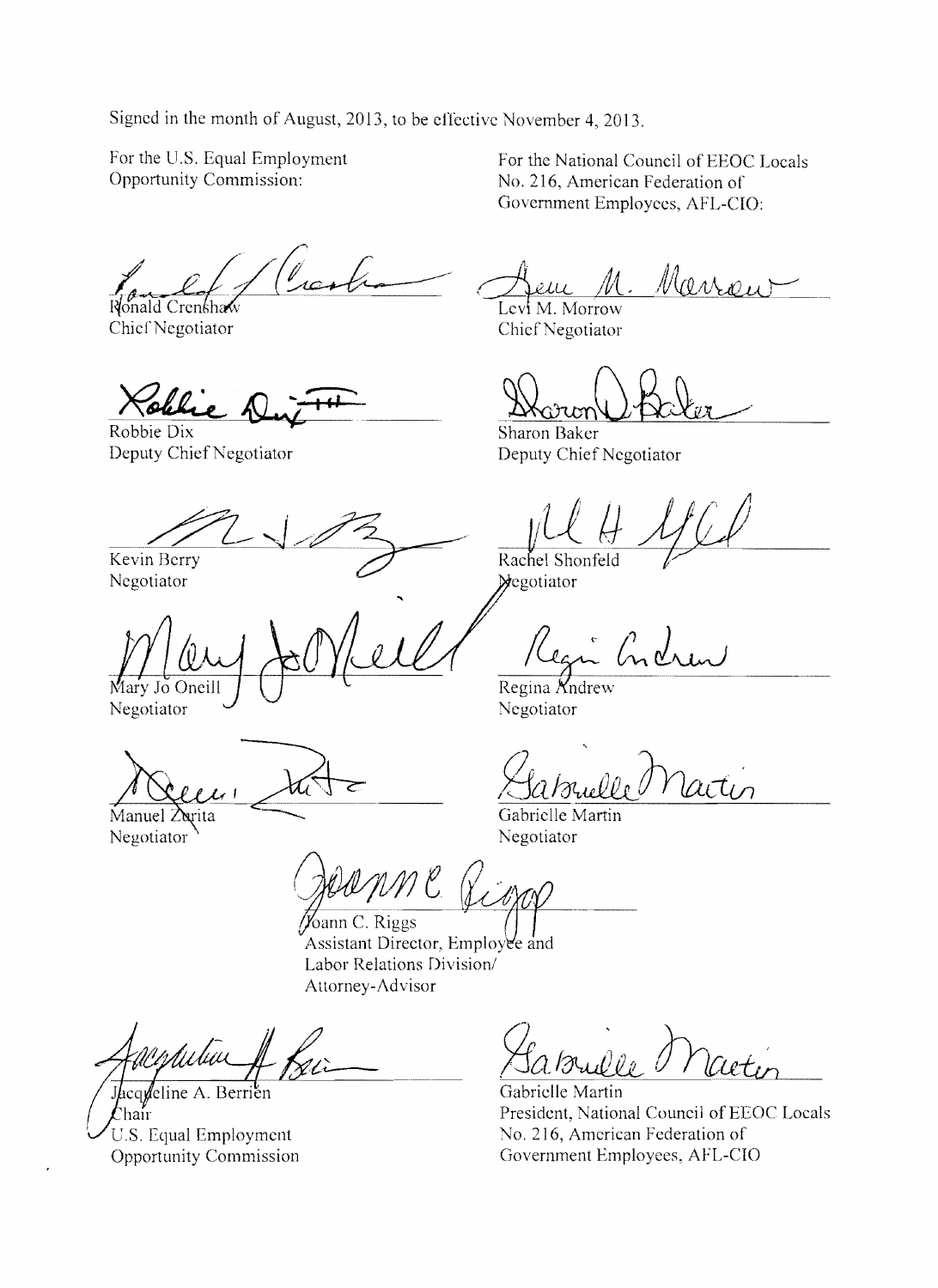# APPENDIX I

#### MEMORANDUM OF UNDERSTANDING BETWEEN THE NATIONAL COUNCIL OF EEOC LOCALS No. 216 (THE COUNCIL) AND THE EQUAL EMPLOYMENT OPPORTUNITY COMMISSION (THE AGENCY) CONCERNING TEMPORARY PROCEDURES FOR FILING AND ISSUANCE PURSUANT TO ARTICLE 40.09

WHEREAS, the Unitcd States Postal Service is expcriencing delays in mail delivery; and,

WHEREAS, the circumstances involving the delay in mail service arc beyond the control of either party; and,

WHEREAS, the parties are in need of a mechanism which allows for timely responses which do not unduly delay the processing of grievances; and,

W.HEREAS, the Council and the Agency are in need of a temporary procedure for processing grievances,

THE PARTIES HEREBY agree as follows:

For the purposes of this Article, "filing" and "issuance" are defined as follows:

- (a) for the Expedited Procedure under Scction 40.06, filing is detcrmincd by postmarked mail;
- (b) for the Regular Grievance Procedure under Section 40.07:
	- (1) filing at Step I is detcrmincd by date of receipt by the supervisor or other EMPLOYER Representative or by postmarked mail if the designated UNION Represcntative is not located in the samc facility as the supervisor or EMPLOYER Represcntativc;
	- (2) filing at Step 2 is determined by datc of receipt by the District or Headquarters Office Director, Washington Field Office Director or Deputy General Counsel if that official is located at the same facility as the grievant or designated UNION Representative, or by postmarked mail if the appropriate EMPLOYER Representative is not located in thc same facility as the grievant or the designated UNION Representative;
	- (3) filing at Step 3 shall also be dctermined by postmarked mail;
	- (4) date of invocation of arbitration by the UNION shall be determined by postmarked mail to the Director, Employee and Labor Relations Division.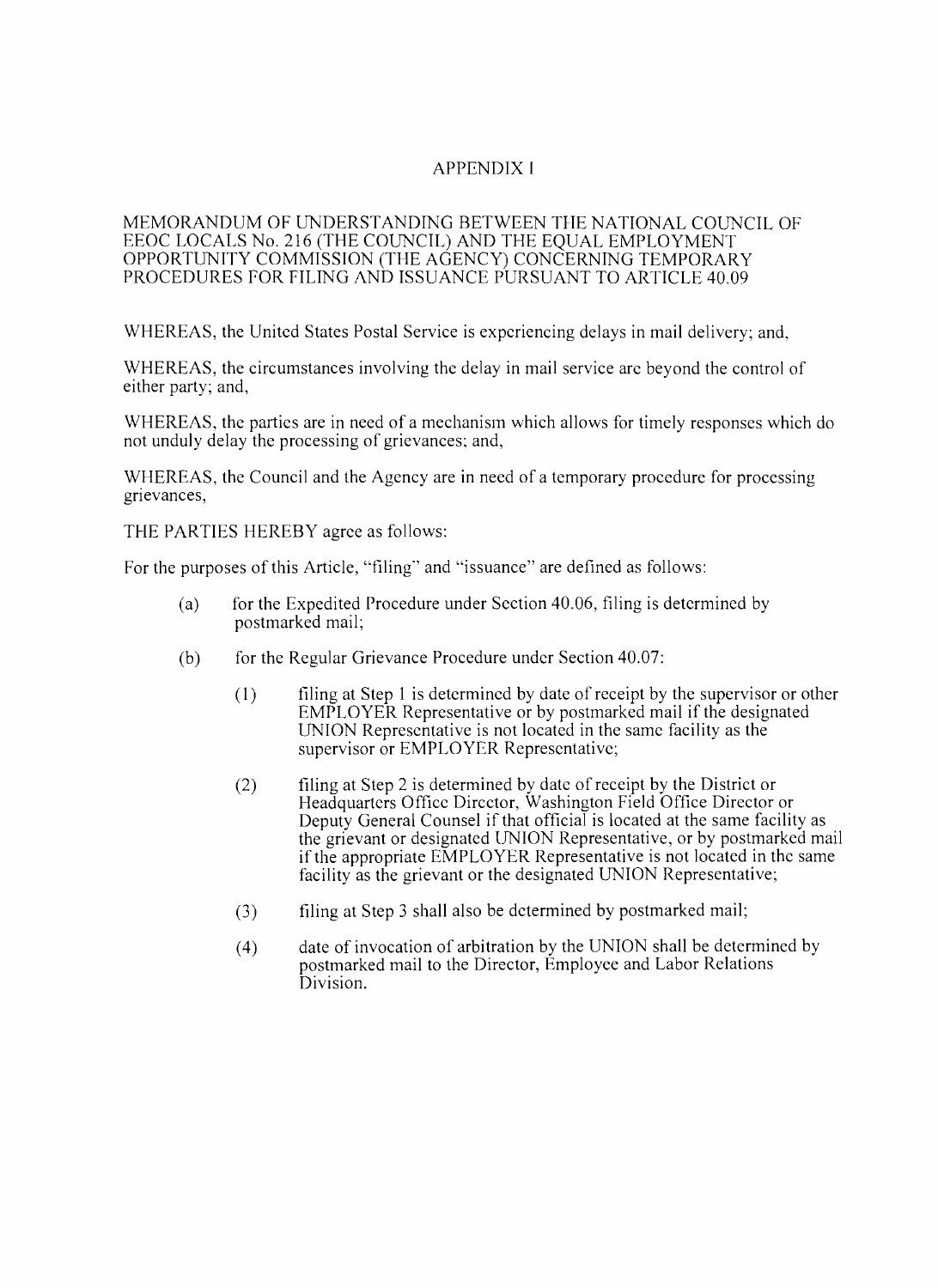(c) At all steps of the Expedited and Regular Grievance Procedures, the date of issuance is determined by date of receipt by the grievant or his/her representative if the grievant is located at the same facility as the appropriate EMPLOYER Representative, and by postmarked mail, if the grievant or his/her representative is not located in the same facility as the appropriate EMPLOYER Representative.

First, second, or third step filings mailed to Headquarters or the Washington Field Office will be deemed "filed" on the day they are postmarked; however, the EMPLOYER's response period will not begin to run until that filing is received in Headquarters or the Washington Field Office. Date of receipt may be established by the UNION using certified return receipt mail or U.S. Postal Service certification of delivery.

The parties agree to review the continuing need for these procedures every sixty days beginning with the date this agreement is signed.

The parties agree that this agreement is temporary and will expire when mail delivery is routinely received within five days of postmark.

The parties agree that any changes to this agreement must be in writing, signed by both parties.

Any disputes concerning the application or interpretation of this agreement shall be resolved through the grievance or other appropriate third party process.

Signed this  $9$ /( $({\alpha})$ <sub>0</sub>  $(3)$ 

)11/11 *t* 

BY THE AGENCY: BY THE UNION:

Lattin